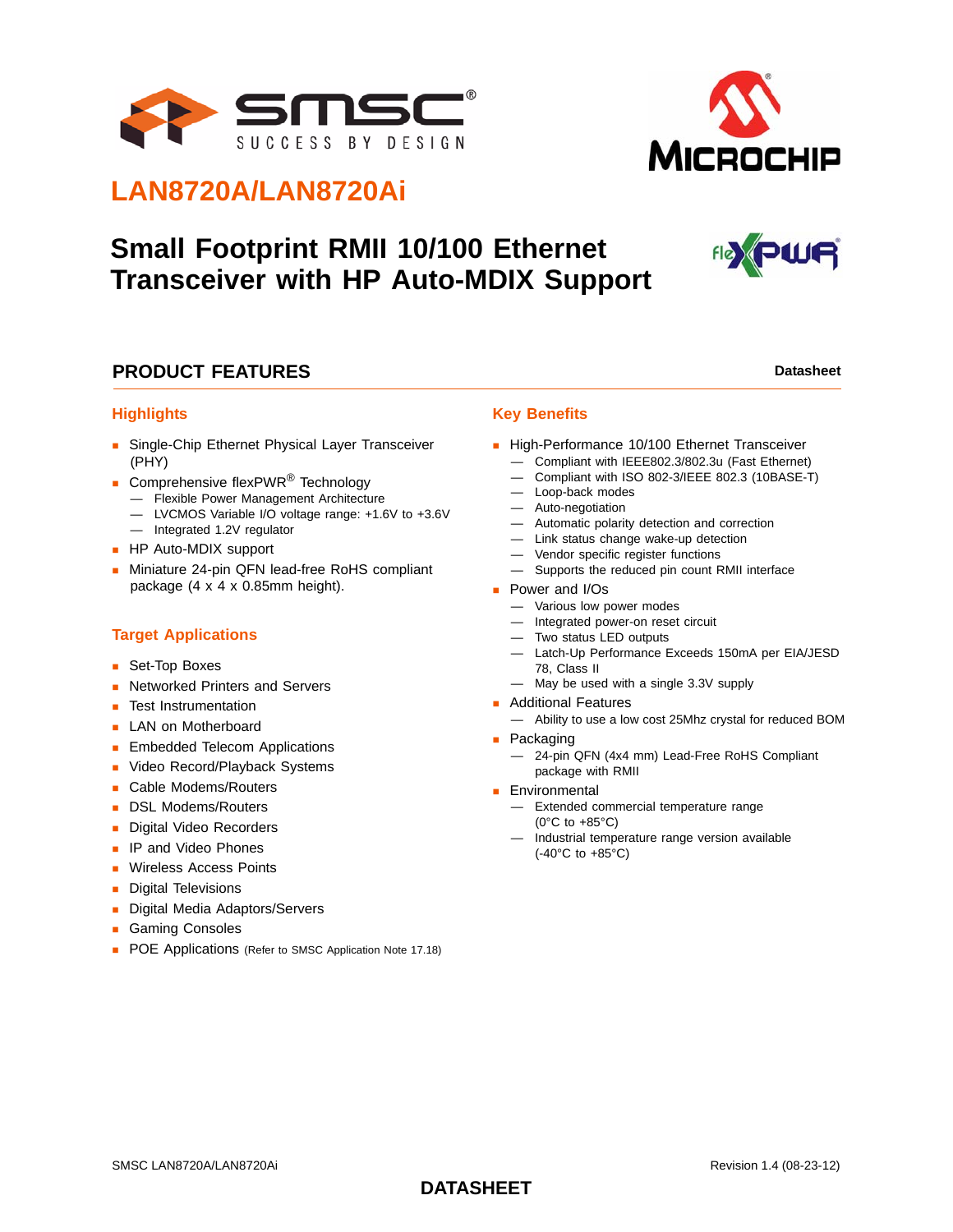#### **Order Numbers:**

**LAN8720A-CP-TR for 24-pin QFN lead-free RoHS compliant package (0 to +85°C temp) LAN8720Ai-CP-TR for 24-pin QFN lead-free RoHS compliant package (-40 to +85°C temp) Reel size is 4,000.**

**This product meets the halogen maximum concentration values per IEC61249-2-21**

**For RoHS compliance and environmental information, please visit [www.smsc.com/rohs](http://www.smsc.com/index.php?tid=219
)** *Please contact your SMSC sales representative for additional documentation related to this product* 

*such as application notes, anomaly sheets, and design guidelines.*

Copyright © 2012 SMSC or its subsidiaries. All rights reserved.

Circuit diagrams and other information relating to SMSC products are included as a means of illustrating typical applications. Consequently, complete information sufficient for construction purposes is not necessarily given. Although the information has been checked and is believed to be accurate, no responsibility is assumed for inaccuracies. SMSC reserves the right to make changes to specifications and product descriptions at any time without notice. Contact your local SMSC sales office to obtain the latest specifications before placing your product order. The provision of this information does not convey to the purchaser of the described semiconductor devices any licenses under any patent rights or other intellectual property rights of SMSC or others. All sales are expressly conditional on your agreement to the terms and conditions of the most recently dated<br>version of SMSC's standard Terms of Sale Agreemen designed, intended, authorized or warranted for use in any life support or other application where product failure could cause or contribute to personal injury or severe property<br>damage. Any and all such uses without prior trademark of Standard Microsystems Corporation ("SMSC"). Product names and company names are the trademarks of their respective holders.

The Microchip name and logo, and the Microchip logo are registered trademarks of Microchip Technology Incorporated in the U.S.A. and other countries.

**SMSC DISCLAIMS AND EXCLUDES ANY AND ALL WARRANTIES, INCLUDING WITHOUT LIMITATION ANY AND ALL IMPLIED WARRANTIES OF MERCHANTABILITY,** FITNESS FOR A PARTICULAR PURPOSE, TITLE, AND AGAINST INFRINGEMENT AND THE LIKE, AND ANY AND ALL WARRANTIES ARISING FROM ANY COURSE<br>OF DEALING OR USAGE OF TRADE. IN NO EVENT SHALL SMSC BE LIABLE FOR ANY DIRECT, INCIDENTAL, **DAMAGES; OR FOR LOST DATA, PROFITS, SAVINGS OR REVENUES OF ANY KIND; REGARDLESS OF THE FORM OF ACTION, WHETHER BASED ON CONTRACT; TORT; NEGLIGENCE OF SMSC OR OTHERS; STRICT LIABILITY; BREACH OF WARRANTY; OR OTHERWISE; WHETHER OR NOT ANY REMEDY OF BUYER IS HELD TO HAVE FAILED OF ITS ESSENTIAL PURPOSE, AND WHETHER OR NOT SMSC HAS BEEN ADVISED OF THE POSSIBILITY OF SUCH DAMAGES.**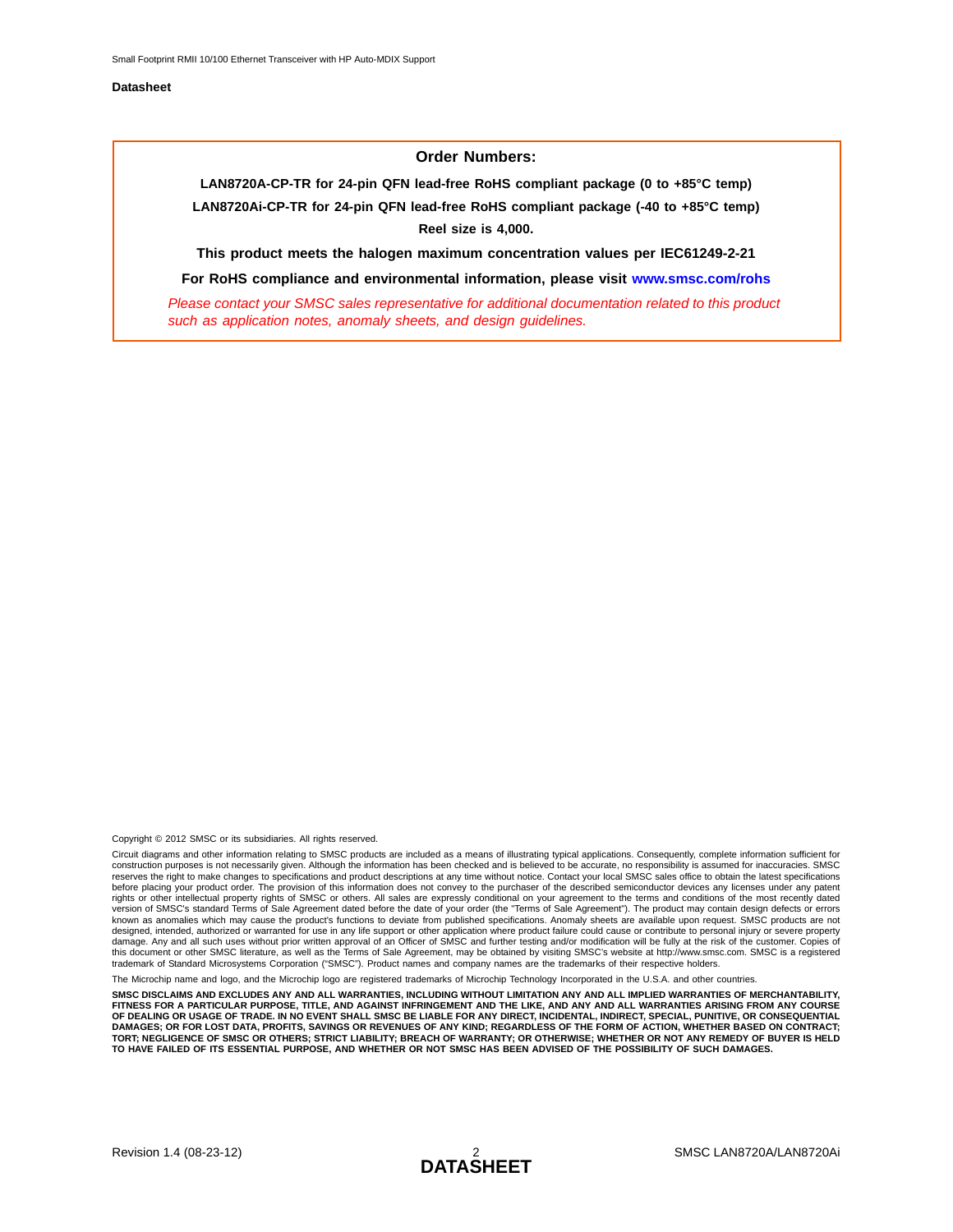# **Table of Contents**

| 1.1<br>1.2 |                  |                         |                                                                |                         |
|------------|------------------|-------------------------|----------------------------------------------------------------|-------------------------|
|            |                  |                         |                                                                |                         |
|            | <b>Chapter 2</b> |                         |                                                                |                         |
| 2.1        |                  |                         |                                                                |                         |
| 2.2        |                  |                         |                                                                |                         |
|            |                  |                         |                                                                |                         |
| 3.1        | <b>Chapter 3</b> |                         |                                                                |                         |
|            | 3.1.1            |                         |                                                                |                         |
|            | 3.1.2            |                         |                                                                |                         |
|            | 3.1.3            |                         |                                                                |                         |
|            | 3.1.4            |                         |                                                                |                         |
| 3.2        |                  |                         |                                                                |                         |
|            | 3.2.1            |                         |                                                                |                         |
|            | 3.2.2            |                         |                                                                |                         |
|            |                  |                         |                                                                |                         |
|            | 3.2.3            |                         |                                                                |                         |
|            | 3.2.4            |                         |                                                                |                         |
| 3.3        |                  |                         |                                                                |                         |
| 3.4        |                  |                         |                                                                |                         |
|            | 3.4.1            |                         |                                                                |                         |
| 3.5        |                  |                         |                                                                |                         |
| 3.6        |                  |                         |                                                                |                         |
|            | 3.6.1            |                         |                                                                |                         |
|            | 3.6.2            |                         |                                                                |                         |
| 3.7        |                  |                         |                                                                |                         |
|            | 3.7.1            |                         |                                                                |                         |
|            | 3.7.2            |                         |                                                                |                         |
|            | 3.7.3            |                         | REGOFF: Internal +1.2V Regulator Configuration  32             |                         |
|            | 3.7.4            |                         |                                                                |                         |
| 3.8        |                  |                         |                                                                |                         |
|            | 3.8.1            |                         |                                                                |                         |
|            | 3.8.2            |                         |                                                                |                         |
|            | 3.8.3            |                         |                                                                |                         |
|            | 3.8.4            |                         |                                                                |                         |
|            | 3.8.5            |                         |                                                                |                         |
|            | 3.8.6            |                         |                                                                |                         |
|            | 3.8.7            |                         |                                                                |                         |
|            | 3.8.8            |                         |                                                                |                         |
| 3.9        |                  |                         |                                                                |                         |
|            | 3.9.1            |                         |                                                                |                         |
|            | 3.9.2            |                         | Power Supply Diagram (1.2V Supplied by Internal Regulator)  43 |                         |
|            | 3.9.3            |                         |                                                                |                         |
|            | 3.9.4            |                         |                                                                |                         |
|            | 3.9.5            |                         | Twisted-Pair Interface Diagram (Dual Power Supplies)  46       |                         |
|            |                  |                         |                                                                |                         |
|            | <b>Chapter 4</b> |                         |                                                                |                         |
| 4.1        |                  |                         |                                                                |                         |
| 4.2        |                  |                         |                                                                |                         |
|            | 4.2.1            |                         |                                                                |                         |
|            |                  | SMSC LAN8720A/LAN8720Ai | 3                                                              | Revision 1.4 (08-23-12) |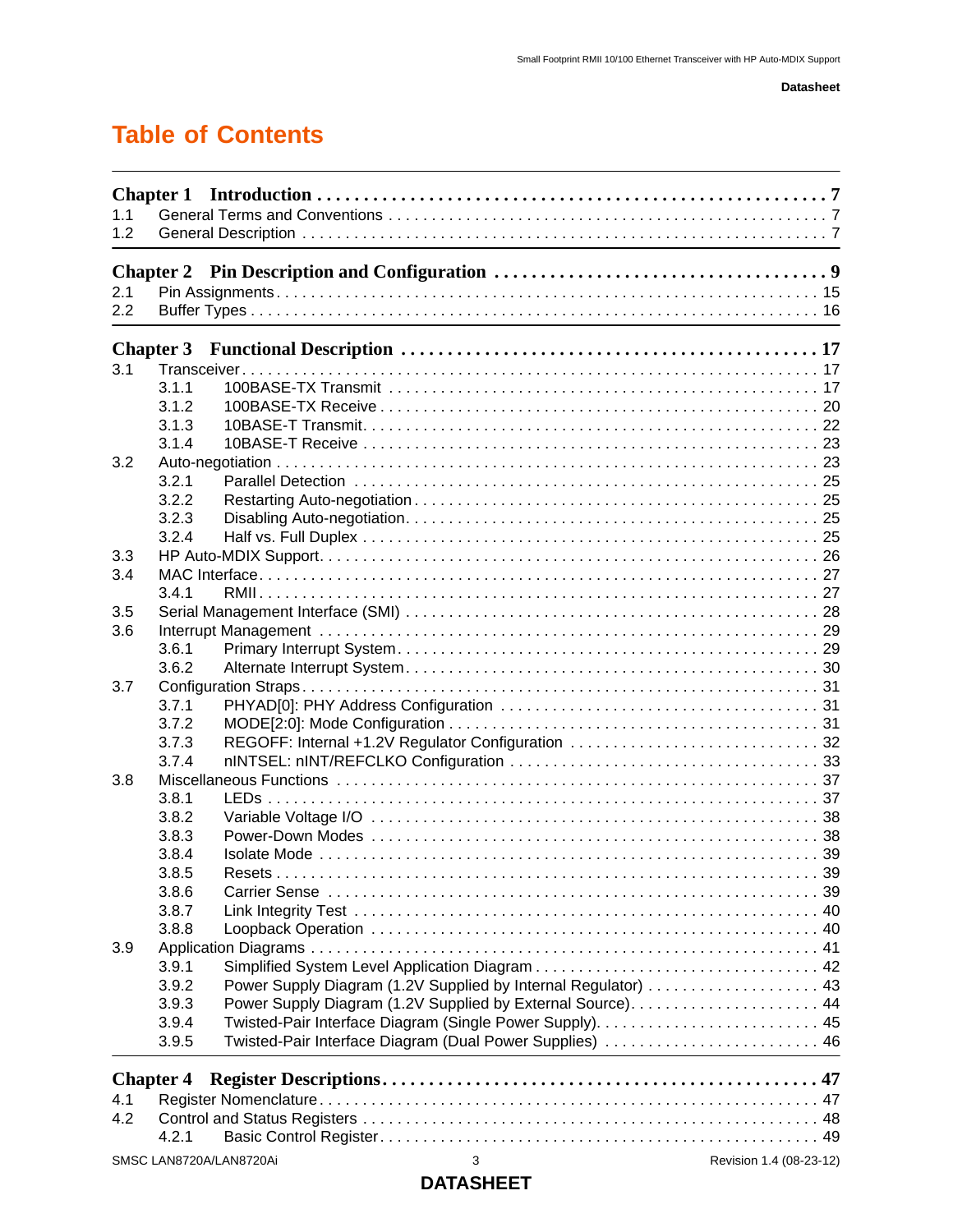|            | <b>Chapter 6</b> |  |
|------------|------------------|--|
| 5.6        |                  |  |
|            | 5.5.5            |  |
|            | 5.5.4            |  |
|            | 5.5.3            |  |
|            | 5.5.2            |  |
|            | 5.5.1            |  |
| 5.5        |                  |  |
| 5.4        |                  |  |
|            | 5.3.2            |  |
|            | 5.3.1            |  |
| 5.2<br>5.3 |                  |  |
| 5.1        |                  |  |
|            | <b>Chapter 5</b> |  |
|            | 4.2.14           |  |
|            | 4.2.13           |  |
|            | 4.2.12           |  |
|            | 4.2.11           |  |
|            | 4.2.10           |  |
|            | 4.2.9            |  |
|            | 4.2.8            |  |
|            | 4.2.7            |  |
|            | 4.2.6            |  |
|            | 4.2.5            |  |
|            | 4.2.4            |  |
|            | 4.2.2<br>4.2.3   |  |
|            |                  |  |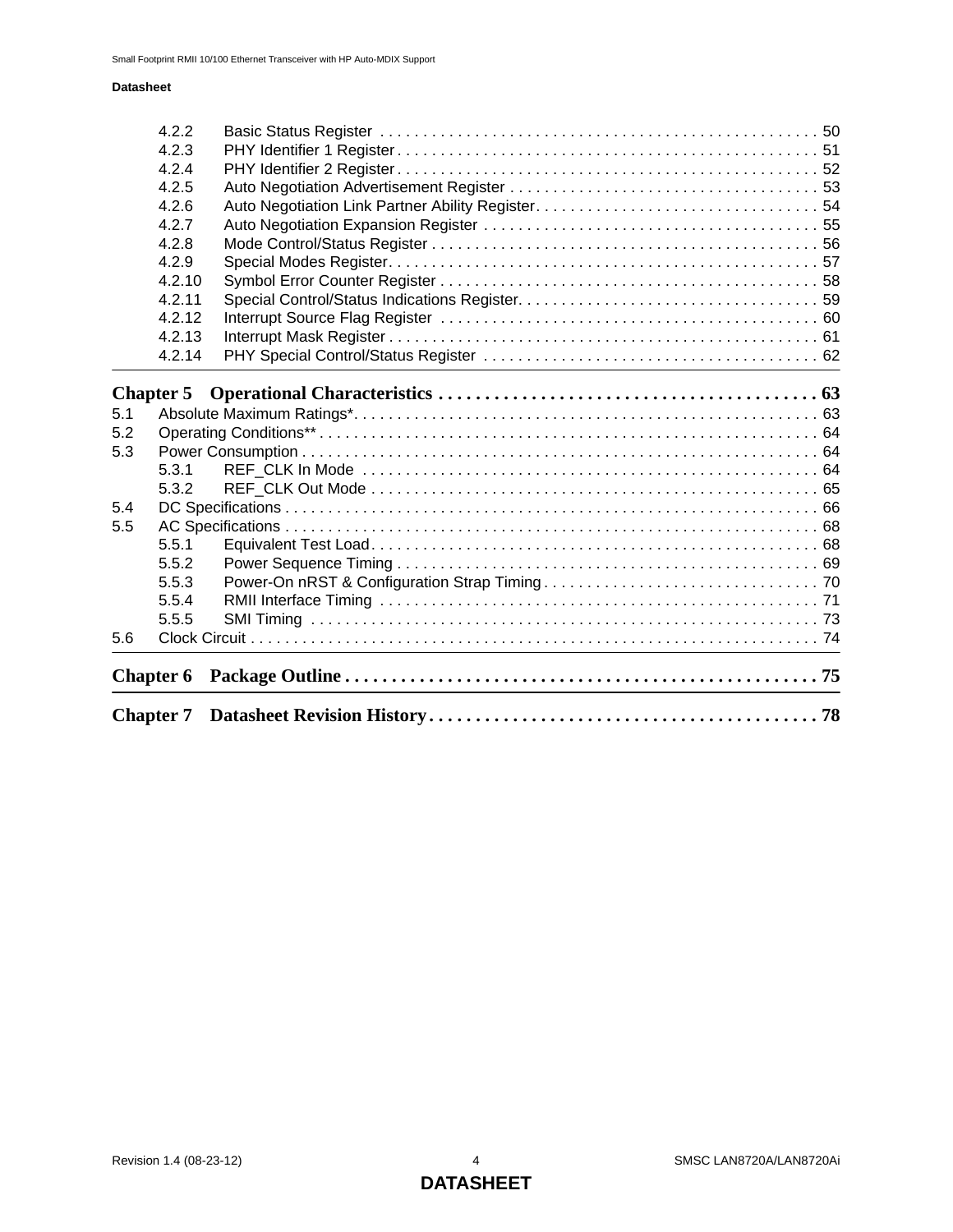# **List of Figures**

| Direct Cable Connection vs. Cross-over Cable Connection  26 |                                                                                                                                                                                                                          |
|-------------------------------------------------------------|--------------------------------------------------------------------------------------------------------------------------------------------------------------------------------------------------------------------------|
|                                                             |                                                                                                                                                                                                                          |
|                                                             |                                                                                                                                                                                                                          |
|                                                             |                                                                                                                                                                                                                          |
|                                                             |                                                                                                                                                                                                                          |
|                                                             |                                                                                                                                                                                                                          |
|                                                             |                                                                                                                                                                                                                          |
|                                                             |                                                                                                                                                                                                                          |
|                                                             |                                                                                                                                                                                                                          |
|                                                             |                                                                                                                                                                                                                          |
|                                                             |                                                                                                                                                                                                                          |
|                                                             |                                                                                                                                                                                                                          |
|                                                             |                                                                                                                                                                                                                          |
|                                                             |                                                                                                                                                                                                                          |
|                                                             |                                                                                                                                                                                                                          |
|                                                             |                                                                                                                                                                                                                          |
|                                                             |                                                                                                                                                                                                                          |
|                                                             |                                                                                                                                                                                                                          |
|                                                             |                                                                                                                                                                                                                          |
|                                                             |                                                                                                                                                                                                                          |
|                                                             |                                                                                                                                                                                                                          |
|                                                             |                                                                                                                                                                                                                          |
|                                                             | Figure 3.16 Power Supply Diagram (1.2V Supplied by Internal Regulator)  43<br>Figure 3.18 Twisted-Pair Interface Diagram (Single Power Supply) 45<br>Figure 3.19 Twisted-Pair Interface Diagram (Dual Power Supplies) 46 |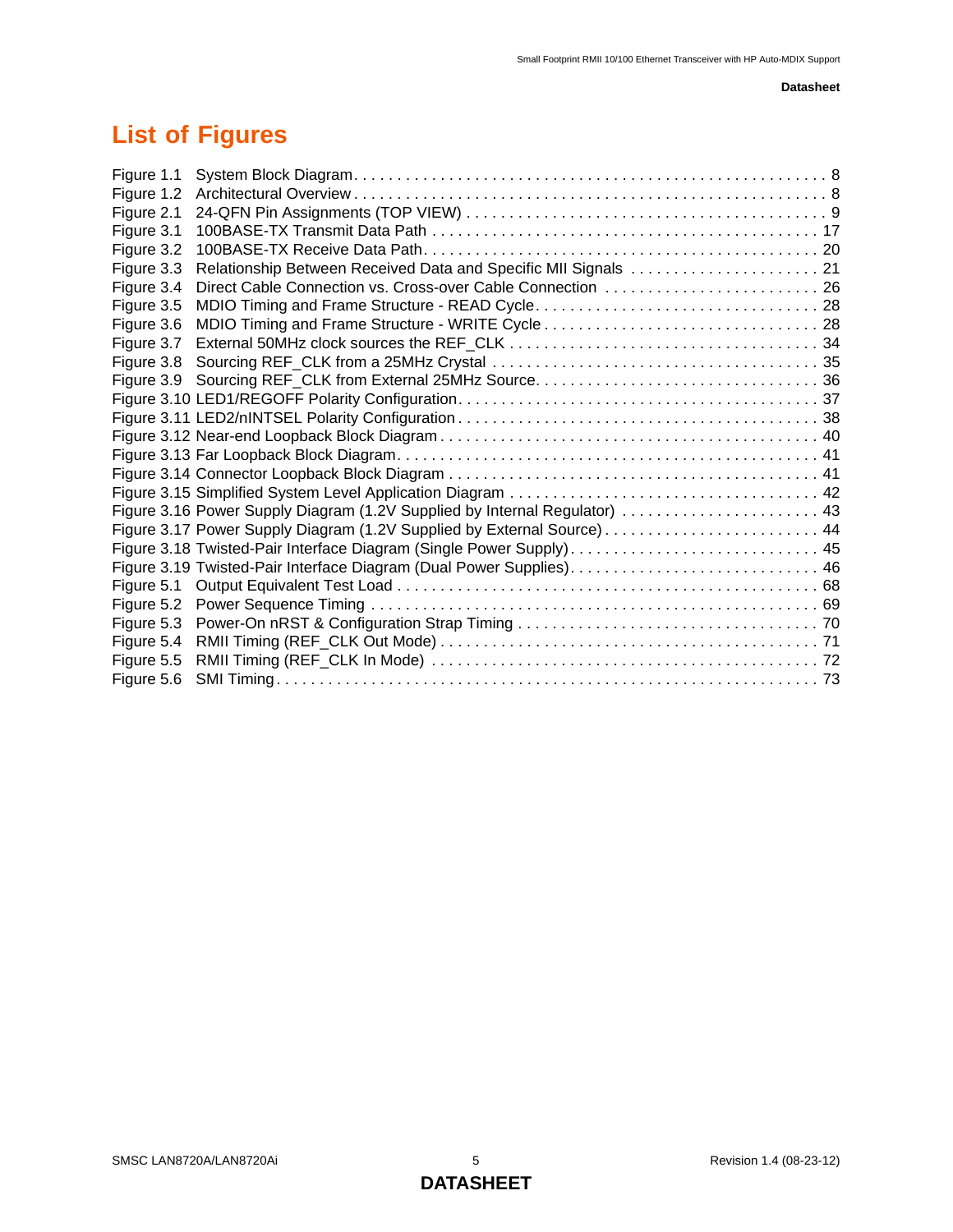# **List of Tables**

| Table 2.2 |                                                                             |  |
|-----------|-----------------------------------------------------------------------------|--|
| Table 2.3 |                                                                             |  |
| Table 2.4 |                                                                             |  |
| Table 2.5 |                                                                             |  |
| Table 2.6 |                                                                             |  |
| Table 2.7 |                                                                             |  |
| Table 2.8 |                                                                             |  |
| Table 2.9 |                                                                             |  |
| Table 3.1 |                                                                             |  |
| Table 3.2 |                                                                             |  |
| Table 3.3 |                                                                             |  |
| Table 3.4 |                                                                             |  |
| Table 3.5 |                                                                             |  |
| Table 3.6 |                                                                             |  |
| Table 4.1 |                                                                             |  |
| Table 4.2 |                                                                             |  |
| Table 5.1 | Device Only Current Consumption and Power Dissipation (REF_CLK In Mode) 64  |  |
| Table 5.2 | Device Only Current Consumption and Power Dissipation (REF_CLK Out Mode) 65 |  |
| Table 5.3 |                                                                             |  |
| Table 5.4 |                                                                             |  |
| Table 5.5 |                                                                             |  |
| Table 5.6 |                                                                             |  |
| Table 5.7 |                                                                             |  |
| Table 5.8 |                                                                             |  |
|           |                                                                             |  |
|           |                                                                             |  |
|           |                                                                             |  |
|           |                                                                             |  |
|           |                                                                             |  |
|           |                                                                             |  |
|           |                                                                             |  |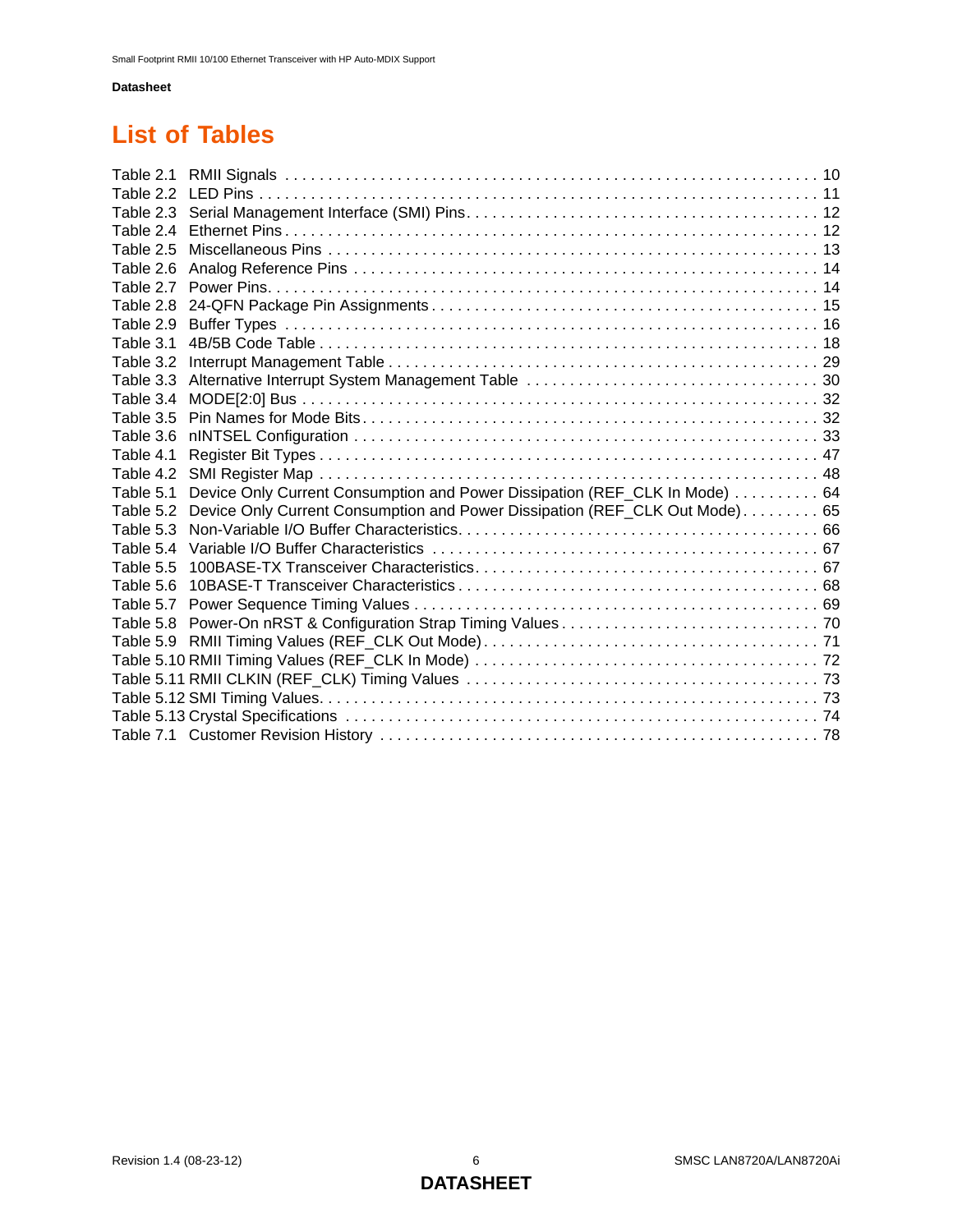# <span id="page-6-0"></span>**Chapter 1 Introduction**

## <span id="page-6-1"></span>**1.1 General Terms and Conventions**

The following is list of the general terms used throughout this document:

| <b>BYTE</b>     | 8-bits                                                                                                                                                                                                                                                                                   |  |  |
|-----------------|------------------------------------------------------------------------------------------------------------------------------------------------------------------------------------------------------------------------------------------------------------------------------------------|--|--|
| <b>FIFO</b>     | First In First Out buffer; often used for elasticity buffer                                                                                                                                                                                                                              |  |  |
| <b>MAC</b>      | Media Access Controller                                                                                                                                                                                                                                                                  |  |  |
| $RMII^{TM}$     | Reduced Media Independent Interface <sup>TM</sup>                                                                                                                                                                                                                                        |  |  |
| N/A             | Not Applicable                                                                                                                                                                                                                                                                           |  |  |
| X               | Indicates that a logic state is "don't care" or undefined.                                                                                                                                                                                                                               |  |  |
| <b>RESERVED</b> | Refers to a reserved bit field or address. Unless otherwise<br>noted, reserved bits must always be zero for write<br>operations. Unless otherwise noted, values are not<br>guaranteed when reading reserved bits. Unless otherwise<br>noted, do not read or write to reserved addresses. |  |  |
| SMI             | Serial Management Interface                                                                                                                                                                                                                                                              |  |  |

## <span id="page-6-2"></span>**1.2 General Description**

The LAN8720A/LAN8720Ai is a low-power 10BASE-T/100BASE-TX physical layer (PHY) transceiver with variable I/O voltage that is compliant with the IEEE 802.3-2005 standards.

The LAN8720A/LAN8720Ai supports communication with an Ethernet MAC via a standard RMII interface. It contains a full-duplex 10-BASE-T/100BASE-TX transceiver and supports 10Mbps (10BASE-T) and 100Mbps (100BASE-TX) operation. The LAN8720A/LAN8720Ai implements autonegotiation to automatically determine the best possible speed and duplex mode of operation. HP Auto-MDIX support allows the use of direct connect or cross-over LAN cables.

The LAN8720A/LAN8720Ai supports both IEEE 802.3-2005 compliant and vendor-specific register functions. However, no register access is required for operation. The initial configuration may be selected via the configuration pins as described in [Section 3.7, "Configuration Straps," on page 31](#page-30-3). Register-selectable configuration options may be used to further define the functionality of the transceiver.

Per IEEE 802.3-2005 standards, all digital interface pins are tolerant to 3.6V. The device can be configured to operate on a single 3.3V supply utilizing an integrated 3.3V to 1.2V linear regulator. The linear regulator may be optionally disabled, allowing usage of a high efficiency external regulator for lower system power dissipation.

The LAN8720A/LAN8720Ai is available in both extended commercial and industrial temperature range versions. A typical system application is shown in [Figure 1.1](#page-7-0).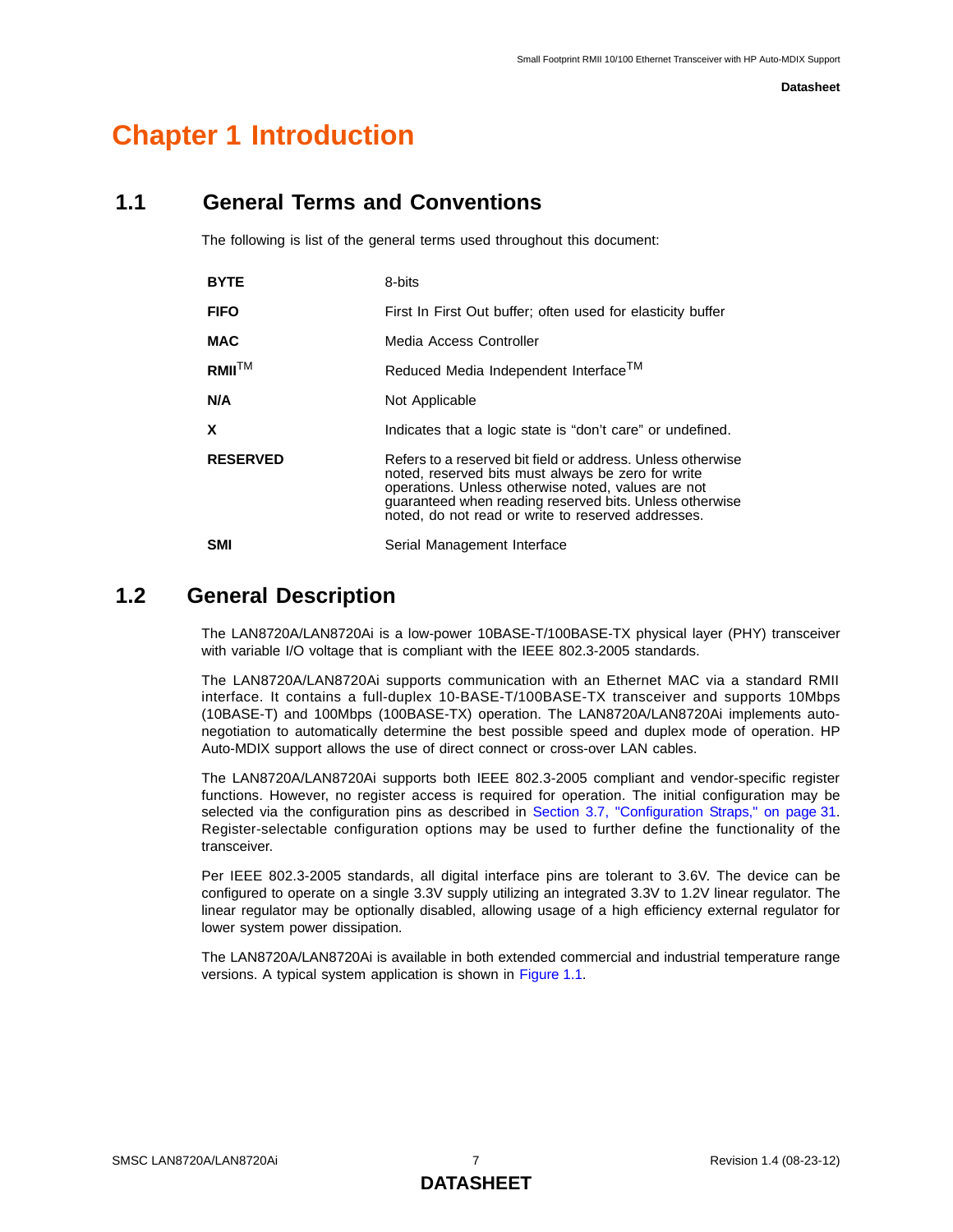

**Figure 1.1 System Block Diagram**

<span id="page-7-0"></span>

<span id="page-7-1"></span>**Figure 1.2 Architectural Overview**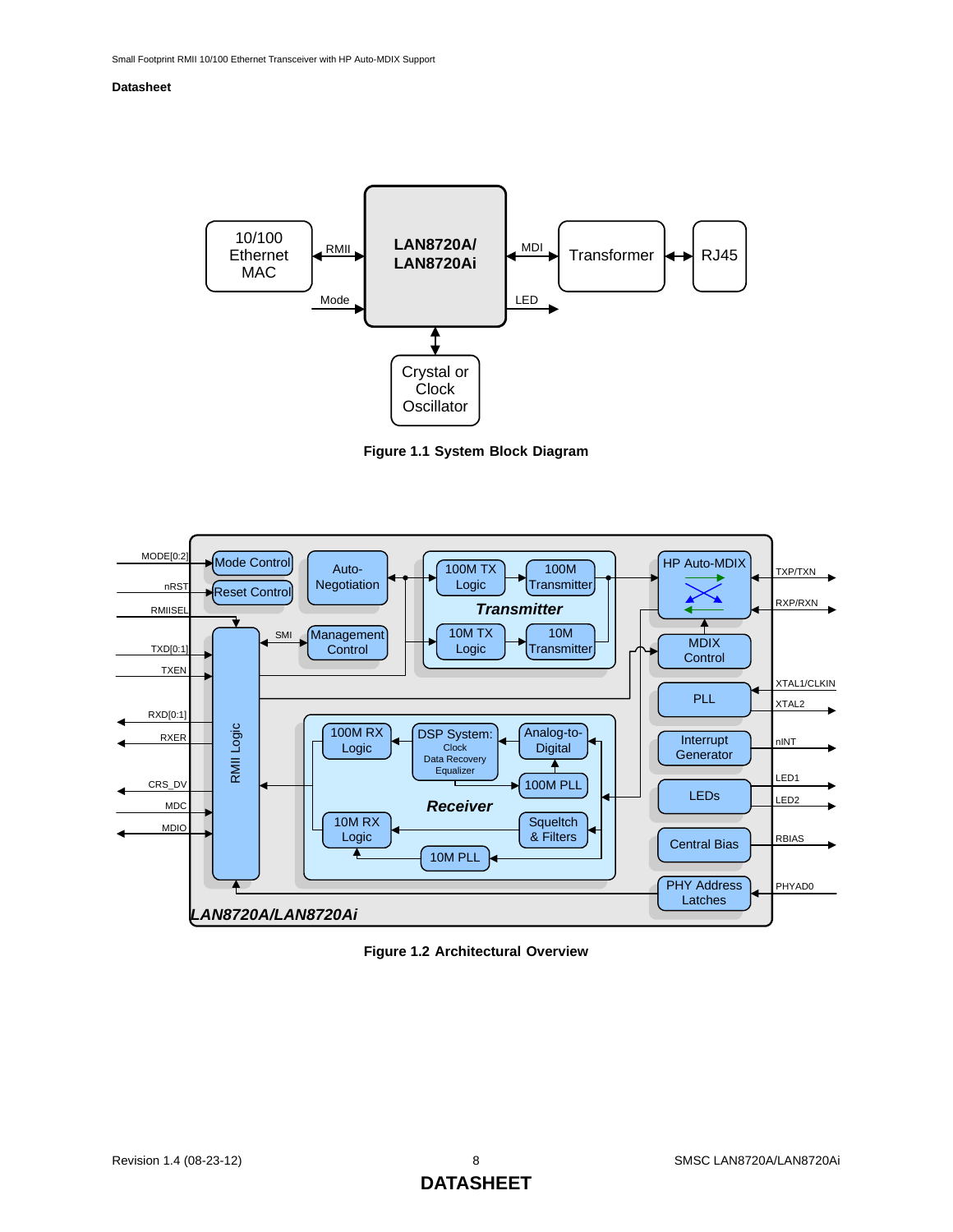# <span id="page-8-0"></span>**Chapter 2 Pin Description and Configuration**



**NOTE:** Exposed pad (VSS) on bottom of package must be connected to ground

#### **Figure 2.1 24-QFN Pin Assignments (TOP VIEW)**

- <span id="page-8-1"></span>**Note:** When a lower case "n" is used at the beginning of the signal name, it indicates that the signal is active low. For example, nRST indicates that the reset signal is active low.
- **Note:** The buffer type for each signal is indicated in the BUFFER TYPE column. A description of the buffer types is provided in [Section 2.2](#page-15-0).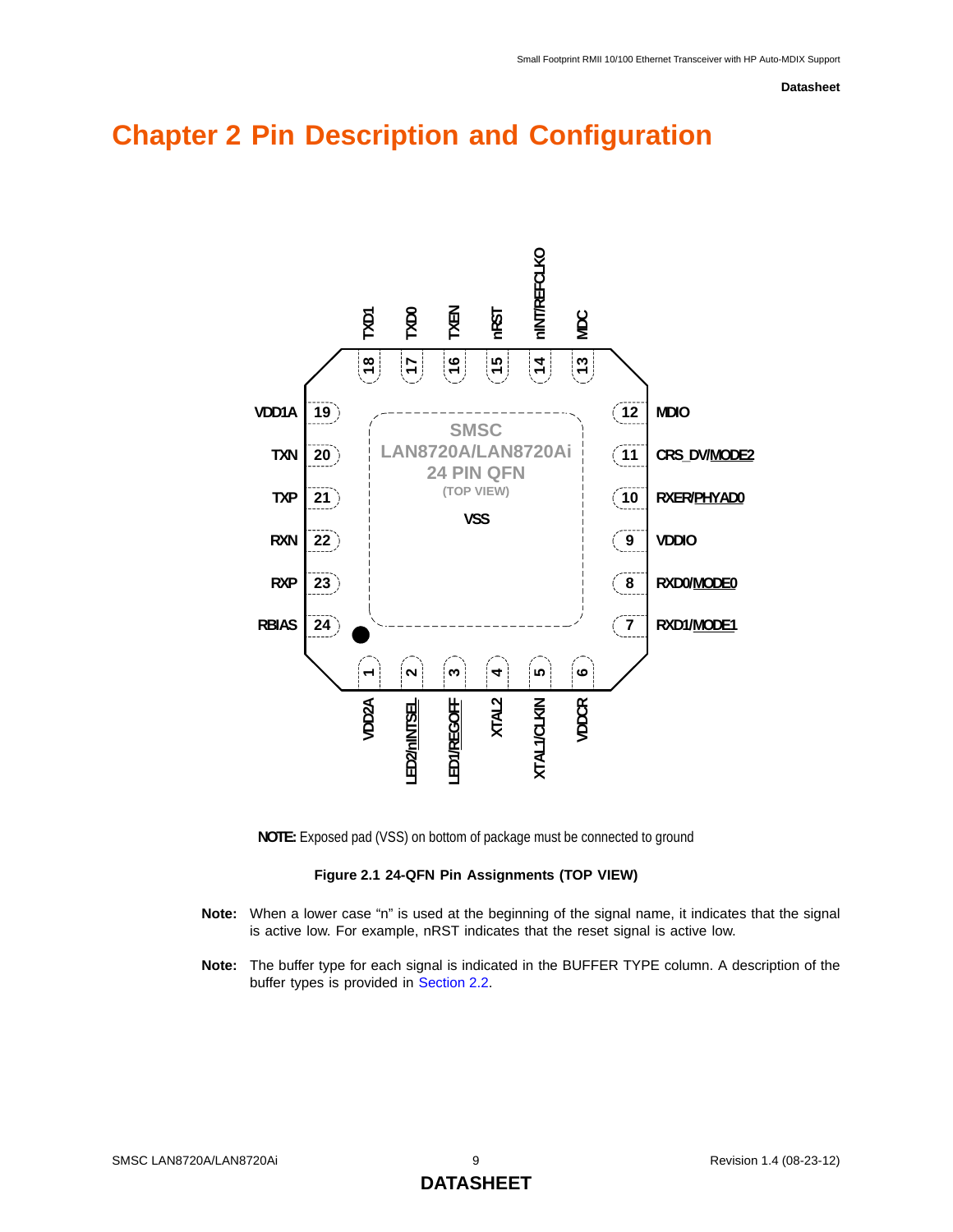## **Table 2.1 RMII Signals**

<span id="page-9-0"></span>

| <b>NUM PINS</b> | <b>NAME</b>                                                 | <b>SYMBOL</b>      | <b>BUFFER</b><br><b>TYPE</b> | <b>DESCRIPTION</b>                                                                                                                                                                                                                                                   |
|-----------------|-------------------------------------------------------------|--------------------|------------------------------|----------------------------------------------------------------------------------------------------------------------------------------------------------------------------------------------------------------------------------------------------------------------|
| 1               | Transmit<br>Data 0                                          | TXD <sub>0</sub>   | <b>VIS</b>                   | The MAC transmits data to the transceiver using<br>this signal.                                                                                                                                                                                                      |
| 1               | Transmit<br>Data 1                                          | TXD1               | <b>VIS</b>                   | The MAC transmits data to the transceiver using<br>this signal.                                                                                                                                                                                                      |
| 1               | Transmit<br>Enable                                          | <b>TXEN</b>        | VIS.<br>(PD)                 | Indicates that valid transmission data is present<br>on TXD[1:0].                                                                                                                                                                                                    |
|                 | Receive<br>Data 0                                           | RXD <sub>0</sub>   | VO <sub>8</sub>              | Bit 0 of the 2 data bits that are sent by the<br>transceiver on the receive path.                                                                                                                                                                                    |
| 1               | <b>PHY</b><br>Operating<br>Mode 0<br>Configuration<br>Strap | MODE0              | <b>VIS</b><br>(PU)           | Combined with MODE1 and MODE2, this<br>configuration strap sets the default PHY mode.<br>See Note 2.1 for more information on<br>configuration straps.<br>Refer to Section 3.7.2, "MODE[2:0]:<br>Note:<br>Mode Configuration," on page 31 for<br>additional details. |
|                 | Receive<br>Data 1                                           | RXD <sub>1</sub>   | VO <sub>8</sub>              | Bit 1 of the 2 data bits that are sent by the<br>transceiver on the receive path.                                                                                                                                                                                    |
| 1               | <b>PHY</b><br>Operating<br>Mode 1<br>Configuration<br>Strap | MODE <sub>1</sub>  | <b>VIS</b><br>(PU)           | Combined with MODE0 and MODE2, this<br>configuration strap sets the default PHY mode.<br>See Note 2.1 for more information on<br>configuration straps.<br>Note:<br>Refer to Section 3.7.2, "MODE[2:0]:<br>Mode Configuration," on page 31 for<br>additional details. |
|                 | Receive Error                                               | <b>RXFR</b>        | VO <sub>8</sub>              | This signal is asserted to indicate that an error<br>was detected somewhere in the frame presently<br>being transferred from the transceiver.                                                                                                                        |
| 1               | <b>PHY Address</b><br>$\Omega$<br>Configuration<br>Strap    | PHYAD <sub>0</sub> | <b>VIS</b><br>(PD)           | This configuration strap sets the transceiver's<br>SMI address.<br>See Note 2.1 for more information on<br>configuration straps.<br>Note:<br>Refer to Section 3.7.1, "PHYAD[0]: PHY<br>Address Configuration," on page 31 for<br>additional information.             |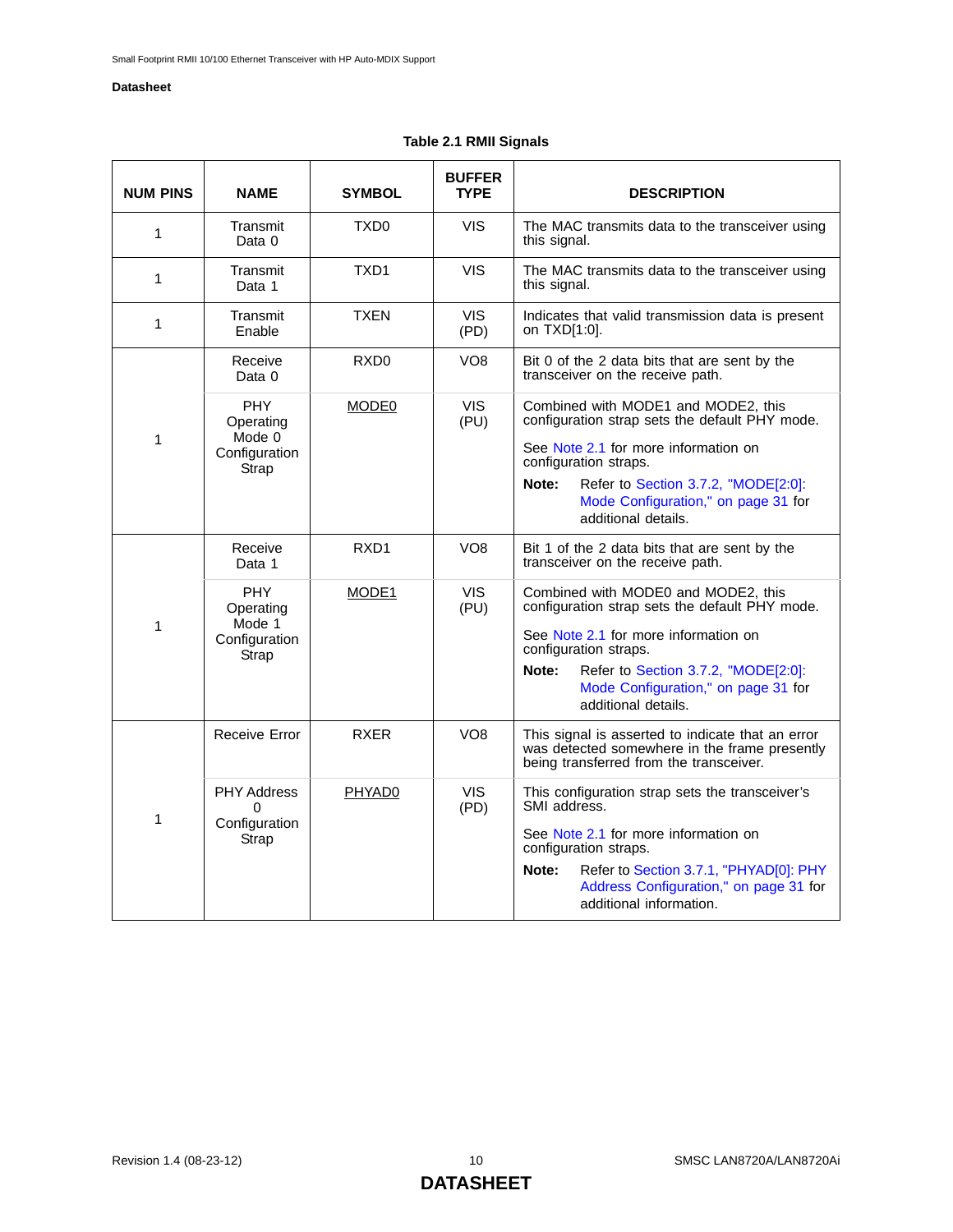| <b>NUM PINS</b> | <b>NAME</b>                                                 | <b>SYMBOL</b>     | <b>BUFFER</b><br><b>TYPE</b> | <b>DESCRIPTION</b>                                                                                                                                                                                          |
|-----------------|-------------------------------------------------------------|-------------------|------------------------------|-------------------------------------------------------------------------------------------------------------------------------------------------------------------------------------------------------------|
|                 | Carrier Sense<br>/ Receive<br>Data Valid                    | CRS DV            | VO <sub>8</sub>              | This signal is asserted to indicate the receive<br>medium is non-idle. When a 10BASE-T packet is<br>received, CRS_DV is asserted, but RXD[1:0] is<br>held low until the SFD byte (10101011) is<br>received. |
| 1               |                                                             |                   |                              | Per the RMII standard, transmitted data<br>Note:<br>is not looped back onto the receive data<br>pins in 10BASE-T half-duplex mode.                                                                          |
|                 | <b>PHY</b><br>Operating<br>Mode 2<br>Configuration<br>Strap | MODE <sub>2</sub> | VIS.<br>(PU)                 | Combined with MODE0 and MODE1, this<br>configuration strap sets the default PHY mode.<br>See Note 2.1 for more information on<br>configuration straps.                                                      |
|                 |                                                             |                   |                              | Refer to Section 3.7.2, "MODE[2:0]:<br>Note:<br>Mode Configuration," on page 31 for<br>additional details.                                                                                                  |

**Table 2.1 RMII Signals (continued)** 

<span id="page-10-1"></span>**Note 2.1** Configuration strap values are latched on power-on reset and system reset. Configuration straps are identified by an underlined symbol name. Signals that function as configuration straps must be augmented with an external resistor when connected to a load. Refer to [Section 3.7, "Configuration Straps," on page 31](#page-30-3) for additional information.

<span id="page-10-0"></span>

| <b>NUM PINS</b> | <b>NAME</b>                             | <b>SYMBOL</b>    | <b>BUFFER</b><br><b>TYPE</b> | <b>DESCRIPTION</b>                                                                                                                                         |
|-----------------|-----------------------------------------|------------------|------------------------------|------------------------------------------------------------------------------------------------------------------------------------------------------------|
|                 | LED <sub>1</sub>                        | LED <sub>1</sub> | O <sub>12</sub>              | Link activity LED Indication. This pin is driven<br>active when a valid link is detected and blinks<br>when activity is detected.                          |
|                 |                                         |                  |                              | Refer to Section 3.8.1, "LEDs," on<br>Note:<br>page 37 for additional LED information.                                                                     |
|                 | Regulator Off<br>Configuration<br>Strap | <b>REGOFF</b>    | IS.<br>(PD)                  | This configuration strap is used to disable the<br>internal 1.2V regulator. When the regulator is<br>disabled, external 1.2V must be supplied to<br>VDDCR. |
| 1               |                                         |                  |                              | • When REGOFF is pulled high to VDD2A with<br>an external resistor, the internal regulator is<br>disabled.                                                 |
|                 |                                         |                  |                              | • When REGOFF is floating or pulled low, the<br>internal regulator is enabled (default).                                                                   |
|                 |                                         |                  |                              | See Note 2.2 for more information on<br>configuration straps.                                                                                              |
|                 |                                         |                  |                              | Refer to Section 3.7.3, "REGOFF:<br>Note:<br>Internal +1.2V Regulator Configuration,"<br>on page 32 for additional details.                                |

#### **Table 2.2 LED Pins**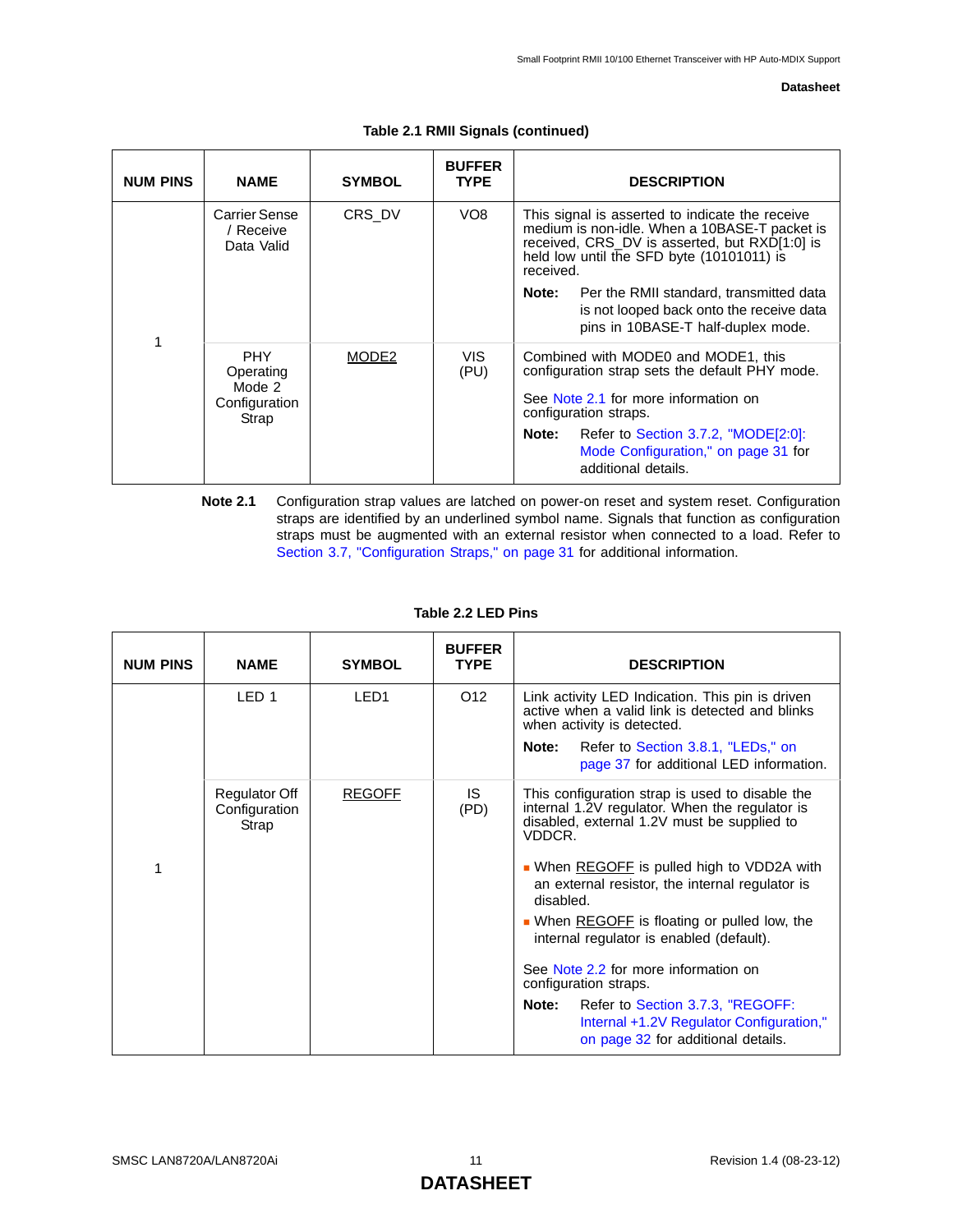| <b>NUM PINS</b> | <b>NAME</b>                                                             | <b>SYMBOL</b>    | <b>BUFFER</b><br><b>TYPE</b> | <b>DESCRIPTION</b>                                                                                                                                                                                                                                                                                                                                                                                                                                                                                          |
|-----------------|-------------------------------------------------------------------------|------------------|------------------------------|-------------------------------------------------------------------------------------------------------------------------------------------------------------------------------------------------------------------------------------------------------------------------------------------------------------------------------------------------------------------------------------------------------------------------------------------------------------------------------------------------------------|
|                 | LED <sub>2</sub>                                                        | LED <sub>2</sub> | O <sub>12</sub>              | Link Speed LED Indication. This pin is driven<br>active when the operating speed is 100Mbps. It<br>is inactive when the operating speed is 10Mbps<br>or during line isolation.<br>Note:<br>Refer to Section 3.8.1, "LEDs," on<br>page 37 for additional LED information.                                                                                                                                                                                                                                    |
| 1               | nINT/<br><b>REFCLKO</b><br>Function<br>Select<br>Configuration<br>Strap | nINTSEL          | IS.<br>(PU)                  | This configuration strap selects the mode of the<br>nINT/REFCLKO pin.<br>• When nINTSEL is floated or pulled to VDD2A,<br>nINT is selected for operation on the<br>nINT/REFCLKO pin (default).<br>When <b>nINTSEL</b> is pulled low to VSS,<br>REFCLKO is selected for operation on the<br>nINT/REFCLKO pin.<br>See Note 2.2 for more information on<br>configuration straps.<br>Refer to See Section 3.8.1.2, "nINTSEL<br>Note:<br>and LED2 Polarity Selection," on<br>page 37 for additional information. |

### **Table 2.2 LED Pins (continued)**

<span id="page-11-2"></span>**Note 2.2** Configuration strap values are latched on power-on reset and system reset. Configuration straps are identified by an underlined symbol name. Signals that function as configuration straps must be augmented with an external resistor when connected to a load. Refer to [Section 3.7, "Configuration Straps," on page 31](#page-30-3) for additional information.

#### **Table 2.3 Serial Management Interface (SMI) Pins**

<span id="page-11-0"></span>

| <b>NUM PINS</b> | <b>NAME</b>              | <b>SYMBOL</b> | <b>BUFFER</b><br><b>TYPE</b> | <b>DESCRIPTION</b>                            |
|-----------------|--------------------------|---------------|------------------------------|-----------------------------------------------|
|                 | SMI Data<br>Input/Output | <b>MDIO</b>   | VIS/<br>VOD <sub>8</sub>     | Serial Management Interface data input/output |
|                 | <b>SMI Clock</b>         | <b>MDC</b>    | VIS                          | Serial Management Interface clock             |

|  |  | Table 2.4 Ethernet Pins |  |
|--|--|-------------------------|--|
|--|--|-------------------------|--|

<span id="page-11-1"></span>

| <b>NUM PINS</b> | <b>NAME</b>                                | <b>SYMBOL</b> | <b>BUFFER</b><br><b>TYPE</b> | <b>DESCRIPTION</b>                  |
|-----------------|--------------------------------------------|---------------|------------------------------|-------------------------------------|
| 1               | Ethernet<br>TX/RX<br>Positive<br>Channel 1 | <b>TXP</b>    | <b>AIO</b>                   | Transmit/Receive Positive Channel 1 |
| 1               | Ethernet<br>TX/RX<br>Negative<br>Channel 1 | <b>TXN</b>    | <b>AIO</b>                   | Transmit/Receive Negative Channel 1 |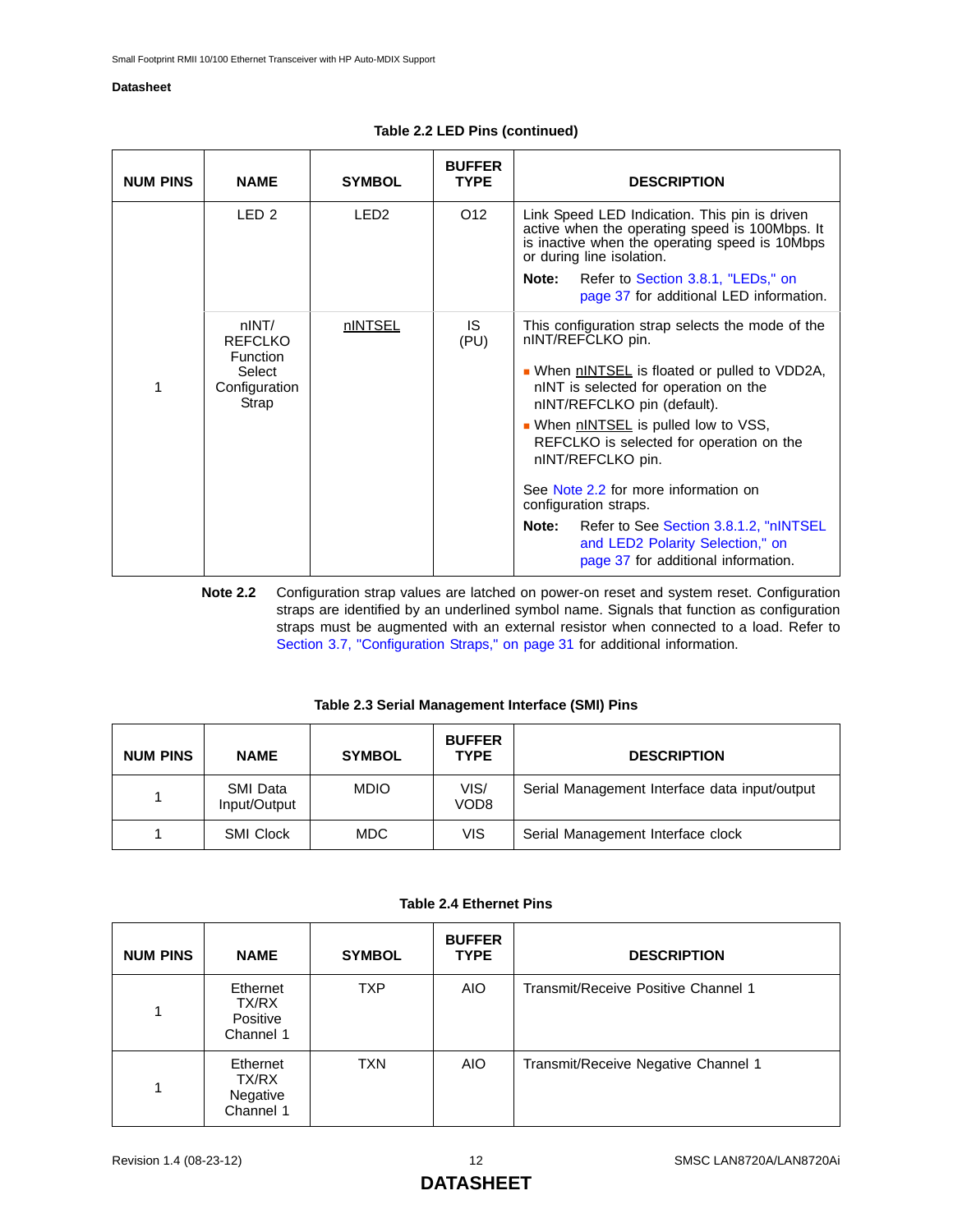| <b>NUM PINS</b> | <b>NAME</b>                                | <b>SYMBOL</b> | <b>BUFFER</b><br><b>TYPE</b> | <b>DESCRIPTION</b>                  |
|-----------------|--------------------------------------------|---------------|------------------------------|-------------------------------------|
| 1               | Ethernet<br>TX/RX<br>Positive<br>Channel 2 | <b>RXP</b>    | <b>AIO</b>                   | Transmit/Receive Positive Channel 2 |
|                 | Ethernet<br>TX/RX<br>Negative<br>Channel 2 | <b>RXN</b>    | <b>AIO</b>                   | Transmit/Receive Negative Channel 2 |

## **Table 2.4 Ethernet Pins (continued)**

## **Table 2.5 Miscellaneous Pins**

<span id="page-12-0"></span>

| <b>NUM PINS</b> | <b>NAME</b>                   | <b>SYMBOL</b>     | <b>BUFFER</b><br><b>TYPE</b> | <b>DESCRIPTION</b>                                                                                                                                                                                                                                                                                                                                                                                                                                 |  |  |
|-----------------|-------------------------------|-------------------|------------------------------|----------------------------------------------------------------------------------------------------------------------------------------------------------------------------------------------------------------------------------------------------------------------------------------------------------------------------------------------------------------------------------------------------------------------------------------------------|--|--|
|                 | External<br>Crystal<br>Input  | XTAL1             | <b>ICLK</b>                  | External crystal input                                                                                                                                                                                                                                                                                                                                                                                                                             |  |  |
| 1               | External<br>Clock Input       | <b>CLKIN</b>      | <b>ICLK</b>                  | Single-ended clock oscillator input.<br>Note:<br>When using a single ended clock<br>oscillator, XTAL2 should be left<br>unconnected.                                                                                                                                                                                                                                                                                                               |  |  |
| 1               | External<br>Crystal<br>Output | XTAL <sub>2</sub> | <b>OCLK</b>                  | External crystal output                                                                                                                                                                                                                                                                                                                                                                                                                            |  |  |
| 1               | External<br>Reset             | nRST              | <b>VIS</b><br>(PU)           | System reset. This signal is active low.                                                                                                                                                                                                                                                                                                                                                                                                           |  |  |
| 1               | Interrupt<br>Output           | nINT              | VOD <sub>8</sub><br>(PU)     | Active low interrupt output. Place an external<br>resistor pull-up to VDDIO.<br>Note:<br>Refer to Section 3.6, "Interrupt<br>Management," on page 29 for additional<br>details on device interrupts.<br>Note:<br>Refer to Section 3.8.1.2, "nINTSEL and<br>LED2 Polarity Selection," on page 37 for<br>details on how the nINTSEL<br>configuration strap is used to determine<br>the function of this pin.                                         |  |  |
|                 | Reference<br>Clock Output     | <b>REFCLKO</b>    | VO <sub>8</sub>              | This optional 50MHz clock output is derived from<br>the 25MHz crystal oscillator. REFCLKO is<br>selectable via the nINTSEL configuration strap.<br>Refer Section 3.7.4.2, "REF_CLK Out<br>Note:<br>Mode," on page 34 for additional details.<br>Note:<br>Refer to Section 3.8.1.2, "nINTSEL and<br>LED2 Polarity Selection," on page 37 for<br>details on how the nINTSEL<br>configuration strap is used to determine<br>the function of this pin. |  |  |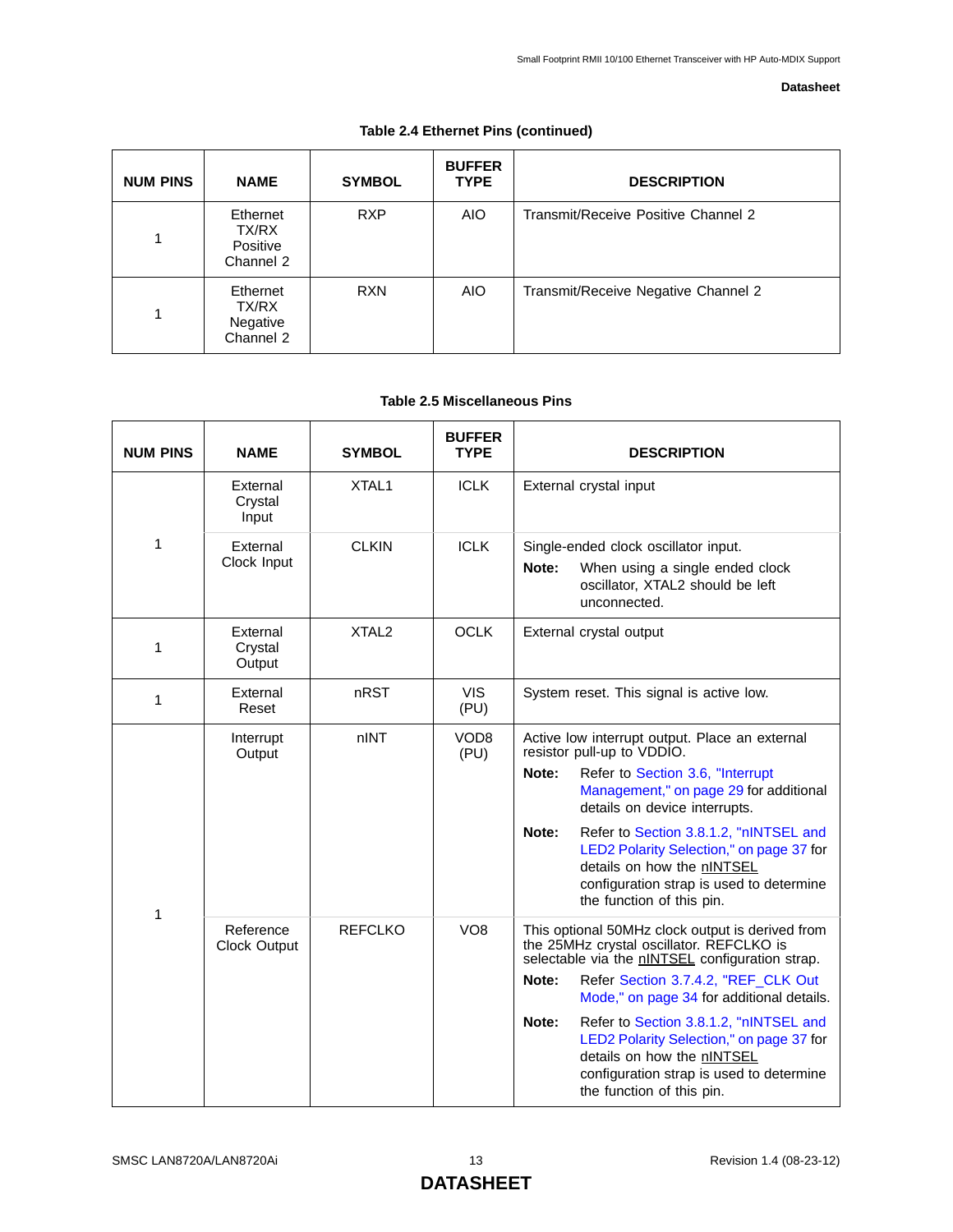| <b>Table 2.6 Analog Reference Pins</b> |  |
|----------------------------------------|--|
|----------------------------------------|--|

<span id="page-13-0"></span>

| <b>NUM PINS</b> | <b>NAME</b>                                  | <b>SYMBOL</b> | <b>BUFFER</b><br><b>TYPE</b> | <b>DESCRIPTION</b>                                                                                                                                            |  |
|-----------------|----------------------------------------------|---------------|------------------------------|---------------------------------------------------------------------------------------------------------------------------------------------------------------|--|
|                 | External 1%<br><b>Bias Resistor</b><br>Input | <b>RBIAS</b>  | Al                           | This pin requires connection of a 12.1k ohm (1%)<br>resistor to ground.<br>Refer to the LAN8720A/LAN8720Ai reference<br>schematic for connection information. |  |
|                 |                                              |               |                              | The nominal voltage is 1.2V and the<br>Note:<br>resistor will dissipate approximately<br>1mW of power.                                                        |  |

#### **Table 2.7 Power Pins**

<span id="page-13-1"></span>

| <b>NUM PINS</b> | <b>NAME</b>                                    | <b>SYMBOL</b>      | <b>BUFFER</b><br><b>TYPE</b> | <b>DESCRIPTION</b>                                                                                                                                                                                                                                                                                                          |
|-----------------|------------------------------------------------|--------------------|------------------------------|-----------------------------------------------------------------------------------------------------------------------------------------------------------------------------------------------------------------------------------------------------------------------------------------------------------------------------|
| 1               | $+1.6V$ to<br>$+3.6V$<br>Variable I/O<br>Power | <b>VDDIO</b>       | P                            | $+1.6V$ to $+3.6V$ variable I/O power<br>Refer to the LAN8720A/LAN8720Ai reference<br>schematic for connection information.                                                                                                                                                                                                 |
| 1               | +1.2V Digital<br>Core Power<br>Supply          | <b>VDDCR</b>       | P                            | Supplied by the on-chip regulator unless<br>configured for regulator off mode via the<br><b>REGOFF</b> configuration strap.<br>Refer to the LAN8720A/LAN8720Ai reference<br>schematic for connection information.<br>1 uF and 470 pF decoupling capacitors<br>Note:<br>in parallel to ground should be used on<br>this pin. |
| 1               | $+3.3V$<br>Channel 1<br>Analog Port<br>Power   | VDD <sub>1</sub> A | P                            | +3.3V Analog Port Power to Channel 1<br>Refer to the LAN8720A/LAN8720Ai reference<br>schematic for connection information.                                                                                                                                                                                                  |
| 1               | $+3.3V$<br>Channel 2<br>Analog Port<br>Power   | VDD <sub>2</sub> A | P                            | +3.3V Analog Port Power to Channel 2 and the<br>internal regulator.<br>Refer to the LAN8720A/LAN8720Ai reference<br>schematic for connection information.                                                                                                                                                                   |
| 1               | Ground                                         | <b>VSS</b>         | P                            | Common ground. This exposed pad must be<br>connected to the ground plane with a via array.                                                                                                                                                                                                                                  |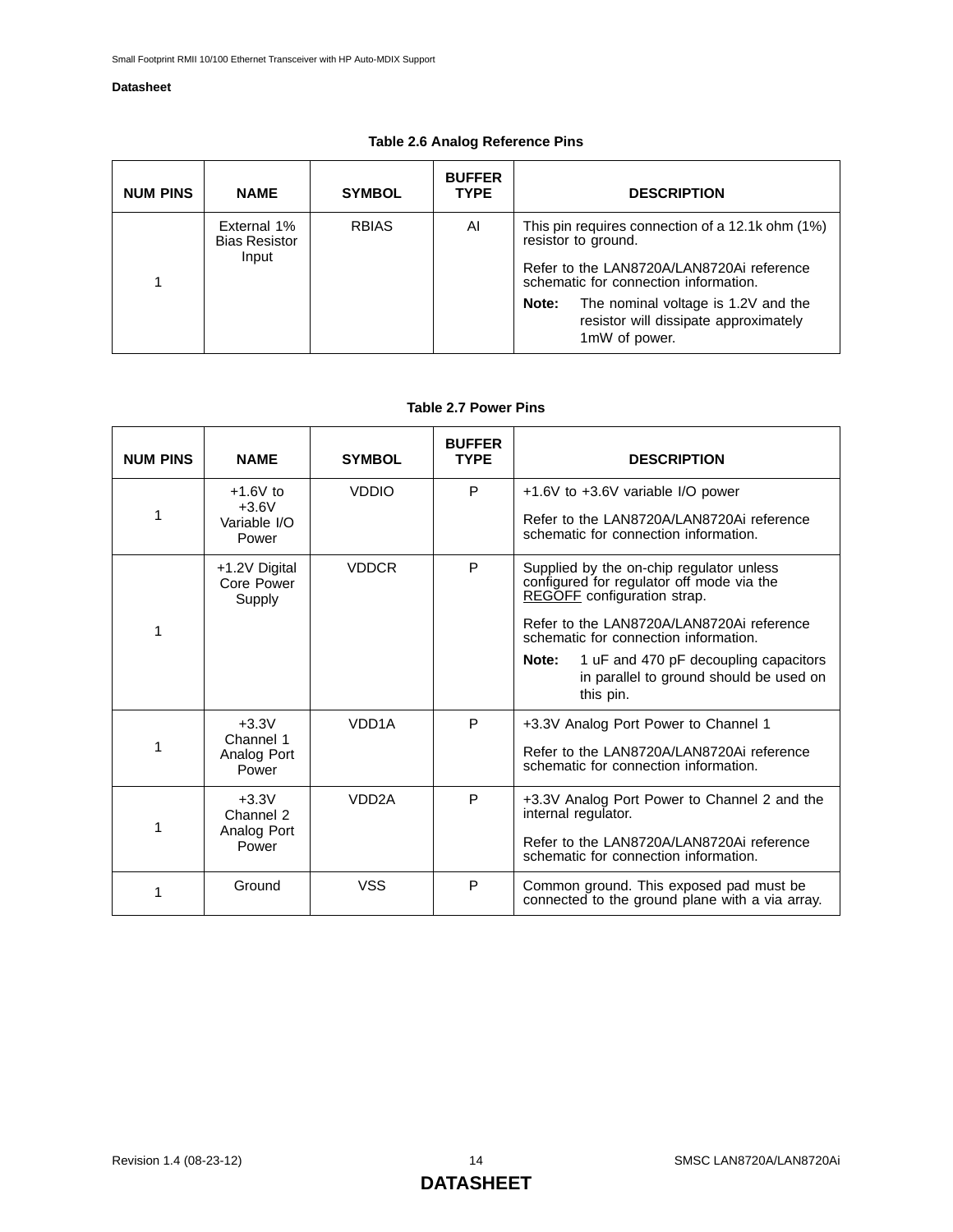# <span id="page-14-0"></span>**2.1 Pin Assignments**

<span id="page-14-1"></span>

| <b>PIN NUM</b> | <b>PIN NAME</b>    | <b>PIN NUM</b> | <b>PIN NAME</b>    |
|----------------|--------------------|----------------|--------------------|
| 1              | VDD <sub>2</sub> A | 13             | <b>MDC</b>         |
| 2              | LED2/nINTSEL       | 14             | nINT/REFCLKO       |
| 3              | LED1/REGOFF        | 15             | nRST               |
| $\overline{4}$ | XTAL <sub>2</sub>  | 16             | <b>TXEN</b>        |
| 5              | XTAL1/CLKIN        | 17             | TXD <sub>0</sub>   |
| 6              | <b>VDDCR</b>       | 18             | TXD1               |
| $\overline{7}$ | RXD1/MODE1         | 19             | VDD <sub>1</sub> A |
| 8              | RXD0/MODE0         | 20             | <b>TXN</b>         |
| 9              | <b>VDDIO</b>       | 21             | <b>TXP</b>         |
| 10             | RXER/PHYAD0        | 22             | <b>RXN</b>         |
| 11             | CRS_DV/MODE2       | 23             | <b>RXP</b>         |
| 12             | <b>MDIO</b>        | 24             | <b>RBIAS</b>       |

### **Table 2.8 24-QFN Package Pin Assignments**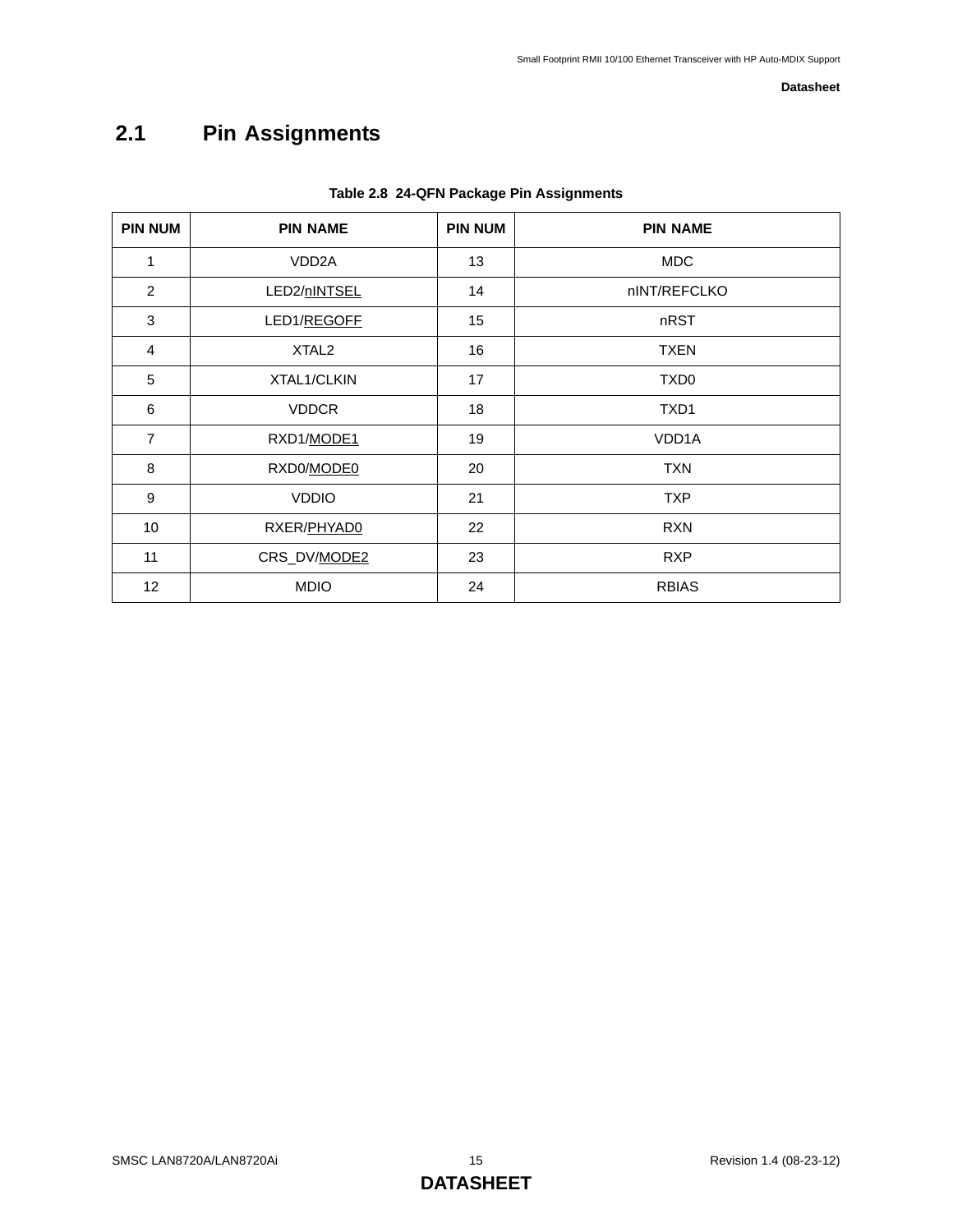# <span id="page-15-0"></span>**2.2 Buffer Types**

#### **Table 2.9 Buffer Types**

<span id="page-15-1"></span>

| <b>BUFFER TYPE</b> | <b>DESCRIPTION</b>                                                                                                                                                                                                                                     |  |  |  |  |  |
|--------------------|--------------------------------------------------------------------------------------------------------------------------------------------------------------------------------------------------------------------------------------------------------|--|--|--|--|--|
| IS                 | Schmitt-triggered input                                                                                                                                                                                                                                |  |  |  |  |  |
| O <sub>12</sub>    | Output with 12mA sink and 12mA source                                                                                                                                                                                                                  |  |  |  |  |  |
| <b>VIS</b>         | Variable voltage Schmitt-triggered input                                                                                                                                                                                                               |  |  |  |  |  |
| VO <sub>8</sub>    | Variable voltage output with 8mA sink and 8mA source                                                                                                                                                                                                   |  |  |  |  |  |
| VOD <sub>8</sub>   | Variable voltage open-drain output with 8mA sink                                                                                                                                                                                                       |  |  |  |  |  |
| PU                 | 50uA (typical) internal pull-up. Unless otherwise noted in the pin description, internal pull-<br>ups are always enabled.                                                                                                                              |  |  |  |  |  |
|                    | Note:<br>Internal pull-up resistors prevent unconnected inputs from floating. Do not rely on<br>internal resistors to drive signals external to the device. When connected to a load<br>that must be pulled high, an external resistor must be added.  |  |  |  |  |  |
| <b>PD</b>          | 50uA (typical) internal pull-down. Unless otherwise noted in the pin description, internal<br>pull-downs are always enabled.                                                                                                                           |  |  |  |  |  |
|                    | Note:<br>Internal pull-down resistors prevent unconnected inputs from floating. Do not rely<br>on internal resistors to drive signals external to the device. When connected to a<br>load that must be pulled low, an external resistor must be added. |  |  |  |  |  |
| AI                 | Analog input                                                                                                                                                                                                                                           |  |  |  |  |  |
| <b>AIO</b>         | Analog bi-directional                                                                                                                                                                                                                                  |  |  |  |  |  |
| <b>ICLK</b>        | Crystal oscillator input pin                                                                                                                                                                                                                           |  |  |  |  |  |
| <b>OCLK</b>        | Crystal oscillator output pin                                                                                                                                                                                                                          |  |  |  |  |  |
| P                  | Power pin                                                                                                                                                                                                                                              |  |  |  |  |  |

- **Note:** The digital signals are not 5V tolerant. Refer to [Section 5.1, "Absolute Maximum Ratings\\*," on](#page-62-2) [page 63](#page-62-2) for additional buffer information.
- **Note 2.3** Sink and source capabilities are dependant on the VDDIO voltage. Refer to [Section 5.1,](#page-62-2) ["Absolute Maximum Ratings\\*," on page 63](#page-62-2) for additional information.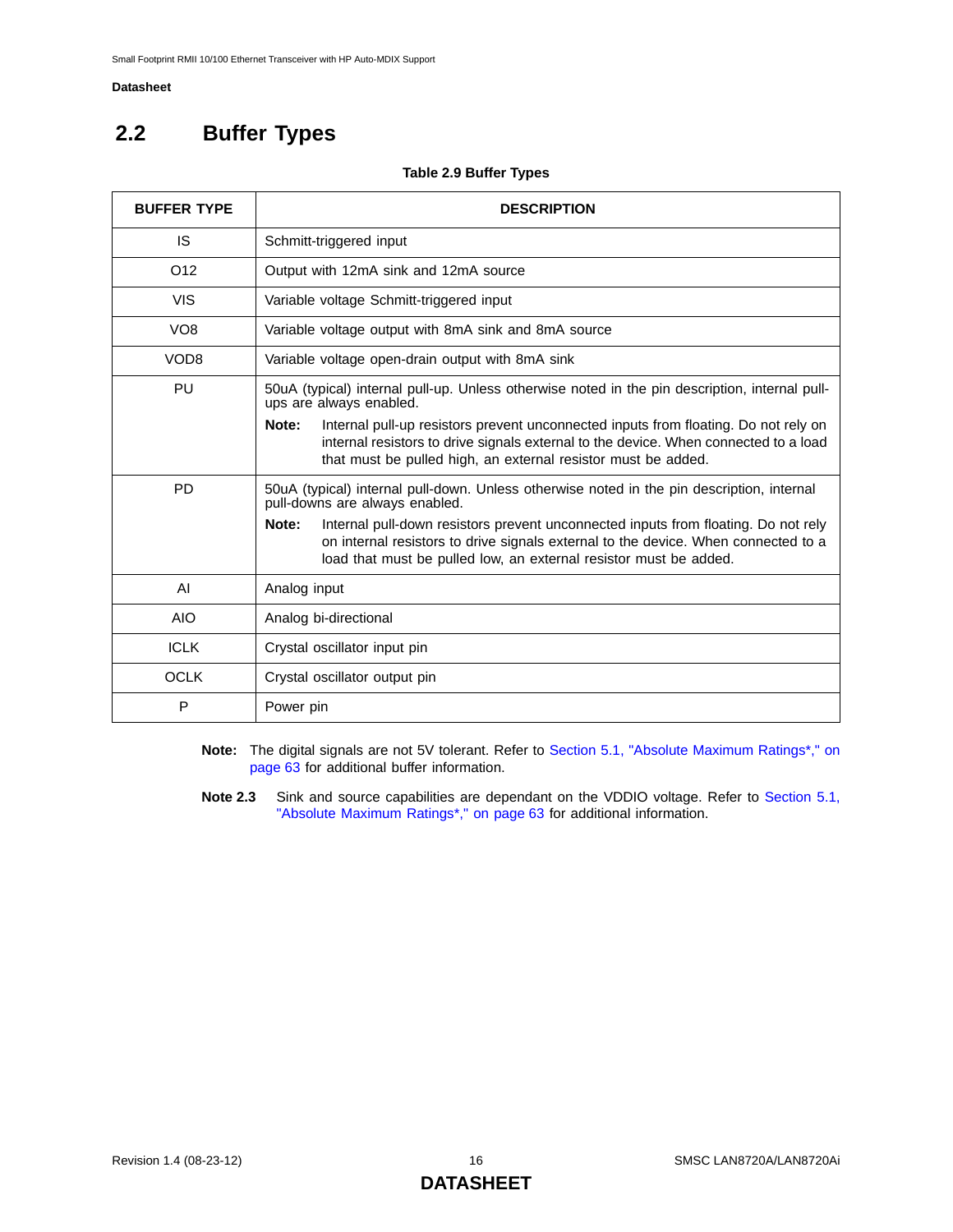# <span id="page-16-0"></span>**Chapter 3 Functional Description**

This chapter provides functional descriptions of the various device features. These features have been categorized into the following sections:

- **[Transceiver](#page-16-1)**
- [Auto-negotiation](#page-22-1)
- **[HP Auto-MDIX Support](#page-25-0)**
- [MAC Interface](#page-26-0)
- **[Serial Management Interface \(SMI\)](#page-27-0)**
- **[Interrupt Management](#page-28-0)**
- **[Configuration Straps](#page-30-0)**
- [Miscellaneous Functions](#page-36-0)
- [Application Diagrams](#page-40-0)

## <span id="page-16-1"></span>**3.1 Transceiver**

## <span id="page-16-2"></span>**3.1.1 100BASE-TX Transmit**

The 100BASE-TX transmit data path is shown in [Figure 3.1.](#page-16-3) Each major block is explained in the following subsections.



**Figure 3.1 100BASE-TX Transmit Data Path**

### <span id="page-16-3"></span>**3.1.1.1 100BASE-TX Transmit Data Across the RMII Interface**

The MAC controller drives the transmit data onto the TXD bus and asserts TXEN to indicate valid data. The data is latched by the transceiver's RMII block on the rising edge of REF\_CLK. The data is in the form of 2-bit wide 50MHz data.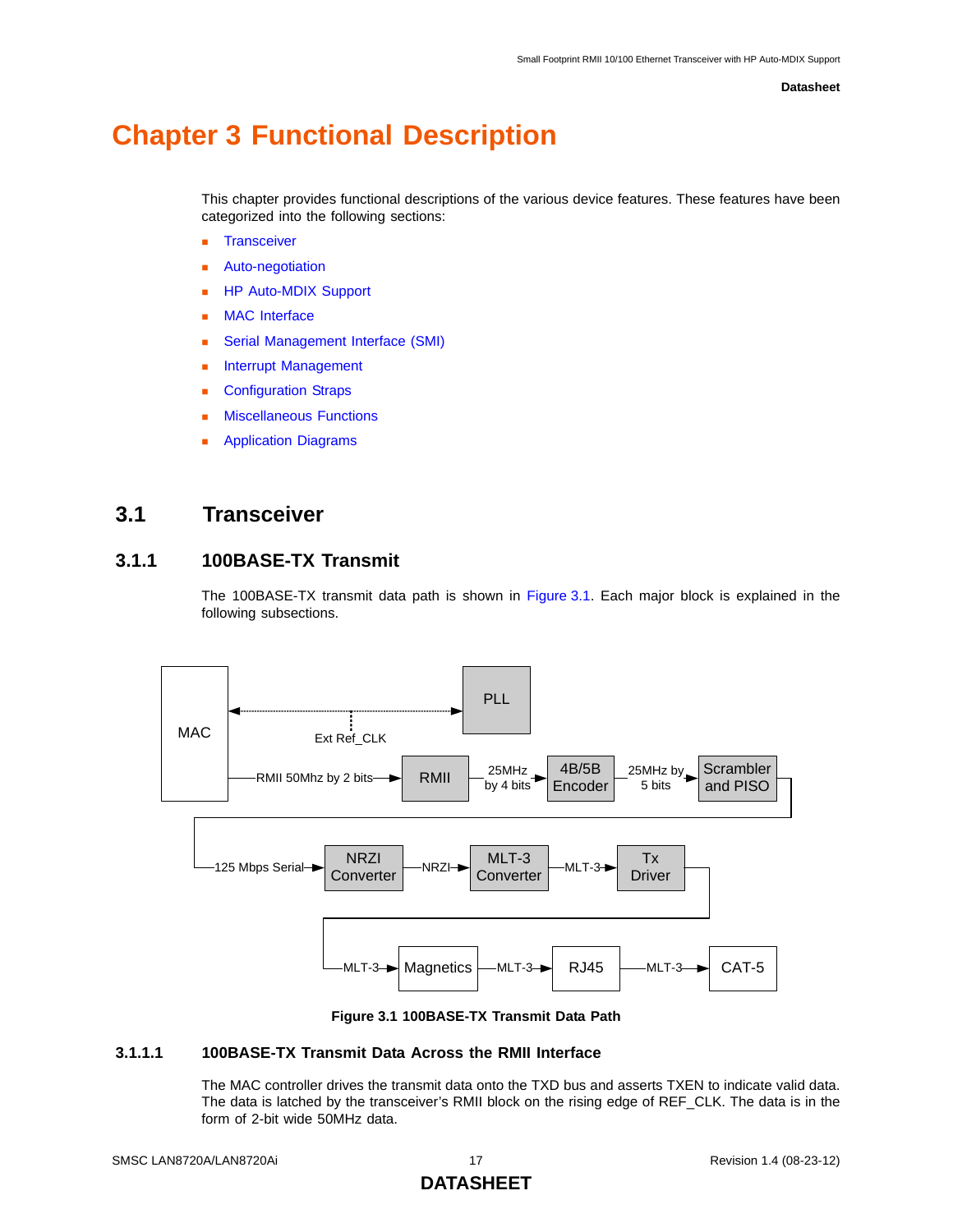### **3.1.1.2 4B/5B Encoding**

The transmit data passes from the RMII block to the 4B/5B encoder. This block encodes the data from 4-bit nibbles to 5-bit symbols (known as "code-groups") according to [Table 3.1.](#page-17-0) Each 4-bit data-nibble is mapped to 16 of the 32 possible code-groups. The remaining 16 code-groups are either used for control information or are not valid.

The first 16 code-groups are referred to by the hexadecimal values of their corresponding data nibbles, 0 through F. The remaining code-groups are given letter designations with slashes on either side. For example, an IDLE code-group is /I/, a transmit error code-group is /H/, etc.

<span id="page-17-0"></span>

| <b>CODE</b><br><b>GROUP</b> | <b>SYM</b>     | <b>RECEIVER</b><br><b>INTERPRETATION</b>                                                       |                                                                                       |             |                       | <b>TRANSMITTER</b><br><b>INTERPRETATION</b> |             |
|-----------------------------|----------------|------------------------------------------------------------------------------------------------|---------------------------------------------------------------------------------------|-------------|-----------------------|---------------------------------------------|-------------|
| 11110                       | $\mathbf 0$    | $\mathbf 0$                                                                                    | 0000                                                                                  | <b>DATA</b> | $\mathbf 0$           | 0000                                        | <b>DATA</b> |
| 01001                       | $\mathbf{1}$   | 1                                                                                              | 0001                                                                                  |             | $\mathbf{1}$          | 0001                                        |             |
| 10100                       | $\overline{c}$ | $\overline{c}$                                                                                 | 0010                                                                                  |             | $\overline{2}$        | 0010                                        |             |
| 10101                       | $\mathsf 3$    | 3                                                                                              | 0011                                                                                  |             | 3                     | 0011                                        |             |
| 01010                       | $\overline{4}$ | $\overline{4}$                                                                                 | 0100                                                                                  |             | $\overline{4}$        | 0100                                        |             |
| 01011                       | 5              | 5                                                                                              | 0101                                                                                  |             | 5                     | 0101                                        |             |
| 01110                       | $\,6$          | $\,6$                                                                                          | 0110                                                                                  |             | $\,6$                 | 0110                                        |             |
| 01111                       | $\overline{7}$ | $\overline{7}$                                                                                 | 0111                                                                                  |             | $\overline{7}$        | 0111                                        |             |
| 10010                       | 8              | 8                                                                                              | 1000                                                                                  |             | 8                     | 1000                                        |             |
| 10011                       | 9              | 9                                                                                              | 1001                                                                                  |             | 9                     | 1001                                        |             |
| 10110                       | Α              | Α                                                                                              | 1010                                                                                  |             | A                     | 1010                                        |             |
| 10111                       | B              | B                                                                                              | 1011                                                                                  |             | B                     | 1011                                        |             |
| 11010                       | $\mathsf{C}$   | $\mathsf C$                                                                                    | 1100                                                                                  |             | $\mathsf C$           | 1100                                        |             |
| 11011                       | D              | D                                                                                              | 1101                                                                                  |             | D                     | 1101                                        |             |
| 11100                       | E              | E                                                                                              | 1110                                                                                  |             | E                     | 1110                                        |             |
| 11101                       | E              | E                                                                                              | 1111                                                                                  |             | F                     | 1111                                        |             |
| 11111                       | $\mathbf{I}$   | <b>IDLE</b>                                                                                    |                                                                                       |             |                       | Sent after /T/R until TXEN                  |             |
| 11000                       | J              |                                                                                                | First nibble of SSD, translated to "0101"<br>following IDLE, else RXER                |             | Sent for rising TXEN  |                                             |             |
| 10001                       | K              |                                                                                                | Second nibble of SSD, translated to<br>"0101" following J, else RXER                  |             | Sent for rising TXEN  |                                             |             |
| 01101                       | $\mathsf{T}$   | of RXER                                                                                        | First nibble of ESD, causes de-assertion<br>of CRS if followed by /R/, else assertion |             | Sent for falling TXEN |                                             |             |
| 00111                       | R.             | Second nibble of ESD, causes<br>deassertion of CRS if following /T/, else<br>assertion of RXER |                                                                                       |             | Sent for falling TXEN |                                             |             |
| 00100                       | H              | Transmit Error Symbol                                                                          |                                                                                       |             | Sent for rising TXER  |                                             |             |
| 00110                       | $\vee$         | INVALID, RXER if during RXDV                                                                   |                                                                                       |             | <b>INVALID</b>        |                                             |             |

**Table 3.1 4B/5B Code Table**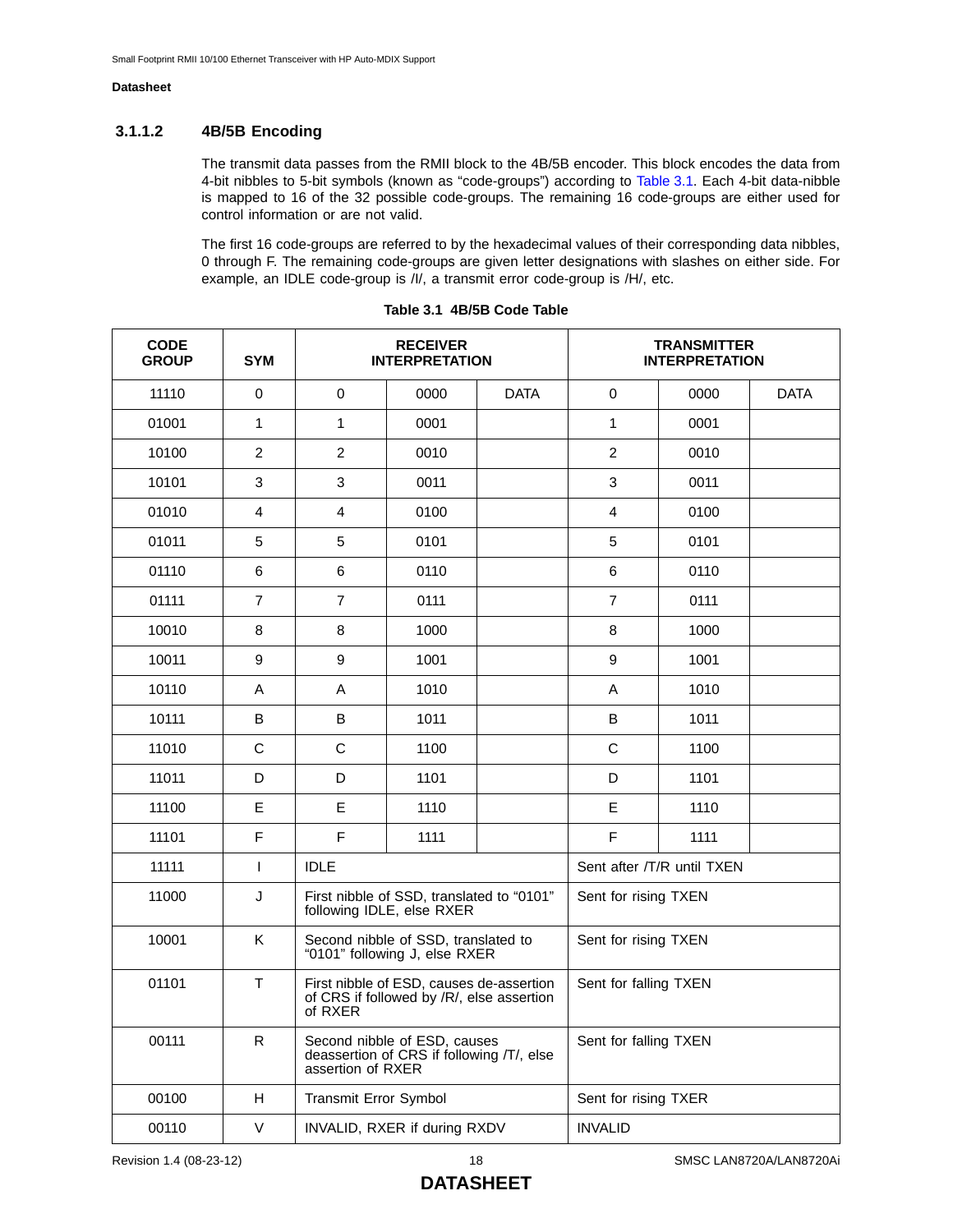| <b>CODE</b><br><b>GROUP</b> | <b>SYM</b> | <b>RECEIVER</b><br><b>INTERPRETATION</b> | <b>TRANSMITTER</b><br><b>INTERPRETATION</b> |
|-----------------------------|------------|------------------------------------------|---------------------------------------------|
| 11001                       | $\vee$     | INVALID, RXER if during RXDV             | <b>INVALID</b>                              |
| 00000                       | $\vee$     | INVALID, RXER if during RXDV             | <b>INVALID</b>                              |
| 00001                       | $\vee$     | INVALID, RXER if during RXDV             | <b>INVALID</b>                              |
| 00010                       | $\vee$     | INVALID, RXER if during RXDV             | <b>INVALID</b>                              |
| 00011                       | $\vee$     | INVALID, RXER if during RXDV             | <b>INVALID</b>                              |
| 00101                       | $\vee$     | INVALID, RXER if during RXDV             | <b>INVALID</b>                              |
| 01000                       | $\vee$     | INVALID, RXER if during RXDV             | <b>INVALID</b>                              |
| 01100                       | $\vee$     | INVALID, RXER if during RXDV             | <b>INVALID</b>                              |
| 10000                       | $\vee$     | INVALID, RXER if during RXDV             | <b>INVALID</b>                              |

#### **Table 3.1 4B/5B Code Table (continued)**

### **3.1.1.3 Scrambling**

Repeated data patterns (especially the IDLE code-group) can have power spectral densities with large narrow-band peaks. Scrambling the data helps eliminate these peaks and spread the signal power more uniformly over the entire channel bandwidth. This uniform spectral density is required by FCC regulations to prevent excessive EMI from being radiated by the physical wiring.

The seed for the scrambler is generated from the transceiver address, [PHYAD,](#page-56-1) ensuring that in multiple-transceiver applications, such as repeaters or switches, each transceiver will have its own scrambler sequence.

The scrambler also performs the Parallel In Serial Out conversion (PISO) of the data.

#### **3.1.1.4 NRZI and MLT-3 Encoding**

The scrambler block passes the 5-bit wide parallel data to the NRZI converter where it becomes a serial 125MHz NRZI data stream. The NRZI is encoded to MLT-3. MLT-3 is a tri-level code where a change in the logic level represents a code bit "1" and the logic output remaining at the same level represents a code bit "0".

#### **3.1.1.5 100M Transmit Driver**

The MLT3 data is then passed to the analog transmitter, which drives the differential MLT-3 signal, on outputs TXP and TXN, to the twisted pair media across a 1:1 ratio isolation transformer. The 10BASE-T and 100BASE-TX signals pass through the same transformer so that common "magnetics" can be used for both. The transmitter drives into the 100Ω impedance of the CAT-5 cable. Cable termination and impedance matching require external components.

### **3.1.1.6 100M Phase Lock Loop (PLL)**

The 100M PLL locks onto reference clock and generates the 125MHz clock used to drive the 125 MHz logic and the 100BASE-TX transmitter.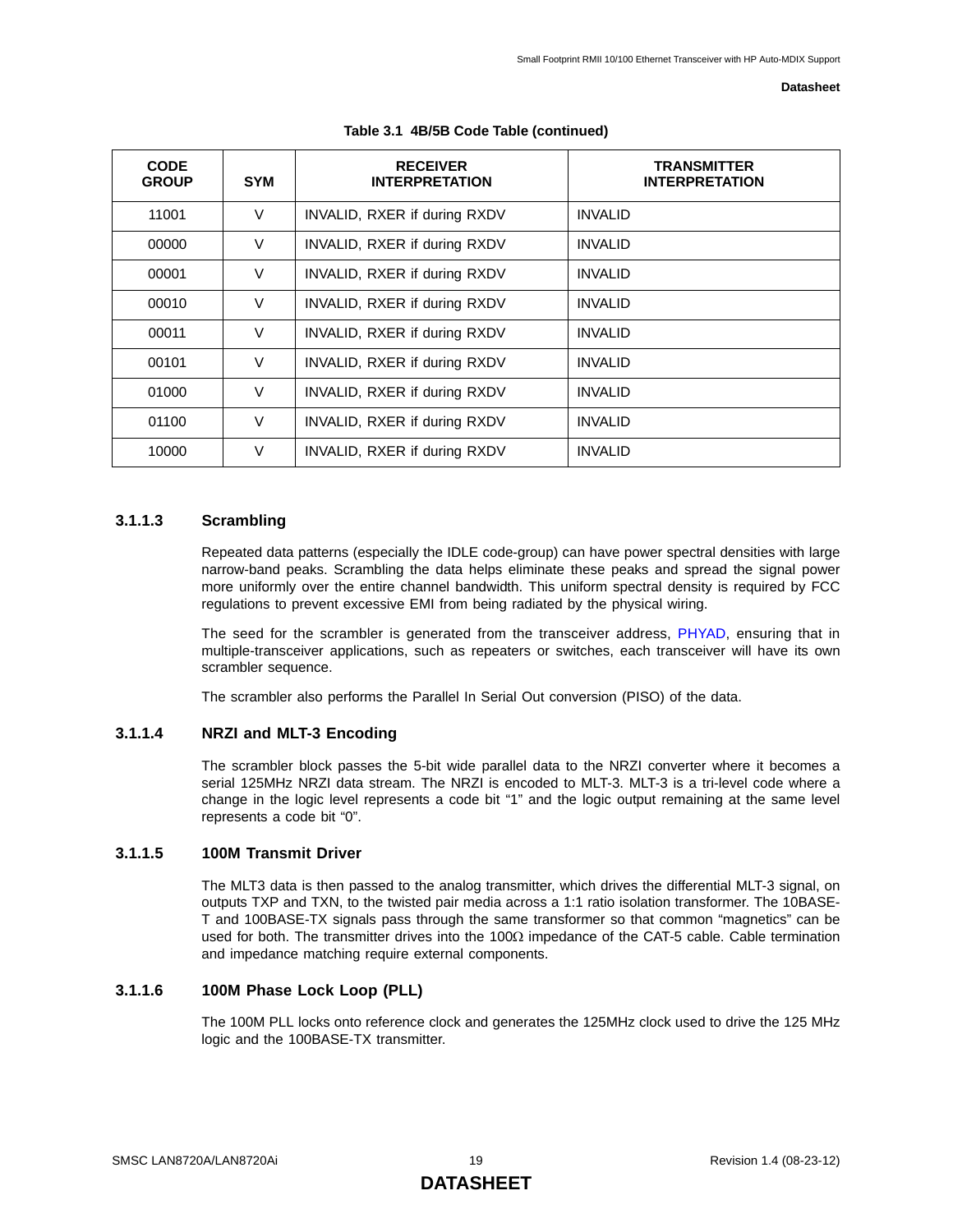## <span id="page-19-0"></span>**3.1.2 100BASE-TX Receive**

The 100BASE-TX receive data path is shown in [Figure 3.2](#page-19-1). Each major block is explained in the following subsections.



**Figure 3.2 100BASE-TX Receive Data Path**

#### <span id="page-19-1"></span>**3.1.2.1 100M Receive Input**

The MLT-3 from the cable is fed into the transceiver (on inputs RXP and RXN) via a 1:1 ratio transformer. The ADC samples the incoming differential signal at a rate of 125M samples per second. Using a 64-level quanitizer, it generates 6 digital bits to represent each sample. The DSP adjusts the gain of the ADC according to the observed signal levels such that the full dynamic range of the ADC can be used.

### **3.1.2.2 Equalizer, Baseline Wander Correction and Clock and Data Recovery**

The 6 bits from the ADC are fed into the DSP block. The equalizer in the DSP section compensates for phase and amplitude distortion caused by the physical channel consisting of magnetics, connectors, and CAT- 5 cable. The equalizer can restore the signal for any good-quality CAT-5 cable between 1m and 150m.

If the DC content of the signal is such that the low-frequency components fall below the low frequency pole of the isolation transformer, then the droop characteristics of the transformer will become significant and Baseline Wander (BLW) on the received signal will result. To prevent corruption of the received data, the transceiver corrects for BLW and can receive the ANSI X3.263-1995 FDDI TP-PMD defined "killer packet" with no bit errors.

The 100M PLL generates multiple phases of the 125MHz clock. A multiplexer, controlled by the timing unit of the DSP, selects the optimum phase for sampling the data. This is used as the received recovered clock. This clock is used to extract the serial data from the received signal.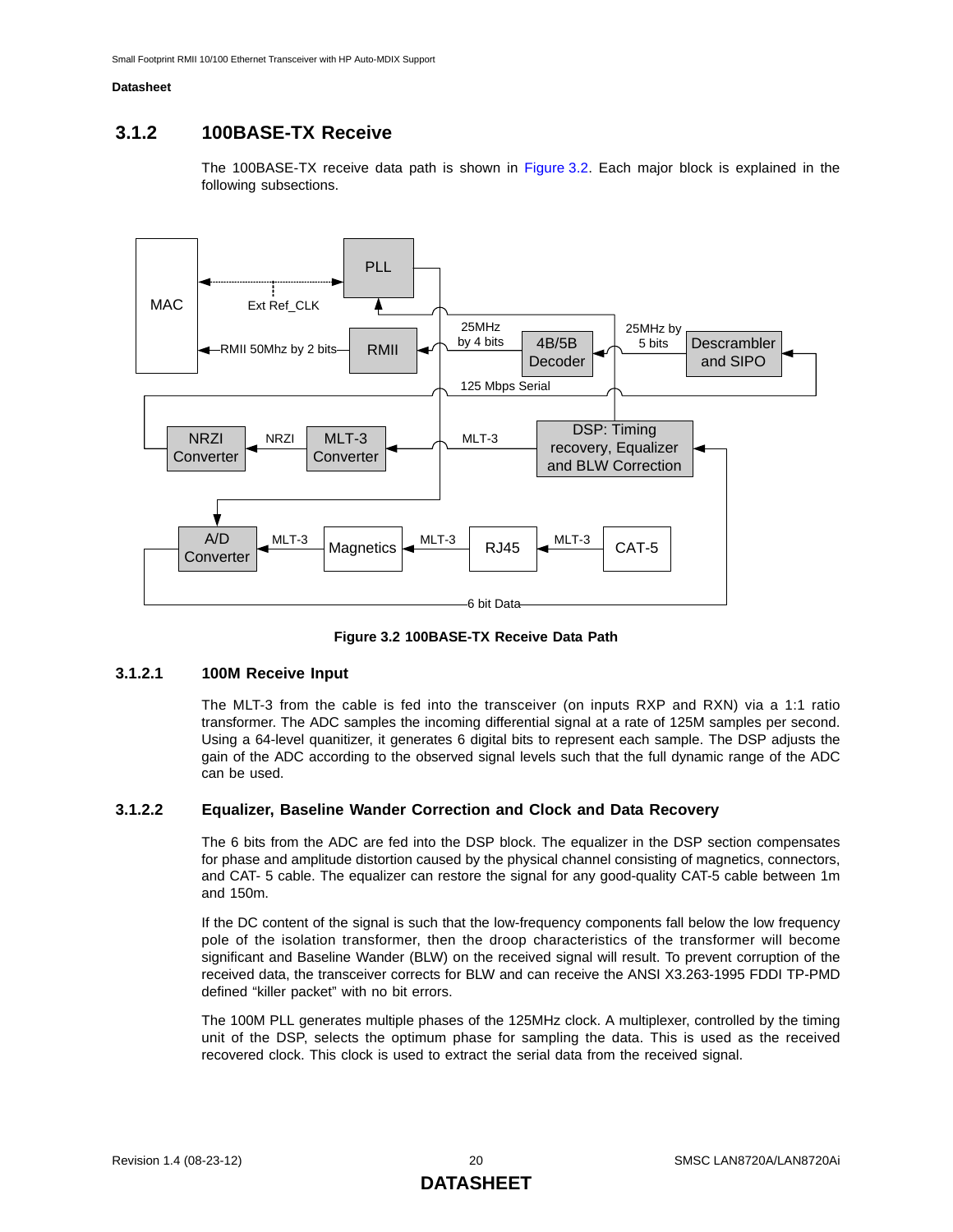#### **3.1.2.3 NRZI and MLT-3 Decoding**

The DSP generates the MLT-3 recovered levels that are fed to the MLT-3 converter. The MLT-3 is then converted to an NRZI data stream.

#### **3.1.2.4 Descrambling**

The descrambler performs an inverse function to the scrambler in the transmitter and also performs the Serial In Parallel Out (SIPO) conversion of the data.

During reception of IDLE (/I/) symbols. the descrambler synchronizes its descrambler key to the incoming stream. Once synchronization is achieved, the descrambler locks on this key and is able to descramble incoming data.

Special logic in the descrambler ensures synchronization with the remote transceiver by searching for IDLE symbols within a window of 4000 bytes (40us). This window ensures that a maximum packet size of 1514 bytes, allowed by the IEEE 802.3 standard, can be received with no interference. If no IDLEsymbols are detected within this time-period, receive operation is aborted and the descrambler re-starts the synchronization process.

#### **3.1.2.5 Alignment**

The de-scrambled signal is then aligned into 5-bit code-groups by recognizing the /J/K/ Start-of-Stream Delimiter (SSD) pair at the start of a packet. Once the code-word alignment is determined, it is stored and utilized until the next start of frame.

#### **3.1.2.6 5B/4B Decoding**

The 5-bit code-groups are translated into 4-bit data nibbles according to the 4B/5B table. The translated data is presented on the RXD[1:0] signal lines. The SSD, /J/K/, is translated to "0101 0101" as the first 2 nibbles of the MAC preamble. Reception of the SSD causes the transceiver to assert the receive data valid signal, indicating that valid data is available on the RXD bus. Successive valid codegroups are translated to data nibbles. Reception of either the End of Stream Delimiter (ESD) consisting of the /T/R/ symbols, or at least two /I/ symbols causes the transceiver to de-assert the carrier sense and receive data valid signals.

**Note:** These symbols are not translated into data.

#### **3.1.2.7 Receive Data Valid Signal**

The Receive Data Valid signal (RXDV) indicates that recovered and decoded nibbles are being presented on the RXD[1:0] outputs synchronous to RXCLK. RXDV becomes active after the /J/K/ delimiter has been recognized and RXD is aligned to nibble boundaries. It remains active until either the /T/R/ delimiter is recognized or link test indicates failure or SIGDET becomes false.

RXDV is asserted when the first nibble of translated /J/K/ is ready for transfer over the Media Independent Interface (MII mode).



<span id="page-20-0"></span>**Figure 3.3 Relationship Between Received Data and Specific MII Signals**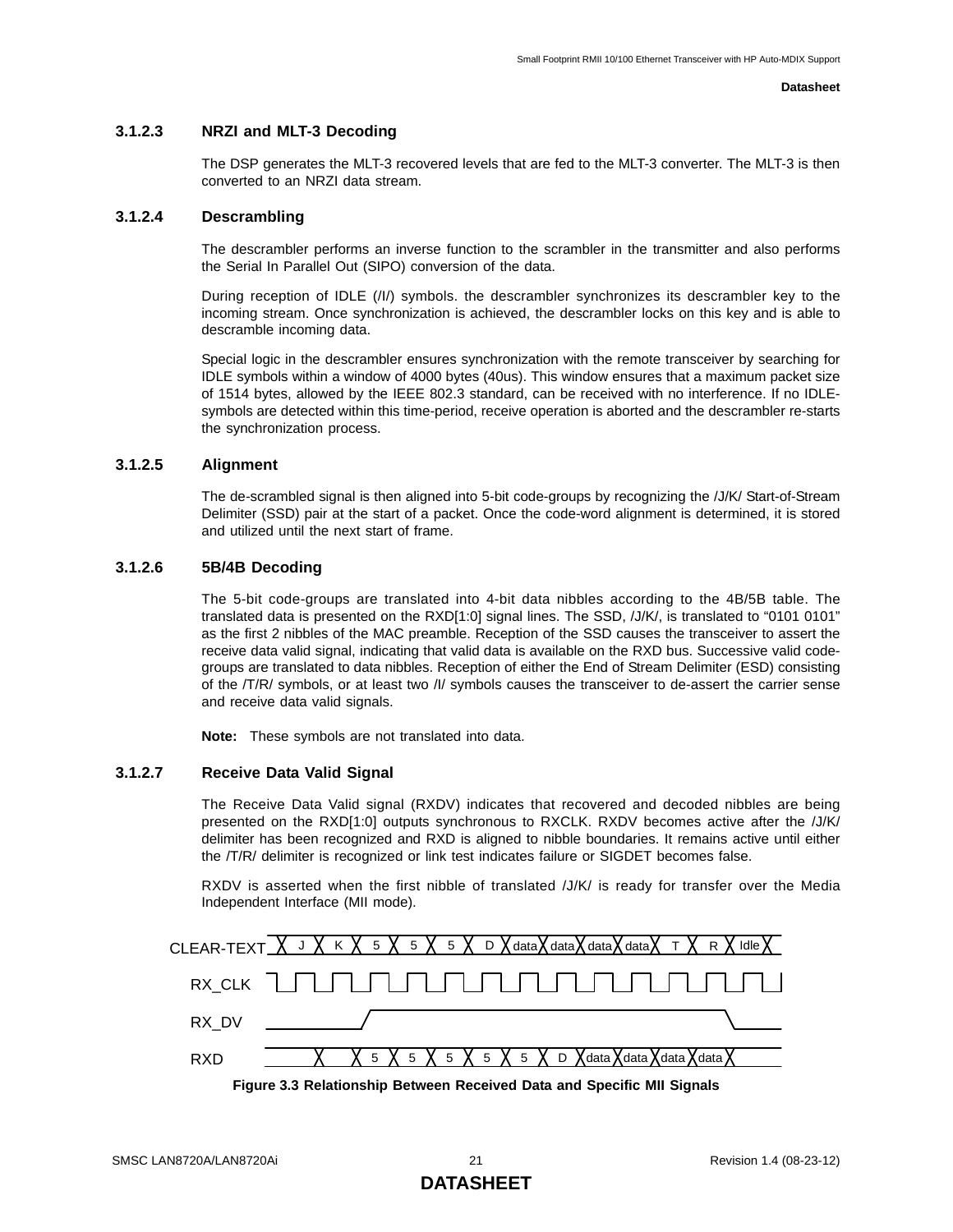#### **3.1.2.8 Receiver Errors**

During a frame, unexpected code-groups are considered receive errors. Expected code groups are the DATA set (0 through F), and the /T/R/ (ESD) symbol pair. When a receive error occurs, the RXER signal is asserted and arbitrary data is driven onto the RXD[1:0] lines. Should an error be detected during the time that the /J/K/ delimiter is being decoded (bad SSD error), RXER is asserted true and the value '1110' is driven onto the RXD[1:0] lines. Note that the Valid Data signal is not yet asserted when the bad SSD error occurs.

#### **3.1.2.9 100M Receive Data Across the RMII Interface**

The 2-bit data nibbles are sent to the RMII block. These data nibbles are clocked to the controller at a rate of 50MHz. The controller samples the data on the rising edge of XTAL1/CLKIN (REF\_CLK). To ensure that the setup and hold requirements are met, the nibbles are clocked out of the transceiver on the falling edge of XTAL1/CLKIN (REF\_CLK).

## <span id="page-21-0"></span>**3.1.3 10BASE-T Transmit**

Data to be transmitted comes from the MAC layer controller. The 10BASE-T transmitter receives 4-bit nibbles from the MII at a rate of 2.5MHz and converts them to a 10Mbps serial data stream. The data stream is then Manchester-encoded and sent to the analog transmitter, which drives a signal onto the twisted pair via the external magnetics.

The 10M transmitter uses the following blocks:

- **MII** (digital)
- **TX 10M (digital)**
- **10M Transmitter (analog)**
- **10M PLL (analog)**

#### **3.1.3.1 10M Transmit Data Across the RMII Interface**

The MAC controller drives the transmit data onto the TXD bus. TXD[1:0] shall transition synchronously with respect to REF\_CLK. When TXEN is asserted, TXD[1:0] are accepted for transmission by the device. TXD[1:0] shall be "00" to indicate idle when TXEN is deasserted. Values of TXD[1:0] other than "00" when TXEN is deasserted are reserved for out-of-band signalling (to be defined). Values other than "00" on TXD[1:0] while TXEN is deasserted shall be ignored by the device.TXD[1:0] shall provide valid data for each REF\_CLK period while TXEN is asserted.

In order to comply with legacy 10BASE-T MAC/Controllers, in half-duplex mode the transceiver loops back the transmitted data, on the receive path. This does not confuse the MAC/Controller since the COL signal is not asserted during this time. The transceiver also supports the SQE (Heartbeat) signal.

#### **3.1.3.2 Manchester Encoding**

The 4-bit wide data is sent to the 10M TX block. The nibbles are converted to a 10Mbps serial NRZI data stream. The 10M PLL locks onto the external clock or internal oscillator and produces a 20MHz clock. This is used to Manchester encode the NRZ data stream. When no data is being transmitted (TXEN is low), the 10M TX block outputs Normal Link Pulses (NLPs) to maintain communications with the remote link partner.

#### **3.1.3.3 10M Transmit Drivers**

The Manchester encoded data is sent to the analog transmitter where it is shaped and filtered before being driven out as a differential signal across the TXP and TXN outputs.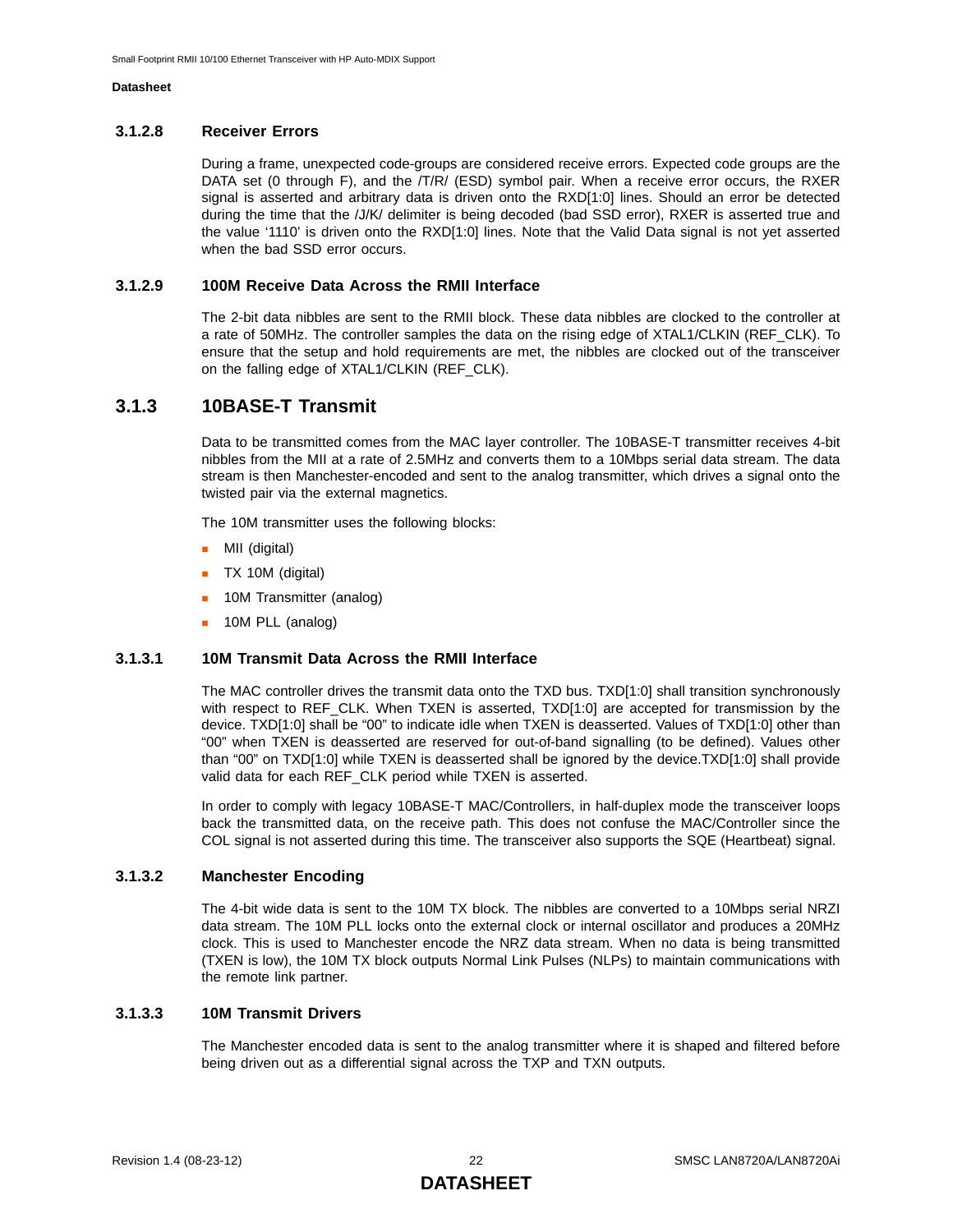## <span id="page-22-0"></span>**3.1.4 10BASE-T Receive**

The 10BASE-T receiver gets the Manchester- encoded analog signal from the cable via the magnetics. It recovers the receive clock from the signal and uses this clock to recover the NRZI data stream. This 10M serial data is converted to 4-bit data nibbles which are passed to the controller via MII at a rate of 2.5MHz.

This 10M receiver uses the following blocks:

- Filter and SQUELCH (analog)
- **10M PLL (analog)**
- **RX 10M (digital)**
- **MII** (digital)

#### **3.1.4.1 10M Receive Input and Squelch**

The Manchester signal from the cable is fed into the transceiver (on inputs RXP and RXN) via 1:1 ratio magnetics. It is first filtered to reduce any out-of-band noise. It then passes through a SQUELCH circuit. The SQUELCH is a set of amplitude and timing comparators that normally reject differential voltage levels below 300mV and detect and recognize differential voltages above 585mV.

### **3.1.4.2 Manchester Decoding**

The output of the SQUELCH goes to the 10M RX block where it is validated as Manchester encoded data. The polarity of the signal is also checked. If the polarity is reversed (local RXP is connected to RXN of the remote partner and vice versa), the condition is identified and corrected. The reversed condition is indicated by the [XPOL](#page-58-1) bit of the [Special Control/Status Indications Register.](#page-58-2) The 10M PLL is locked onto the received Manchester signal, from which the 20MHz cock is generated. Using this clock, the Manchester encoded data is extracted and converted to a 10MHz NRZI data stream. It is then converted from serial to 4-bit wide parallel data.

The 10M RX block also detects valid 10Base-T IDLE signals - Normal Link Pulses (NLPs) - to maintain the link.

#### **3.1.4.3 10M Receive Data Across the RMII Interface**

The 2-bit data nibbles are sent to the RMII block. These data nibbles are valid on the rising edge of the RMII REF\_CLK.

#### **3.1.4.4 Jabber Detection**

Jabber is a condition in which a station transmits for a period of time longer than the maximum permissible packet length, usually due to a fault condition, which results in holding the TXEN input for a long period. Special logic is used to detect the jabber state and abort the transmission to the line within 45ms. Once TXEN is deasserted, the logic resets the jabber condition.

As shown in [Section 4.2.2, "Basic Status Register," on page 50,](#page-49-1) the [Jabber Detect](#page-49-2) bit indicates that a jabber condition was detected.

## <span id="page-22-1"></span>**3.2 Auto-negotiation**

The purpose of the auto-negotiation function is to automatically configure the transceiver to the optimum link parameters based on the capabilities of its link partner. Auto-negotiation is a mechanism for exchanging configuration information between two link-partners and automatically selecting the highest performance mode of operation supported by both sides. Auto-negotiation is fully defined in clause 28 of the IEEE 802.3 specification.

Once auto-negotiation has completed, information about the resolved link can be passed back to the controller via the Serial Management Interface (SMI). The results of the negotiation process are

## **DATASHEET**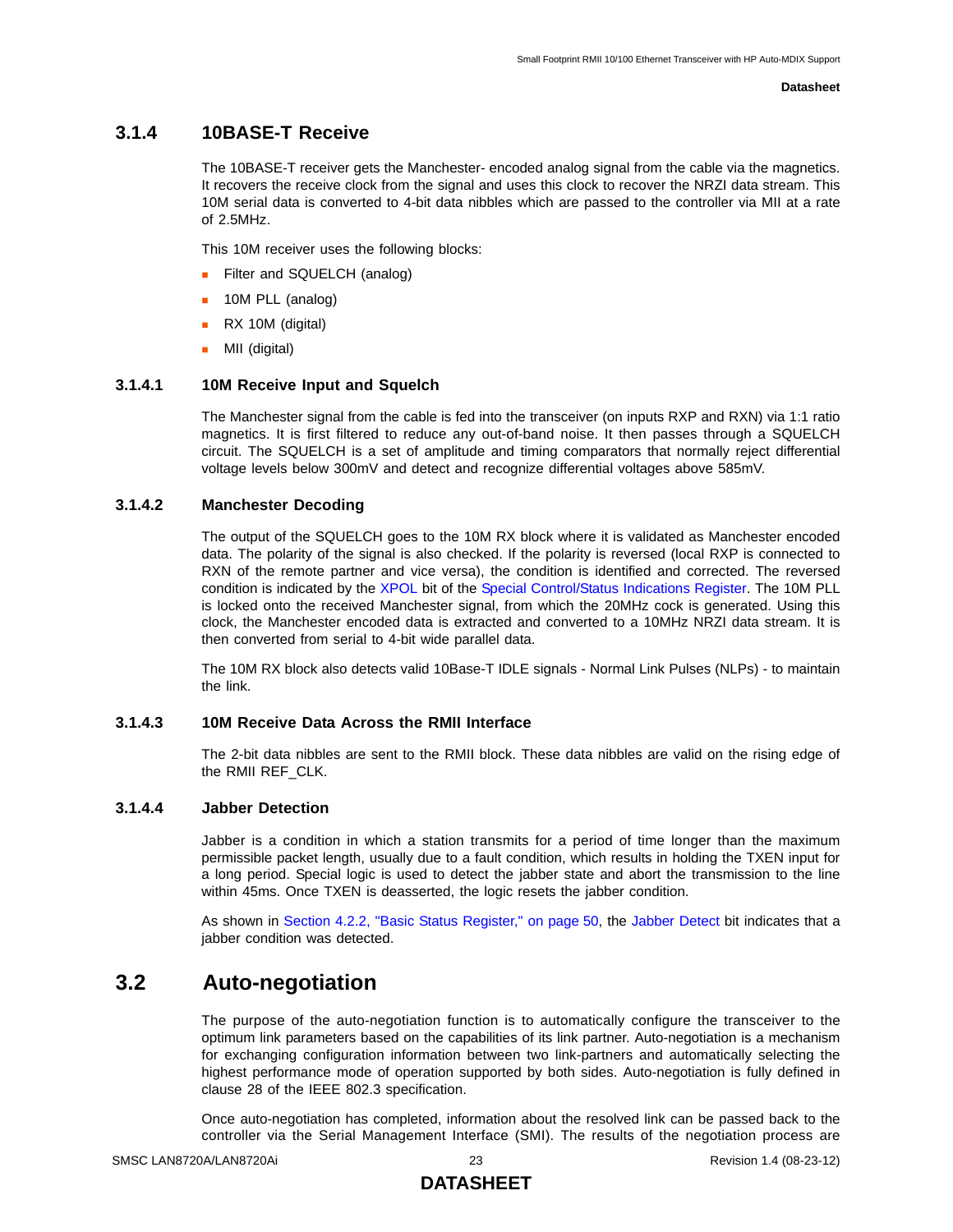reflected in the [Speed Indication](#page-61-2) bits of the [PHY Special Control/Status Register,](#page-61-1) as well as in the [Auto](#page-53-1) [Negotiation Link Partner Ability Register](#page-53-1). The auto-negotiation protocol is a purely physical layer activity and proceeds independently of the MAC controller.

The advertised capabilities of the transceiver are stored in the [Auto Negotiation Advertisement](#page-52-1) [Register](#page-52-1). The default advertised by the transceiver is determined by user-defined on-chip signal options.

The following blocks are activated during an Auto-negotiation session:

- Auto-negotiation (digital)
- 100M ADC (analog)
- **100M PLL (analog)**
- **100M equalizer/BLW/clock recovery (DSP)**
- **10M SQUELCH (analog)**
- **10M PLL (analog)**
- **10M Transmitter (analog)**

When enabled, auto-negotiation is started by the occurrence of one of the following events:

- Hardware reset
- Software reset
- Power-down reset
- Link status down
- Setting the [Restart Auto-Negotiate](#page-48-2) bit of the [Basic Control Register](#page-48-1)

On detection of one of these events, the transceiver begins auto-negotiation by transmitting bursts of Fast Link Pulses (FLP), which are bursts of link pulses from the 10M transmitter. They are shaped as Normal Link Pulses and can pass uncorrupted down CAT-3 or CAT-5 cable. A Fast Link Pulse Burst consists of up to 33 pulses. The 17 odd-numbered pulses, which are always present, frame the FLP burst. The 16 even-numbered pulses, which may be present or absent, contain the data word being transmitted. Presence of a data pulse represents a "1", while absence represents a "0".

The data transmitted by an FLP burst is known as a "Link Code Word." These are defined fully in IEEE 802.3 clause 28. In summary, the transceiver advertises 802.3 compliance in its selector field (the first 5 bits of the Link Code Word). It advertises its technology ability according to the bits set in the [Auto](#page-52-1) [Negotiation Advertisement Register](#page-52-1).

There are 4 possible matches of the technology abilities. In the order of priority these are:

- **100M Full Duplex (Highest Priority)**
- **100M Half Duplex**
- **10M Full Duplex**
- **10M Half Duplex (Lowest Priority)**

If the full capabilities of the transceiver are advertised (100M, Full Duplex), and if the link partner is capable of 10M and 100M, then auto-negotiation selects 100M as the highest performance mode. If the link partner is capable of half and full duplex modes, then auto-negotiation selects full duplex as the highest performance operation.

Once a capability match has been determined, the link code words are repeated with the acknowledge bit set. Any difference in the main content of the link code words at this time will cause auto-negotiation to re-start. Auto-negotiation will also re-start if not all of the required FLP bursts are received.

The capabilities advertised during auto-negotiation by the transceiver are initially determined by the logic levels latched on the MODE[2:0] configuration straps after reset completes. These configuration straps can also be used to disable auto-negotiation on power-up. Refer to [Section 3.7.2, "MODE\[2:0\]:](#page-30-2) [Mode Configuration," on page 31](#page-30-2) for additional information.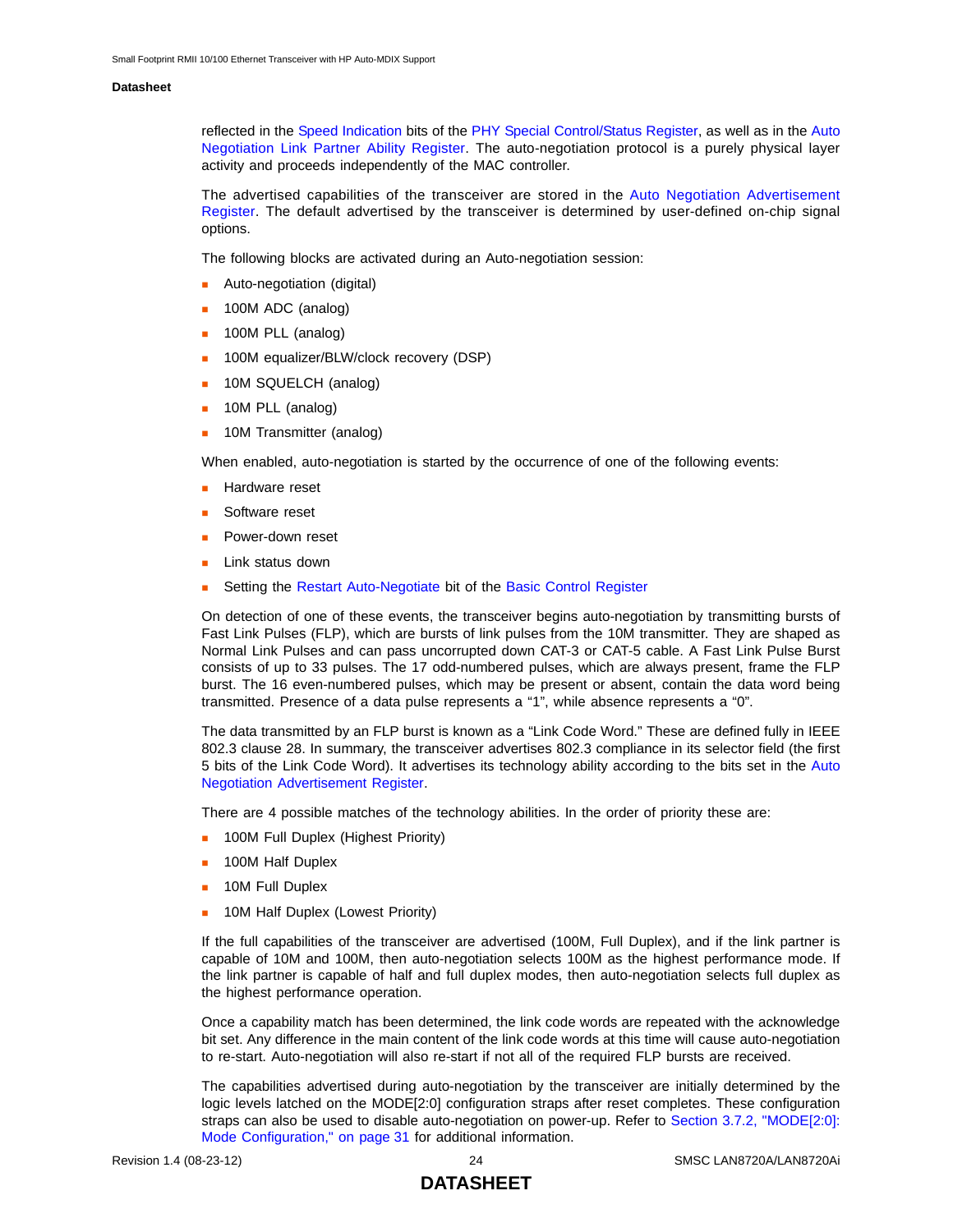Writing the bits 8 through 5 of the [Auto Negotiation Advertisement Register](#page-52-1) allows software control of the capabilities advertised by the transceiver. Writing the [Auto Negotiation Advertisement Register](#page-52-1) does not automatically re-start auto-negotiation. The [Restart Auto-Negotiate](#page-48-2) bit of the [Basic Control](#page-48-1) [Register](#page-48-1) must be set before the new abilities will be advertised. Auto-negotiation can also be disabled via software by clearing the [Auto-Negotiation Enable](#page-48-3) bit of the [Basic Control Register](#page-48-1).

**Note:** The device does not support "Next Page" capability.

## <span id="page-24-0"></span>**3.2.1 Parallel Detection**

If the LAN8720A/LAN8720Ai is connected to a device lacking the ability to auto-negotiate (i.e. no FLPs are detected), it is able to determine the speed of the link based on either 100M MLT-3 symbols or 10M Normal Link Pulses. In this case the link is presumed to be half duplex per the IEEE standard. This ability is known as "Parallel Detection." This feature ensures interoperability with legacy link partners. If a link is formed via parallel detection, then the [Link Partner Auto-Negotiation Able](#page-54-2) bit of the [Auto Negotiation Expansion Register](#page-54-1) is cleared to indicate that the Link Partner is not capable of autonegotiation. The controller has access to this information via the management interface. If a fault occurs during parallel detection, the [Parallel Detection Fault](#page-54-3) bit of [Link Partner Auto-Negotiation Able](#page-54-2) is set.

[Auto Negotiation Link Partner Ability Register](#page-53-1) is used to store the link partner ability information, which is coded in the received FLPs. If the link partner is not auto-negotiation capable, then the [Auto](#page-53-1) [Negotiation Link Partner Ability Register](#page-53-1) is updated after completion of parallel detection to reflect the speed capability of the link partner.

## <span id="page-24-1"></span>**3.2.2 Restarting Auto-negotiation**

Auto-negotiation can be restarted at any time by setting the [Restart Auto-Negotiate](#page-48-2) bit of the [Basic](#page-48-1) [Control Register.](#page-48-1) Auto-negotiation will also restart if the link is broken at any time. A broken link is caused by signal loss. This may occur because of a cable break, or because of an interruption in the signal transmitted by the link partner. Auto-negotiation resumes in an attempt to determine the new link configuration.

If the management entity re-starts auto-negotiation by setting the [Restart Auto-Negotiate](#page-48-2) bit of the [Basic Control Register,](#page-48-1) the LAN8720A/LAN8720Ai will respond by stopping all transmission/receiving operations. Once the break\_link\_timer is completed in the Auto-negotiation state-machine (approximately 1200ms), auto-negotiation will re-start. In this case, the link partner will have also dropped the link due to lack of a received signal, so it too will resume auto-negotiation.

## <span id="page-24-2"></span>**3.2.3 Disabling Auto-negotiation**

Auto-negotiation can be disabled by setting the [Auto-Negotiation Enable](#page-48-3) bit of the [Basic Control](#page-48-1) [Register](#page-48-1) to zero. The device will then force its speed of operation to reflect the information in the [Basic](#page-48-1) [Control Register](#page-48-1) ([Speed Select](#page-48-4) bit and [Duplex Mode](#page-48-5) bit). These bits should be ignored when autonegotiation is enabled.

## <span id="page-24-3"></span>**3.2.4 Half vs. Full Duplex**

Half duplex operation relies on the CSMA/CD (Carrier Sense Multiple Access / Collision Detect) protocol to handle network traffic and collisions. In this mode, the carrier sense signal, CRS, responds to both transmit and receive activity. If data is received while the transceiver is transmitting, a collision results.

In full duplex mode, the transceiver is able to transmit and receive data simultaneously. In this mode, CRS responds only to receive activity. The CSMA/CD protocol does not apply and collision detection is disabled.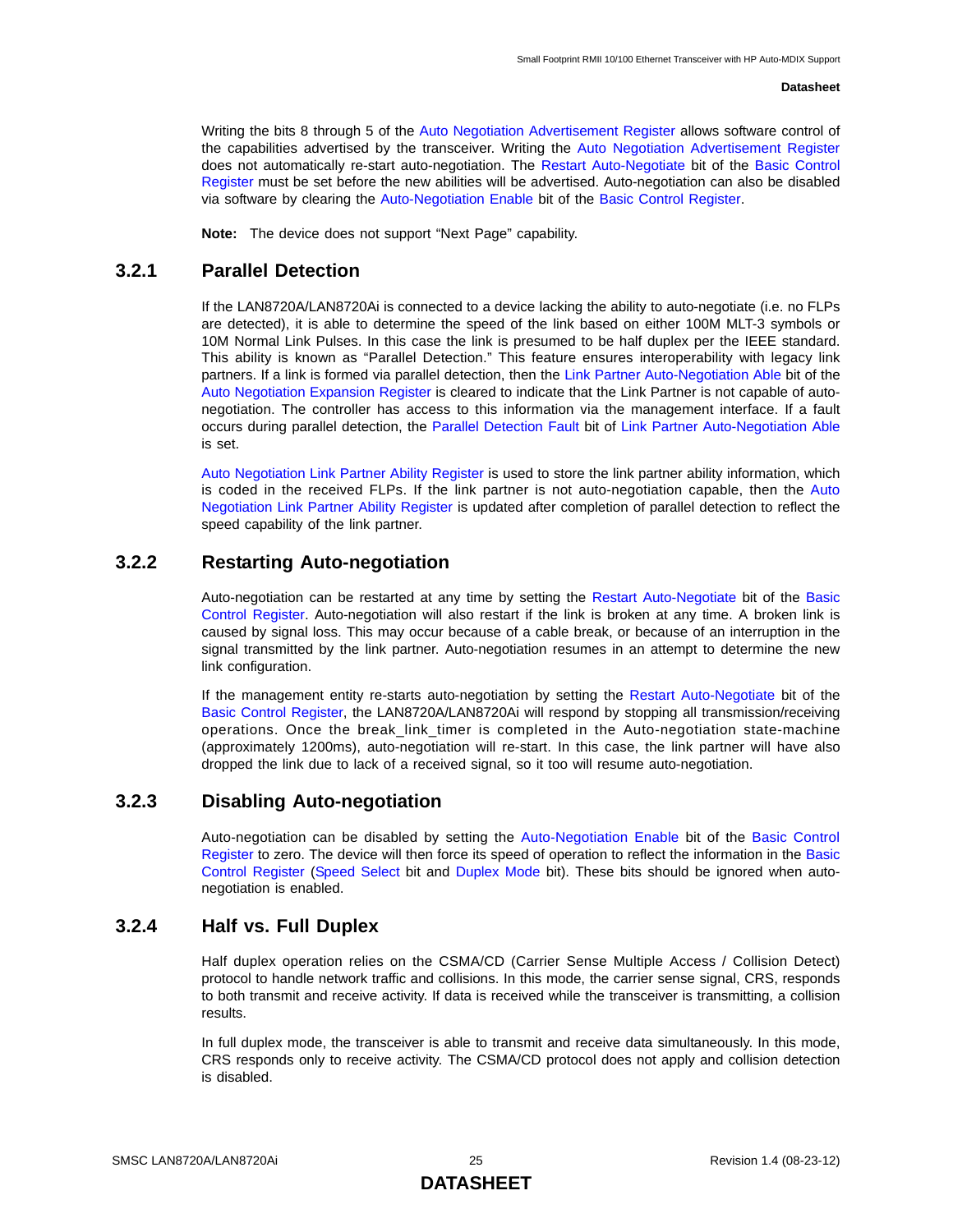## <span id="page-25-0"></span>**3.3 HP Auto-MDIX Support**

HP Auto-MDIX facilitates the use of CAT-3 (10BASE-T) or CAT-5 (100BASE-T) media UTP interconnect cable without consideration of interface wiring scheme. If a user plugs in either a direct connect LAN cable, or a cross-over patch cable, as shown in [Figure 3.4,](#page-25-1) the device's Auto-MDIX transceiver is capable of configuring the TXP/TXN and RXP/RXN pins for correct transceiver operation.

The internal logic of the device detects the TX and RX pins of the connecting device. Since the RX and TX line pairs are interchangeable, special PCB design considerations are needed to accommodate the symmetrical magnetics and termination of an Auto-MDIX design.

The Auto-MDIX function can be disabled via the [AMDIXCTRL](#page-58-3) bit in the [Special Control/Status](#page-58-2) [Indications Register](#page-58-2).



<span id="page-25-1"></span>**Figure 3.4 Direct Cable Connection vs. Cross-over Cable Connection**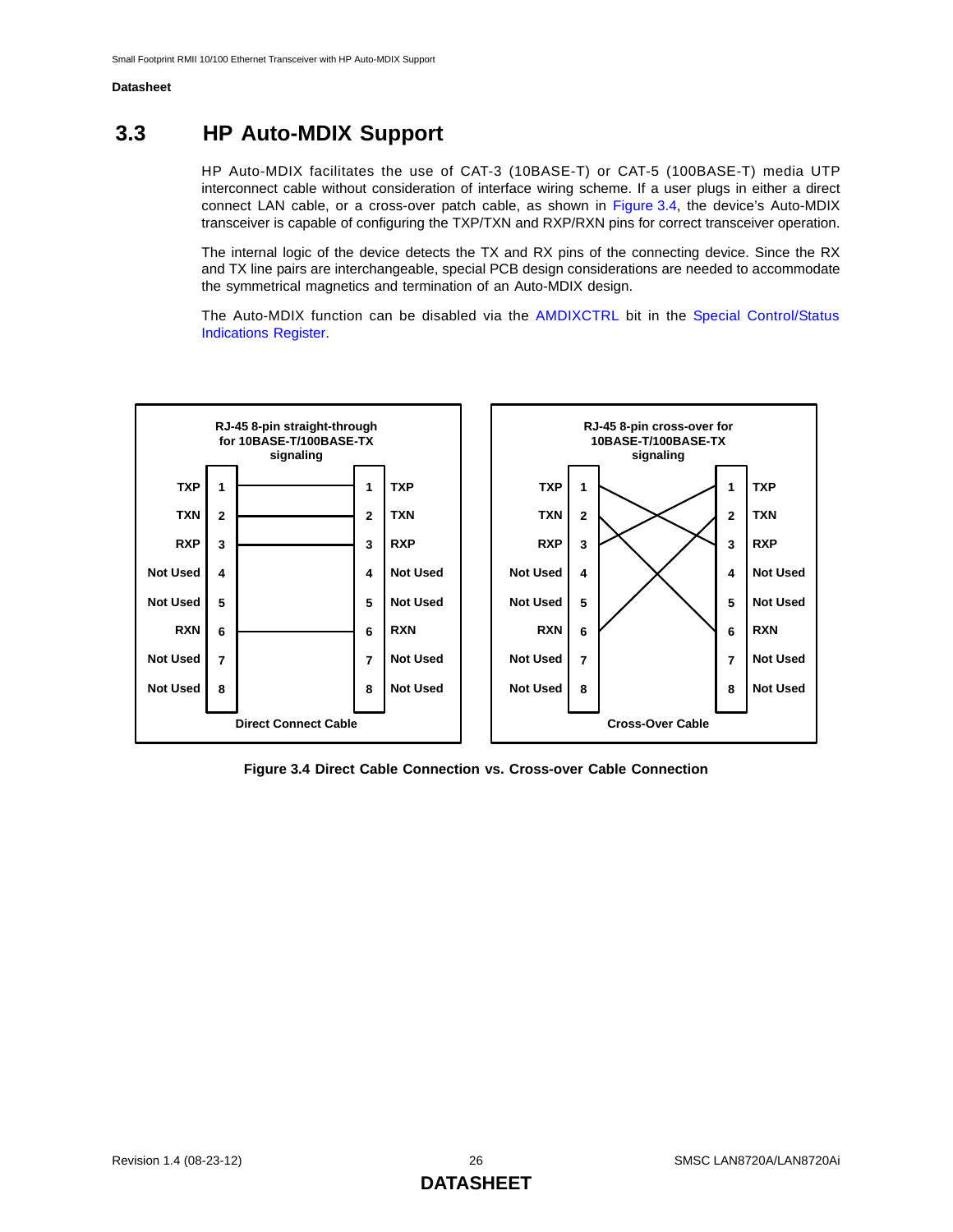## <span id="page-26-0"></span>**3.4 MAC Interface**

## <span id="page-26-1"></span>**3.4.1 RMII**

The device supports the low pin count Reduced Media Independent Interface (RMII) intended for use between Ethernet transceivers and switch ASICs. Under IEEE 802.3, an MII comprised of 16 pins for data and control is defined. In devices incorporating many MACs or transceiver interfaces such as switches, the number of pins can add significant cost as the port counts increase. RMII reduces this pin count while retaining a management interface (MDIO/MDC) that is identical to MII.

The RMII interface has the following characteristics:

- It is capable of supporting 10Mbps and 100Mbps data rates
- A single clock reference is used for both transmit and receive
- It provides independent 2-bit (di-bit) wide transmit and receive data paths
- It uses LVCMOS signal levels, compatible with common digital CMOS ASIC processes

The RMII includes the following interface signals (1 optional):

- **transmit data TXD[1:0]**
- **transmit strobe TXEN**
- $\blacksquare$  receive data RXD[1:0]
- **receive error RXER (Optional)**
- carrier sense CRS\_DV
- Reference Clock (RMII references usually define this signal as REF\_CLK)

#### **3.4.1.1 CRS\_DV - Carrier Sense/Receive Data Valid**

The CRS\_DV is asserted by the device when the receive medium is non-idle. CRS\_DV is asserted asynchronously on detection of carrier due to the criteria relevant to the operating mode. In 10BASE-T mode when squelch is passed, or in 100BASE-X mode when 2 non-contiguous zeroes in 10 bits are detected, the carrier is said to be detected.

Loss of carrier shall result in the deassertion of CRS\_DV synchronous to the cycle of REF\_CLK which presents the first di-bit of a nibble onto RXD[1:0] (i.e. CRS\_DV is deasserted only on nibble boundaries). If the device has additional bits to be presented on RXD[1:0] following the initial deassertion of CRS\_DV, then the device shall assert CRS\_DV on cycles of REF\_CLK which present the second di-bit of each nibble and de-assert CRS\_DV on cycles of REF\_CLK which present the first di-bit of a nibble. The result is, starting on nibble boundaries, CRS\_DV toggles at 25 MHz in 100Mbps mode and 2.5 MHz in 10Mbps mode when CRS ends before RXDV (i.e. the FIFO still has bits to transfer when the carrier event ends). Therefore, the MAC can accurately recover RXDV and CRS.

During a false carrier event, CRS\_DV shall remain asserted for the duration of carrier activity. The data on RXD[1:0] is considered valid once CRS\_DV is asserted. However, since the assertion of CRS\_DV is asynchronous relative to REF\_CLK, the data on RXD[1:0] shall be "00" until proper receive signal decoding takes place.

#### **3.4.1.2 Reference Clock (REF\_CLK)**

The RMII REF\_CLK is a continuous clock that provides the timing reference for CRS\_DV, RXD[1:0], TXEN, TXD[1:0] and RXER. The device uses REF\_CLK as the network clock such that no buffering is required on the transmit data path. However, on the receive data path, the receiver recovers the clock from the incoming data stream, and the device uses elasticity buffering to accommodate for differences between the recovered clock and the local REF\_CLK.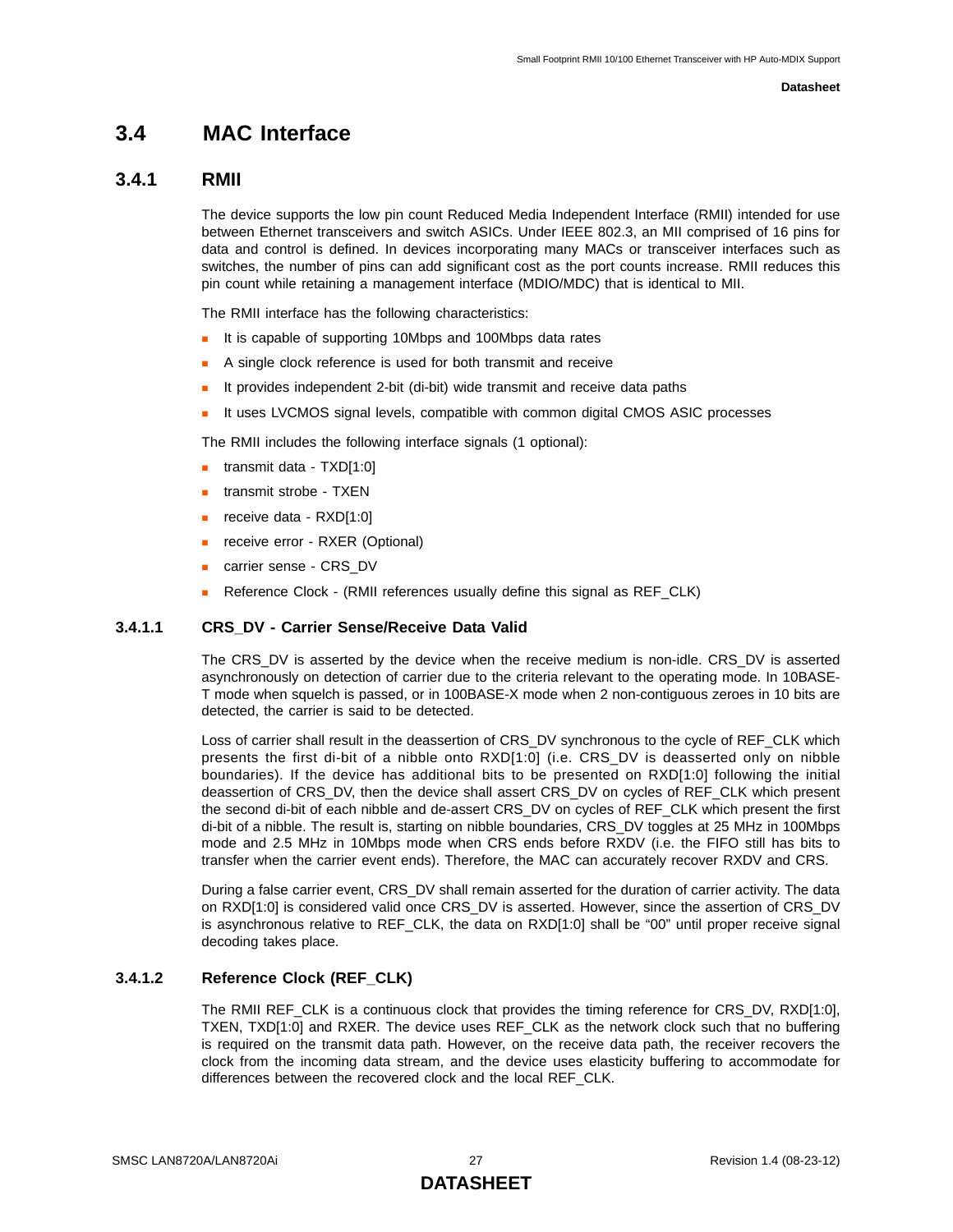## <span id="page-27-0"></span>**3.5 Serial Management Interface (SMI)**

The Serial Management Interface is used to control the device and obtain its status. This interface supports registers 0 through 6 as required by Clause 22 of the 802.3 standard, as well as "vendorspecific" registers 16 to 31 allowed by the specification. Non-supported registers (such as 7 to 15) will be read as hexadecimal "FFFF". Device registers are detailed in [Chapter 4, "Register Descriptions,"](#page-46-3) [on page 47](#page-46-3).

At the system level, SMI provides 2 signals: MDIO and MDC. The MDC signal is an aperiodic clock provided by the station management controller (SMC). MDIO is a bi-directional data SMI input/output signal that receives serial data (commands) from the controller SMC and sends serial data (status) to the SMC. The minimum time between edges of the MDC is 160 ns. There is no maximum time between edges. The minimum cycle time (time between two consecutive rising or two consecutive falling edges) is 400 ns. These modest timing requirements allow this interface to be easily driven by the I/O port of a microcontroller.

The data on the MDIO line is latched on the rising edge of the MDC. The frame structure and timing of the data is shown in [Figure 3.5](#page-27-1) and [Figure 3.6.](#page-27-2) The timing relationships of the MDIO signals are further described in [Section 5.5.5, "SMI Timing," on page 73.](#page-72-4)



**Figure 3.5 MDIO Timing and Frame Structure - READ Cycle**

<span id="page-27-1"></span>

<span id="page-27-2"></span>**Figure 3.6 MDIO Timing and Frame Structure - WRITE Cycle**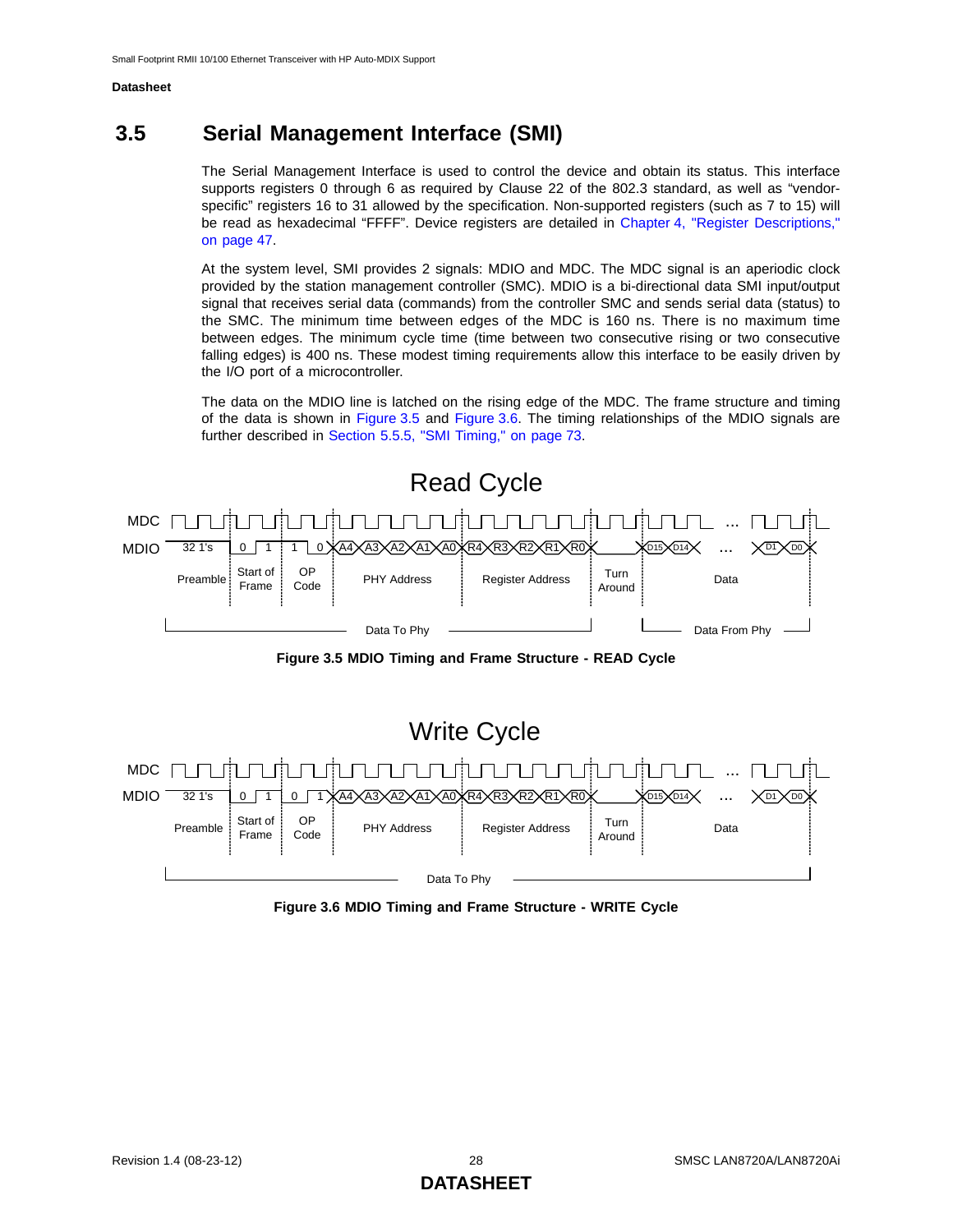## <span id="page-28-0"></span>**3.6 Interrupt Management**

<span id="page-28-3"></span>The device management interface supports an interrupt capability that is not a part of the IEEE 802.3 specification. This interrupt capability generates an active low asynchronous interrupt signal on the nINT output whenever certain events are detected as setup by the [Interrupt Mask Register.](#page-60-1)

The device's interrupt system provides two modes, a Primary Interrupt mode and an Alternative interrupt mode. Both systems will assert the nINT pin low when the corresponding mask bit is set. These modes differ only in how they de-assert the nINT interrupt output. These modes are detailed in the following subsections.

**Note:** The Primary interrupt mode is the default interrupt mode after a power-up or hard reset. The Alternative interrupt mode requires setup after a power-up or hard reset.

## <span id="page-28-1"></span>**3.6.1 Primary Interrupt System**

The Primary interrupt system is the default interrupt mode ([ALTINT](#page-55-2) bit of the [Mode Control/Status](#page-55-1) [Register](#page-55-1) is "0"). The Primary interrupt system is always selected after power-up or hard reset. In this mode, to set an interrupt, set the corresponding mask bit in the [Interrupt Mask Register](#page-60-1) (see [Table 3.2\)](#page-28-2). Then when the event to assert nINT is true, the nINT output will be asserted. When the corresponding event to deassert nINT is true, then the nINT will be de-asserted.

<span id="page-28-2"></span>

| <b>MASK</b> | <b>INTERRUPT SOURCE</b><br><b>FLAG</b> |                                    |      | <b>INTERRUPT SOURCE</b>            | <b>EVENT TO</b><br><b>ASSERT nINT</b> | <b>EVENT TO</b><br><b>DE-ASSERT NINT</b>                                                                   |
|-------------|----------------------------------------|------------------------------------|------|------------------------------------|---------------------------------------|------------------------------------------------------------------------------------------------------------|
| 30.7        | 29.7                                   | <b>ENERGYON</b>                    | 17.1 | <b>ENERGYON</b>                    | Rising 17.1<br>(Note 3.1)             | Falling 17.1 or<br>Reading register 29                                                                     |
| 30.6        | 29.6                                   | Auto-Negotiation<br>complete       | 1.5  | Auto-Negotiate<br>Complete         | Rising 1.5                            | Falling 1.5 or<br>Reading register 29                                                                      |
| 30.5        | 29.5                                   | Remote Fault<br>Detected           | 1.4  | <b>Remote Fault</b>                | Rising 1.4                            | Falling 1.4, or<br>Reading register 1 or<br>Reading register 29                                            |
| 30.4        | 29.4                                   | Link Down                          | 1.2  | <b>Link Status</b>                 | Falling 1.2                           | Reading register 1 or<br>Reading register 29                                                               |
| 30.3        | 29.3                                   | Auto-Negotiation<br>LP Acknowledge | 5.14 | Acknowledge                        | Rising 5.14                           | Falling 5.14 or<br>Read register 29                                                                        |
| 30.2        | 29.2                                   | <b>Parallel Detection</b><br>Fault | 6.4  | Parallel<br><b>Detection Fault</b> | Rising 6.4                            | Falling 6.4 or<br>Reading register 6, or<br>Reading register 29<br>or<br>Re-Auto Negotiate or<br>Link down |
| 30.1        | 29.1                                   | Auto-Negotiation<br>Page Received  | 6.1  | Page Received                      | Rising 6.1                            | Falling of 6.1 or<br>Reading register 6, or<br>Reading register 29<br>Re-Auto Negotiate, or<br>Link Down.  |

#### **Table 3.2 Interrupt Management Table**

<span id="page-28-4"></span>**Note 3.1** If the mask bit is enabled and nINT has been de-asserted while ENERGYON is still high, nINT will assert for 256 ms, approximately one second after ENERGYON goes low when the Cable is unplugged. To prevent an unexpected assertion of nINT, the ENERGYON interrupt mask should always be cleared as part of the ENERGYON interrupt service routine.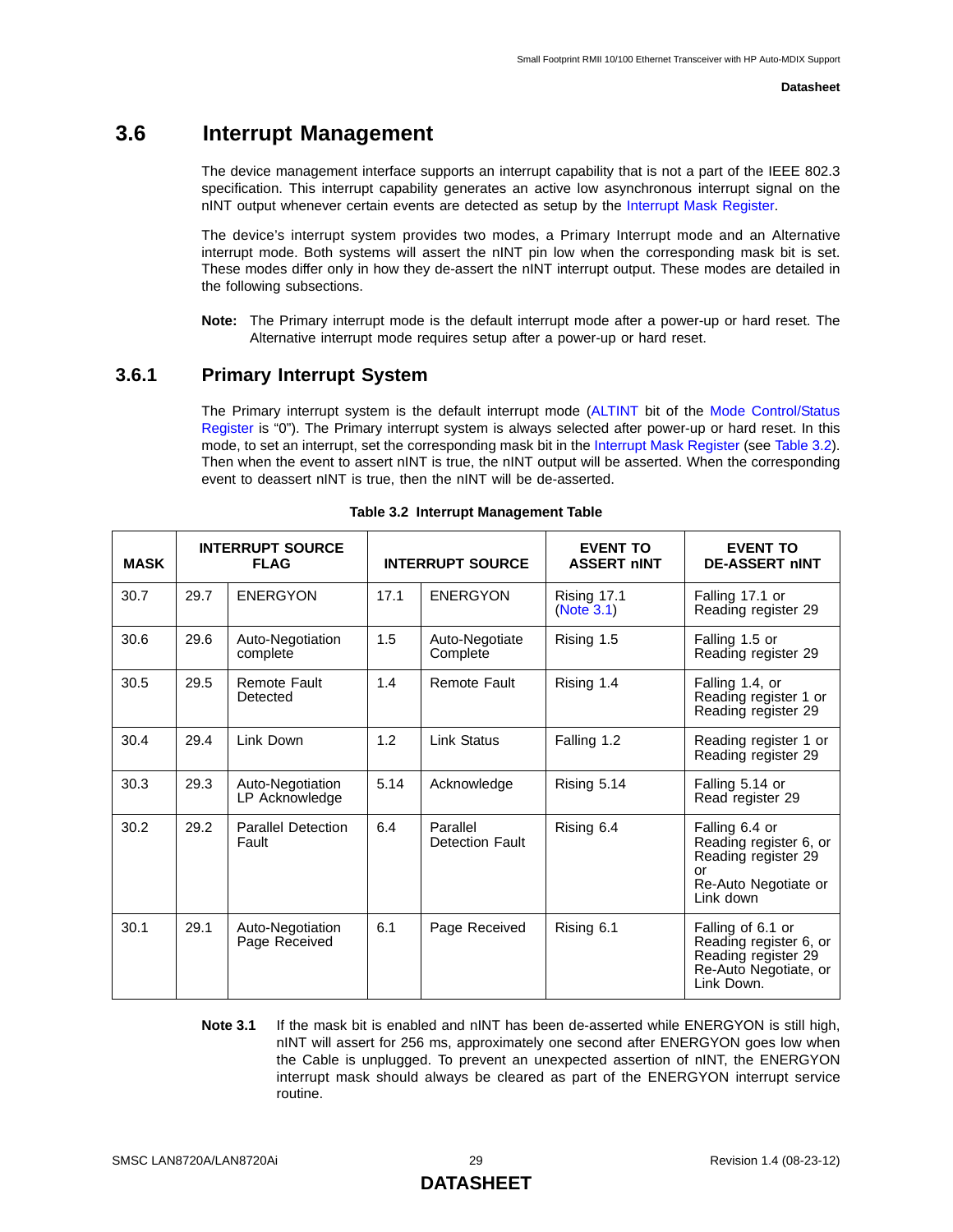**Note:** The [ENERGYON](#page-55-3) bit in the [Mode Control/Status Register](#page-55-1) is defaulted to a '1' at the start of the signal acquisition process, therefore the [INT7](#page-59-1) bit in the [Interrupt Mask Register](#page-60-1) will also read as a '1' at power-up. If no signal is present, then both [ENERGYON](#page-55-3) and [INT7](#page-59-1) will clear within a few milliseconds.

## <span id="page-29-0"></span>**3.6.2 Alternate Interrupt System**

The Alternate interrupt system is enabled by setting the [ALTINT](#page-55-2) bit of the [Mode Control/Status Register](#page-55-1) to "1". In this mode, to set an interrupt, set the corresponding bit of the in the Mask Register 30, (see [Table 3.3](#page-29-1)). To Clear an interrupt, either clear the corresponding bit in the [Interrupt Mask Register](#page-60-1) to deassert the nINT output, or clear the interrupt source, and write a '1' to the corresponding Interrupt Source Flag. Writing a '1' to the Interrupt Source Flag will cause the state machine to check the Interrupt Source to determine if the Interrupt Source Flag should clear or stay as a '1'. If the Condition to deassert is true, then the Interrupt Source Flag is cleared and nINT is also deasserted. If the Condition to deassert is false, then the Interrupt Source Flag remains set, and the nINT remains asserted.

For example, setting the [INT7](#page-59-1) bit in the [Interrupt Mask Register](#page-60-1) will enable the ENERGYON interrupt. After a cable is plugged in, the [ENERGYON](#page-55-3) bit in the [Mode Control/Status Register](#page-55-1) goes active and nINT will be asserted low. To de-assert the nINT interrupt output, either clear the [ENERGYON](#page-55-3) bit in the [Mode Control/Status Register](#page-55-1) by removing the cable and then writing a '1' to the [INT7](#page-59-1) bit in the [Interrupt Mask Register,](#page-60-1) *OR* clear the INT7 mask (bit 7 of the [Interrupt Mask Register](#page-60-1)).

<span id="page-29-1"></span>

| <b>MASK</b> | <b>INTERRUPT SOURCE</b><br><b>FLAG</b> |                                    |      | <b>INTERRUPT SOURCE</b>            | <b>EVENT TO</b><br><b>ASSERT NINT</b> | <b>CONDITION</b><br>TO.<br><b>DE-ASSERT</b> | <b>BIT TO</b><br><b>CLEAR</b><br>nINT |
|-------------|----------------------------------------|------------------------------------|------|------------------------------------|---------------------------------------|---------------------------------------------|---------------------------------------|
| 30.7        | 29.7                                   | <b>ENERGYON</b>                    | 17.1 | <b>ENERGYON</b>                    | Rising 17.1                           | 17.1 low                                    | 29.7                                  |
| 30.6        | 29.6                                   | Auto-Negotiation<br>complete       | 1.5  | Auto-Negotiate<br>Complete         | Rising 1.5                            | $1.5$ low                                   | 29.6                                  |
| 30.5        | 29.5                                   | Remote Fault<br>Detected           | 1.4  | Remote Fault                       | Rising 1.4                            | $1.4$ low                                   | 29.5                                  |
| 30.4        | 29.4                                   | Link Down                          | 1.2  | Link Status                        | Falling 1.2                           | $1.2$ high                                  | 29.4                                  |
| 30.3        | 29.3                                   | Auto-Negotiation<br>LP Acknowledge | 5.14 | Acknowledge                        | Rising 5.14                           | 5.14 low                                    | 29.3                                  |
| 30.2        | 29.2                                   | Parallel<br>Detection Fault        | 6.4  | <b>Parallel Detection</b><br>Fault | Rising 6.4                            | $6.4$ low                                   | 29.2                                  |
| 30.1        | 29.1                                   | Auto-Negotiation<br>Page Received  | 6.1  | Page Received                      | Rising 6.1                            | $6.1$ low                                   | 29.1                                  |

**Table 3.3 Alternative Interrupt System Management Table**

**Note:** The [ENERGYON](#page-55-3) bit in the [Mode Control/Status Register](#page-55-1) is defaulted to a '1' at the start of the signal acquisition process, therefore the [INT7](#page-59-1) bit in the [Interrupt Mask Register](#page-60-1) will also read as a '1' at power-up. If no signal is present, then both [ENERGYON](#page-55-3) and [INT7](#page-59-1) will clear within a few milliseconds.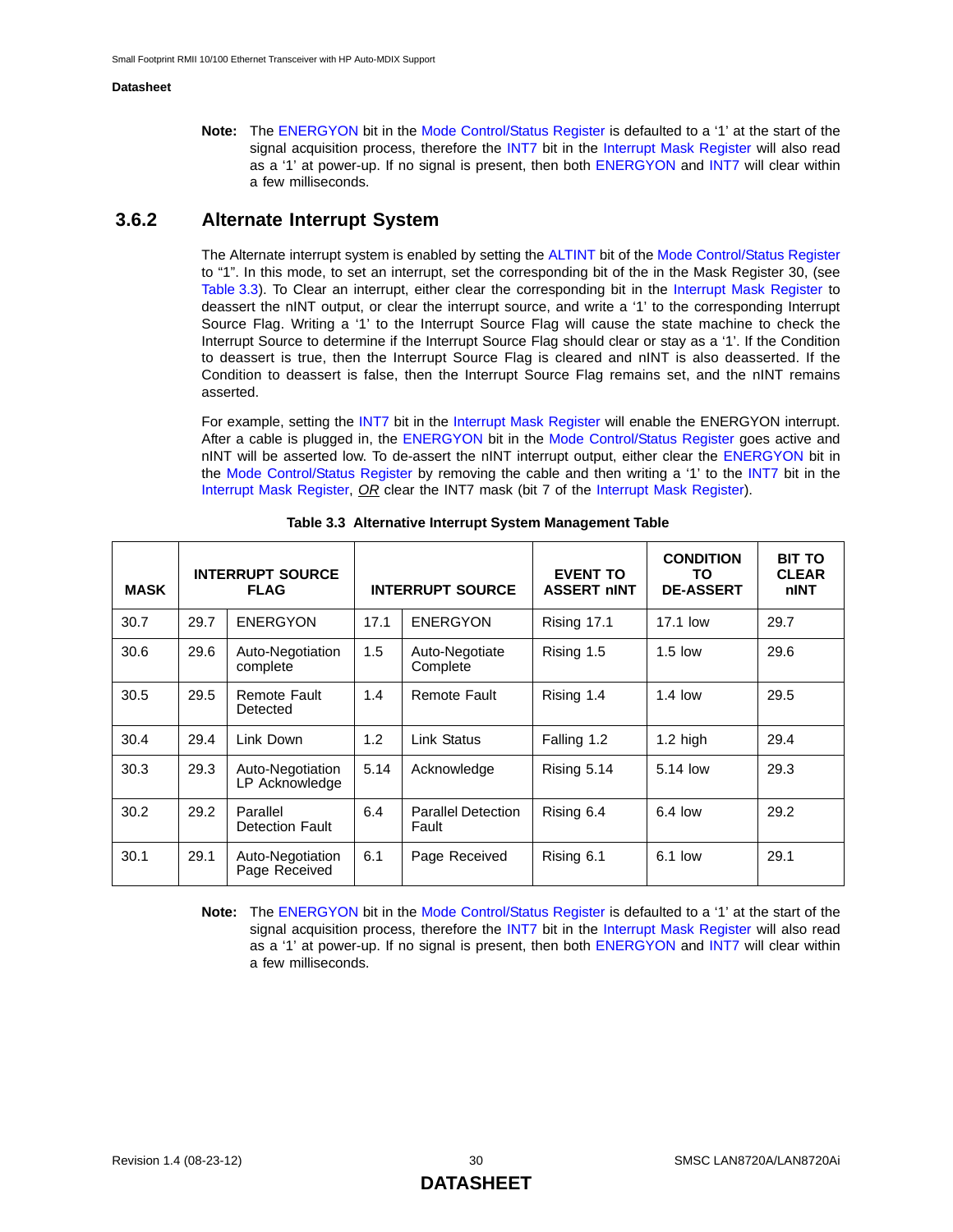## <span id="page-30-0"></span>**3.7 Configuration Straps**

<span id="page-30-3"></span>Configuration straps allow various features of the device to be automatically configured to user defined values. Configuration straps are latched upon Power-On Reset (POR) and pin reset (nRST). Configuration straps include internal resistors in order to prevent the signal from floating when unconnected. If a particular configuration strap is connected to a load, an external pull-up or pull-down resistor should be used to augment the internal resistor to ensure that it reaches the required voltage level prior to latching. The internal resistor can also be overridden by the addition of an external resistor.

- **Note:** The system designer must guarantee that configuration strap pins meet the timing requirements specified in [Section 5.5.3, "Power-On nRST & Configuration Strap Timing," on](#page-69-3) [page 70.](#page-69-3) If configuration strap pins are not at the correct voltage level prior to being latched, the device may capture incorrect strap values.
- <span id="page-30-5"></span>**Note:** When externally pulling configuration straps high, the strap should be tied to VDDIO, except for REGOFF and nINTSEL which should be tied to VDD2A.

## <span id="page-30-1"></span>**3.7.1 PHYAD[0]: PHY Address Configuration**

The PHYAD0 bit is driven high or low to give each PHY a unique address. This address is latched into an internal register at the end of a hardware reset (default = 0b). In a multi-PHY application (such as a repeater), the controller is able to manage each PHY via the unique address. Each PHY checks each management data frame for a matching address in the relevant bits. When a match is recognized, the PHY responds to that particular frame. The PHY address is also used to seed the scrambler. In a multi-PHY application, this ensures that the scramblers are out of synchronization and disperses the electromagnetic radiation across the frequency spectrum.

The device's SMI address may be configured using hardware configuration to either the value 0 or 1. The user can configure the PHY address using Software Configuration if an address greater than 1 is required. The PHY address can be written (after SMI communication at some address is established) using the [PHYAD](#page-56-1) bits of the [Special Modes Register](#page-56-2). The PHYAD0 hardware configuration strap is multiplexed with the RXER pin.

## <span id="page-30-2"></span>**3.7.2 MODE[2:0]: Mode Configuration**

<span id="page-30-4"></span>The MODE[2:0] configuration straps control the configuration of the 10/100 digital block. When the nRST pin is deasserted, the register bit values are loaded according to the MODE[2:0] configuration straps. The 10/100 digital block is then configured by the register bit values. When a soft reset occurs via the [Soft Reset](#page-48-6) bit of the [Basic Control Register](#page-48-1), the configuration of the 10/100 digital block is controlled by the register bit values and the MODE[2:0] configuration straps have no affect.

The device's mode may be configured using the hardware configuration straps as summarized in [Table 3.4](#page-31-1). The user may configure the transceiver mode by writing the SMI registers.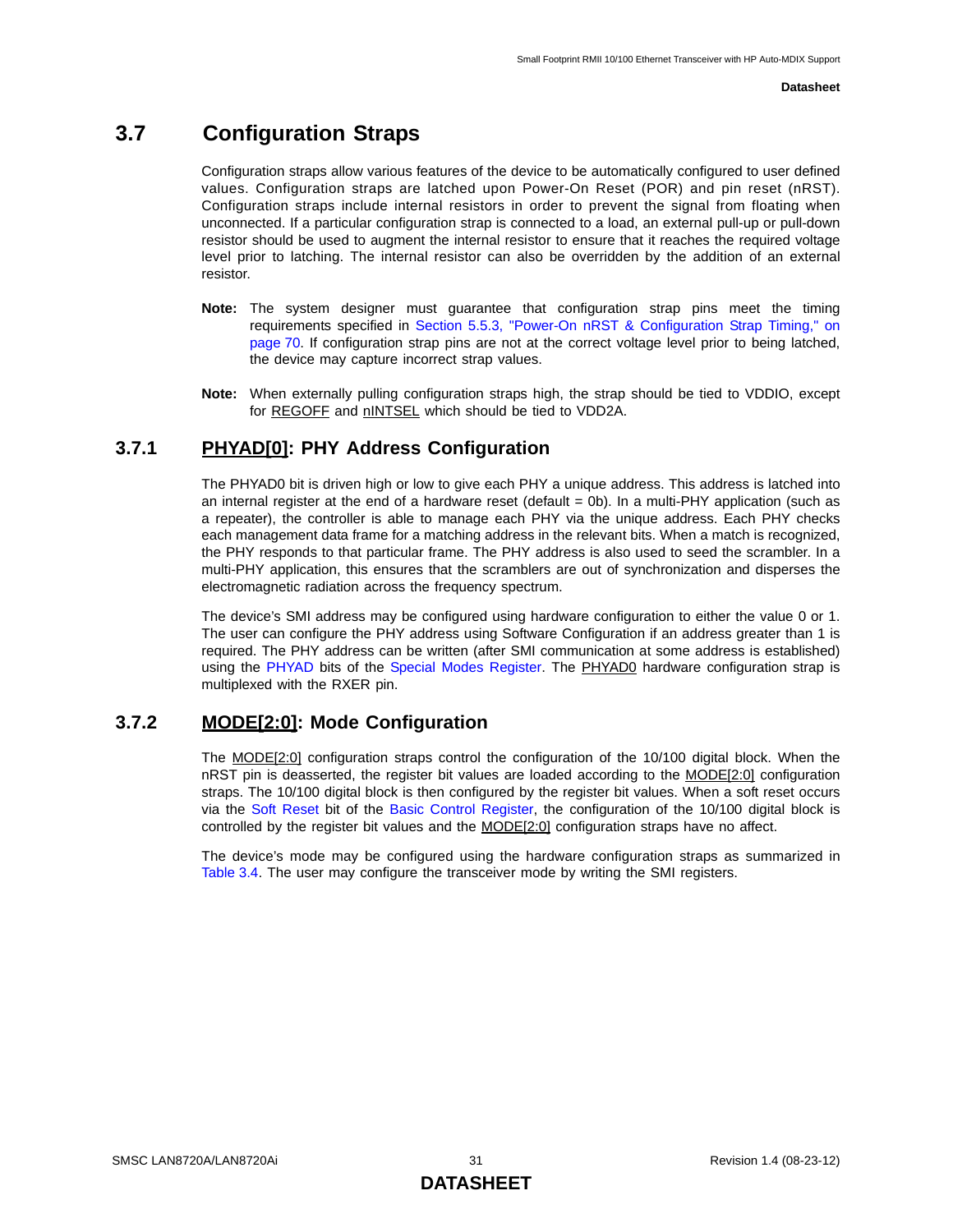<span id="page-31-1"></span>

|                  | <b>MODE DEFINITIONS</b>                                                                                                                                                                                                                                                                                                                                            | DEFAULT REGISTER BIT VALUES |                   |
|------------------|--------------------------------------------------------------------------------------------------------------------------------------------------------------------------------------------------------------------------------------------------------------------------------------------------------------------------------------------------------------------|-----------------------------|-------------------|
| <b>MODE[2:0]</b> |                                                                                                                                                                                                                                                                                                                                                                    | <b>REGISTER 0</b>           | <b>REGISTER 4</b> |
|                  |                                                                                                                                                                                                                                                                                                                                                                    | [13, 12, 10, 8]             | [8,7,6,5]         |
| 000              | 10Base-T Half Duplex. Auto-negotiation disabled.                                                                                                                                                                                                                                                                                                                   | 0000                        | N/A               |
| 001              | 10Base-T Full Duplex. Auto-negotiation disabled.                                                                                                                                                                                                                                                                                                                   | 0001                        | N/A               |
| 010              | 100Base-TX Half Duplex. Auto-negotiation<br>disabled.<br>CRS is active during Transmit & Receive.                                                                                                                                                                                                                                                                  | 1000                        | N/A               |
| 011              | 100Base-TX Full Duplex. Auto-negotiation disabled.<br>CRS is active during Receive.                                                                                                                                                                                                                                                                                | 1001                        | N/A               |
| 100              | 100Base-TX Half Duplex is advertised. Auto-<br>negotiation enabled.<br>CRS is active during Transmit & Receive.                                                                                                                                                                                                                                                    | 1100                        | 0100              |
| 101              | Repeater mode. Auto-negotiation enabled.<br>100Base-TX Half Duplex is advertised.<br>CRS is active during Receive.                                                                                                                                                                                                                                                 | 1100                        | 0100              |
| 110              | Power Down mode. In this mode the transceiver will<br>wake-up in Power-Down mode. The transceiver<br>cannot be used when the MODE[2:0] bits are set to<br>this mode. To exit this mode, the MODE bits in<br>Register 18.7:5(see Section 4.2.9, "Special Modes<br>Register," on page 57) must be configured to some<br>other value and a soft reset must be issued. | N/A                         | N/A               |
| 111              | All capable. Auto-negotiation enabled.                                                                                                                                                                                                                                                                                                                             | X10X                        | 1111              |

<span id="page-31-2"></span>The MODE[2:0] hardware configuration pins are multiplexed with other signals as shown in [Table 3.5.](#page-31-2)

#### **Table 3.5 Pin Names for Mode Bits**

| <b>MODE BIT</b> | PIN NAME     |
|-----------------|--------------|
| MODE[0]         | RXD0/MODE0   |
| MODE[1]         | RXD1/MODE1   |
| MODE[2]         | CRS DV/MODE2 |

## <span id="page-31-0"></span>**3.7.3 REGOFF: Internal +1.2V Regulator Configuration**

<span id="page-31-3"></span>The incorporation of flexPWR technology provides the ability to disable the internal +1.2V regulator. When the regulator is disabled, an external +1.2V must be supplied to the VDDCR pin. Disabling the internal +1.2V regulator makes it possible to reduce total system power, since an external switching regulator with greater efficiency (versus the internal linear regulator) can be used to provide +1.2V to the transceiver circuitry.

**Note:** Because the REGOFF configuration strap shares functionality with the LED1 pin, proper consideration must also be given to the LED polarity. Refer to [Section 3.8.1.1, "REGOFF and](#page-36-5) [LED1 Polarity Selection," on page 37](#page-36-5) for additional information on the relation between REGOFF and the LED1 polarity.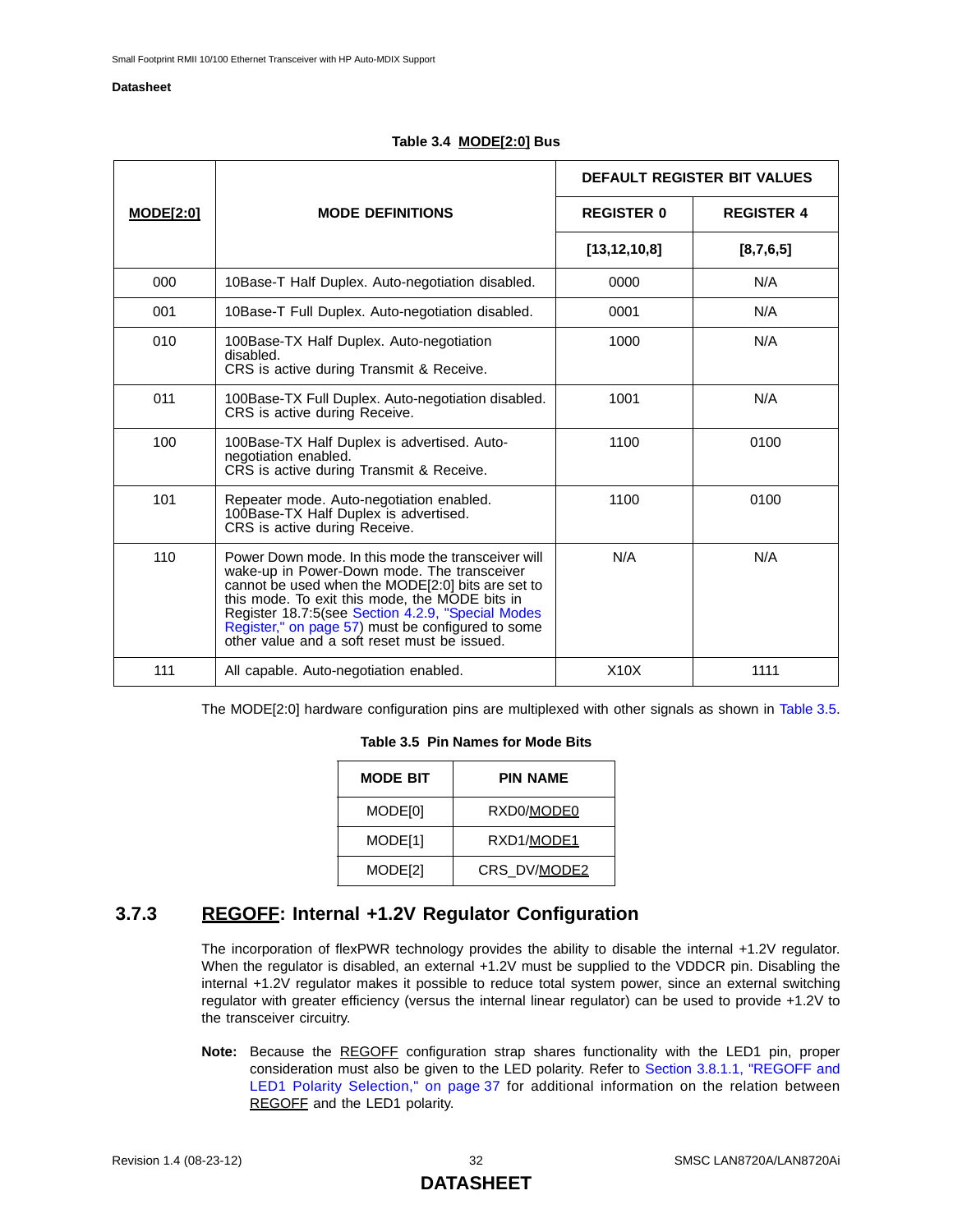#### <span id="page-32-3"></span>**3.7.3.1 Disabling the Internal +1.2V Regulator**

To disable the +1.2V internal regulator, a pull-up strapping resistor should be connected from the REGOFF configuration strap to VDD2A. At power-on, after both VDDIO and VDD2A are within specification, the transceiver will sample REGOFF to determine whether the internal regulator should turn on. If the pin is sampled at a voltage greater than  $V_{\text{IH}}$ , then the internal regulator is disabled and the system must supply +1.2V to the VDDCR pin. The VDDIO voltage must be at least 80% of the operating voltage level (1.44V when operating at 1.8V, 2.0V when operating at 2.5V, 2.64V when operating at 3.3V) before voltage is applied to VDDCR. As described in [Section 3.7.3.2,](#page-32-2) when REGOFF is left floating or connected to VSS, the internal regulator is enabled and the system is not required to supply +1.2V to the VDDCR pin.

#### <span id="page-32-2"></span>**3.7.3.2 Enabling the Internal +1.2V Regulator**

The +1.2V for VDDCR is supplied by the on-chip regulator unless the transceiver is configured for the regulator off mode using the REGOFF configuration strap as described in [Section 3.7.3.1](#page-32-3). By default, the internal +1.2V regulator is enabled when REGOFF is floating (due to the internal pull-down resistor). During power-on, if REGOFF is sampled below  $V_{II}$ , then the internal +1.2V regulator will turn on and operate with power from the VDD2A pin.

## <span id="page-32-0"></span>**3.7.4 nINTSEL: nINT/REFCLKO Configuration**

The nINTSEL configuration strap is used to select between one of two available modes: REF\_CLK In Mode (nINT) and REF\_CLK Out Mode. The configured mode determines the function of the nINT/REFCLKO pin. The nINTSEL configuration strap is latched at POR and on the rising edge of the nRST. By default, nINTSEL is configured for nINT mode via the internal pull-up resistor.

<span id="page-32-1"></span>

| <b>STRAP VALUE</b> | <b>MODE</b>             | <b>REF CLK DESCRIPTION</b>                                                                                                         |
|--------------------|-------------------------|------------------------------------------------------------------------------------------------------------------------------------|
| $nINTSEL = 0$      | <b>REF CLK Out Mode</b> | nINT/REFCLKO is the source of REF CLK.                                                                                             |
| $nINTSEL = 1$      | <b>REF CLK In Mode</b>  | nINT/REFCLKO is an active low interrupt output.<br>The REF_CLK is sourced externally and must be driven<br>on the XTAL1/CLKIN pin. |

#### **Table 3.6 nINTSEL Configuration**

The RMII REF\_CLK is a continuous clock that provides the timing reference for CRS\_DV, RXD[1:0], TXEN, TXD[1:0] and RXER. The device uses REF\_CLK as the network clock such that no buffering is required on the transmit data path. However, on the receive data path, the receiver recovers the clock from the incoming data stream. The device uses elasticity buffering to accommodate for differences between the recovered clock and the local REF\_CLK.

In REF\_CLK In Mode, the 50MHz REF\_CLK is driven on the XTAL1/CLKIN pin. This is the traditional system configuration when using RMII, and is described in [Section 3.7.4.1.](#page-33-2) When configured for REF\_CLK Out Mode, the device generates the 50MHz RMII REF\_CLK and the nINT interrupt is not available. REF CLK Out Mode allows a low-cost 25MHz crystal to be used as the reference for REF\_CLK. This configuration may result in reduced system cost and is described in [Section 3.7.4.2.](#page-33-3)

**Note:** Because the **nINTSEL** configuration strap shares functionality with the LED2 pin, proper consideration must also be given to the LED polarity. Refer to [Section 3.8.1.2, "nINTSEL and](#page-36-6) [LED2 Polarity Selection," on page 37](#page-36-6) for additional information on the relation between nINTSEL and the LED2 polarity.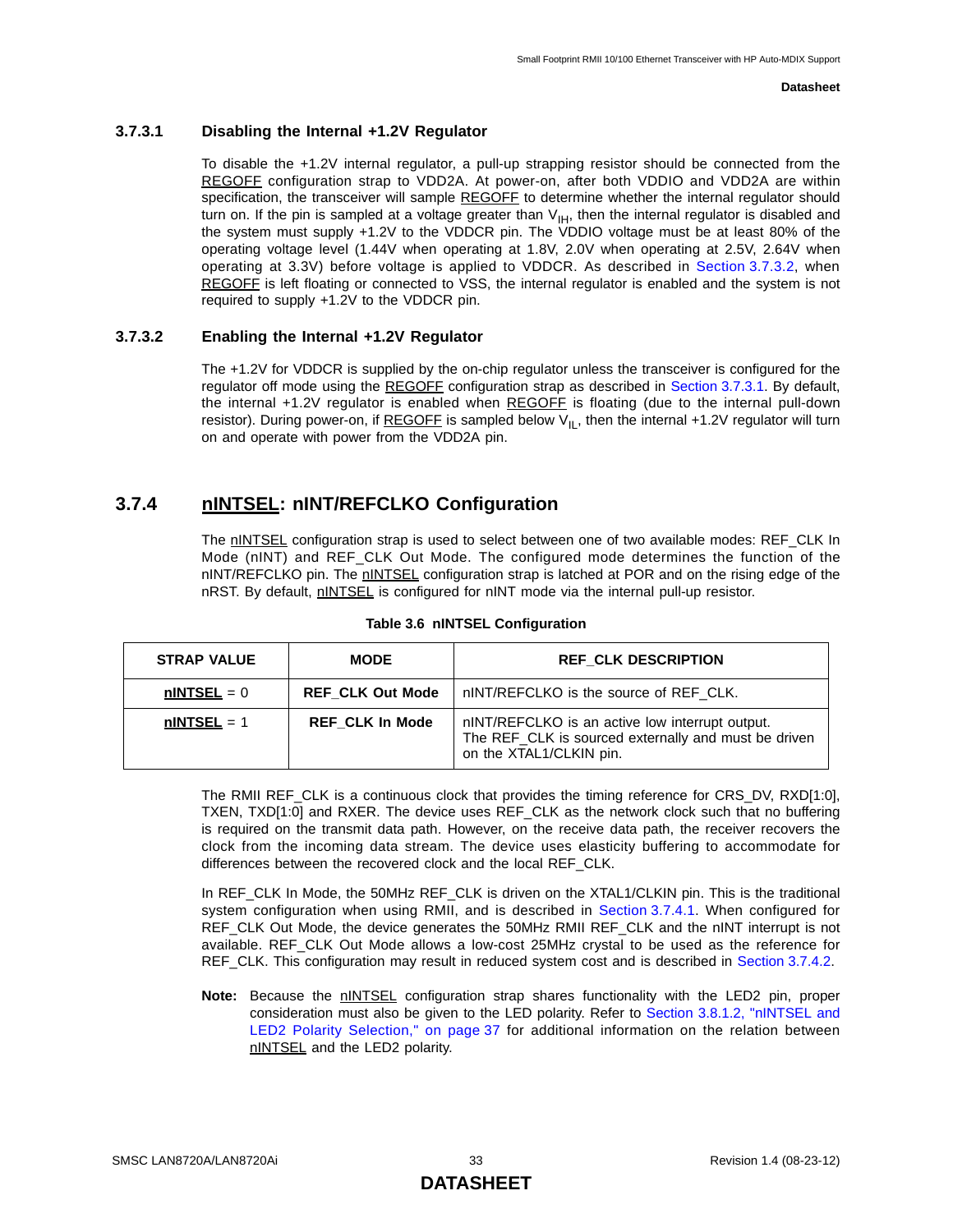### <span id="page-33-2"></span>**3.7.4.1 REF\_CLK In Mode**

In REF\_CLK In Mode, the 50MHz REF\_CLK is driven on the XTAL1/CLKIN pin. A 50MHz source for REF\_CLK must be available external to the device when using this mode. The clock is driven to both the MAC and PHY as shown in [Figure 3.7](#page-33-0).



**Figure 3.7 External 50MHz clock sources the REF\_CLK**

#### <span id="page-33-3"></span><span id="page-33-0"></span>**3.7.4.2 REF\_CLK Out Mode**

<span id="page-33-1"></span>To reduce BOM cost, the device includes a feature to generate the RMII REF\_CLK signal from a lowcost, 25MHz fundamental crystal. This type of crystal is inexpensive in comparison to 3<sup>rd</sup> overtone crystals that would normally be required for 50MHz. The MAC must be capable of operating with an external clock to take advantage of this feature as shown in [Figure 3.8](#page-34-0).

In order to optimize package size and cost, the REFCLKO pin is multiplexed with the nINT pin. In REF\_CLK Out mode, the nINT functionality is disabled to accommodate usage of REFCLKO as a 50MHz clock to the MAC.

**Note:** The REF CLK Out Mode is not part of the RMII Specification. Timing in this mode is not compliant with the RMII specification. To ensure proper system operation, a timing analysis of the MAC and LAN8720 must be performed.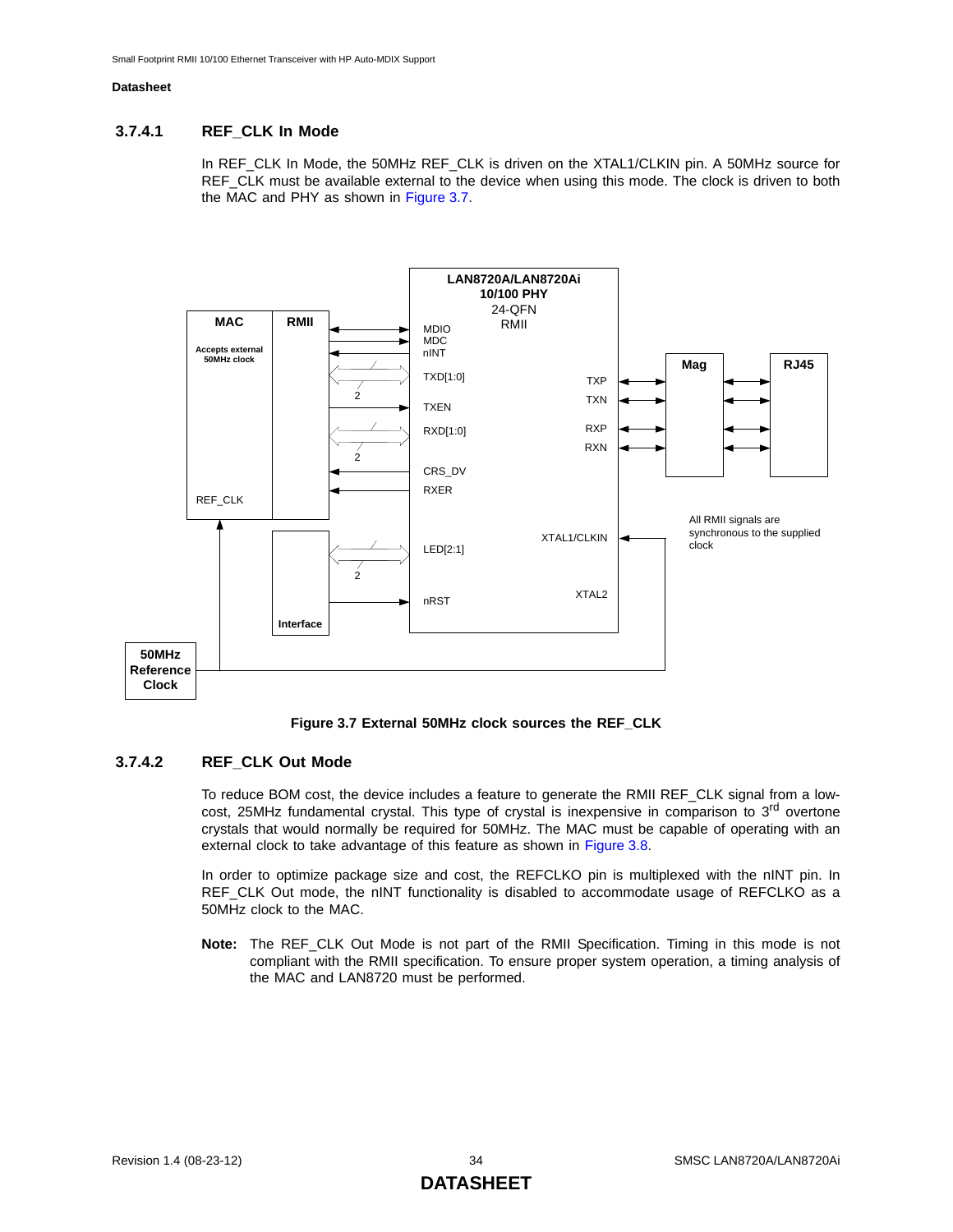

**Figure 3.8 Sourcing REF\_CLK from a 25MHz Crystal**

<span id="page-34-0"></span>In some system architectures, a 25MHz clock source is available. The device can be used to generate the REF\_CLK to the MAC as shown in [Figure 3.9](#page-35-0). It is important to note that in this specific example, only a 25MHz clock can be used (clock cannot be 50MHz). Similar to the 25MHz crystal mode, the nINT function is disabled.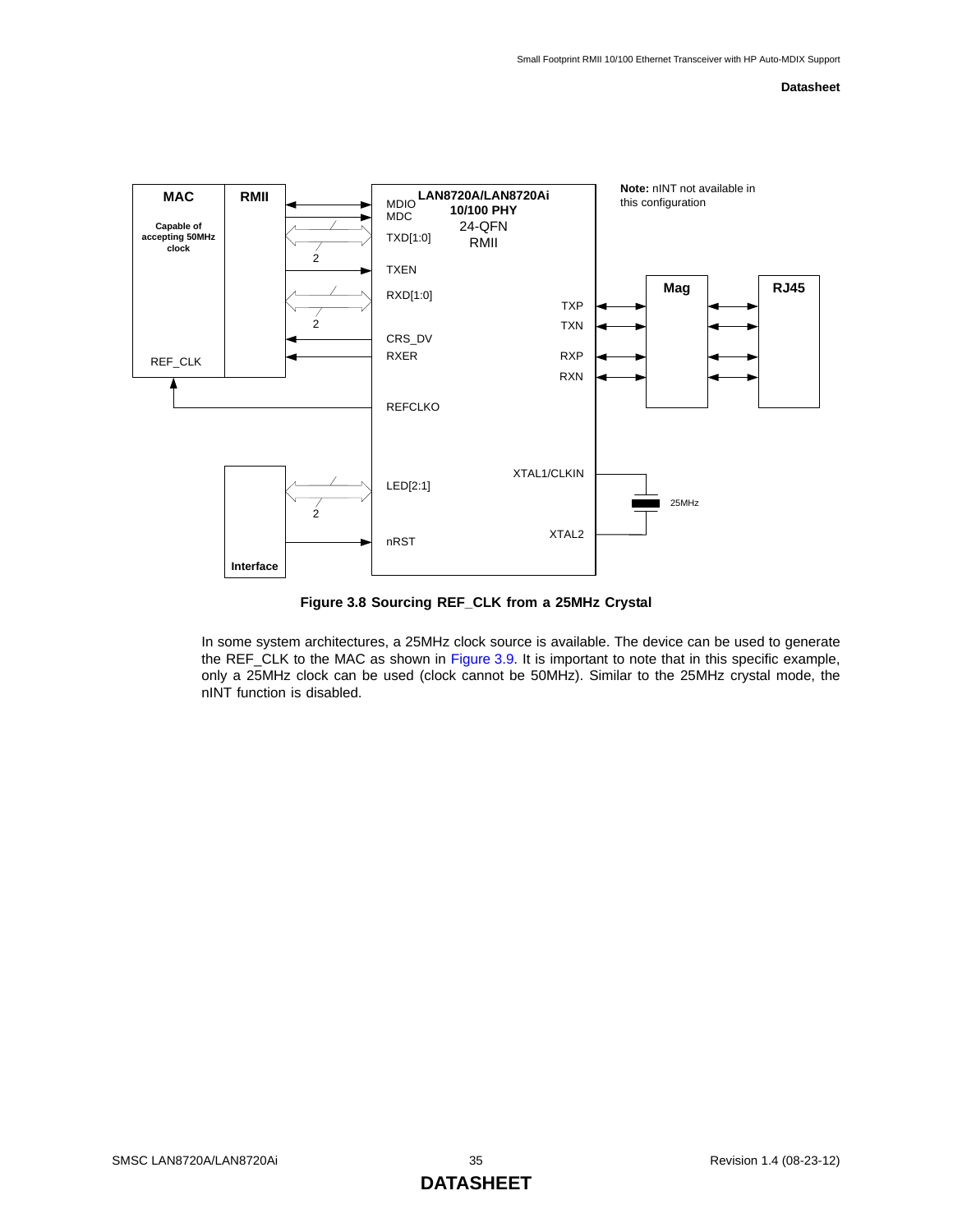

<span id="page-35-0"></span>**Figure 3.9 Sourcing REF\_CLK from External 25MHz Source**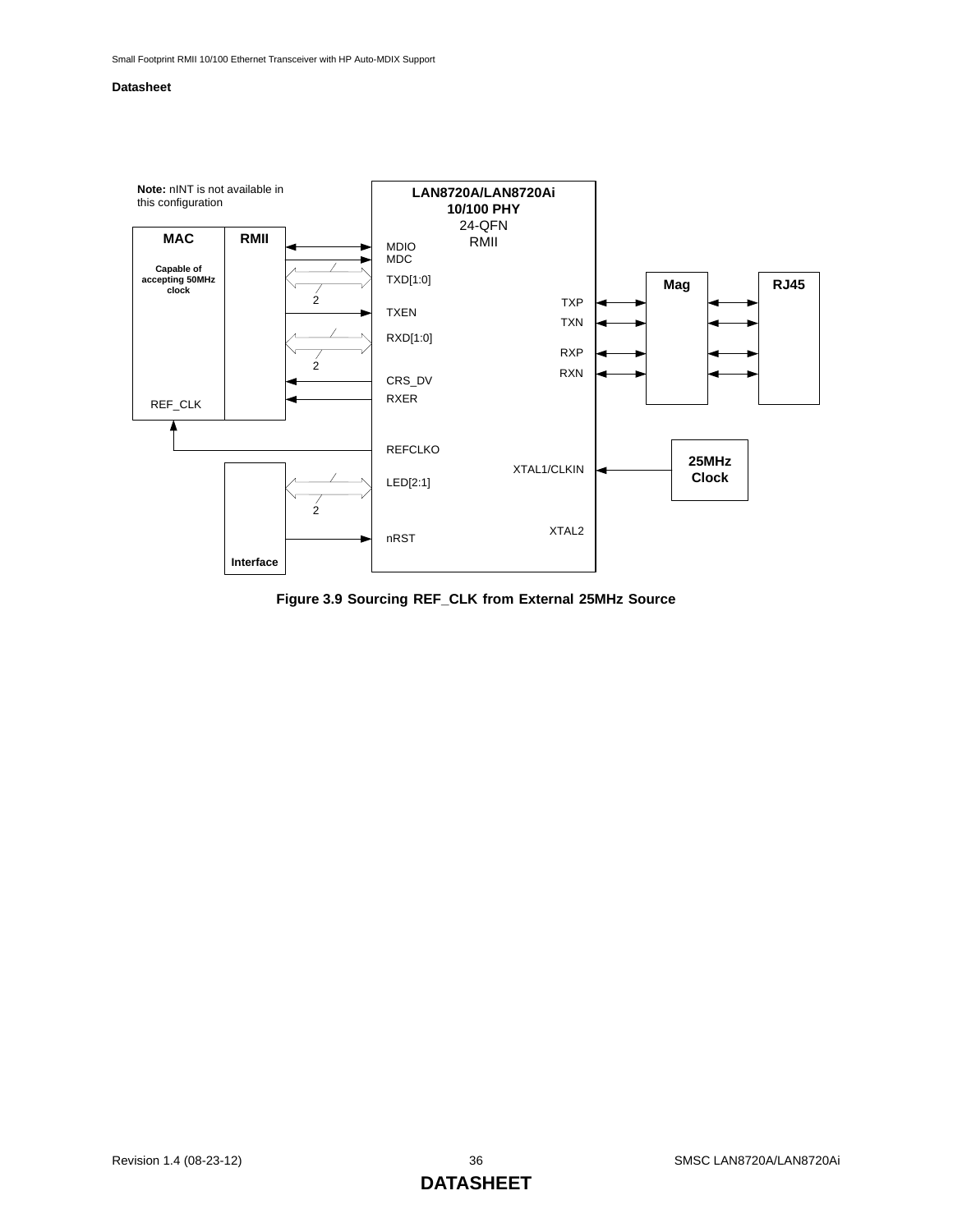### **3.8 Miscellaneous Functions**

### **3.8.1 LEDs**

Two LED signals are provided as a convenient means to determine the transceiver's mode of operation. All LED signals are either active high or active low as described in [Section 3.8.1.2,](#page-36-0) ["nINTSEL and LED2 Polarity Selection"](#page-36-0) and [Section 3.8.1.1, "REGOFF and LED1 Polarity Selection,"](#page-36-1) [on page 37](#page-36-1).

The LED1 output is driven active whenever the device detects a valid link, and blinks when CRS is active (high) indicating activity.

The LED2 output is driven active when the operating speed is 100Mbps. This LED will go inactive when the operating speed is 10Mbps or during line isolation.

**Note:** When pulling the LED1 and LED2 pins high, they must be tied to VDD2A, **NOT** VDDIO.

### <span id="page-36-1"></span>**3.8.1.1 REGOFF and LED1 Polarity Selection**

The REGOFF configuration strap is shared with the LED1 pin. The LED1 output will automatically change polarity based on the presence of an external pull-up resistor. If the LED1 pin is pulled high to VDD2A by an external pull-up resistor to select a logical high for REGOFF, then the LED1 output will be active low. If the LED1 pin is pulled low by the internal pull-down resistor to select a logical low for REGOFF, the LED1 output will then be an active high output. [Figure 3.10](#page-36-2) details the LED1 polarity for each REGOFF configuration.



**Figure 3.10 LED1/REGOFF Polarity Configuration**

**Note:** Refer to [Section 3.7.3, "REGOFF: Internal +1.2V Regulator Configuration," on page 32](#page-31-0) for additional information on the REGOFF configuration strap.

### <span id="page-36-2"></span><span id="page-36-0"></span>**3.8.1.2 nINTSEL and LED2 Polarity Selection**

The nINTSEL configuration strap is shared with the LED2 pin. The LED2 output will automatically change polarity based on the presence of an external pull-down resistor. If the LED2 pin is pulled high to VDD2A to select a logical high for nINTSEL, then the LED2 output will be active low. If the LED2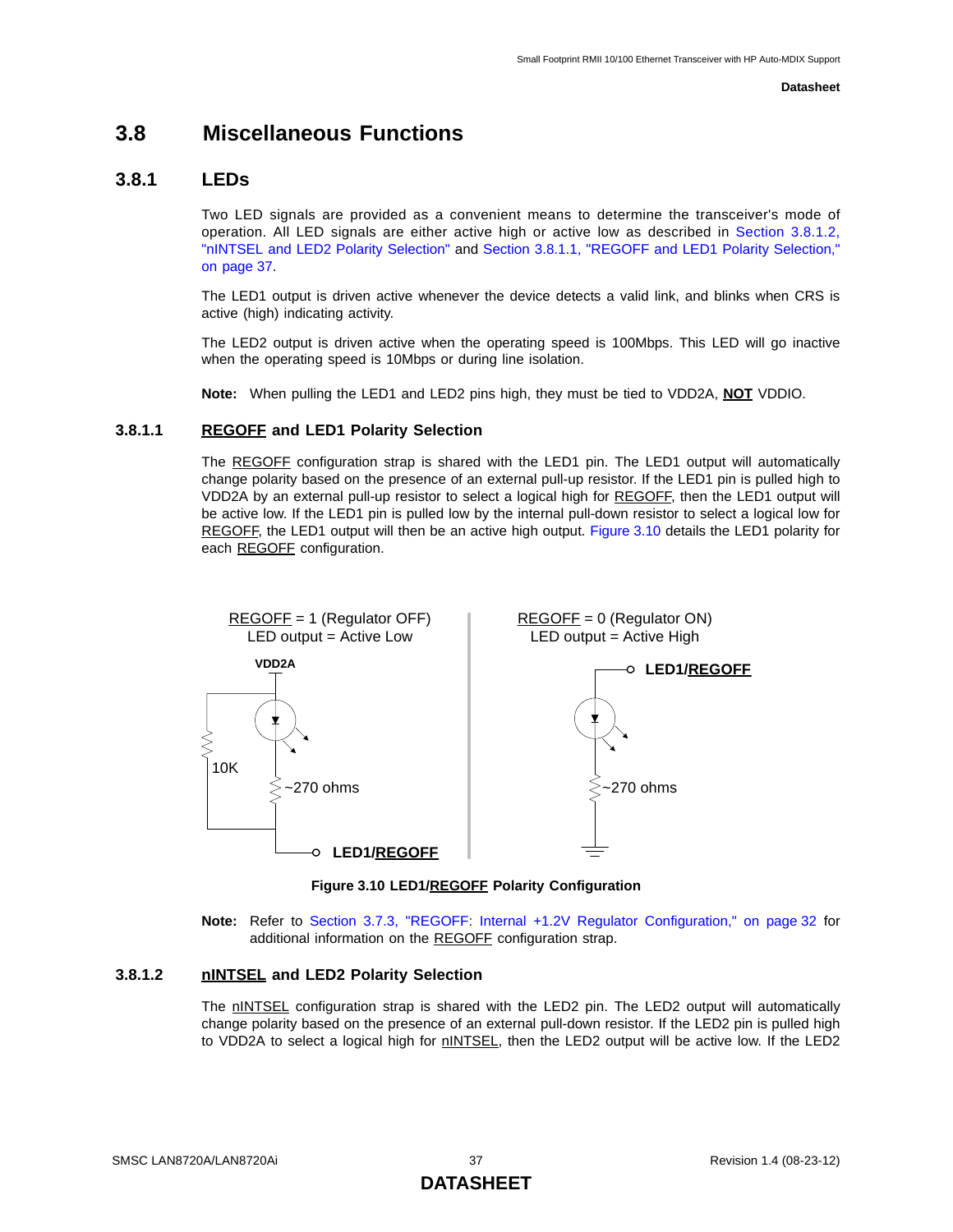pin is pulled low by an external pull-down resistor to select a logical low for nINTSEL, the LED2 output will then be an active high output. [Figure 3.11](#page-37-0) details the LED2 polarity for each nINTSEL configuration.



**Figure 3.11 LED2/nINTSEL Polarity Configuration**

**Note:** Refer to [Section 3.7.4, "nINTSEL: nINT/REFCLKO Configuration," on page 33](#page-32-0) for additional information on the nINTSEL configuration strap.

### <span id="page-37-0"></span>**3.8.2 Variable Voltage I/O**

The device's digital I/O pins are variable voltage, allowing them to take advantage of low power savings from shrinking technologies. These pins can operate from a low I/O voltage of +1.62V up to +3.6V. The applied I/O voltage must maintain its value with a tolerance of  $\pm$  10%. Varying the voltage up or down after the transceiver has completed power-on reset can cause errors in the transceiver operation. Refer to [Chapter 5, "Operational Characteristics," on page 63](#page-62-0) for additional information.

<span id="page-37-3"></span>**Note:** Input signals must not be driven high before power is applied to the device.

### <span id="page-37-1"></span>**3.8.3 Power-Down Modes**

There are two device power-down modes: General Power-Down Mode and Energy Detect Power-Down Mode. These modes are described in the following subsections.

### **3.8.3.1 General Power-Down**

This power-down mode is controlled via the [Power Down](#page-48-1) bit of the [Basic Control Register.](#page-48-0) In this mode, the entire transceiver (except the management interface) is powered-down and remains in this mode as long as the [Power Down](#page-48-1) bit is "1". When the [Power Down](#page-48-1) bit is cleared, the transceiver powers up and is automatically reset.

#### **3.8.3.2 Energy Detect Power-Down**

<span id="page-37-2"></span>This power-down mode is activated by setting the [EDPWRDOWN](#page-55-0) bit of the [Mode Control/Status](#page-55-1) [Register](#page-55-1). In this mode, when no energy is present on the line the transceiver is powered down (except for the management interface, the SQUELCH circuit, and the ENERGYON logic). The ENERGYON logic is used to detect the presence of valid energy from 100BASE-TX, 10BASE-T, or Auto-negotiation signals.

In this mode, when the [ENERGYON](#page-55-2) bit of the [Mode Control/Status Register](#page-55-1) is low, the transceiver is powered-down and nothing is transmitted. When energy is received via link pulses or packets, the [ENERGYON](#page-55-2) bit goes high and the transceiver powers-up. The device automatically resets into the

### **DATASHEET**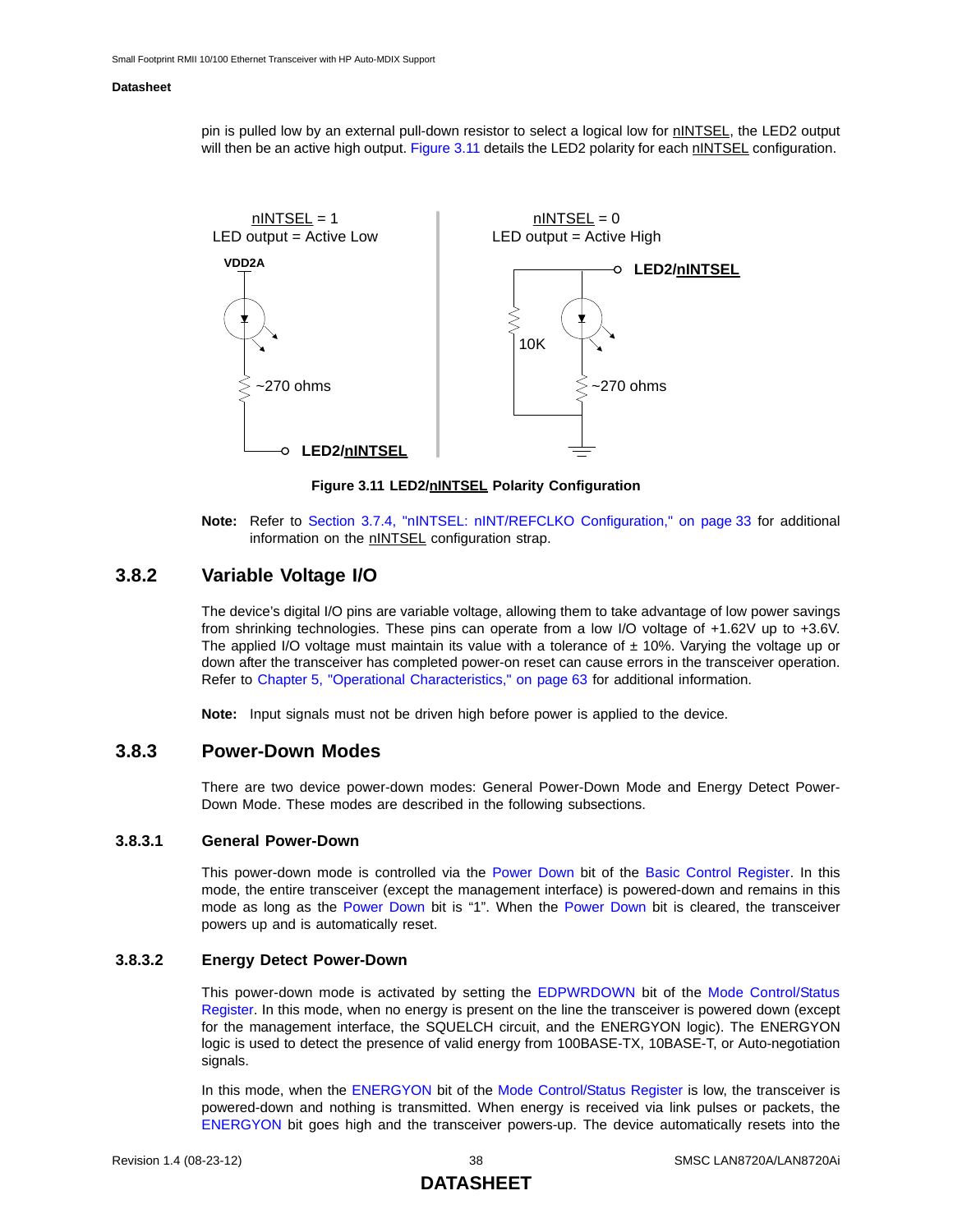state prior to power-down and asserts the nINT interrupt if the ENERGYON interrupt is enabled in the [Interrupt Mask Register](#page-60-0). The first and possibly the second packet to activate ENERGYON may be lost.

When the [EDPWRDOWN](#page-55-0) bit of the [Mode Control/Status Register](#page-55-1) is low, energy detect power-down is disabled.

### **3.8.4 Isolate Mode**

The device data paths may be electrically isolated from the RMII interface by setting the [Isolate](#page-48-2) bit of the [Basic Control Register](#page-48-0) to "1". In isolation mode, the transceiver does not respond to the TXD, TXEN and TXER inputs, but does respond to management transactions.

<span id="page-38-0"></span>Isolation provides a means for multiple transceivers to be connected to the same RMII interface without contention. By default, the transceiver is not isolated (on power-up ([Isolate](#page-48-2)=0).

### **3.8.5 Resets**

The device provides two forms of reset: Hardware and Software. The device registers are reset by both Hardware and Software resets. Select register bits, indicated as "NASR" in the register definitions, are not cleared by a Software reset. The registers are not reset by the power-down modes described in [Section 3.8.3](#page-37-1).

**Note:** For the first 16us after coming out of reset, the RMII interface will run at 2.5 MHz. After this time, it will switch to 25 MHz if auto-negotiation is enabled.

### **3.8.5.1 Hardware Reset**

A Hardware reset is asserted by driving the nRST input pin low. When driven, nRST should be held low for the minimum time detailed in [Section 5.5.3, "Power-On nRST & Configuration Strap Timing,"](#page-69-0) [on page 70](#page-69-0) to ensure a proper transceiver reset. During a Hardware reset, an external clock *must* be supplied to the XTAL1/CLKIN signal.

**Note:** A hardware reset (nRST assertion) is required following power-up. Refer to [Section 5.5.3,](#page-69-0) ["Power-On nRST & Configuration Strap Timing," on page 70](#page-69-0) for additional information.

#### **3.8.5.2 Software Reset**

A Software reset is activated by setting the [Soft Reset](#page-48-3) bit of the [Basic Control Register](#page-48-0) to "1". All registers bits, except those indicated as "NASR" in the register definitions, are cleared by a Software reset. The [Soft Reset](#page-48-3) bit is self-clearing. Per the IEEE 802.3u standard, clause 22 (22.2.4.1.1) the reset process will be completed within 0.5s from the setting of this bit.

### **3.8.6 Carrier Sense**

The carrier sense (CRS) is output on the CRS\_DV pin. CRS is a signal defined by the MII specification in the IEEE 802.3u standard. The device asserts CRS based only on receive activity whenever the transceiver is either in repeater mode or full-duplex mode. Otherwise the transceiver asserts CRS based on either transmit or receive activity.

The carrier sense logic uses the encoded, unscrambled data to determine carrier activity status. It activates carrier sense with the detection of 2 non-contiguous zeros within any 10 bit span. Carrier sense terminates if a span of 10 consecutive ones is detected before a /J/K/ Start-of Stream Delimiter pair. If an SSD pair is detected, carrier sense is asserted until either /T/R/ End–of-Stream Delimiter pair or a pair of IDLE symbols is detected. Carrier is negated after the /T/ symbol or the first IDLE. If /T/ is not followed by /R/, then carrier is maintained. Carrier is treated similarly for IDLE followed by some non-IDLE symbol.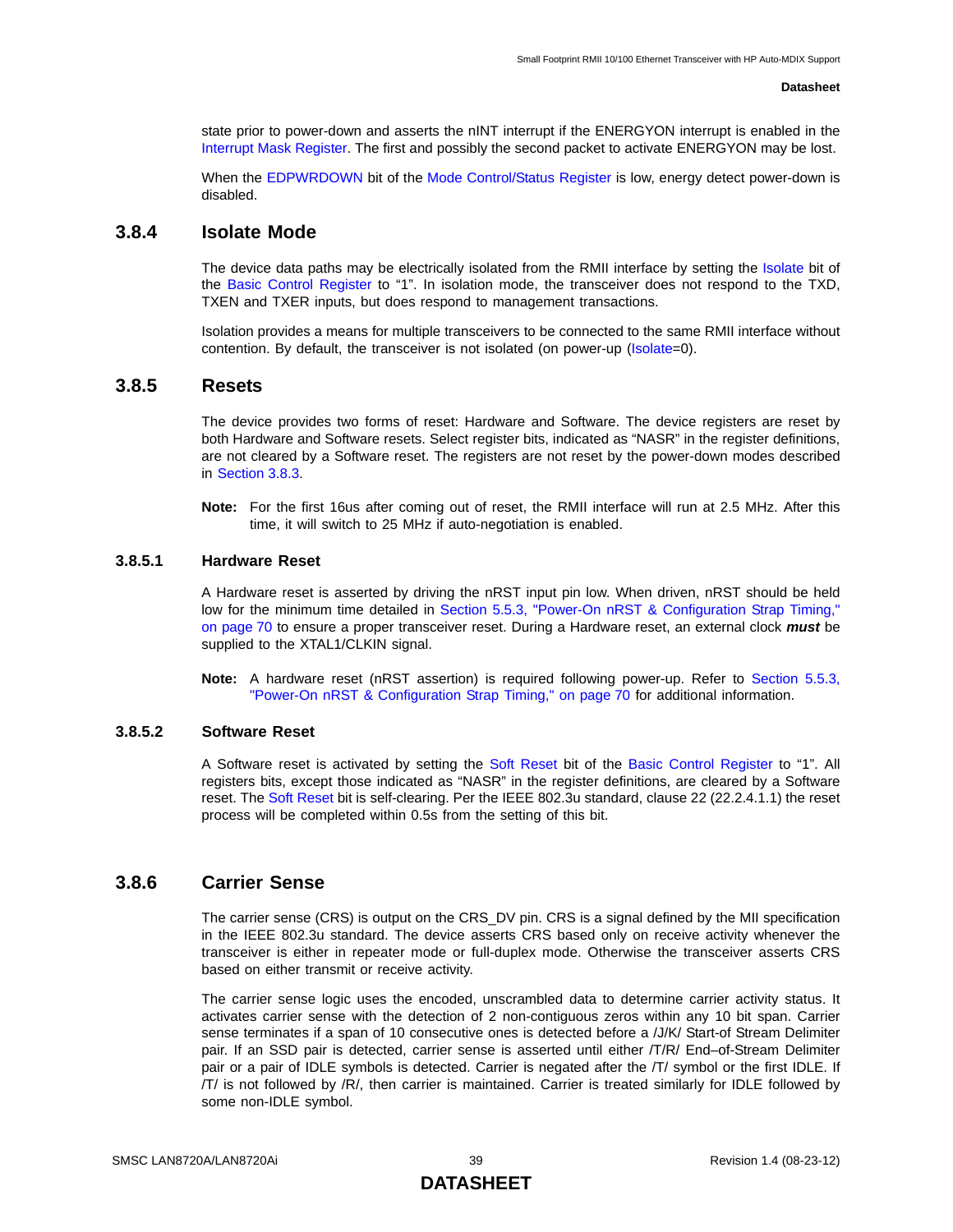### **3.8.7 Link Integrity Test**

The device performs the link integrity test as outlined in the IEEE 802.3u (Clause 24-15) Link Monitor state diagram. The link status is multiplexed with the 10Mbps link status to form the [Link Status](#page-49-0) bit in the [Basic Status Register](#page-49-1) and to drive the LINK LED (LED1).

The DSP indicates a valid MLT-3 waveform present on the RXP and RXN signals as defined by the ANSI X3.263 TP-PMD standard, to the Link Monitor state-machine, using the internal DATA\_VALID signal. When DATA\_VALID is asserted, the control logic moves into a Link-Ready state and waits for an enable from the auto-negotiation block. When received, the Link-Up state is entered, and the Transmit and Receive logic blocks become active. Should auto-negotiation be disabled, the link integrity logic moves immediately to the Link-Up state when the DATA\_VALID is asserted.

To allow the line to stabilize, the link integrity logic will wait a minimum of 330 μsec from the time DATA\_VALID is asserted until the Link-Ready state is entered. Should the DATA\_VALID input be negated at any time, this logic will immediately negate the Link signal and enter the Link-Down state.

When the 10/100 digital block is in 10BASE-T mode, the link status is derived from the 10BASE-T receiver logic.

### **3.8.8 Loopback Operation**

The device may be configured for near-end loopback and far loopback. These loopback modes are detailed in the following subsections.

### **3.8.8.1 Near-end Loopback**

Near-end loopback mode sends the digital transmit data back out the receive data signals for testing purposes, as indicated by the blue arrows in [Figure 3.12.](#page-39-0) The near-end loopback mode is enabled by setting the [Loopback](#page-48-4) bit of the [Basic Control Register](#page-48-0) to "1". A large percentage of the digital circuitry is operational in near-end loopback mode because data is routed through the PCS and PMA layers into the PMD sublayer before it is looped back. The transmitters are powered down regardless of the state of TXEN.



**Figure 3.12 Near-end Loopback Block Diagram**

#### <span id="page-39-0"></span>**3.8.8.2 Far Loopback**

<span id="page-39-1"></span>Far loopback is a special test mode for MDI (analog) loopback as indicated by the blue arrows in [Figure 3.14.](#page-40-0) The far loopback mode is enabled by setting the [FARLOOPBACK](#page-55-3) bit of the [Mode](#page-55-1) [Control/Status Register](#page-55-1) to "1". In this mode, data that is received from the link partner on the MDI is looped back out to the link partner. The digital interface signals on the local MAC interface are isolated.

### **DATASHEET**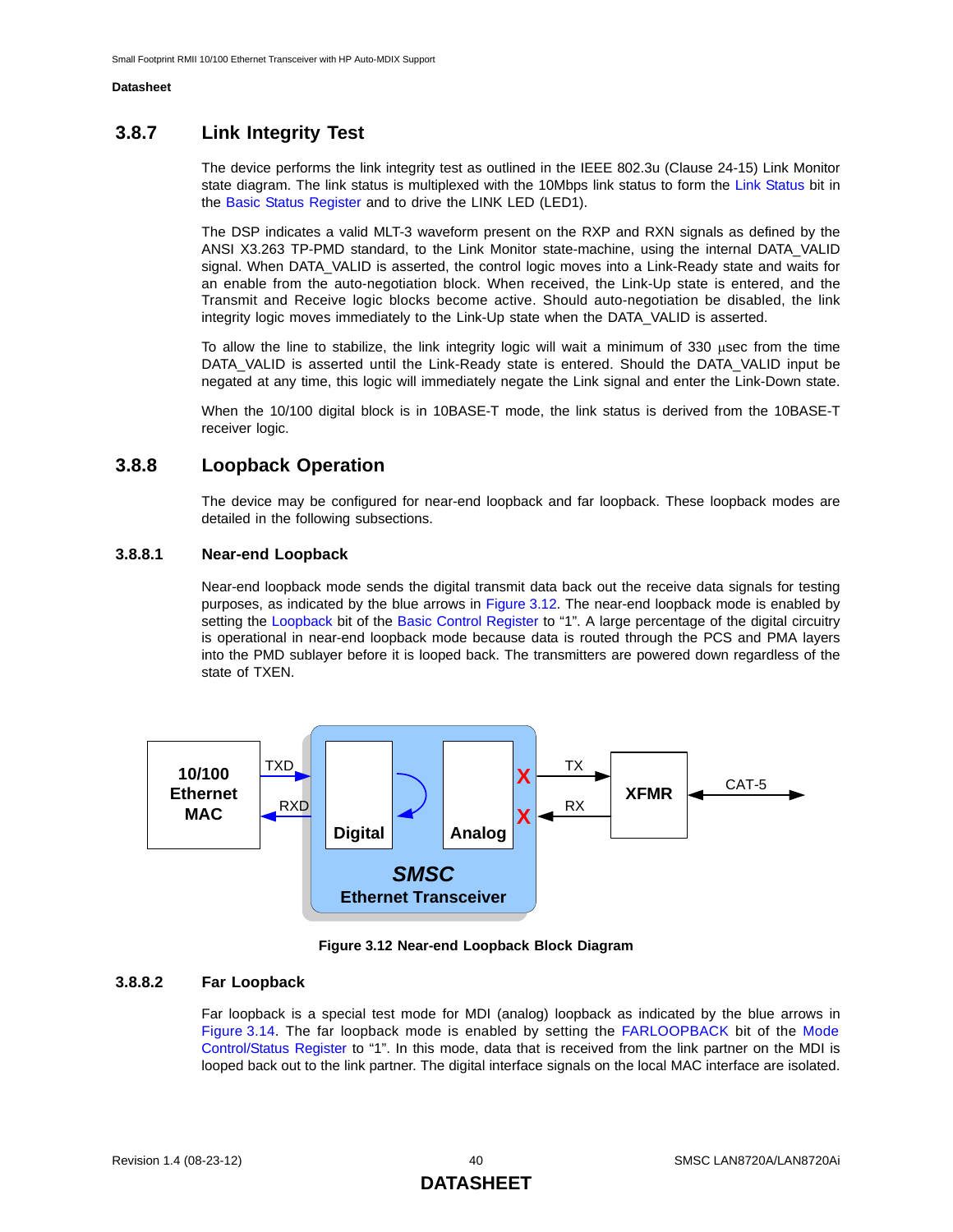

**Figure 3.13 Far Loopback Block Diagram**

### **3.8.8.3 Connector Loopback**

The device maintains reliable transmission over very short cables, and can be tested in a connector loopback as shown in [Figure 3.14](#page-40-0). An RJ45 loopback cable can be used to route the transmit signals an the output of the transformer back to the receiver inputs, and this loopback will work at both 10 and 100.





### <span id="page-40-0"></span>**3.9 Application Diagrams**

This section provides typical application diagrams for the following:

- **[Simplified System Level Application Diagram](#page-41-0)**
- **[Power Supply Diagram \(1.2V Supplied by Internal Regulator\)](#page-42-0)**
- [Power Supply Diagram \(1.2V Supplied by External Source\)](#page-43-0)
- [Twisted-Pair Interface Diagram \(Single Power Supply\)](#page-44-0)
- [Twisted-Pair Interface Diagram \(Dual Power Supplies\)](#page-45-0)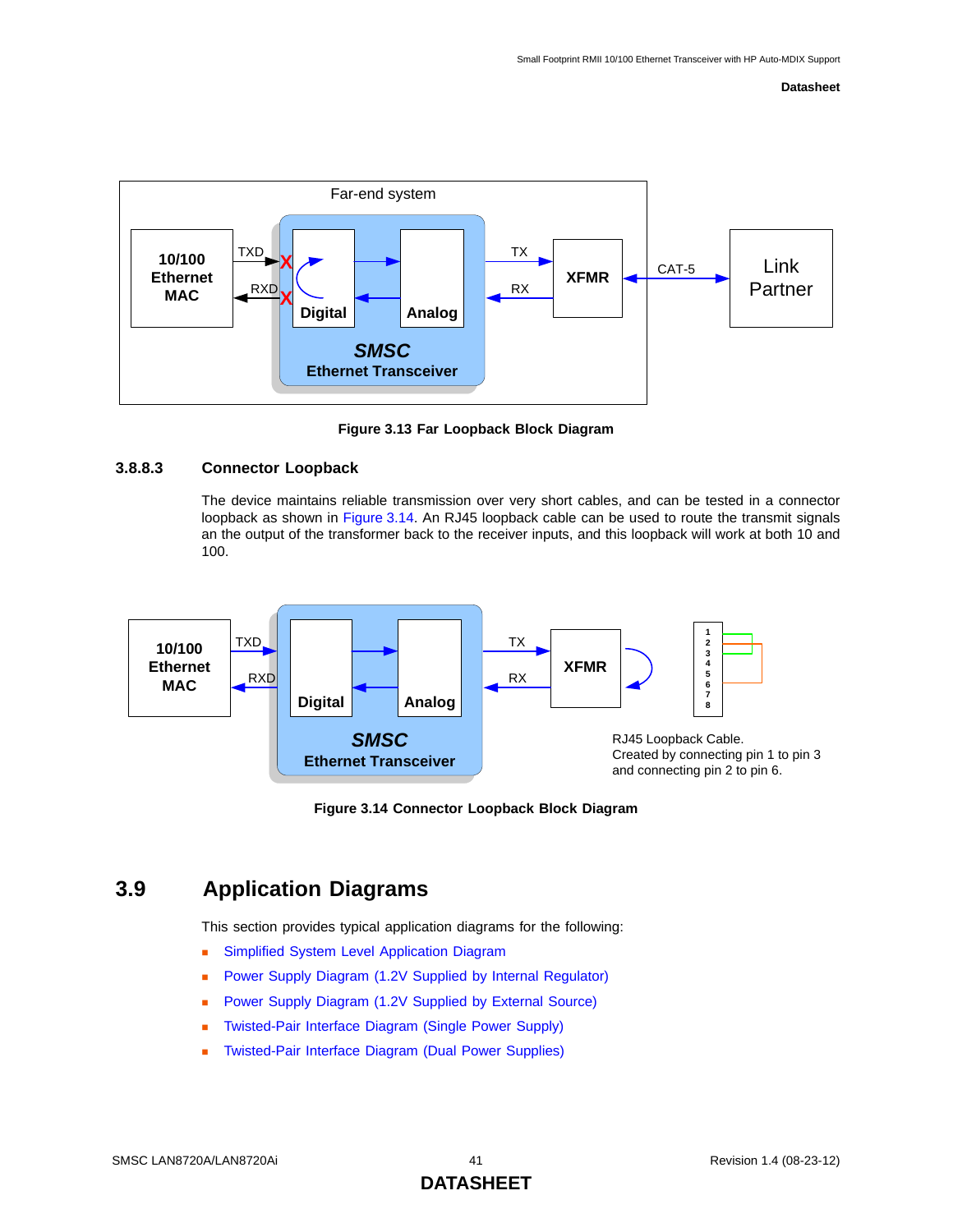## <span id="page-41-0"></span>**3.9.1 Simplified System Level Application Diagram**



**Figure 3.15 Simplified System Level Application Diagram**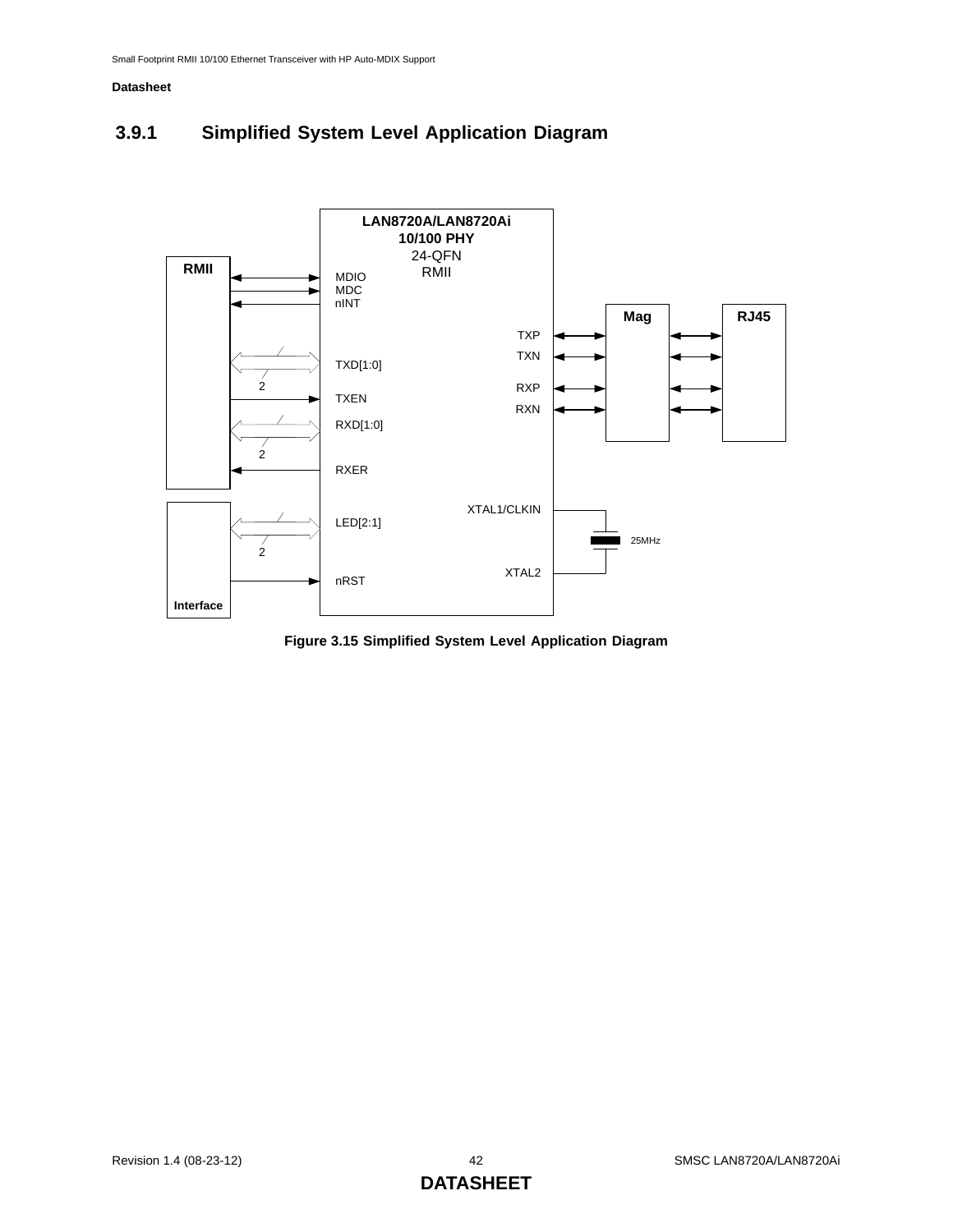<span id="page-42-0"></span>



**Figure 3.16 Power Supply Diagram (1.2V Supplied by Internal Regulator)**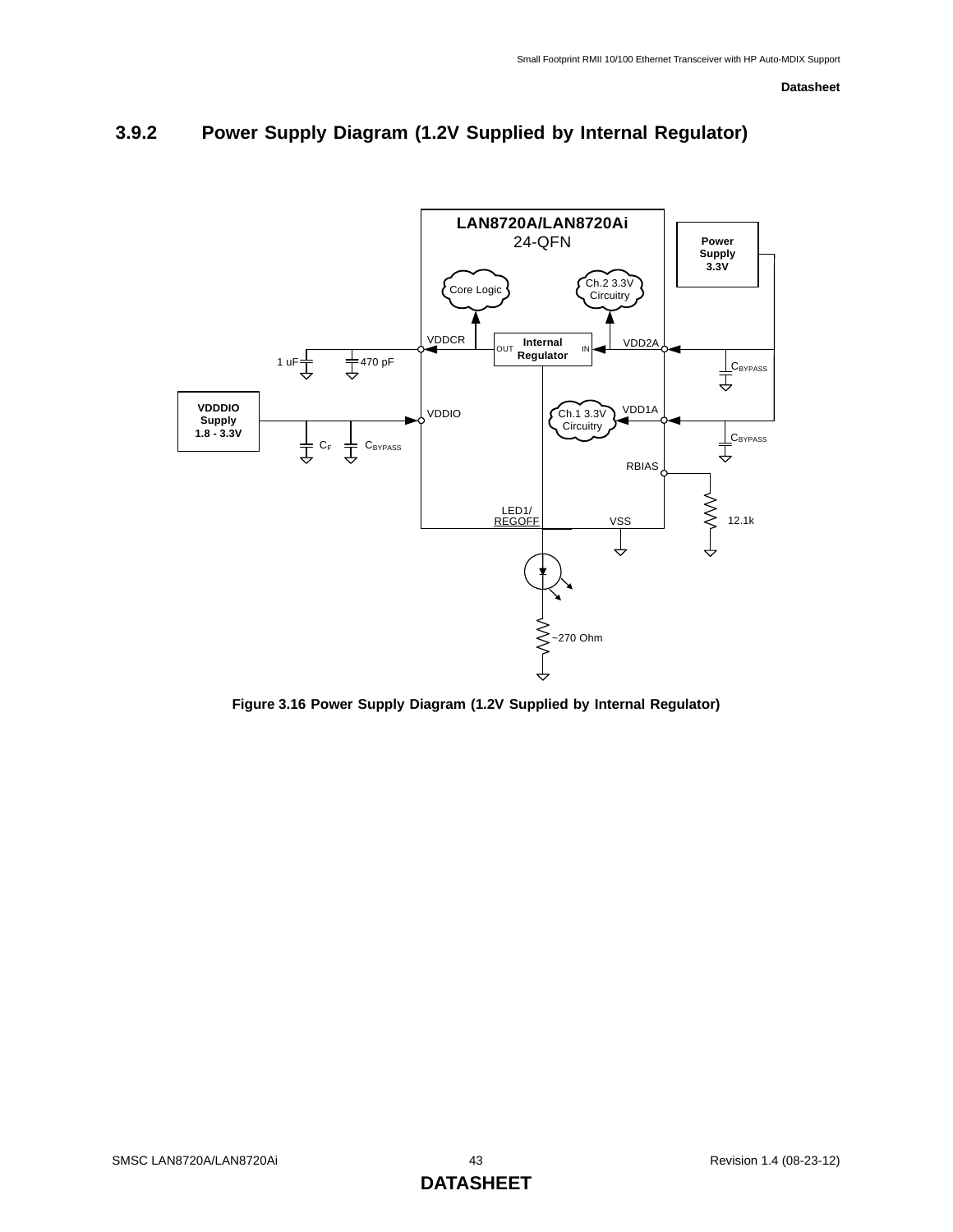## <span id="page-43-0"></span>**3.9.3 Power Supply Diagram (1.2V Supplied by External Source)**



**Figure 3.17 Power Supply Diagram (1.2V Supplied by External Source)**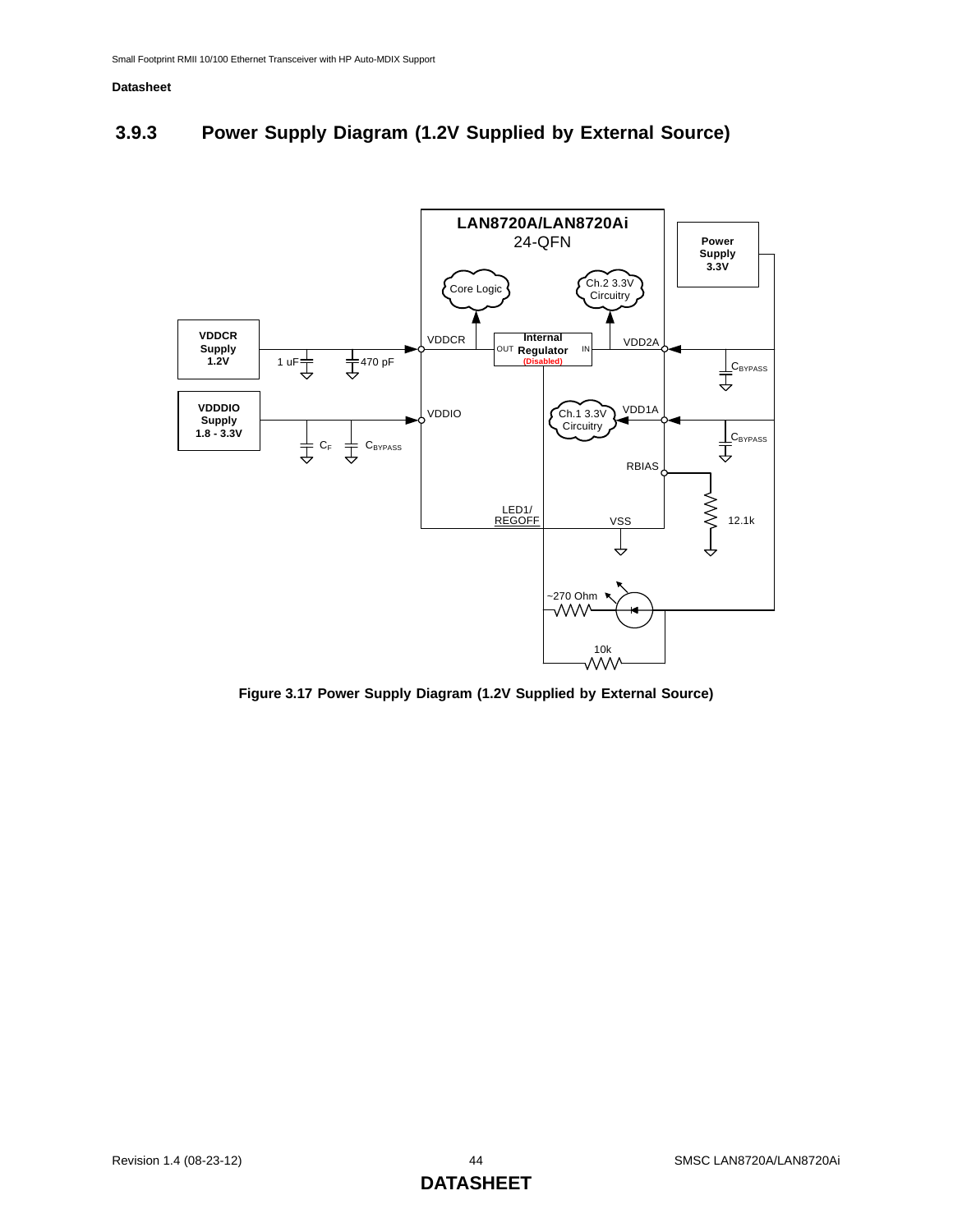

## <span id="page-44-0"></span>**3.9.4 Twisted-Pair Interface Diagram (Single Power Supply)**

**Figure 3.18 Twisted-Pair Interface Diagram (Single Power Supply)**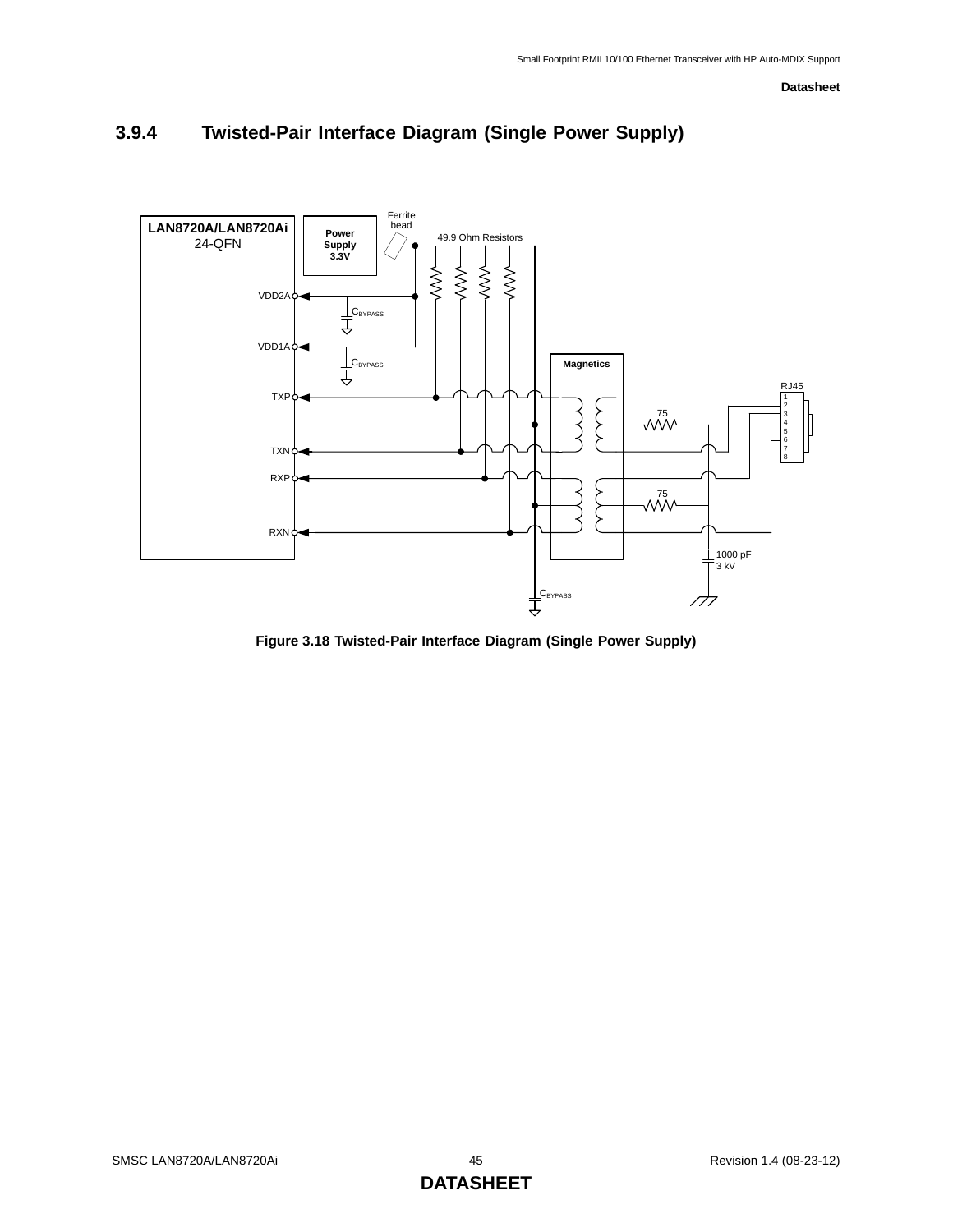## <span id="page-45-0"></span>**3.9.5 Twisted-Pair Interface Diagram (Dual Power Supplies)**



**Figure 3.19 Twisted-Pair Interface Diagram (Dual Power Supplies)**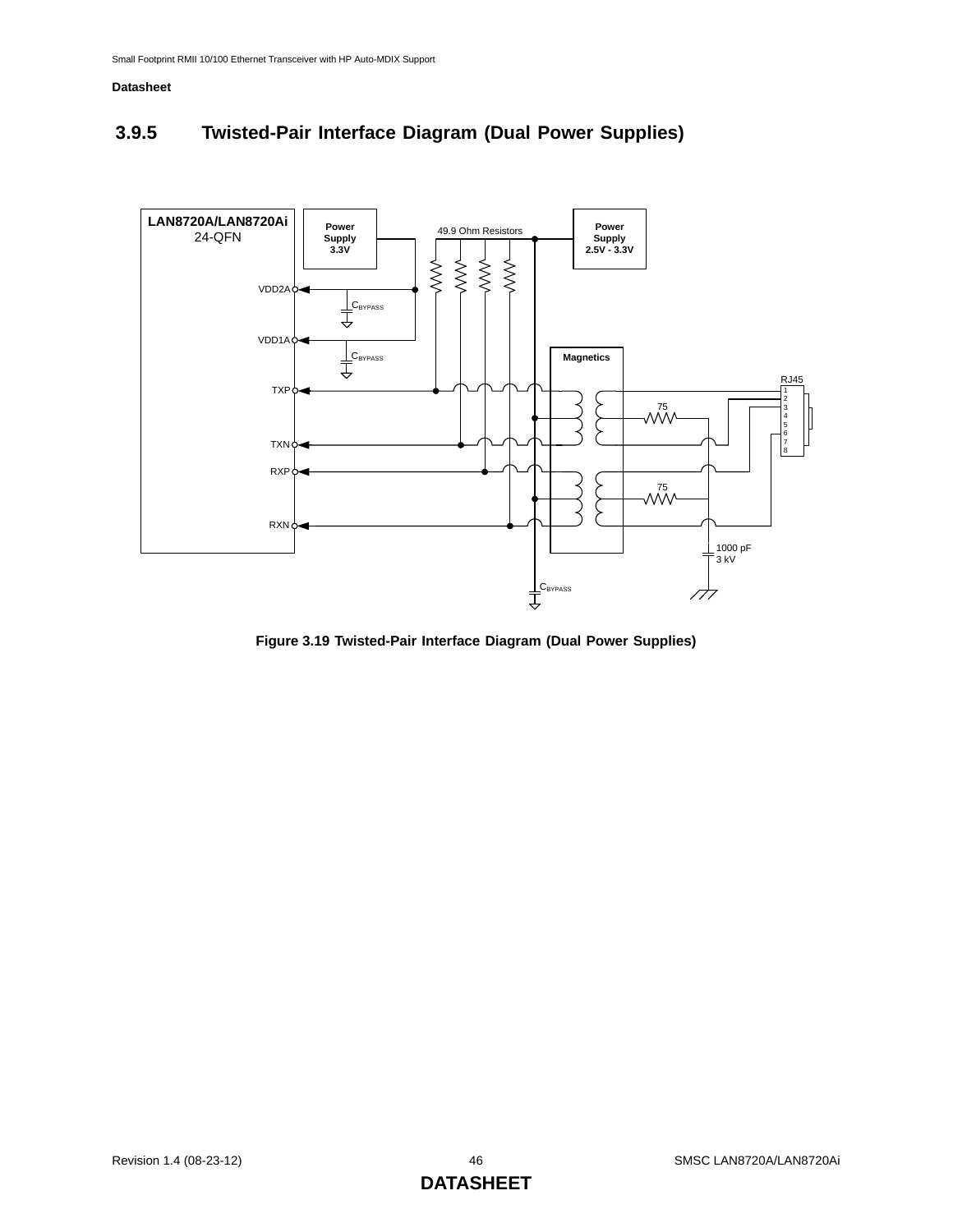# **Chapter 4 Register Descriptions**

This chapter describes the various control and status registers (CSR's). All registers follow the IEEE 802.3 (clause 22.2.4) management register set. All functionality and bit definitions comply with these standards. The IEEE 802.3 specified register index (in decimal) is included with each register definition, allowing for addressing of these registers via the Serial Management Interface (SMI) protocol.

### **4.1 Register Nomenclature**

[Table 4.1](#page-46-0) describes the register bit attribute notation used throughout this document.

<span id="page-46-0"></span>

| <b>REGISTER BIT TYPE</b><br><b>NOTATION</b> | <b>REGISTER BIT DESCRIPTION</b>                                                                                                                                                                                                                                                                                                                                                                         |  |
|---------------------------------------------|---------------------------------------------------------------------------------------------------------------------------------------------------------------------------------------------------------------------------------------------------------------------------------------------------------------------------------------------------------------------------------------------------------|--|
| R                                           | <b>Read:</b> A register or bit with this attribute can be read.                                                                                                                                                                                                                                                                                                                                         |  |
| W                                           | Read: A register or bit with this attribute can be written.                                                                                                                                                                                                                                                                                                                                             |  |
| RO.                                         | Read only: Read only. Writes have no effect.                                                                                                                                                                                                                                                                                                                                                            |  |
| <b>WO</b>                                   | Write only: If a register or bit is write-only, reads will return unspecified data.                                                                                                                                                                                                                                                                                                                     |  |
| <b>WC</b>                                   | <b>Write One to Clear:</b> writing a one clears the value. Writing a zero has no effect                                                                                                                                                                                                                                                                                                                 |  |
| <b>WAC</b>                                  | Write Anything to Clear: writing anything clears the value.                                                                                                                                                                                                                                                                                                                                             |  |
| <b>RC</b>                                   | <b>Read to Clear:</b> Contents is cleared after the read. Writes have no effect.                                                                                                                                                                                                                                                                                                                        |  |
| LL                                          | Latch Low: Clear on read of register.                                                                                                                                                                                                                                                                                                                                                                   |  |
| LН                                          | Latch High: Clear on read of register.                                                                                                                                                                                                                                                                                                                                                                  |  |
| SC                                          | Self-Clearing: Contents are self-cleared after the being set. Writes of zero have no<br>effect. Contents can be read.                                                                                                                                                                                                                                                                                   |  |
| <b>SS</b>                                   | Self-Setting: Contents are self-setting after being cleared. Writes of one have no<br>effect. Contents can be read.                                                                                                                                                                                                                                                                                     |  |
| RO/LH                                       | <b>Read Only, Latch High:</b> Bits with this attribute will stay high until the bit is read. After<br>it is read, the bit will either remain high if the high condition remains, or will go low if<br>the high condition has been removed. If the bit has not been read, the bit will remain<br>high regardless of a change to the high condition. This mode is used in some Ethernet<br>PHY registers. |  |
| <b>NASR</b>                                 | Not Affected by Software Reset. The state of NASR bits do not change on assertion<br>of a software reset.                                                                                                                                                                                                                                                                                               |  |
| <b>RESERVED</b>                             | <b>Reserved Field:</b> Reserved fields must be written with zeros to ensure future<br>compatibility. The value of reserved bits is not guaranteed on a read.                                                                                                                                                                                                                                            |  |

#### **Table 4.1 Register Bit Types**

Many of these register bit notations can be combined. Some examples of this are shown below:

- **R/W:** Can be written. Will return current setting on a read.
- **R/WAC:** Will return current setting on a read. Writing anything clears the bit.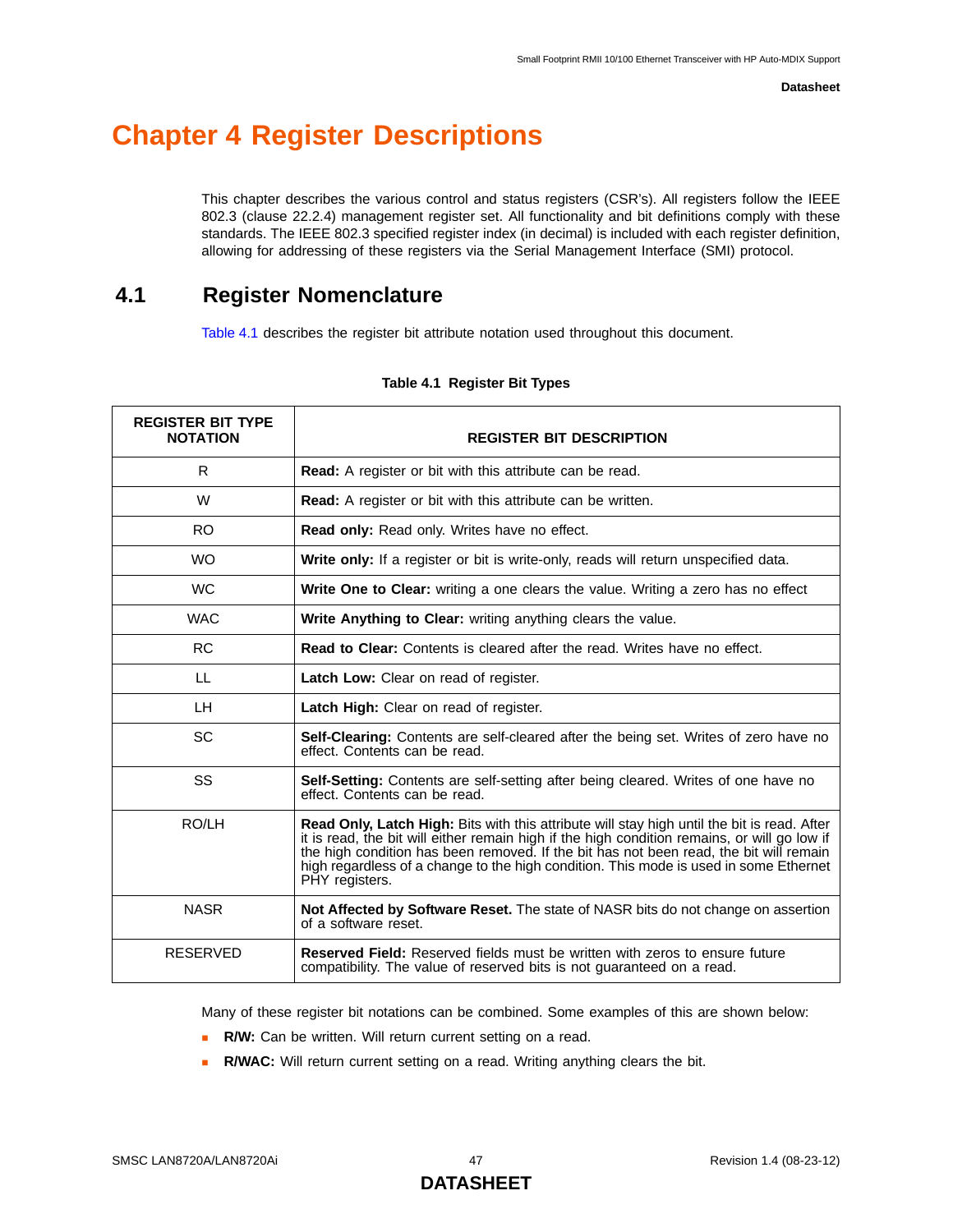## **4.2 Control and Status Registers**

[Table 4.2](#page-47-0) provides a list of supported registers. Register details, including bit definitions, are provided in the proceeding subsections.

<span id="page-47-0"></span>

| <b>REGISTER INDEX</b><br>(DECIMAL) | <b>REGISTER NAME</b>                           | <b>GROUP</b>    |
|------------------------------------|------------------------------------------------|-----------------|
| 0                                  | <b>Basic Control Register</b>                  | <b>Basic</b>    |
| 1                                  | <b>Basic Status Register</b>                   | Basic           |
| $\overline{2}$                     | <b>PHY</b> Identifier 1                        | Extended        |
| 3                                  | PHY Identifier 2                               | Extended        |
| 4                                  | Auto-Negotiation Advertisement Register        | Extended        |
| 5                                  | Auto-Negotiation Link Partner Ability Register | Extended        |
| 6                                  | Auto-Negotiation Expansion Register            | Extended        |
| 17                                 | Mode Control/Status Register                   | Vendor-specific |
| 18                                 | Special Modes                                  | Vendor-specific |
| 26                                 | Symbol Error Counter Register                  | Vendor-specific |
| 27                                 | Control / Status Indication Register           | Vendor-specific |
| 29                                 | Interrupt Source Register                      | Vendor-specific |
| 30                                 | Interrupt Mask Register                        | Vendor-specific |
| 31                                 | PHY Special Control/Status Register            | Vendor-specific |

### **Table 4.2 SMI Register Map**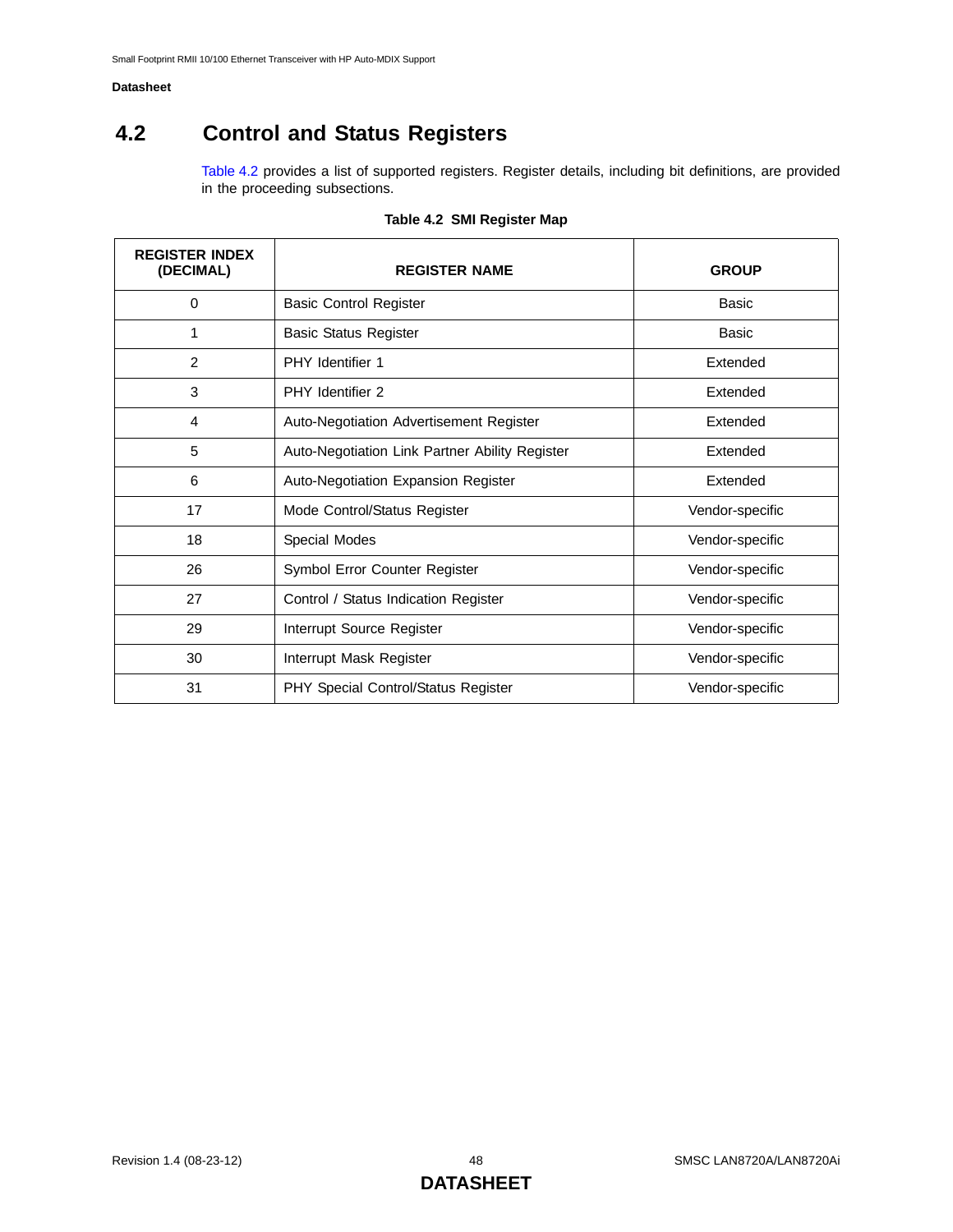### **4.2.1 Basic Control Register**

<span id="page-48-0"></span>Index (In Decimal): 0 Size: 16 bits

<span id="page-48-4"></span><span id="page-48-3"></span><span id="page-48-1"></span>

| <b>BITS</b>     | <b>DESCRIPTION</b>                                                                                                                                                                                                                                                                                    | <b>TYPE</b>      | <b>DEFAULT</b>  |
|-----------------|-------------------------------------------------------------------------------------------------------------------------------------------------------------------------------------------------------------------------------------------------------------------------------------------------------|------------------|-----------------|
| 15              | <b>Soft Reset</b><br>1 = software reset. Bit is self-clearing. When setting this bit do not set other<br>bits in this register. The configuration (as described in Section 3.7.2,<br>"MODE[2:0]: Mode Configuration," on page 31) is set from the register bit<br>values, and not from the mode pins. | R/W<br><b>SC</b> | 0b              |
| 14              | Loopback<br>$0 =$ normal operation<br>$1 =$ loopback mode                                                                                                                                                                                                                                             | R/W              | 0b              |
| 13              | <b>Speed Select</b><br>$0 = 10Mbps$<br>$1 = 100Mbps$<br>Note:<br>Ignored if Auto-negotiation is enabled $(0.12 = 1)$ .                                                                                                                                                                                | R/W              | <b>Note 4.1</b> |
| 12              | <b>Auto-Negotiation Enable</b><br>$0 =$ disable auto-negotiate process<br>$1$ = enable auto-negotiate process (overrides 0.13 and 0.8)                                                                                                                                                                | R/W              | <b>Note 4.1</b> |
| 11              | <b>Power Down</b><br>$0 =$ normal operation<br>$1 =$ General power down mode<br>The Auto-Negotiation Enable must be cleared before setting the<br>Note:<br>Power Down.                                                                                                                                | R/W              | 0b              |
| 10 <sup>1</sup> | <b>Isolate</b><br>$0 =$ normal operation<br>$1 =$ electrical isolation of PHY from the RMII                                                                                                                                                                                                           | R/M              | 0 <sub>b</sub>  |
| 9               | <b>Restart Auto-Negotiate</b><br>$0 =$ normal operation<br>$1 =$ restart auto-negotiate process<br>Note:<br>Bit is self-clearing.                                                                                                                                                                     | R/W<br><b>SC</b> | 0b              |
| 8               | <b>Duplex Mode</b><br>$0 =$ half duplex<br>$1 = full \n  duplex$<br>Ignored if Auto-Negotiation is enabled $(0.12 = 1)$ .<br>Note:                                                                                                                                                                    | R/W              | <b>Note 4.1</b> |
| 7:0             | <b>RESERVED</b>                                                                                                                                                                                                                                                                                       | <b>RO</b>        |                 |

<span id="page-48-5"></span><span id="page-48-2"></span>**Note 4.1** The default value of this bit is determined by the MODE[2:0] configuration straps. Refer to [Section 3.7.2, "MODE\[2:0\]: Mode Configuration," on page 31](#page-30-0) for additional information.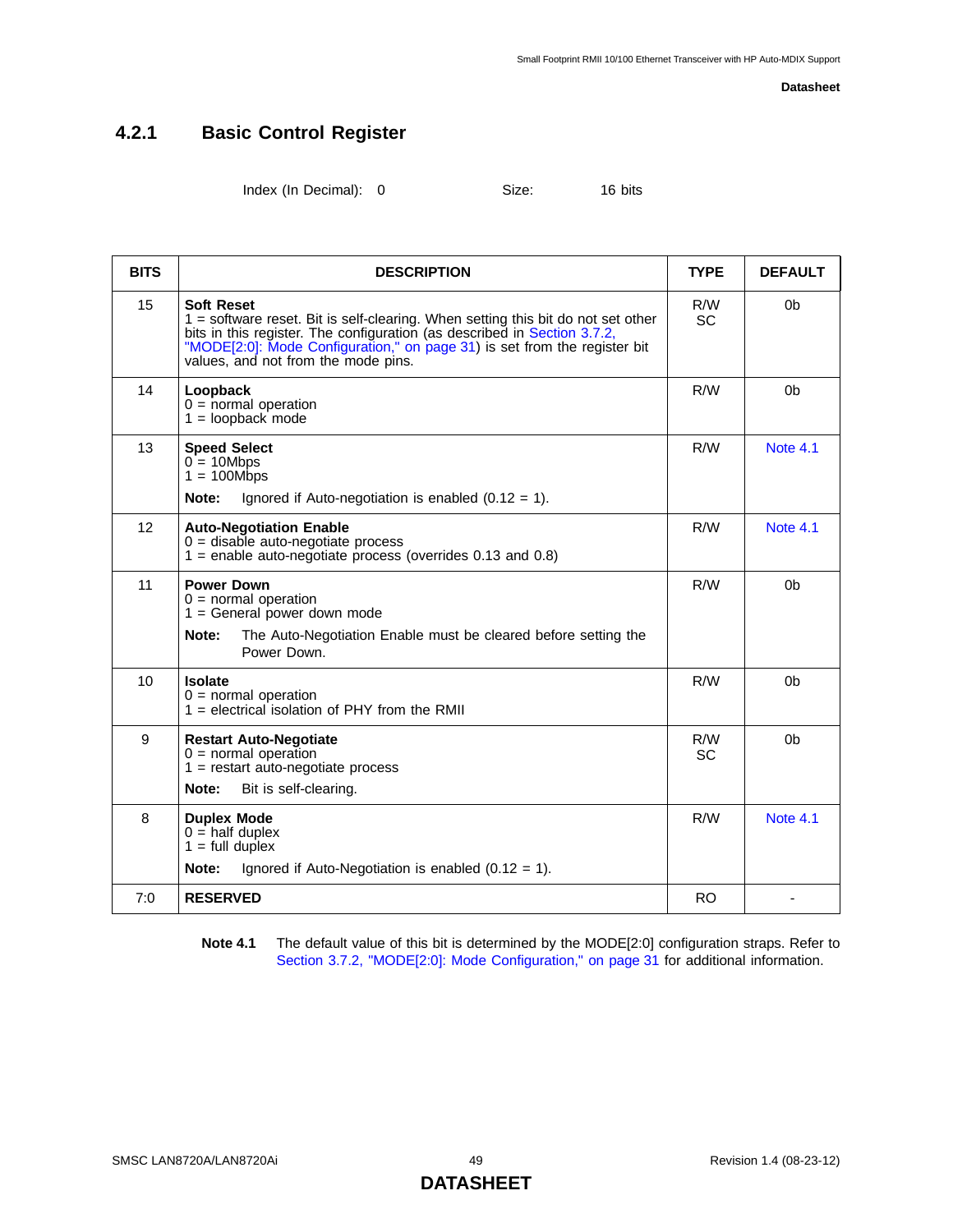## **4.2.2 Basic Status Register**

<span id="page-49-1"></span>Index (In Decimal): 1 Size: 16 bits

| <b>BITS</b>    | <b>DESCRIPTION</b>                                                                                                                       | <b>TYPE</b> | <b>DEFAULT</b> |
|----------------|------------------------------------------------------------------------------------------------------------------------------------------|-------------|----------------|
| 15             | 100BASE-T4<br>$0 = no T4$ ability<br>$1 = T4$ able                                                                                       | <b>RO</b>   | 0b             |
| 14             | <b>100BASE-TX Full Duplex</b><br>$0 = no TX$ full duplex ability<br>$1 = TX$ with full duplex                                            | <b>RO</b>   | 1b             |
| 13             | 100BASE-TX Half Duplex<br>$0 = no TX$ half duplex ability<br>$1 = TX$ with half duplex                                                   | RO.         | 1 <sub>b</sub> |
| 12             | <b>10BASE-T Full Duplex</b><br>$0 = no$ 10Mbps with full duplex ability<br>$1 = 10Mbps$ with full duplex                                 | <b>RO</b>   | 1 <sub>b</sub> |
| 11             | <b>10BASE-T Half Duplex</b><br>$0 = no$ 10Mbps with half duplex ability<br>$1 = 10Mbps$ with half duplex                                 | <b>RO</b>   | 1 <sub>b</sub> |
| 10             | 100BASE-T2 Full Duplex<br>0 = PHY not able to perform full duplex 100BASE-T2<br>$1 =$ PHY able to perform full duplex 100BASE-T2         | <b>RO</b>   | 0b             |
| 9              | 100BASE-T2 Half Duplex<br>0 = PHY not able to perform half duplex 100BASE-T2<br>1 = PHY able to perform half duplex 100BASE-T2           | <b>RO</b>   | 0 <sub>b</sub> |
| 8              | <b>Extended Status</b><br>$0 = no$ extended status information in register 15<br>$1 =$ extended status information in register 15        | <b>RO</b>   | 0 <sub>b</sub> |
| 7:6            | <b>RESERVED</b>                                                                                                                          | <b>RO</b>   |                |
| 5              | <b>Auto-Negotiate Complete</b><br>$0 =$ auto-negotiate process not completed<br>$1 =$ auto-negotiate process completed                   | <b>RO</b>   | 0b             |
| 4              | <b>Remote Fault</b><br>$1 =$ remote fault condition detected<br>$0 = no$ remote fault                                                    | RO/LH       | 0b             |
| 3              | <b>Auto-Negotiate Ability</b><br>$0 =$ unable to perform auto-negotiation function<br>$1 =$ able to perform auto-negotiation function    | <b>RO</b>   | 1 <sub>b</sub> |
| $\overline{2}$ | <b>Link Status</b><br>$0 =$ link is down<br>$1 =$ link is up                                                                             | RO/LL       | 0b             |
| $\mathbf{1}$   | <b>Jabber Detect</b><br>$0 = no$ jabber condition detected<br>$1 =$ jabber condition detected                                            | RO/LH       | 0 <sub>b</sub> |
| $\mathbf 0$    | <b>Extended Capabilities</b><br>$0 =$ does not support extended capabilities registers<br>$1 =$ supports extended capabilities registers | <b>RO</b>   | 1 <sub>b</sub> |

### <span id="page-49-0"></span>**DATASHEET**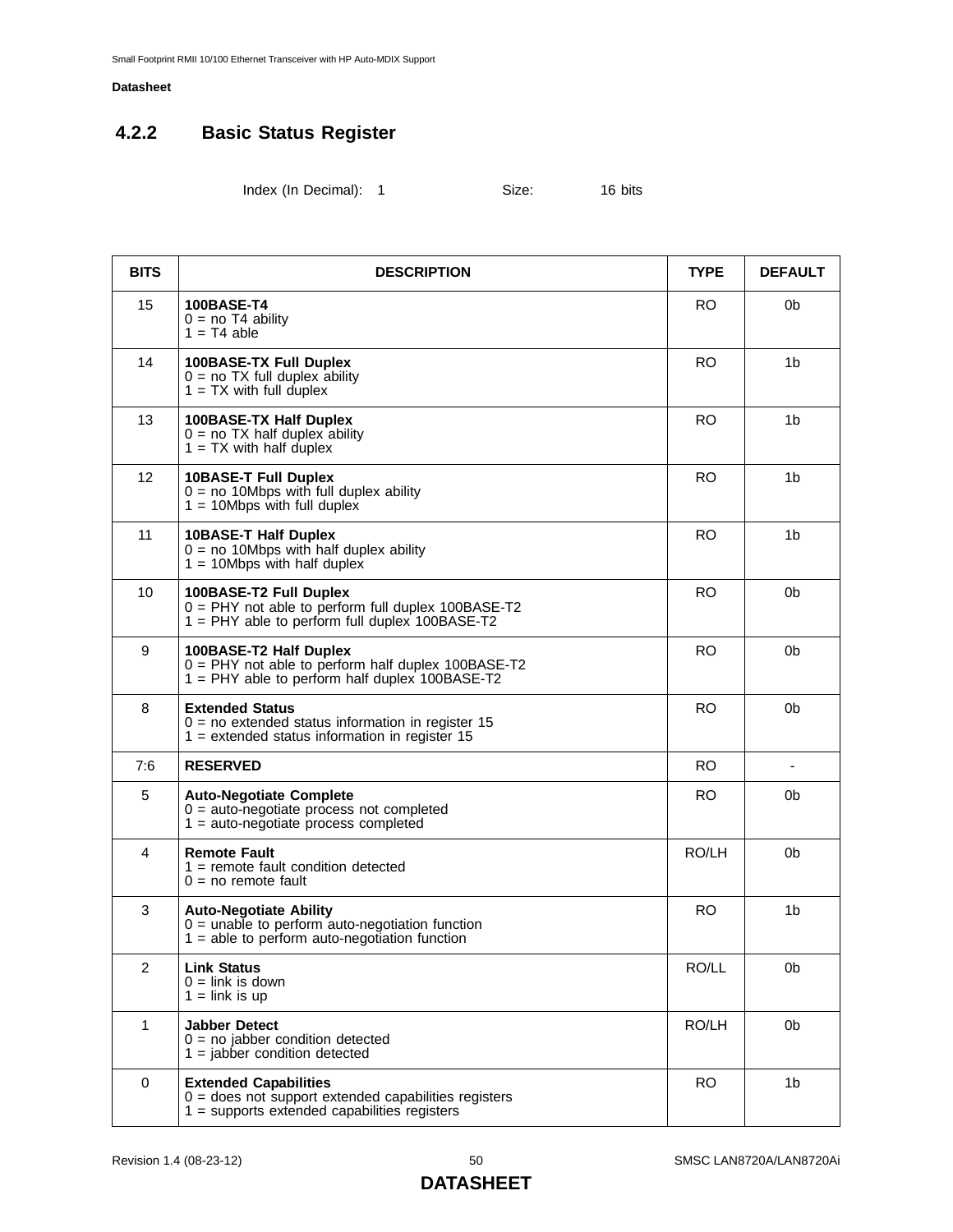## **4.2.3 PHY Identifier 1 Register**

Index (In Decimal): 2 Size: 16 bits

| <b>BITS</b> | <b>DESCRIPTION</b>                                                                                                              | <b>TYPE</b> | <b>DEFAULT</b> |
|-------------|---------------------------------------------------------------------------------------------------------------------------------|-------------|----------------|
| 15:0        | <b>PHY ID Number</b><br>Assigned to the 3rd through 18th bits of the Organizationally Unique<br>Identifier (OUI), respectively. | R/M         | 0007h          |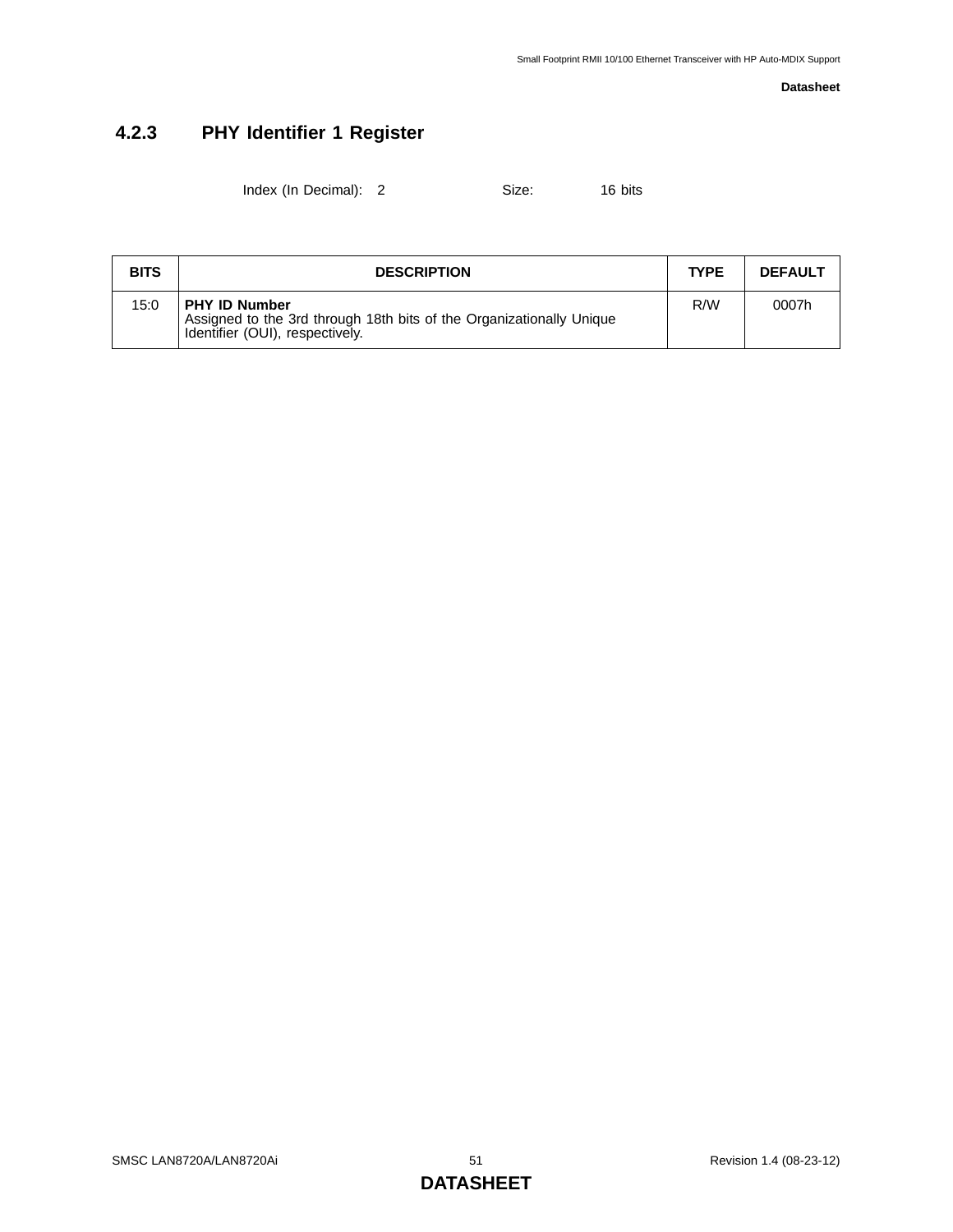## **4.2.4 PHY Identifier 2 Register**

Index (In Decimal): 3 Size: 16 bits

| <b>BITS</b> | <b>DESCRIPTION</b>                                                         | <b>TYPE</b> | <b>DEFAULT</b>  |
|-------------|----------------------------------------------------------------------------|-------------|-----------------|
| 15:10       | <b>PHY ID Number</b><br>Assigned to the 19th through 24th bits of the OUI. | R/W         | 110000b         |
| 9:4         | <b>Model Number</b><br>Six-bit manufacturer's model number.                | R/W         | 001111b         |
| 3:0         | <b>Revision Number</b><br>Four-bit manufacturer's revision number.         | R/W         | <b>Note 4.2</b> |

<span id="page-51-0"></span>**Note 4.2** The default value of this field will vary dependant on the silicon revision number.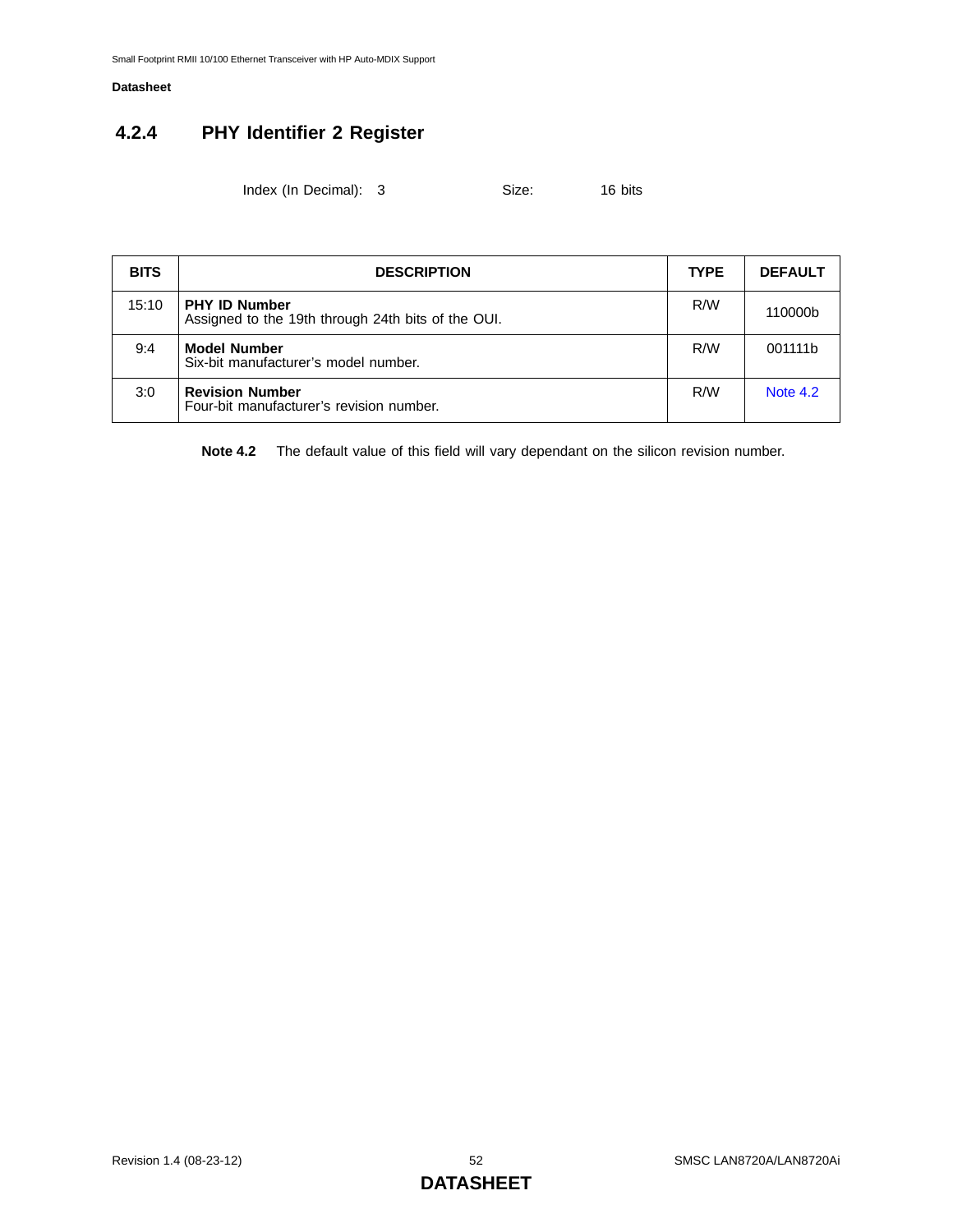### **4.2.5 Auto Negotiation Advertisement Register**

Index (In Decimal): 4 Size: 16 bits

| <b>BITS</b>    | <b>DESCRIPTION</b>                                                                                                                                                                                                                                                                                                                                                                                  | <b>TYPE</b> | <b>DEFAULT</b>  |
|----------------|-----------------------------------------------------------------------------------------------------------------------------------------------------------------------------------------------------------------------------------------------------------------------------------------------------------------------------------------------------------------------------------------------------|-------------|-----------------|
| 15:14          | <b>RESERVED</b>                                                                                                                                                                                                                                                                                                                                                                                     | RO.         |                 |
| 13             | <b>Remote Fault</b><br>$0 = no$ remote fault<br>$1 =$ remote fault detected                                                                                                                                                                                                                                                                                                                         | R/W         | 0 <sub>b</sub>  |
| 12             | <b>RESERVED</b>                                                                                                                                                                                                                                                                                                                                                                                     | <b>RO</b>   |                 |
| 11:10          | <b>Pause Operation</b><br>$00 = No$ PAUSE<br>01 = Symmetric PAUSE<br>$10 =$ Asymmetric PAUSE toward link partner<br>11 = Advertise support for both Symmetric PAUSE and Asymmetric PAUSE<br>toward local device<br>Note:<br>When both Symmetric PAUSE and Asymmetric PAUSE are set, the<br>device will only be configured to, at most, one of the two settings<br>upon auto-negotiation completion. | R/W         | 00 <sub>b</sub> |
| 9              | <b>RESERVED</b>                                                                                                                                                                                                                                                                                                                                                                                     | RO.         |                 |
| 8              | <b>100BASE-TX Full Duplex</b><br>$0 = no TX$ full duplex ability<br>$1 = TX$ with full duplex                                                                                                                                                                                                                                                                                                       | R/M         | <b>Note 4.3</b> |
| $\overline{7}$ | 100BASE-TX<br>$0 = no TX$ ability<br>$1 = TX$ able                                                                                                                                                                                                                                                                                                                                                  | R/M         | 1 <sub>b</sub>  |
| 6              | <b>10BASE-T Full Duplex</b><br>$0 = no$ 10Mbps with full duplex ability<br>$1 = 10Mbps$ with full duplex                                                                                                                                                                                                                                                                                            | R/W         | Note $4.3$      |
| 5              | 10BASE-T<br>$0 = no$ 10Mbps ability<br>$1 = 10Mbps$ able                                                                                                                                                                                                                                                                                                                                            | R/W         | <b>Note 4.3</b> |
| 4:0            | <b>Selector Field</b><br>$00001 = IEEE 802.3$                                                                                                                                                                                                                                                                                                                                                       | R/M         | 00001b          |

<span id="page-52-0"></span>**Note 4.3** The default value of this bit is determined by the MODE[2:0] configuration straps. Refer to [Section 3.7.2, "MODE\[2:0\]: Mode Configuration," on page 31](#page-30-0) for additional information.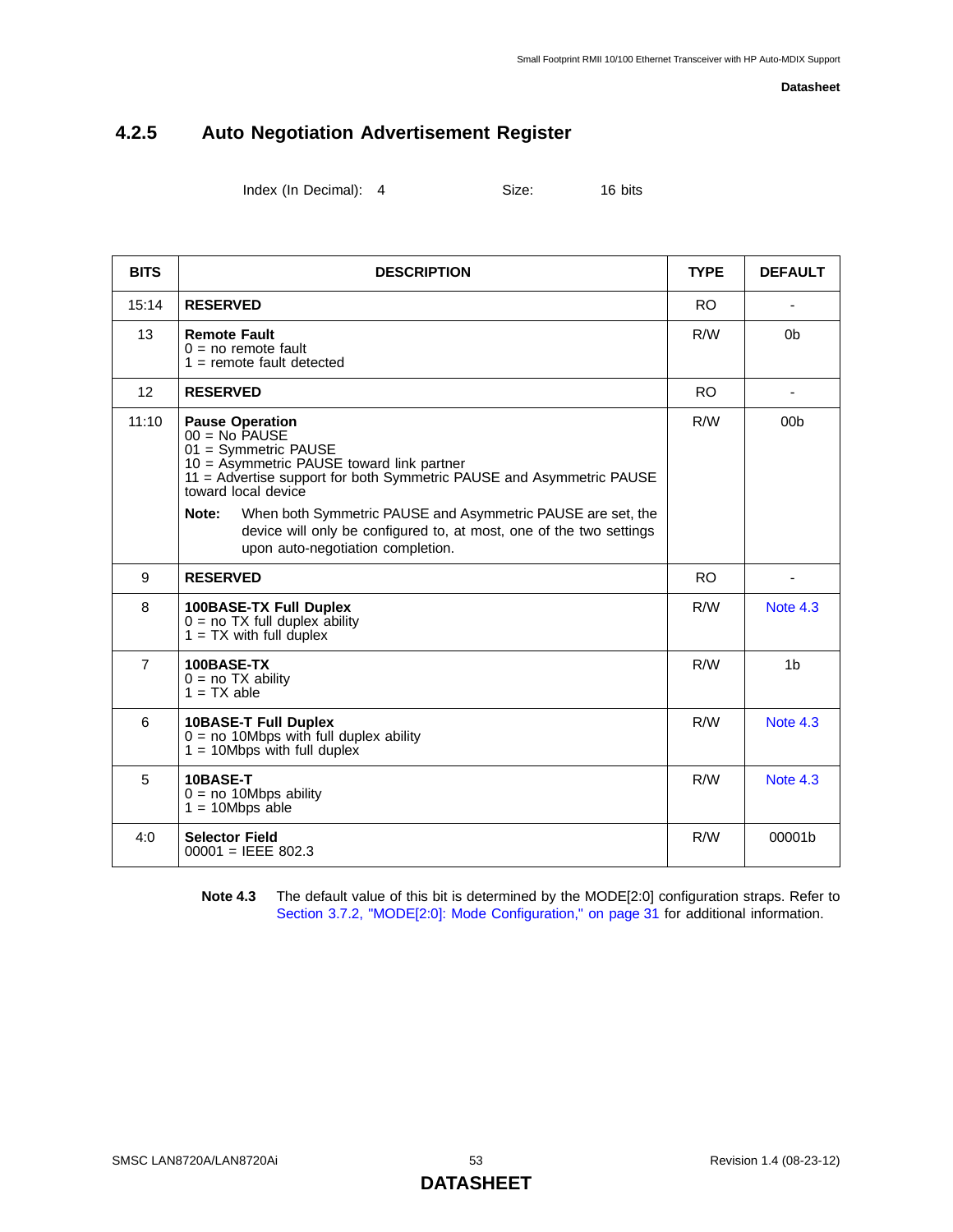### **4.2.6 Auto Negotiation Link Partner Ability Register**

Index (In Decimal): 5 Size: 16 bits

| <b>BITS</b>    | <b>DESCRIPTION</b>                                                                                                                    | <b>TYPE</b> | <b>DEFAULT</b> |
|----------------|---------------------------------------------------------------------------------------------------------------------------------------|-------------|----------------|
| 15             | <b>Next Page</b><br>$0 = no$ next page ability<br>$1 =$ next page capable<br>Note:<br>This device does not support next page ability. | <b>RO</b>   | 0 <sub>b</sub> |
| 14             | Acknowledge<br>$0 =$ link code word not yet received<br>$1 =$ link code word received from partner                                    | <b>RO</b>   | 0b             |
| 13             | <b>Remote Fault</b><br>$0 = no$ remote fault<br>$1 =$ remote fault detected                                                           | <b>RO</b>   | 0 <sub>b</sub> |
| 12:11          | <b>RESERVED</b>                                                                                                                       | <b>RO</b>   |                |
| 10             | <b>Pause Operation</b><br>$0 = No$ PAUSE supported by partner station<br>$1 = PAUSE$ supported by partner station                     | <b>RO</b>   | 0 <sub>b</sub> |
| 9              | <b>100BASE-T4</b><br>$0 = no T4$ ability<br>$1 = T4$ able<br>This device does not support T4 ability.<br>Note:                        | <b>RO</b>   | 0 <sub>b</sub> |
| 8              | <b>100BASE-TX Full Duplex</b><br>$0 = no TX$ full duplex ability<br>$1 = TX$ with full duplex                                         | <b>RO</b>   | 0 <sub>b</sub> |
| $\overline{7}$ | 100BASE-TX<br>$0 = no TX ability$<br>$1 = TX$ able                                                                                    | <b>RO</b>   | 0 <sub>b</sub> |
| 6              | 10BASE-T Full Duplex<br>$0 = no$ 10Mbps with full duplex ability<br>$1 = 10Mbps$ with full duplex                                     | <b>RO</b>   | 0 <sub>b</sub> |

5 **10BASE-T**

4:0 **Selector Field**

 $0 =$  no 10Mbps ability  $1 = 10Mbps$  able

00001 = IEEE 802.3

RO 0b

RO 00001b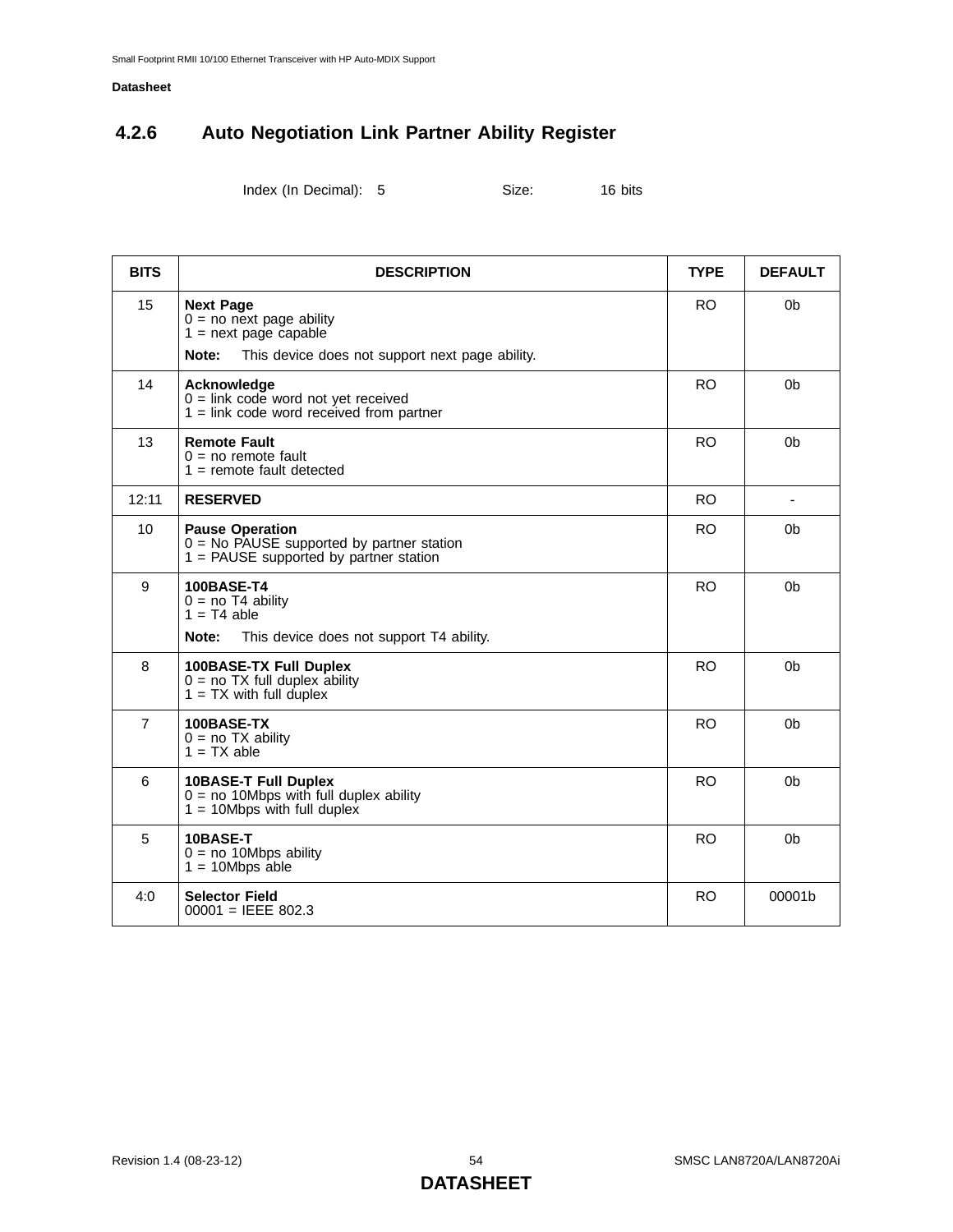## **4.2.7 Auto Negotiation Expansion Register**

Index (In Decimal): 6 Size: 16 bits

| <b>BITS</b>   | <b>DESCRIPTION</b>                                                                                                                                        | <b>TYPE</b> | <b>DEFAULT</b> |
|---------------|-----------------------------------------------------------------------------------------------------------------------------------------------------------|-------------|----------------|
| 15:5          | <b>RESERVED</b>                                                                                                                                           | RO.         |                |
| 4             | <b>Parallel Detection Fault</b><br>$0 =$ no fault detected by parallel detection logic<br>$1 =$ fault detected by parallel detection logic                | RO/LH       | 0 <sub>b</sub> |
| 3             | <b>Link Partner Next Page Able</b><br>$0 =$ link partner does not have next page ability<br>$1 =$ link partner has next page ability                      | RO.         | 0b             |
| $\mathcal{P}$ | <b>Next Page Able</b><br>$0 =$ local device does not have next page ability<br>$1 =$ local device has next page ability                                   | <b>RO</b>   | 0b             |
| 1             | <b>Page Received</b><br>$0 = new page not yet received$<br>$1 = new page received$                                                                        | RO/LH       | 0b             |
| $\Omega$      | <b>Link Partner Auto-Negotiation Able</b><br>$0 =$ link partner does not have auto-negotiation ability<br>$1 =$ link partner has auto-negotiation ability | RO.         | 0b             |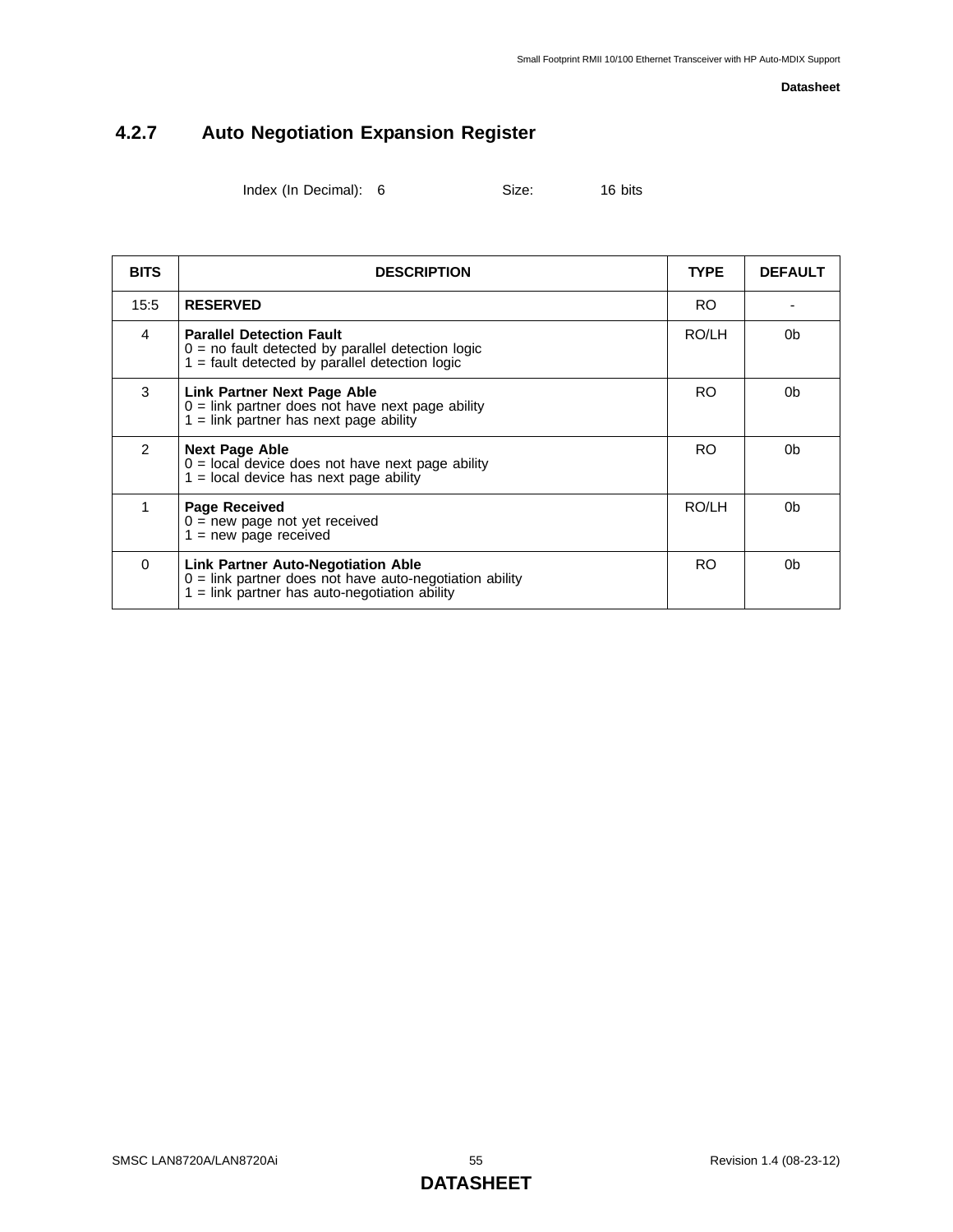## **4.2.8 Mode Control/Status Register**

<span id="page-55-1"></span>Index (In Decimal): 17 Size: 16 bits

<span id="page-55-3"></span><span id="page-55-2"></span><span id="page-55-0"></span>

| <b>BITS</b> | <b>DESCRIPTION</b>                                                                                                                                                                                                                                                                                                                                                   | <b>TYPE</b>    | <b>DEFAULT</b> |
|-------------|----------------------------------------------------------------------------------------------------------------------------------------------------------------------------------------------------------------------------------------------------------------------------------------------------------------------------------------------------------------------|----------------|----------------|
| 15:14       | <b>RESERVED</b>                                                                                                                                                                                                                                                                                                                                                      | RO.            |                |
| 13          | <b>EDPWRDOWN</b><br>Enable the Energy Detect Power-Down mode:<br>$0 =$ Energy Detect Power-Down is disabled<br>$1 =$ Energy Detect Power-Down is enabled                                                                                                                                                                                                             | R/W            | 0 <sub>b</sub> |
| 12:10       | <b>RESERVED</b>                                                                                                                                                                                                                                                                                                                                                      | RO.            |                |
| 9           | <b>FARLOOPBACK</b><br>Enables far loopback mode (i.e., all the received packets are sent back<br>simultaneously (in 100BASE-TX only)). This mode works even if the Isolate<br>bit (0.10) is set.<br>$0 = Far$ loopback mode is disabled<br>$1 = Far$ loopback mode is enabled<br>Refer to Section 3.8.8.2, "Far Loopback," on page 40 for additional<br>information. | R/W            | 0 <sub>b</sub> |
| 8:7         | <b>RESERVED</b>                                                                                                                                                                                                                                                                                                                                                      | RO.            |                |
| 6           | <b>ALTINT</b><br>Alternate Interrupt Mode:<br>$0 =$ Primary interrupt system enabled (Default)<br>$1 =$ Alternate interrupt system enabled<br>Refer to Section 3.6, "Interrupt Management," on page 29 for additional<br>information.                                                                                                                                | R/W            | 0 <sub>b</sub> |
| 5:2         | <b>RESERVED</b>                                                                                                                                                                                                                                                                                                                                                      | RO.            |                |
| 1           | <b>ENERGYON</b><br>Indicates whether energy is detected. This bit transitions to "0" if no valid<br>energy is detected within 256ms. It is reset to "1" by a hardware reset and<br>is unaffected by a software reset. Refer to Section 3.8.3.2, "Energy Detect<br>Power-Down," on page 38 for additional information.                                                | R <sub>O</sub> | 1 <sub>b</sub> |
| $\Omega$    | <b>RESERVED</b>                                                                                                                                                                                                                                                                                                                                                      | R/W            | 0 <sub>b</sub> |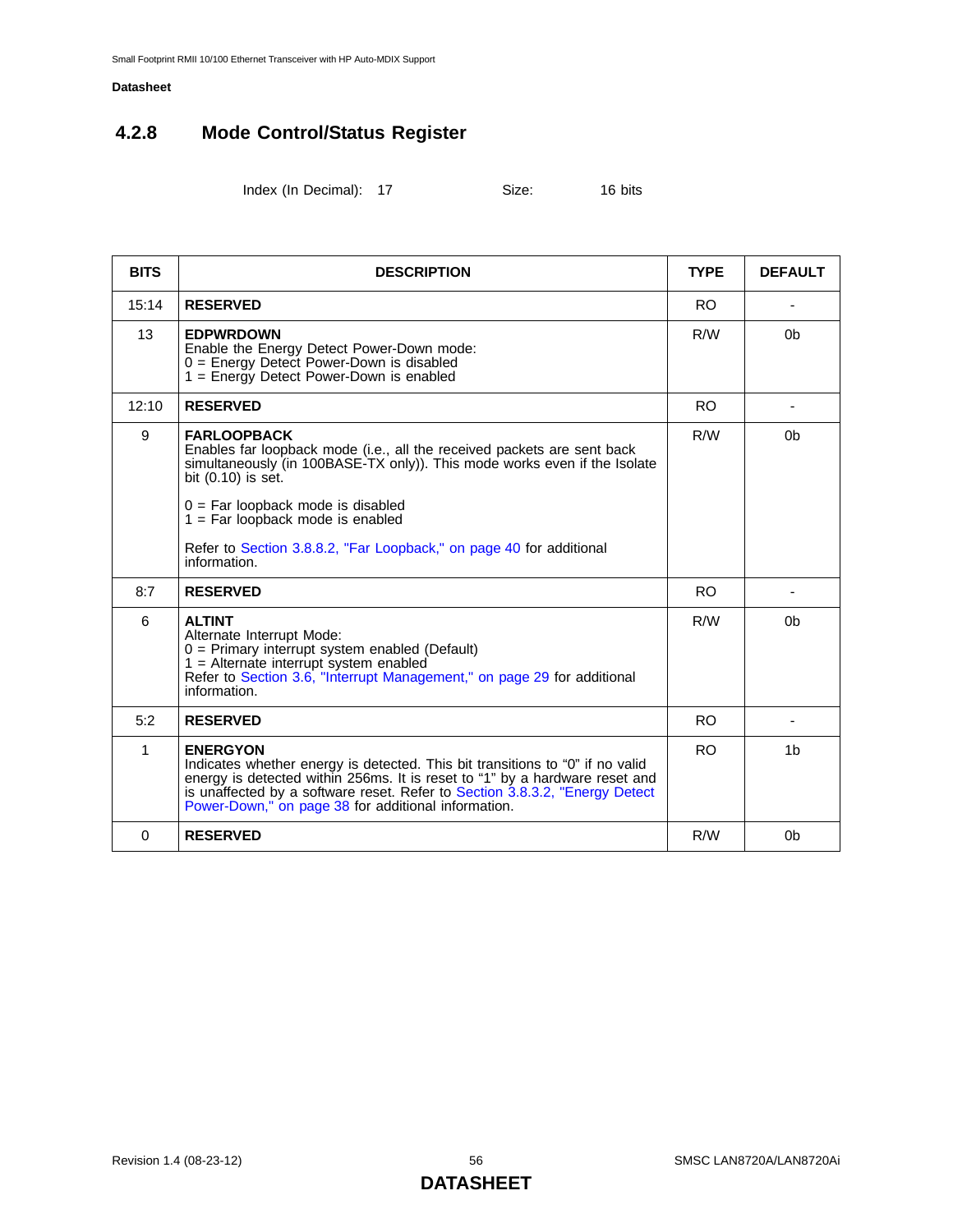### **4.2.9 Special Modes Register**

Index (In Decimal): 18 Size: 16 bits

| <b>BITS</b> | <b>DESCRIPTION</b>                                                                                                                                                                                                                     | <b>TYPE</b>        | <b>DEFAULT</b> |
|-------------|----------------------------------------------------------------------------------------------------------------------------------------------------------------------------------------------------------------------------------------|--------------------|----------------|
| 15          | <b>RESERVED</b>                                                                                                                                                                                                                        | RO.                |                |
| 14          | <b>RESERVED</b><br>Write as 1, ignore on read.                                                                                                                                                                                         | R/W<br><b>NASR</b> | 1 <sub>b</sub> |
| 13:8        | <b>RESERVED</b>                                                                                                                                                                                                                        | <b>RO</b>          |                |
| 7:5         | <b>MODE</b><br>Transceiver mode of operation. Refer to Section 3.7.2, "MODE[2:0]: Mode<br>Configuration," on page 31 for additional details.                                                                                           | R/W<br><b>NASR</b> | Note 4.4       |
| 4:0         | <b>PHYAD</b><br>PHY Address. The PHY Address is used for the SMI address and for<br>initialization of the Cipher (Scrambler) key. Refer to Section 3.7.1,<br>"PHYAD[0]: PHY Address Configuration," on page 31 for additional details. | R/W<br><b>NASR</b> | Note $4.5$     |

- <span id="page-56-0"></span>**Note 4.4** The default value of this field is determined by the MODE[2:0] configuration straps. Refer to [Section 3.7.2, "MODE\[2:0\]: Mode Configuration," on page 31](#page-30-0) for additional information.
- <span id="page-56-1"></span>**Note 4.5** The default value of this field is determined by the PHYAD[0] configuration strap. Refer to [Section 3.7.1, "PHYAD\[0\]: PHY Address Configuration," on page 31](#page-30-1) for additional information.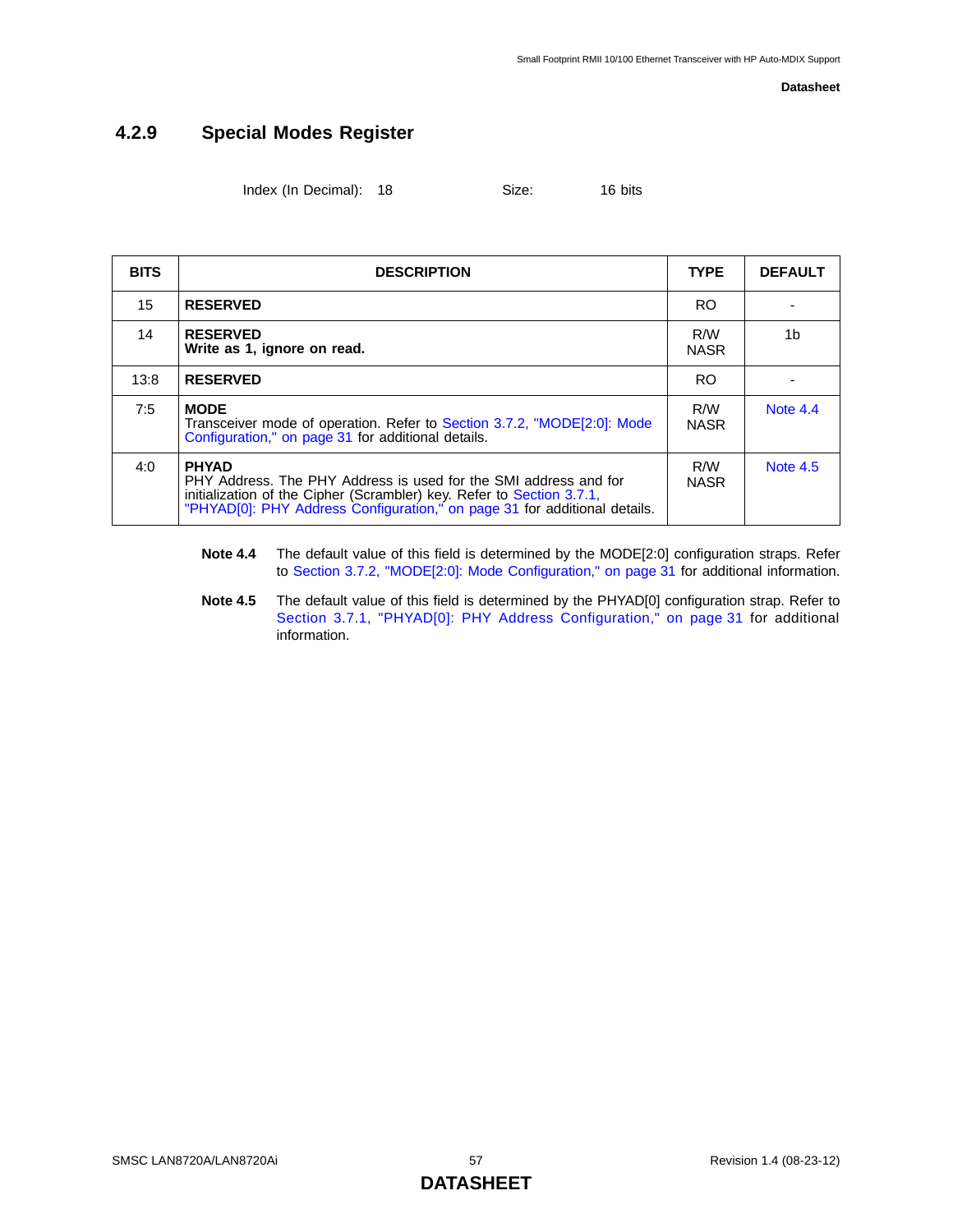## **4.2.10 Symbol Error Counter Register**

Index (In Decimal): 26 Size: 16 bits

| OIZE.<br>$\sim$ | ıκ |
|-----------------|----|
|                 |    |

| <b>BITS</b> | <b>DESCRIPTION</b>                                                                                                                                                                                                                                                                                                                                                                | <b>TYPE</b>    | <b>DEFAULT</b> |
|-------------|-----------------------------------------------------------------------------------------------------------------------------------------------------------------------------------------------------------------------------------------------------------------------------------------------------------------------------------------------------------------------------------|----------------|----------------|
| 15:0        | SYM ERR CNT<br>The symbol error counter increments whenever an invalid code symbol is<br>received (including IDLE symbols) in 100BASE-TX mode. The counter is<br>incremented only once per packet, even when the received packet contains<br>more than one symbol error. This counter increments up to 65,536 $(2^{16})$ and<br>rolls over to 0 after reaching the maximum value. | R <sub>O</sub> | 0000h          |
|             | Note:<br>This register is cleared on reset, but is not cleared by reading the<br>register. This register does not increment in 10BASE-T mode.                                                                                                                                                                                                                                     |                |                |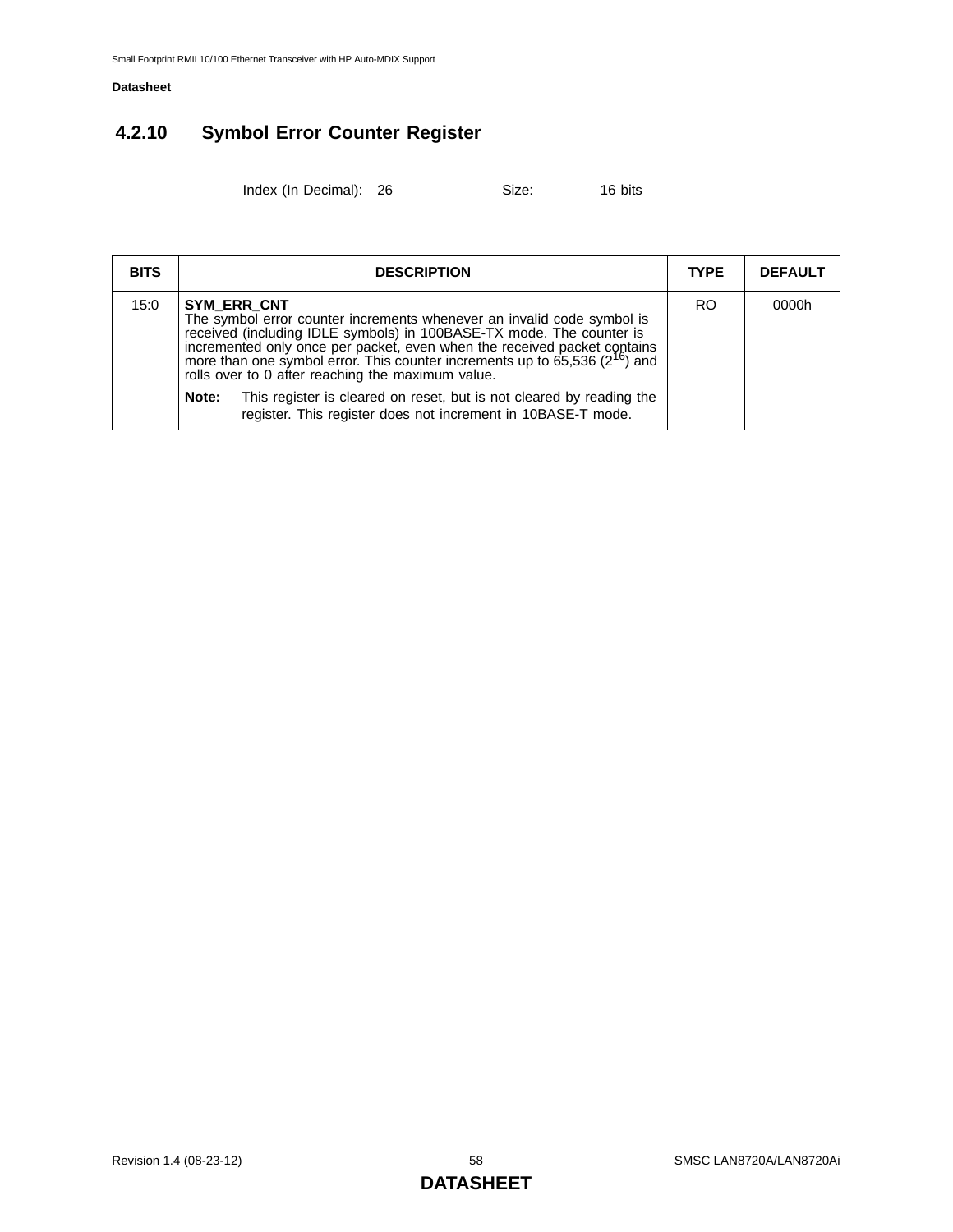## **4.2.11 Special Control/Status Indications Register**

Index (In Decimal): 27 Size: 16 bits

| <b>BITS</b> | <b>DESCRIPTION</b>                                                                                                            | <b>TYPE</b>        | <b>DEFAULT</b> |
|-------------|-------------------------------------------------------------------------------------------------------------------------------|--------------------|----------------|
| 15          | <b>AMDIXCTRL</b><br>HP Auto-MDIX control:<br>$0 =$ Enable Auto-MDIX<br>1 = Disable Auto-MDIX (use 27.13 to control channel)   | R/W                | 0 <sub>b</sub> |
| 14          | <b>RESERVED</b>                                                                                                               | <b>RO</b>          |                |
| 13          | CH_SELECT<br>Manual channel select:<br>$0 = MDI$ (TX transmits, RX receives)<br>$1 = \text{MDIX}$ (TX receives, RX transmits) | R/W                | 0 <sub>b</sub> |
| 12          | <b>RESERVED</b>                                                                                                               | <b>RO</b>          |                |
| 11          | <b>SQEOFF</b><br>Disable the SQE test (Heartbeat):<br>$0 = SQE$ test is enabled<br>$1 = SOE$ test is disabled                 | R/W<br><b>NASR</b> | 0 <sub>b</sub> |
| 10:5        | <b>RESERVED</b>                                                                                                               | <b>RO</b>          |                |
| 4           | <b>XPOL</b><br>Polarity state of the 10BASE-T:<br>$0 =$ Normal polarity<br>$1 =$ Reversed polarity                            | <b>RO</b>          | 0 <sub>b</sub> |
| 3:0         | <b>RESERVED</b>                                                                                                               | <b>RO</b>          |                |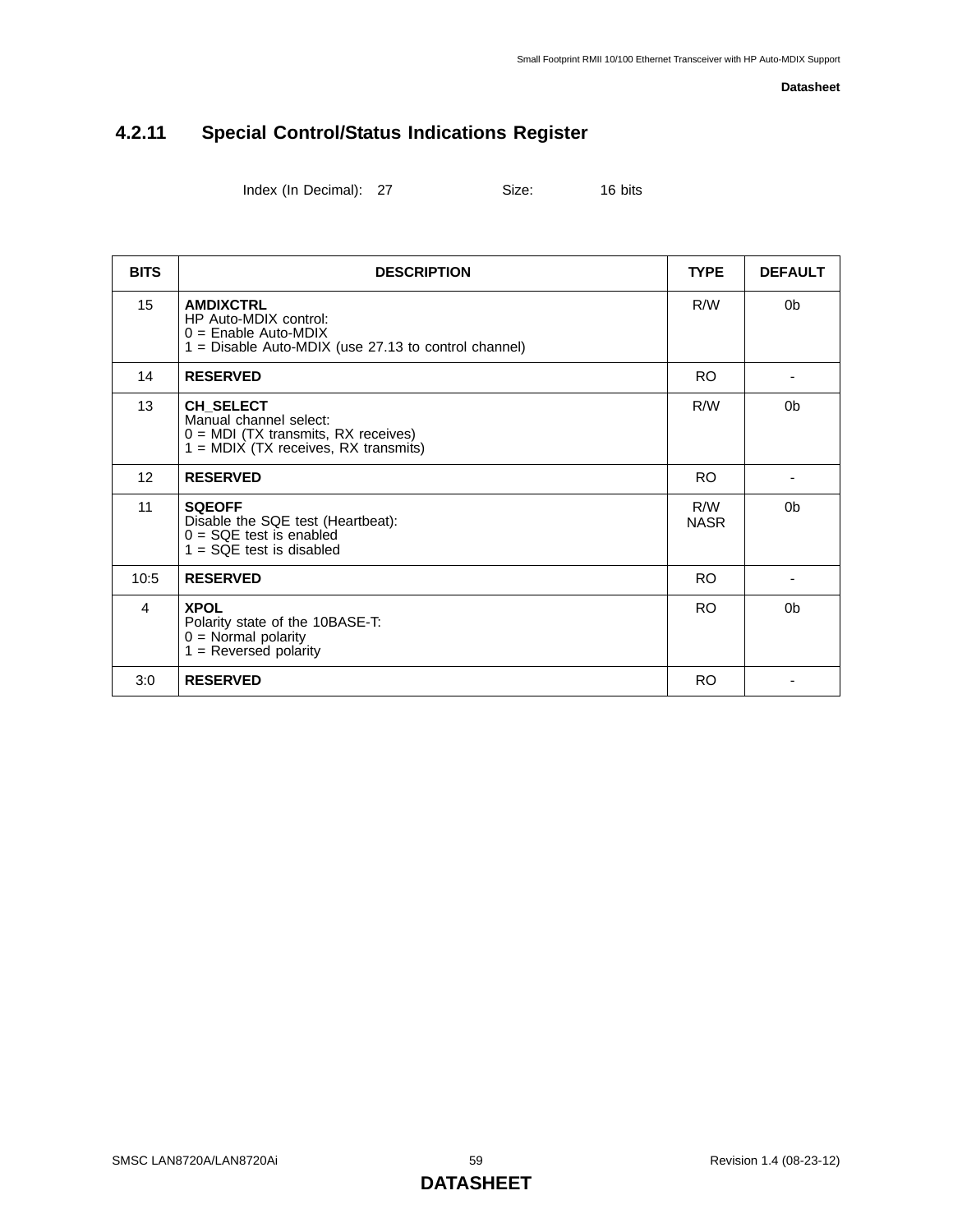## <span id="page-59-0"></span>**4.2.12 Interrupt Source Flag Register**

Index (In Decimal): 29 Size: 16 bits

| <b>BITS</b>    | <b>DESCRIPTION</b>                                                                      | <b>TYPE</b> | <b>DEFAULT</b> |
|----------------|-----------------------------------------------------------------------------------------|-------------|----------------|
| 15:8           | <b>RESERVED</b>                                                                         | <b>RO</b>   |                |
| $\overline{7}$ | <b>INT7</b><br>$0 = not source of interrupt$<br>1 = ENERGYON generated                  | RO/LH       | 0 <sub>b</sub> |
| 6              | INT <sub>6</sub><br>$0 = not source of interrupt$<br>$1 = Auto-Negotiation complete$    | RO/LH       | 0 <sub>b</sub> |
| 5              | INT <sub>5</sub><br>$0 = not source of interrupt$<br>$1 =$ Remote Fault Detected        | RO/LH       | 0 <sub>b</sub> |
| 4              | INT4<br>$0 = not source of interrupt$<br>$1 =$ Link Down (link status negated)          | RO/LH       | 0 <sub>b</sub> |
| 3              | INT <sub>3</sub><br>$0 = not source of interrupt 1 = Auto-Negotiation LP Acknowledge$   | RO/LH       | 0 <sub>b</sub> |
| $\overline{2}$ | INT <sub>2</sub><br>$0 = not source of interrupt$<br>$1 =$ Parallel Detection Fault     | RO/LH       | 0 <sub>b</sub> |
| 1              | INT <sub>1</sub><br>$0 = not source of interrupt$<br>1 = Auto-Negotiation Page Received | RO/LH       | 0 <sub>b</sub> |
| $\Omega$       | <b>RESERVED</b>                                                                         | <b>RO</b>   | 0 <sub>b</sub> |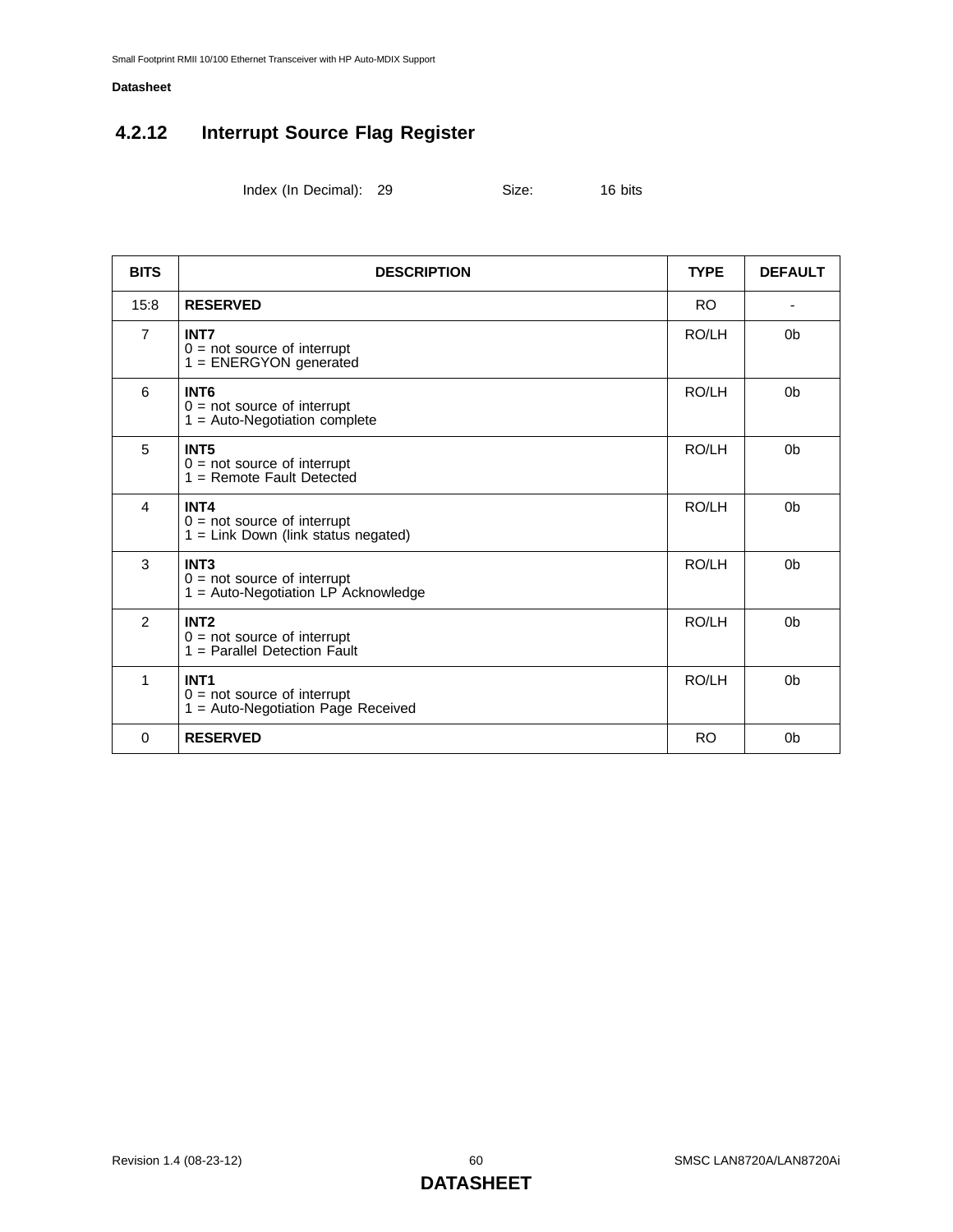## **4.2.13 Interrupt Mask Register**

<span id="page-60-0"></span>Index (In Decimal): 30 Size: 16 bits

| <b>BITS</b> | <b>DESCRIPTION</b>                                                                        | <b>TYPE</b>                                                                                                                      | <b>DEFAULT</b> |          |
|-------------|-------------------------------------------------------------------------------------------|----------------------------------------------------------------------------------------------------------------------------------|----------------|----------|
| 15:8        | <b>RESERVED</b>                                                                           |                                                                                                                                  | RO.            |          |
| 7:1         | <b>Mask Bits</b><br>$0 =$ interrupt source is masked<br>$1 =$ interrupt source is enabled |                                                                                                                                  | R/W            | 0000000b |
|             | Note:                                                                                     | Refer to Section 4.2.12, "Interrupt Source Flag Register," on<br>page 60 for details on the corresponding interrupt definitions. |                |          |
| 0           | <b>RESERVED</b>                                                                           |                                                                                                                                  | RO             |          |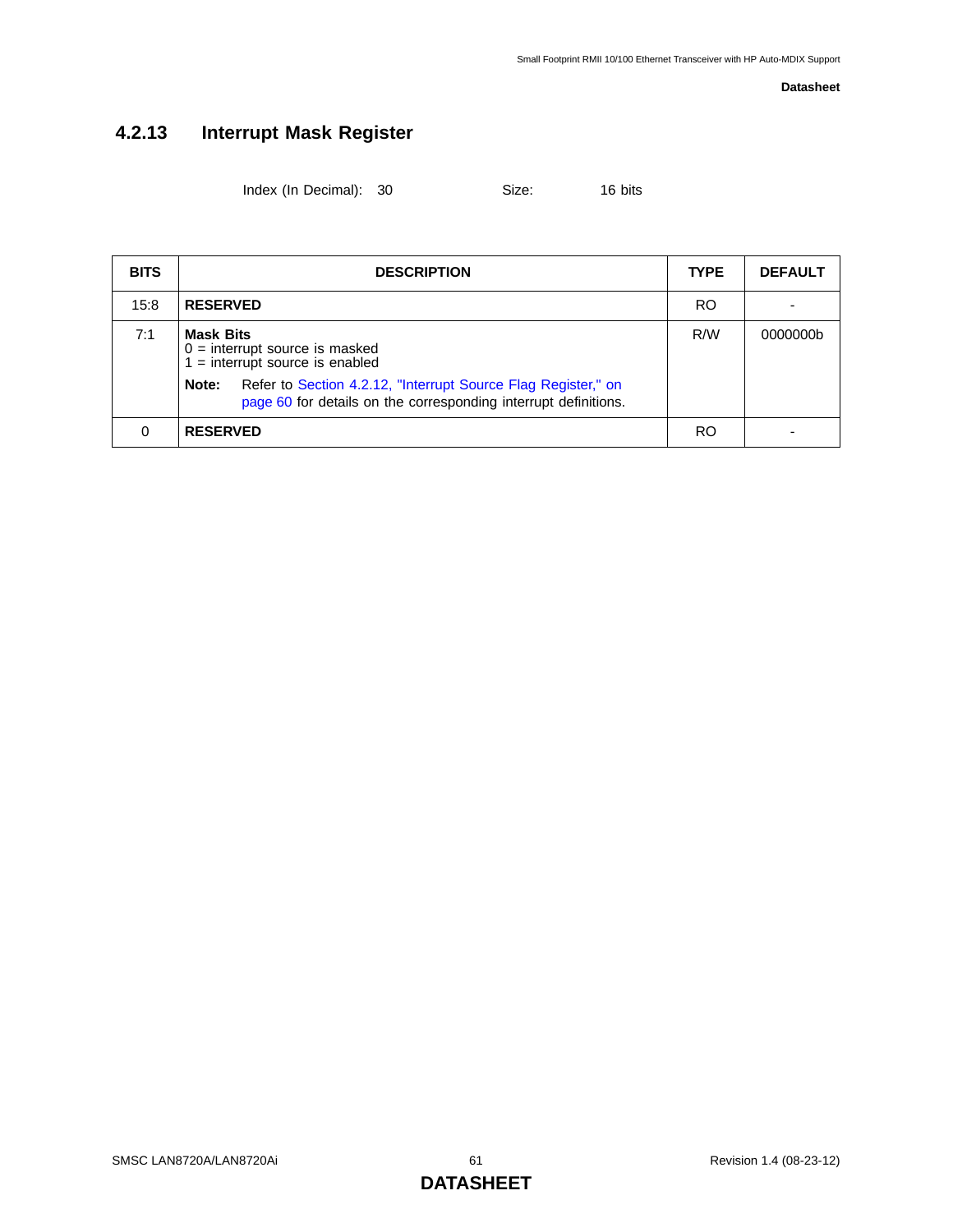## **4.2.14 PHY Special Control/Status Register**

Index (In Decimal): 31 Size: 16 bits

| <b>BITS</b>     | <b>DESCRIPTION</b>                                                                                                                                                             | <b>TYPE</b> | <b>DEFAULT</b> |
|-----------------|--------------------------------------------------------------------------------------------------------------------------------------------------------------------------------|-------------|----------------|
| 15:13           | <b>RESERVED</b>                                                                                                                                                                | RO.         |                |
| 12 <sup>2</sup> | Autodone<br>Auto-negotiation done indication:<br>$0 =$ Auto-negotiation is not done or disabled (or not active)<br>$1 =$ Auto-negotiation is done                              | RO.         | 0b             |
| 11:5            | RESERVED - Write as 0000010b, ignore on read.                                                                                                                                  | R/W         | 0000010b       |
| 4:2             | <b>Speed Indication</b><br>HCDSPEED value:<br>$001 = 10BASE-T$ half-duplex<br>$101 = 10BASE-T$ full-duplex<br>$010 = 100BASE-TX$ half-duplex<br>$110 = 100BASE-TX$ full-duplex | <b>RO</b>   | <b>XXX</b>     |
| 1:0             | <b>RESERVED</b>                                                                                                                                                                | RO          |                |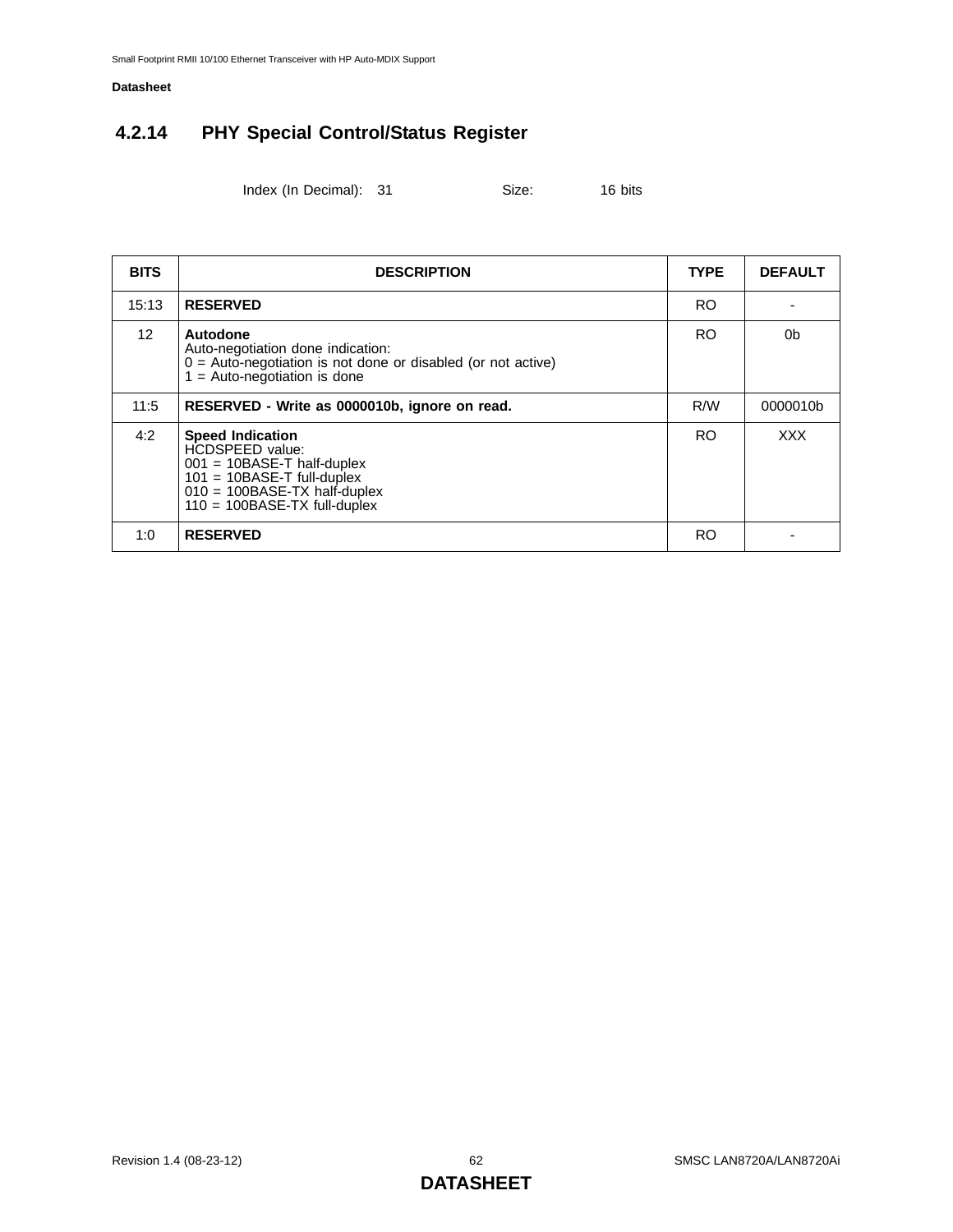## **Chapter 5 Operational Characteristics**

### <span id="page-62-5"></span>**5.1 Absolute Maximum Ratings\***

<span id="page-62-0"></span>

| Positive voltage on signal pins, with respect to ground (Note 5.2)  +6V |
|-------------------------------------------------------------------------|
| Negative voltage on signal pins, with respect to ground (Note 5.3)      |
|                                                                         |
|                                                                         |
|                                                                         |
|                                                                         |
|                                                                         |
|                                                                         |
| Lead Temperature Range Refer to JEDEC Spec. J-STD-020                   |
|                                                                         |
|                                                                         |
|                                                                         |
|                                                                         |

- <span id="page-62-2"></span>**Note 5.1** When powering this device from laboratory or system power supplies, it is important that the absolute maximum ratings not be exceeded or device failure can result. Some power supplies exhibit voltage spikes on their outputs when AC power is switched on or off. In addition, voltage transients on the AC power line may appear on the DC output. If this possibility exists, it is suggested that a clamp circuit be used.
- <span id="page-62-3"></span>**Note 5.2** This rating does not apply to the following pins: XTAL1/CLKIN, XTAL2, RBIAS.
- <span id="page-62-4"></span>**Note 5.3** This rating does not apply to the following pins: RBIAS.
- <span id="page-62-1"></span>**Note 5.4** 0<sup>o</sup>C to +85<sup>o</sup>C for extended commercial version, -40<sup>o</sup>C to +85<sup>o</sup>C for industrial version.
- <span id="page-62-6"></span>**Note 5.5** Performed by independent 3rd party test facility.

\*Stresses exceeding those listed in this section could cause permanent damage to the device. This is a stress rating only. Exposure to absolute maximum rating conditions for extended periods may affect device reliability. Functional operation of the device at any condition exceeding those indicated in [Section 5.2, "Operating Conditions\\*\\*"](#page-63-0), [Section 5.1, "Absolute Maximum Ratings\\*"](#page-62-5), or any other applicable section of this specification is not implied. Note, device signals are *NOT* 5 volt tolerant unless specified otherwise.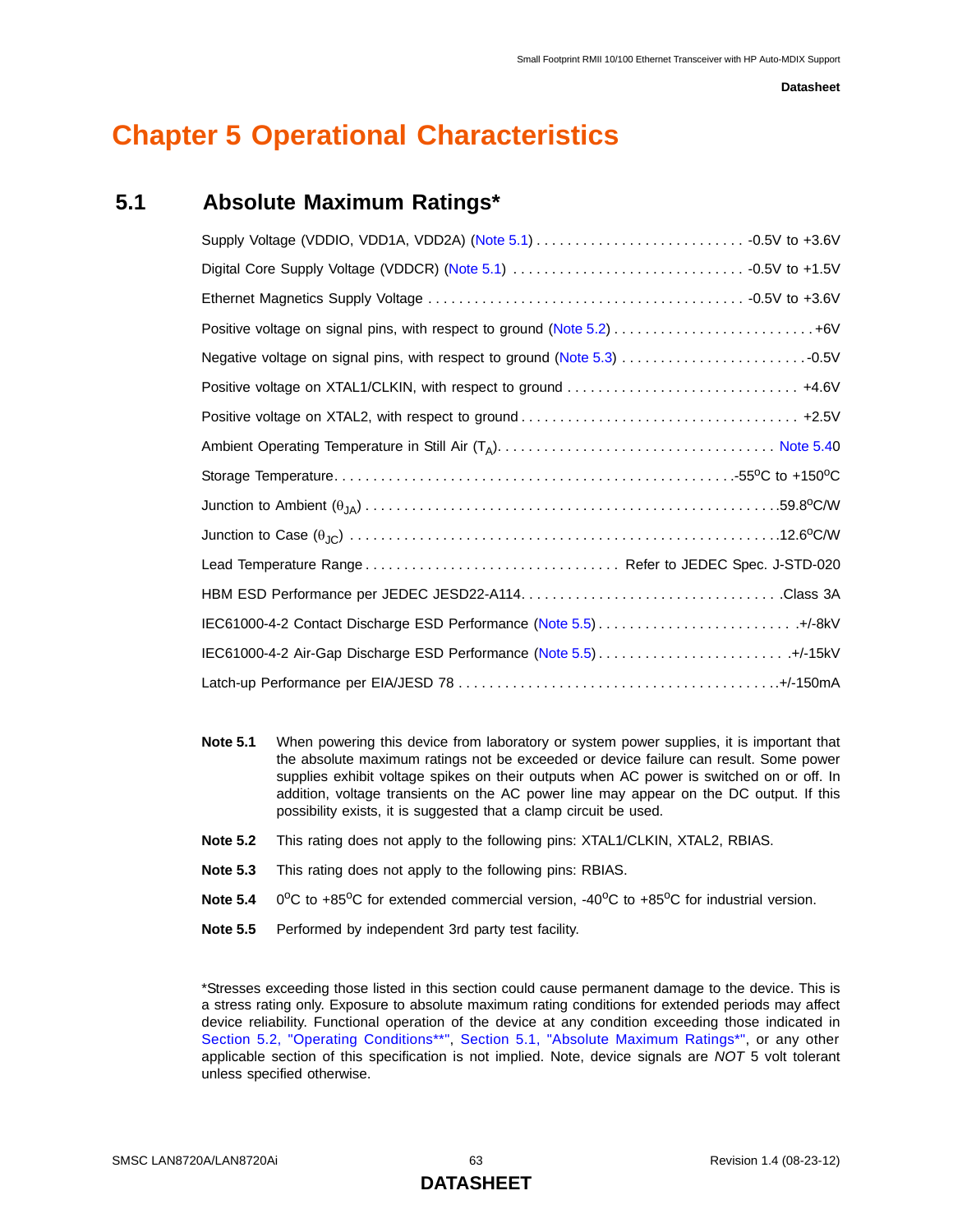## <span id="page-63-0"></span>**5.2 Operating Conditions\*\***

\*\*Proper operation of the device is guaranteed only within the ranges specified in this section. After the device has completed power-up, VDDIO and the magnetics power supply must maintain their voltage level with +/-10%. Varying the voltage greater than +/-10% after the device has completed power-up can cause errors in device operation.

**Note:** Do not drive input signals without power supplied to the device.

### **5.3 Power Consumption**

This section details the device power measurements taken over various operating conditions. Unless otherwise noted, all measurements were taken with power supplies at nominal values (VDDIO, VDD1A, VDD2A = 3.3V, VDDCR = 1.2V). See [Section 3.8.3, "Power-Down Modes," on page 38](#page-37-3) for a description of the power down modes. For more information on the REF\_CLK modes, see [Section](#page-32-1) [3.7.4, "nINTSEL: nINT/REFCLKO Configuration," on page 33](#page-32-1).

### **5.3.1 REF\_CLK In Mode**

| <b>POWER PIN GROUP</b>                    |                | VDDA3.3<br><b>POWER</b><br>PINS(mA) | <b>VDDCR</b><br><b>POWER</b><br>PIN(mA) | <b>VDDIO</b><br><b>POWER</b><br>PIN(mA) | <b>TOTAL</b><br><b>CURRENT</b><br>(mA) | <b>TOTAL</b><br><b>POWER</b><br>(mW) |
|-------------------------------------------|----------------|-------------------------------------|-----------------------------------------|-----------------------------------------|----------------------------------------|--------------------------------------|
|                                           | Max            | 28                                  | 21                                      | 0.6                                     | 49                                     | 159                                  |
| <b>100BASE-TX /W TRAFFIC</b>              | <b>Typical</b> | 26                                  | 19                                      | 0.5                                     | 45                                     | 148                                  |
|                                           | Min            | 23                                  | 18                                      | 0.3                                     | 41                                     | 96<br><b>Note 5.6</b>                |
|                                           | Max            | 9.7                                 | 13                                      | 0.6                                     | 24                                     | 77                                   |
| <b>10BASE-T /W TRAFFIC</b>                | <b>Typical</b> | 8.9                                 | 12                                      | 0.5                                     | 22                                     | 70                                   |
|                                           | Min            | 8.3                                 | 12                                      | 0.3                                     | 20                                     | 42<br><b>Note 5.6</b>                |
|                                           | Max            | 4.2                                 | 3.0                                     | 0.2                                     | 7.4                                    | 25                                   |
| <b>ENERGY DETECT POWER</b><br><b>DOWN</b> | <b>Typical</b> | 4.1                                 | 1.9                                     | 0.2                                     | 6.2                                    | 21                                   |
|                                           | Min            | 3.9                                 | 1.9                                     | $\Omega$                                | 5.8                                    | 16<br><b>Note 5.6</b>                |
|                                           | Max            | 0.4                                 | 2.8                                     | 0.2                                     | 3.4                                    | 11.2                                 |
| <b>GENERAL POWER DOWN</b>                 | <b>Typical</b> | 0.3                                 | 1.8                                     | 0.2                                     | 2.3                                    | 7.6                                  |
|                                           | Min            | 0.3                                 | 1.7                                     | $\Omega$                                | $\overline{2}$                         | 3.0<br><b>Note 5.6</b>               |

**Table 5.1 Device Only Current Consumption and Power Dissipation (REF\_CLK In Mode)**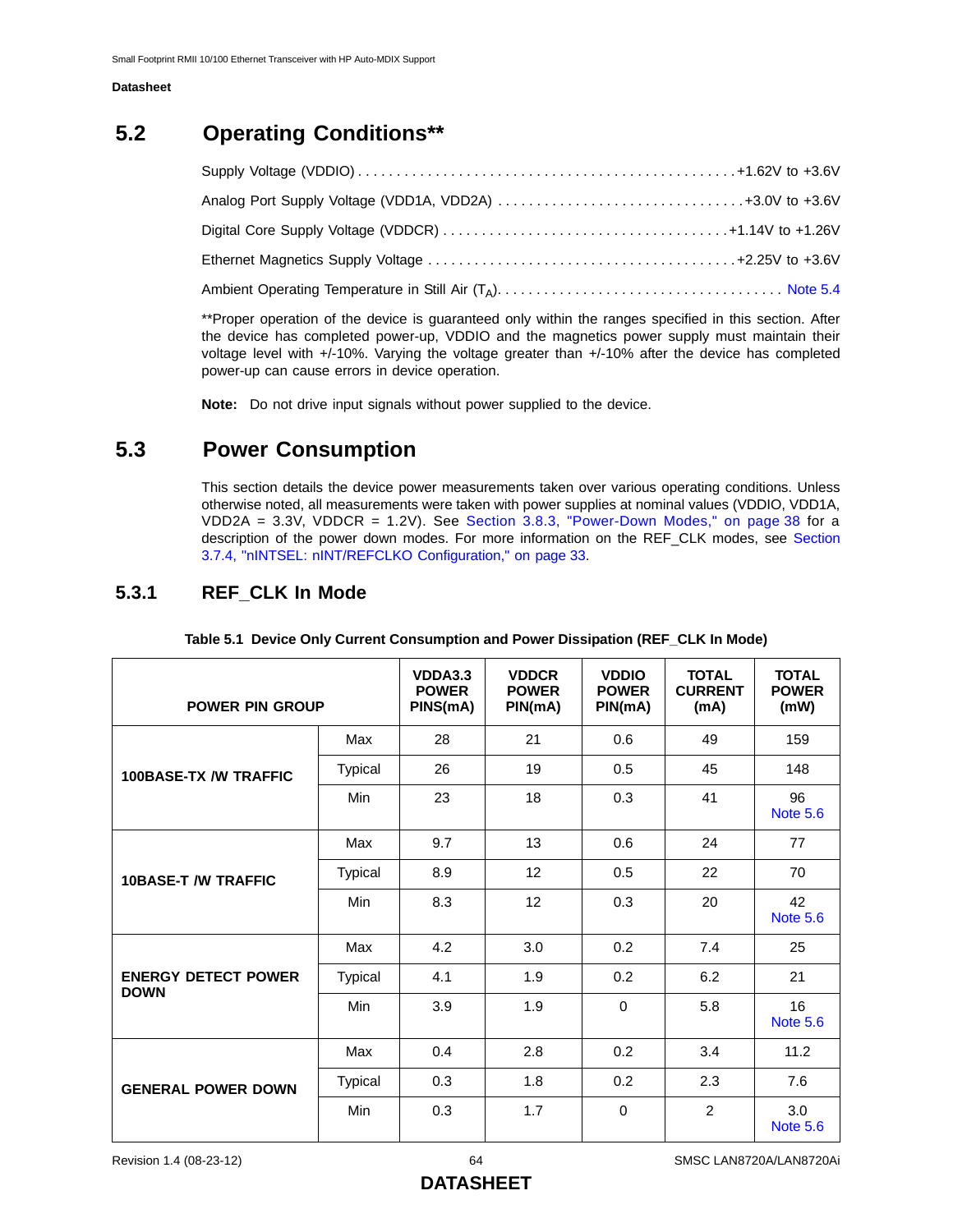- **Note:** The current at VDDCR is either supplied by the internal regulator from current entering at VDD2A, or from an external 1.2V supply when the internal regulator is disabled.
- **Note:** Current measurements do not include power applied to the magnetics or the optional external LEDs. The Ethernet component current is typically 41mA in 100BASE-TX mode and 100mA in 10BASE-T mode, independent of the 2.5V or 3.3V supply rail of the transformer.
- **Note 5.6** Calculated with full flexPWR features activated: VDDIO=1.8V & internal regulator disabled.

### <span id="page-64-0"></span>**5.3.2 REF\_CLK Out Mode**

.

| Table 5.2 Device Only Current Consumption and Power Dissipation (REF_CLK Out Mode) |  |  |  |  |
|------------------------------------------------------------------------------------|--|--|--|--|
|------------------------------------------------------------------------------------|--|--|--|--|

| <b>POWER PIN GROUP</b>                    |                | VDDA3.3<br><b>POWER</b><br>PINS(MA) | <b>VDDCR</b><br><b>POWER</b><br>PIN(MA) | <b>VDDIO</b><br><b>POWER</b><br>PIN(MA) | <b>TOTAL</b><br><b>CURRENT</b><br>(MA) | <b>TOTAL</b><br><b>POWER</b><br>(MW) |
|-------------------------------------------|----------------|-------------------------------------|-----------------------------------------|-----------------------------------------|----------------------------------------|--------------------------------------|
|                                           | Max            | 28                                  | 20                                      | 6.3                                     | 54                                     | 179                                  |
| <b>100BASE-T /W TRAFFIC</b>               | Typical        | 26                                  | 19                                      | 5.8                                     | 50                                     | 164                                  |
|                                           | Min            | 22                                  | 15                                      | 2.9                                     | 39                                     | 93<br><b>Note 5.7</b>                |
|                                           | Max            | 9.9                                 | 13                                      | 6.4                                     | 30                                     | 96                                   |
| <b>10BASE-T /W TRAFFIC</b>                | <b>Typical</b> | 8.8                                 | 12                                      | 5.6                                     | 26                                     | 85                                   |
|                                           | Min            | 7.1                                 | 10                                      | 3.0                                     | 20                                     | 41<br><b>Note 5.7</b>                |
|                                           | Max            | 4.5                                 | 2.7                                     | 0.3                                     | 7.5                                    | 25                                   |
| <b>ENERGY DETECT POWER</b><br><b>DOWN</b> | <b>Typical</b> | 4.0                                 | 1.5                                     | 0.2                                     | 5.7                                    | 19                                   |
|                                           | Min            | 3.9                                 | 1.2                                     | 0                                       | 5.1                                    | 15<br><b>Note 5.7</b>                |
|                                           | Max            | 0.4                                 | 2.5                                     | 0.2                                     | 3.1                                    | 10.2                                 |
| <b>GENERAL POWER DOWN</b>                 | <b>Typical</b> | 0.4                                 | 1.3                                     | 0.2                                     | 1.9                                    | 6.3                                  |
|                                           | Min            | 0.4                                 | 1.0                                     | 0                                       | 1.4                                    | 2.5<br><b>Note 5.7</b>               |

**Note:** The current at VDDCR is either supplied by the internal regulator from current entering at VDD2A, or from an external 1.2V supply when the internal regulator is disabled.

**Note:** Current measurements do not include power applied to the magnetics or the optional external LEDs. The Ethernet component current is typically 41mA in 100BASE-TX mode and 100mA in 10BASE-T mode, independent of the 2.5V or 3.3V supply rail of the transformer.

<span id="page-64-1"></span>Note 5.7 Calculated with full flexPWR features activated: VDDIO=1.8V & internal regulator disabled.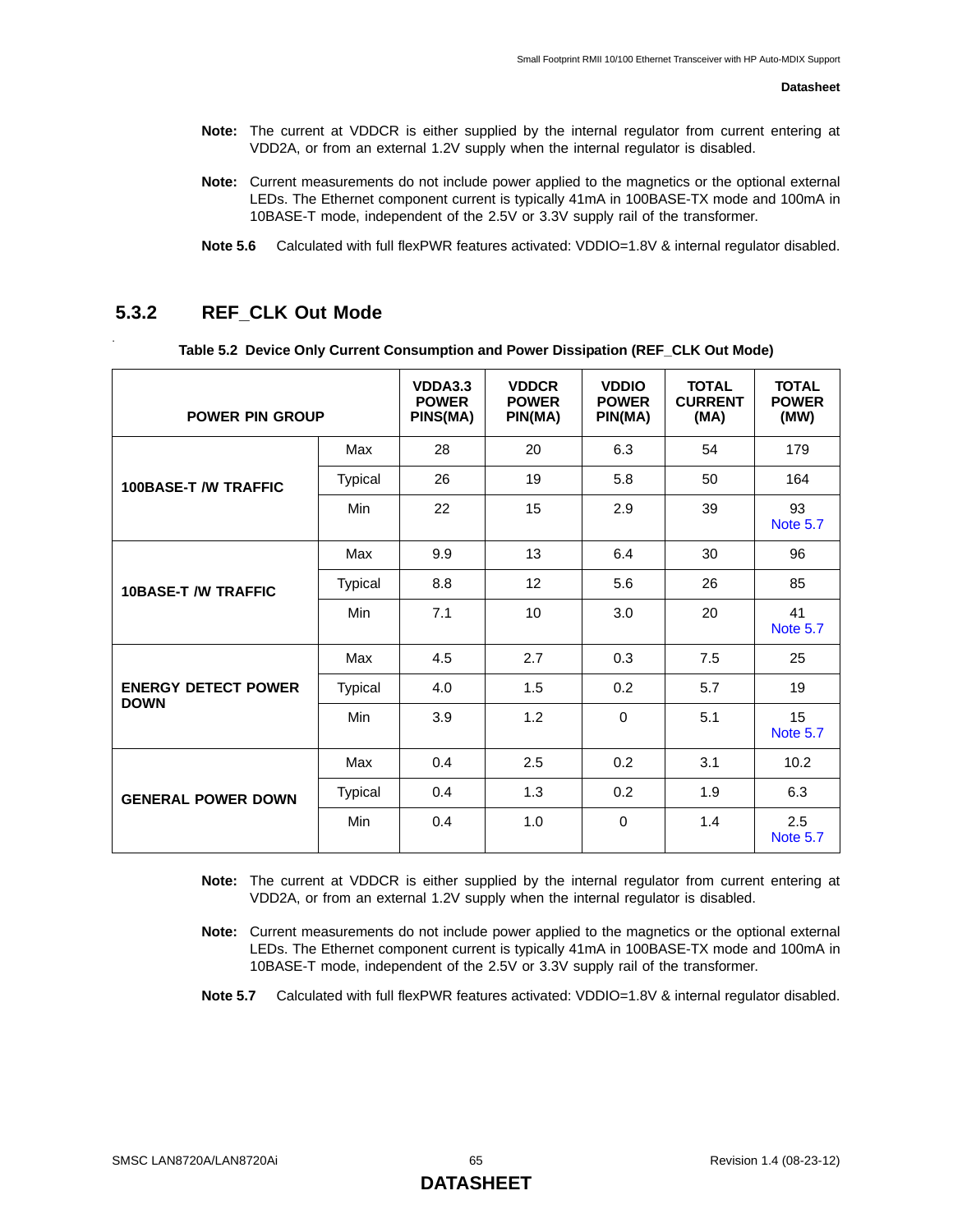## **5.4 DC Specifications**

[Table 5.3](#page-65-0) details the non-variable I/O buffer characteristics. These buffer types do not support variable voltage operation. [Table 5.4](#page-66-0) details the variable voltage I/O buffer characteristics. Typical values are provided for 1.8V, 2.5V, and 3.3V VDDIO cases.

<span id="page-65-0"></span>

| <b>PARAMETER</b>                                    | <b>SYMBOL</b>             | <b>MIN</b>         | <b>TYP</b> | <b>MAX</b>     | <b>UNITS</b> | <b>NOTES</b>     |
|-----------------------------------------------------|---------------------------|--------------------|------------|----------------|--------------|------------------|
| IS Type Input Buffer                                |                           |                    |            |                |              |                  |
| Low Input Level                                     | $V_{\parallel \text{LI}}$ | $-0.3$             |            |                | $\vee$       |                  |
| High Input Level                                    | V <sub>HH</sub>           |                    |            | 3.6            | $\vee$       |                  |
| Negative-Going Threshold                            | $V_{\text{ILT}}$          | 1.01               | 1.19       | 1.39           | $\vee$       | Schmitt trigger  |
| Positive-Going Threshold                            | $V_{IHT}$                 | 1.39               | 1.59       | 1.79           | $\vee$       | Schmitt trigger  |
| Schmitt Trigger Hysteresis<br>$(VIHT - VILT)$       | <b>V<sub>HYS</sub></b>    | 336                | 399        | 459            | mV           |                  |
| Input Leakage<br>$(V_{IN} = VSS \text{ or } VDDIO)$ | ŀщ                        | $-10$              |            | 10             | uA           | <b>Note 5.8</b>  |
| Input Capacitance                                   | $C_{\text{IN}}$           |                    |            | $\overline{2}$ | pF           |                  |
| O12 Type Buffers                                    |                           |                    |            |                |              |                  |
| Low Output Level                                    | $V_{OL}$                  |                    |            | 0.4            | V            | $I_{OL} = 12mA$  |
| High Output Level                                   | $V_{OH}$                  | <b>VDD2A - 0.4</b> |            |                | $\vee$       | $I_{OH} = -12mA$ |
| ICLK Type Buffer<br>(XTAL1 Input)                   |                           |                    |            |                |              | <b>Note 5.9</b>  |
| Low Input Level                                     | $V_{\parallel \text{LI}}$ | $-0.3$             |            | 0.35           | $\vee$       |                  |
| High Input Level                                    | V <sub>HH</sub>           | 1.4                |            | $VDD2A + 0.4$  | $\vee$       |                  |

| Table 5.3 Non-Variable I/O Buffer Characteristics |
|---------------------------------------------------|
|---------------------------------------------------|

<span id="page-65-1"></span>**Note 5.8** This specification applies to all inputs and tri-stated bi-directional pins. Internal pull-down and pull-up resistors add +/- 50uA per-pin (typical).

<span id="page-65-2"></span>**Note 5.9** XTAL1/CLKIN can optionally be driven from a 25MHz single-ended clock oscillator.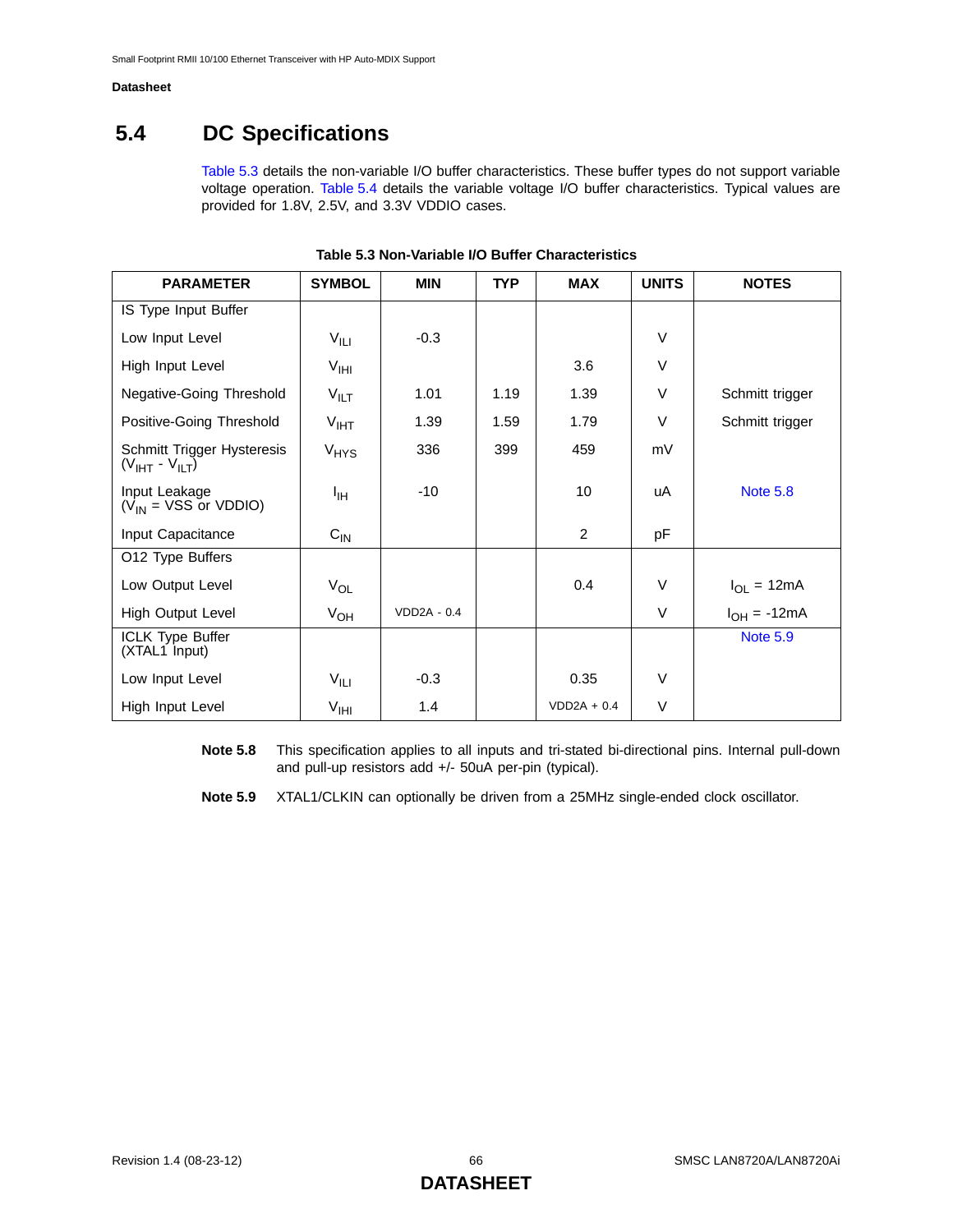<span id="page-66-0"></span>

| <b>PARAMETER</b>                                          | <b>SYMBOL</b>         | <b>MIN</b>    | 1.8V<br><b>TYP</b> | 2.5V<br><b>TYP</b> | 3.3V<br><b>TYP</b> | <b>MAX</b>     | <b>UNITS</b> | <b>NOTES</b>     |
|-----------------------------------------------------------|-----------------------|---------------|--------------------|--------------------|--------------------|----------------|--------------|------------------|
| VIS Type Input Buffer                                     |                       |               |                    |                    |                    |                |              |                  |
| Low Input Level                                           | $V_{\parallel \perp}$ | $-0.3$        |                    |                    |                    |                | $\vee$       |                  |
| High Input Level                                          | V <sub>HH</sub>       |               |                    |                    |                    | 3.6            | $\vee$       |                  |
| Neg-Going Threshold                                       | $V_{\parallel\Gamma}$ | 0.64          | 0.83               | 1.15               | 1.41               | 1.76           | $\vee$       | Schmitt trigger  |
| Pos-Going Threshold                                       | V <sub>IHT</sub>      | 0.81          | 0.99               | 1.29               | 1.65               | 1.90           | $\vee$       | Schmitt trigger  |
| Schmitt Trigger<br>Hysteresis $(\bar{V}_{IHT} - V_{ILT})$ | $V_{HYS}$             | 102           | 158                | 136                | 138                | 288            | mV           |                  |
| Input Leakage<br>$(V_{IN} = VSS \text{ or } VDDIO)$       | ŀщ                    | $-10$         |                    |                    |                    | 10             | uA           | <b>Note 5.10</b> |
| Input Capacitance                                         | $C_{IN}$              |               |                    |                    |                    | $\overline{2}$ | pF           |                  |
| VO8 Type Buffers                                          |                       |               |                    |                    |                    |                |              |                  |
| Low Output Level                                          | $V_{OL}$              |               |                    |                    |                    | 0.4            | $\vee$       | $I_{OL} = 8mA$   |
| High Output Level                                         | $V_{OH}$              | $VDDIO - 0.4$ |                    |                    |                    |                | V            | $I_{OH} = -8mA$  |
| VOD8 Type Buffer                                          |                       |               |                    |                    |                    |                |              |                  |
| Low Output Level                                          | $V_{OL}$              |               |                    |                    |                    | 0.4            | V            | $I_{OL} = 8mA$   |

#### **Table 5.4 Variable I/O Buffer Characteristics**

<span id="page-66-1"></span>**Note 5.10** This specification applies to all inputs and tri-stated bi-directional pins. Internal pull-down and pull-up resistors add +/- 50uA per-pin (typical).

| <b>PARAMETER</b>                      | <b>SYMBOL</b>               | <b>MIN</b> | <b>TYP</b>               | <b>MAX</b> | <b>UNITS</b> | <b>NOTES</b>     |
|---------------------------------------|-----------------------------|------------|--------------------------|------------|--------------|------------------|
| Peak Differential Output Voltage High | V <sub>PPH</sub>            | 950        | ٠                        | 1050       | mVpk         | <b>Note 5.11</b> |
| Peak Differential Output Voltage Low  | V <sub>PPL</sub>            | -950       | ٠                        | $-1050$    | mVpk         | <b>Note 5.11</b> |
| Signal Amplitude Symmetry             | $V_{SS}$                    | 98         | ٠                        | 102        | $\%$         | Note 5.11        |
| Signal Rise and Fall Time             | $T_{\sf RF}$                | 3.0        | ٠                        | 5.0        | nS           | <b>Note 5.11</b> |
| Rise and Fall Symmetry                | $\mathsf{T}_{\mathsf{RFS}}$ |            | $\overline{\phantom{a}}$ | 0.5        | nS           | <b>Note 5.11</b> |
| Duty Cycle Distortion                 | $D_{CD}$                    | 35         | 50                       | 65         | $\%$         | <b>Note 5.12</b> |
| Overshoot and Undershoot              | $V_{OS}$                    |            | ٠                        | 5          | $\%$         |                  |
| Jitter                                |                             |            |                          | 1.4        | nS           | <b>Note 5.13</b> |

**Table 5.5 100BASE-TX Transceiver Characteristics**

<span id="page-66-2"></span>**Note 5.11** Measured at line side of transformer, line replaced by 100Ω (+/- 1%) resistor.

<span id="page-66-3"></span>**Note 5.12** Offset from 16nS pulse width at 50% of pulse peak.

<span id="page-66-4"></span>**Note 5.13** Measured differentially.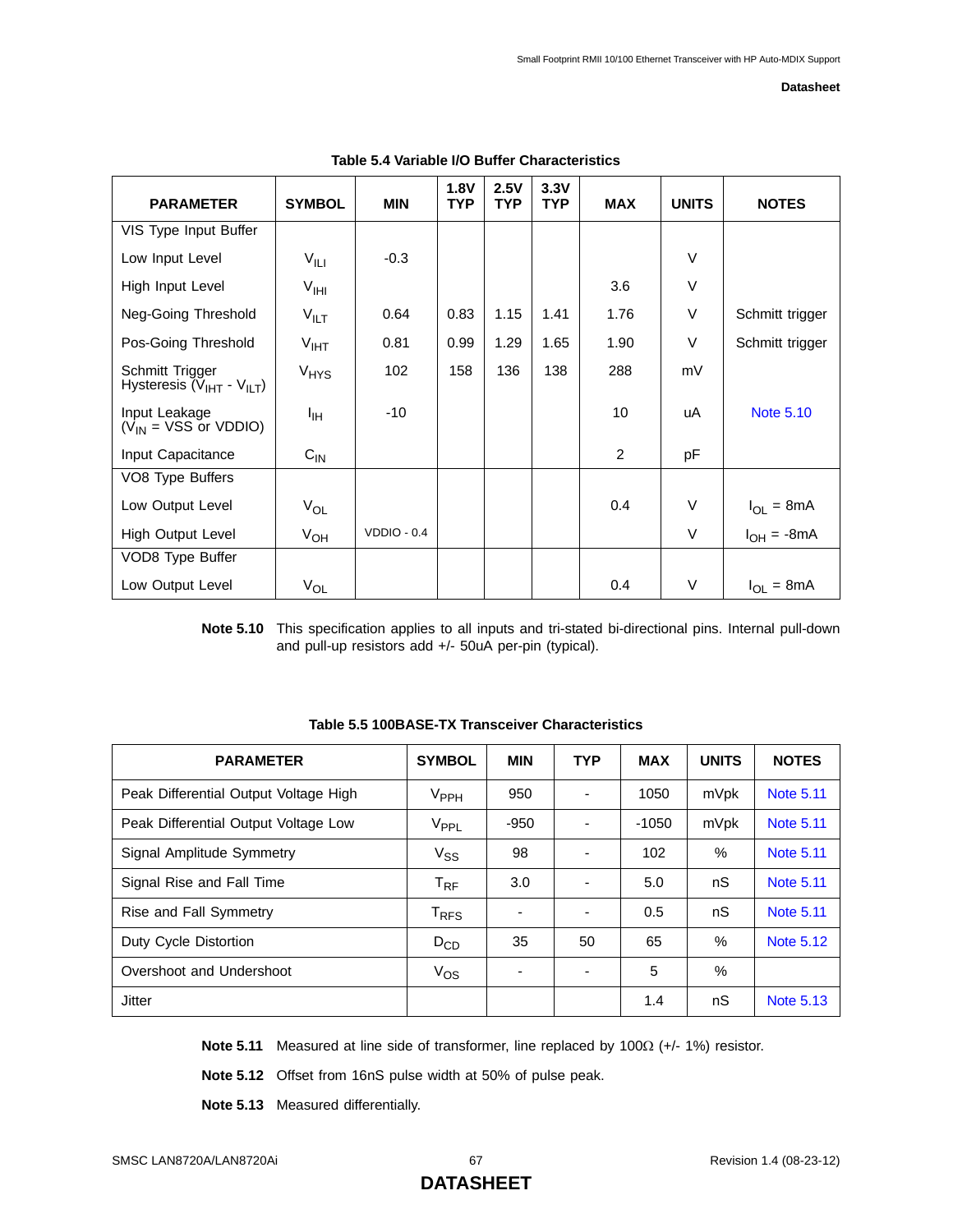| <b>PARAMETER</b>                             | <b>SYMBOL</b>    | <b>MIN</b> | <b>TYP</b> | <b>MAX</b> | <b>UNITS</b> | <b>NOTES</b> |
|----------------------------------------------|------------------|------------|------------|------------|--------------|--------------|
| Transmitter Peak Differential Output Voltage | V <sub>OUT</sub> | 2.2        | 2.5        | 2.8        |              | Note 5.14    |
| Receiver Differential Squelch Threshold      | V <sub>DS</sub>  | 300        | 420        | 585        | m٧           |              |

#### **Table 5.6 10BASE-T Transceiver Characteristics**

**Note 5.14** Min/max voltages guaranteed as measured with 100Ω resistive load.

### <span id="page-67-0"></span>**5.5 AC Specifications**

This section details the various AC timing specifications of the device.

- **Note:** The SMI timing adheres to the IEEE 802.3 specification. Refer to the IEEE 802.3 specification for additional timing information.
- **Note:** The RMII timing adheres to the RMII Consortium RMII Specification R1.2.

### **5.5.1 Equivalent Test Load**

Output timing specifications assume a 25pF equivalent test load, unless otherwise noted, as illustrated in [Figure 5.1](#page-67-1) below.



<span id="page-67-1"></span>**Figure 5.1 Output Equivalent Test Load**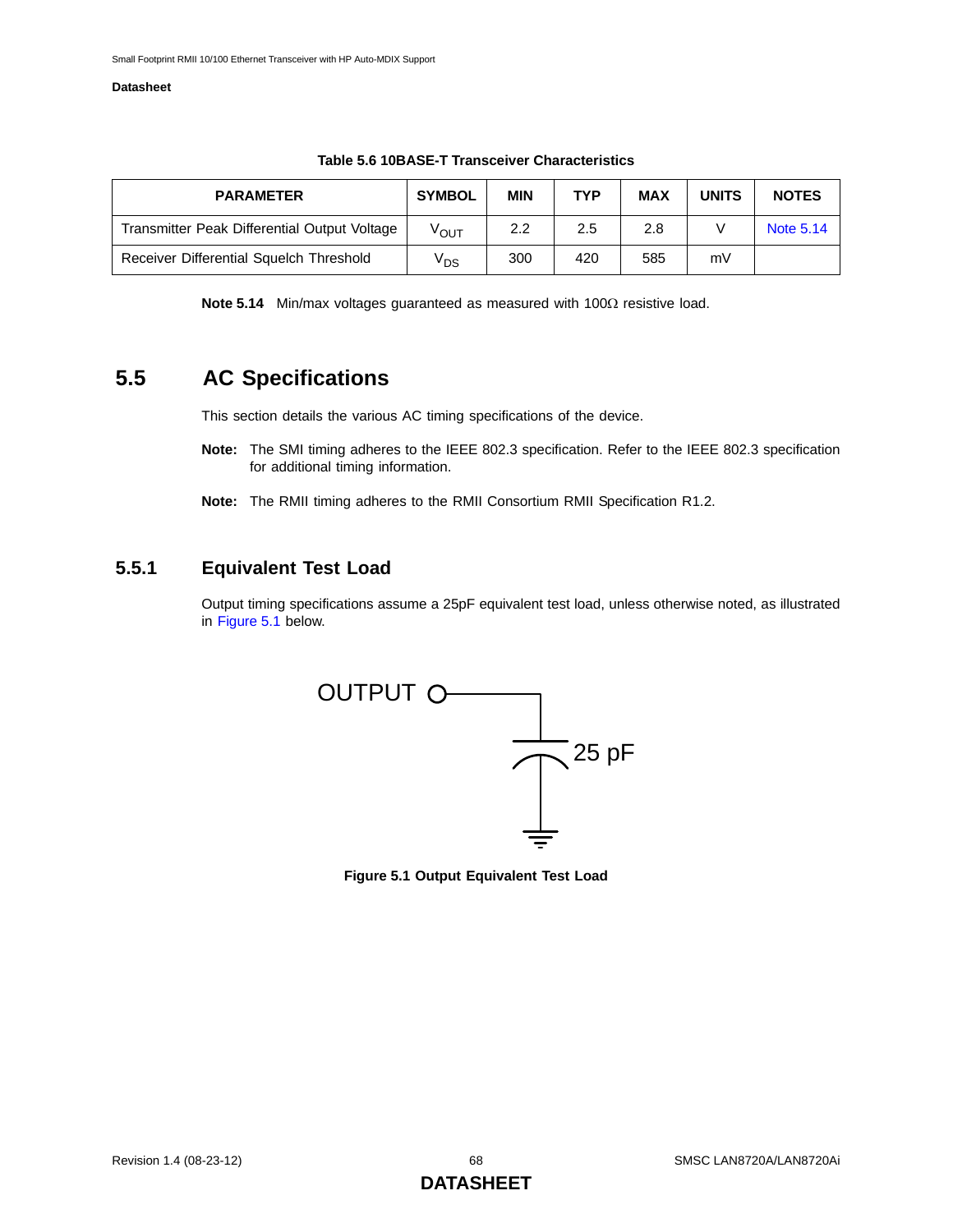### **5.5.2 Power Sequence Timing**

This diagram illustrates the device power sequencing requirements. The VDDIO, VDD1A, VDD2A and magnetics power supplies can turn on in any order provided they all reach operational levels within the specified time period t<sub>pon</sub>. Device power supplies can turn off in any order provided they all reach 0 volts within the specified time period p<sub>off</sub>.



**Figure 5.2 Power Sequence Timing**

|  |  | Table 5.7 Power Sequence Timing Values |  |  |
|--|--|----------------------------------------|--|--|
|--|--|----------------------------------------|--|--|

| <b>SYMBOL</b>     | <b>DESCRIPTION</b>         | <b>MIN</b> | <b>TYP</b> | <b>MAX</b> | <b>UNITS</b> |
|-------------------|----------------------------|------------|------------|------------|--------------|
| <b>L</b> pon      | Power supply turn on time  |            |            | 50         | mS           |
| t <sub>poff</sub> | Power supply turn off time |            |            | 500        | mS           |

**Note:** When the internal regulator is disabled, a power-up sequencing relationship exists between VDDCR and the 3.3V power supply. For additional information refer to [Section 3.7.3,](#page-31-1) ["REGOFF: Internal +1.2V Regulator Configuration," on page 32](#page-31-1).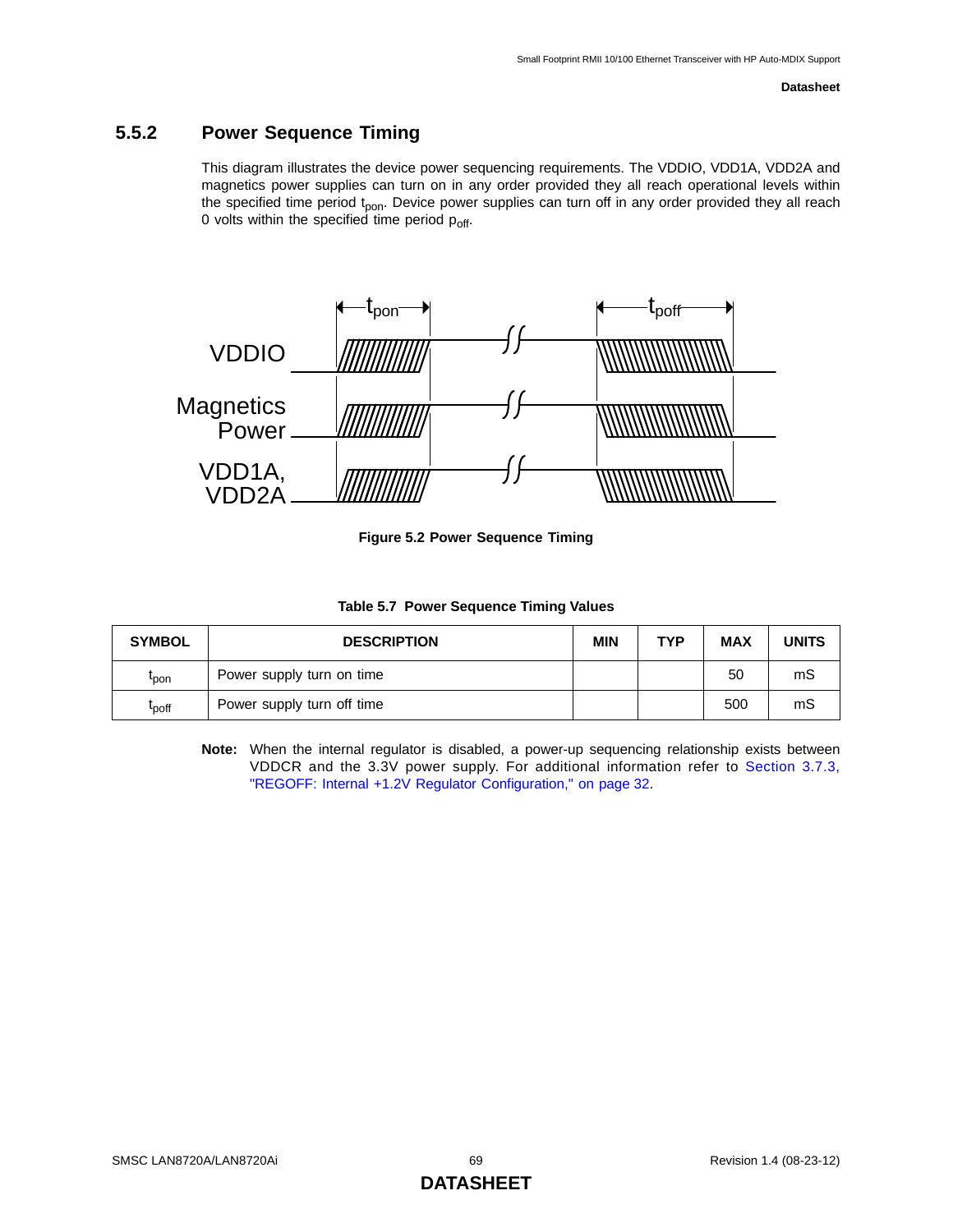### **5.5.3 Power-On nRST & Configuration Strap Timing**

<span id="page-69-0"></span>This diagram illustrates the nRST reset and configuration strap timing requirements in relation to power-on. A hardware reset (nRST assertion) is required following power-up. For proper operation, nRST must be asserted for no less than  $t_{rstia}$ . The nRST pin can be asserted at any time, but must not be deasserted before t<sub>purstd</sub> after all external power supplies have reached 80% of their nominal operating levels. In order for valid configuration strap values to be read at power-up, the  $t_{\rm CSS}$  and  $t_{\rm csh}$ timing constraints must be followed. Refer to [Section 3.8.5, "Resets," on page 39](#page-38-0) for additional information.



**Figure 5.3 Power-On nRST & Configuration Strap Timing**

| <b>SYMBOL</b>       | <b>DESCRIPTION</b>                                   | <b>MIN</b> | <b>TYP</b> | <b>MAX</b>         | <b>UNITS</b> |
|---------------------|------------------------------------------------------|------------|------------|--------------------|--------------|
| <sup>I</sup> purstd | External power supplies at 80% to nRST deassertion   | 25         |            |                    | mS           |
| <sup>L</sup> purstv | External power supplies at 80% to nRST valid         | 0          |            |                    | nS           |
| t <sub>rstia</sub>  | nRST input assertion time                            | 100        |            |                    | μS           |
| $t_{\text{CSS}}$    | Configuration strap pins setup to nRST deassertion   | 200        |            |                    | nS           |
| $t_{\mathsf{csh}}$  | Configuration strap pins hold after nRST deassertion |            |            |                    | nS           |
| t <sub>otaa</sub>   | Output tri-state after nRST assertion                |            |            | 50                 | nS           |
| $t_{\text{odd}}$    | Output drive after nRST deassertion                  | 2          |            | 800<br>(Note 5.15) | nS           |

**Note:** nRST deassertion must be monotonic.

- **Note:** Device configuration straps are latched as a result of nRST assertion. Refer to [Section 3.7,](#page-30-2) ["Configuration Straps," on page 31](#page-30-2) for details. Configuration straps must only be pulled high or low and must not be driven as inputs.
- <span id="page-69-1"></span>**Note 5.15** 20 clock cycles for 25MHz, or 40 clock cycles for 50MHz.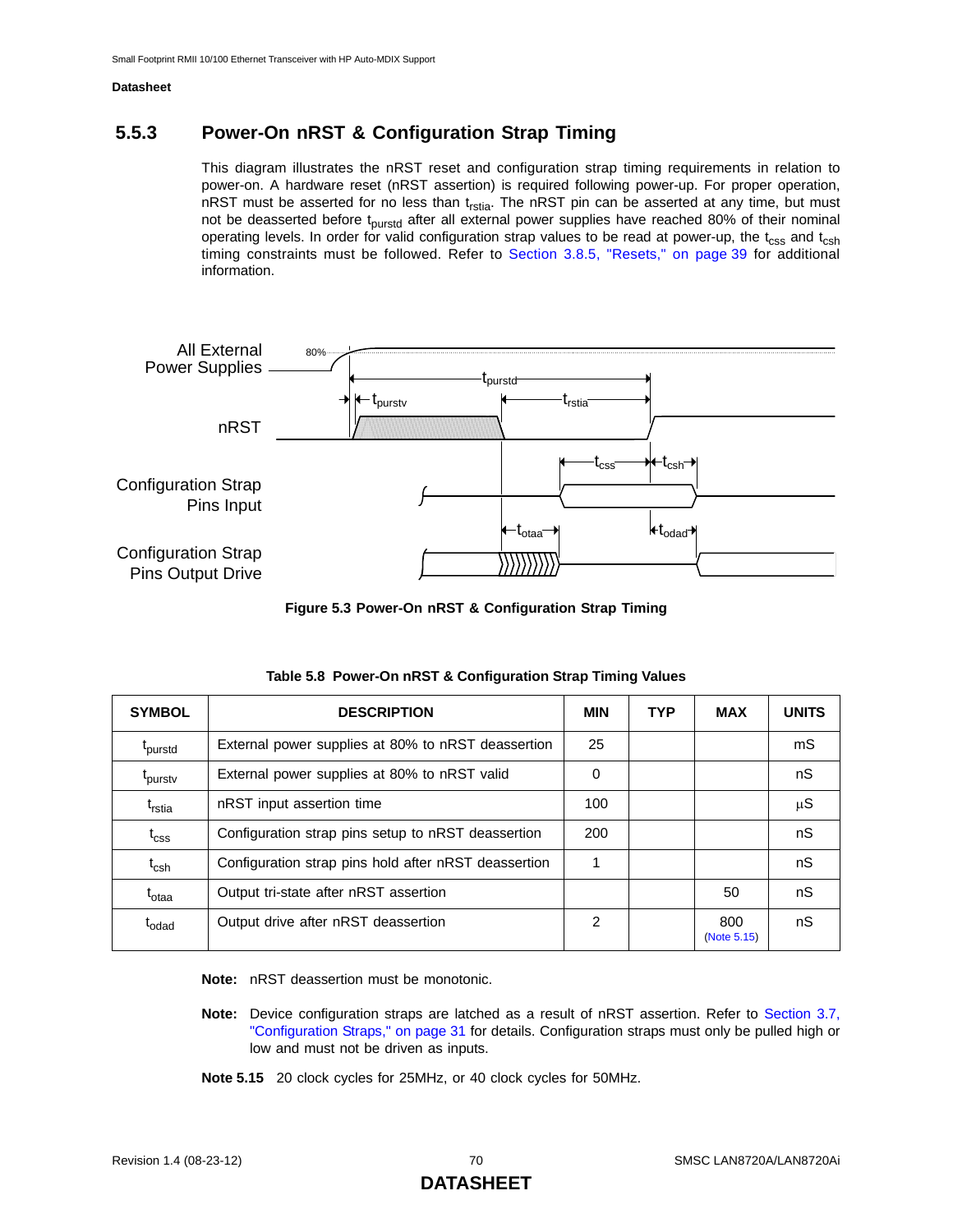### **5.5.4 RMII Interface Timing**

### **5.5.4.1 RMII Timing (REF\_CLK Out Mode)**

The 50MHz REF\_CLK OUT timing applies to the case when nINTSEL is pulled-low. In this mode, a 25MHz crystal or clock oscillator must be input on the XTAL1/CLKIN and XTAL2 pins. For more information on REF\_CLK Out Mode, see [Section 3.7.4.2, "REF\\_CLK Out Mode," on page 34](#page-33-0).



**Figure 5.4 RMII Timing (REF\_CLK Out Mode)** 

### **Table 5.9 RMII Timing Values (REF\_CLK Out Mode)**

| <b>SYMBOL</b>         | <b>DESCRIPTION</b>                                                 | MIN                                | <b>MAX</b>             | <b>UNITS</b> | <b>NOTES</b>     |
|-----------------------|--------------------------------------------------------------------|------------------------------------|------------------------|--------------|------------------|
| t <sub>clkp</sub>     | REFCLKO period                                                     | 20                                 |                        | ns           |                  |
| t <sub>clkh</sub>     | REFCLKO high time                                                  | $t_{\text{clkp}}$ <sup>*</sup> 0.4 | $t_{\text{clkp}}$ *0.6 | ns           |                  |
| $t_{\rm c\bf k\bf l}$ | REFCLKO low time                                                   | $t_{\text{clkp}}$ <sup>*</sup> 0.4 | $t_{\text{Clkp}}$ *0.6 | ns           |                  |
| t <sub>oval</sub>     | RXD[1:0], RXER, CRS_DV output valid from<br>rising edge of REFCLKO |                                    | 5.0                    | ns           | <b>Note 5.16</b> |
| t <sub>ohold</sub>    | RXD[1:0], RXER, CRS_DV output hold from<br>rising edge of REFCLKO  | 1.4                                |                        | ns           | Note 5.16        |
| $t_{\rm su}$          | TXD[1:0], TXEN setup time to rising edge of<br>REFCLKO             | 7.0                                |                        | ns           | Note 5.16        |
| t <sub>ihold</sub>    | TXD[1:0], TXEN input hold time after rising edge<br>of REFCLKO     | 2.0                                |                        | ns           | Note 5.16        |

<span id="page-70-0"></span>**Note 5.16** Timing was designed for system load between 10 pf and 25 pf.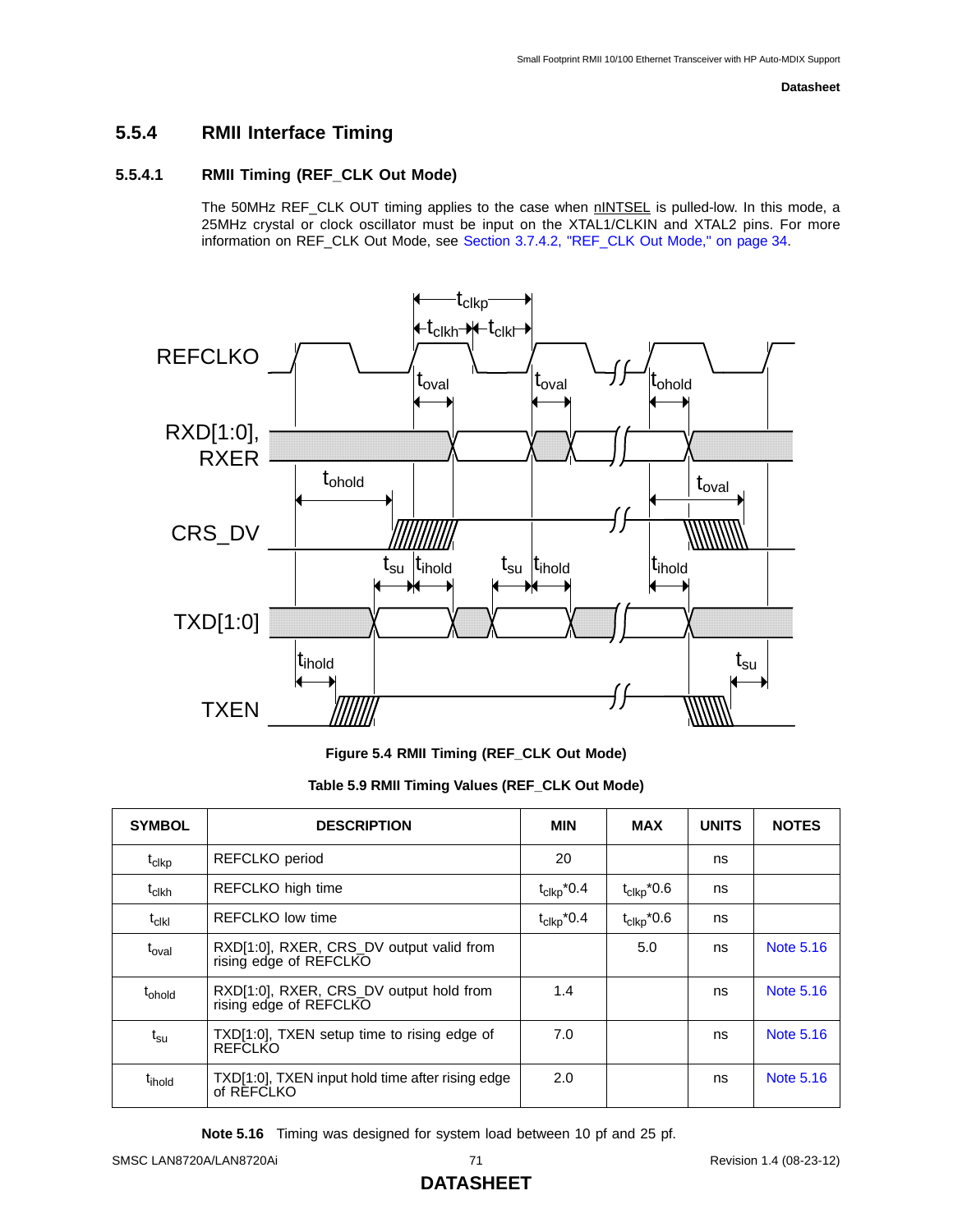### **5.5.4.2 RMII Timing (REF\_CLK In Mode)**

The 50MHz REF\_CLK IN timing applies to the case when **nINTSEL** is floated or pulled-high. In this mode, a 50MHz clock must be input on the CLKIN pin. For more information on REF\_CLK In Mode, see [Section 3.7.4.1, "REF\\_CLK In Mode," on page 34](#page-33-1).



**Figure 5.5 RMII Timing (REF\_CLK In Mode)** 

| Table 5.10 RMII Timing Values (REF_CLK In Mode) |  |  |  |  |  |
|-------------------------------------------------|--|--|--|--|--|
|-------------------------------------------------|--|--|--|--|--|

| <b>SYMBOL</b>          | <b>DESCRIPTION</b>                                               | MIN                     | MAX                                 | <b>UNITS</b> | <b>NOTES</b> |
|------------------------|------------------------------------------------------------------|-------------------------|-------------------------------------|--------------|--------------|
| t <sub>clkp</sub>      | <b>CLKIN</b> period                                              | 20                      |                                     | ns           |              |
| $t_{\rm clkh}$         | CLKIN high time                                                  | $t_{\text{clkp}}$ *0.35 | $t_{\text{clkp}}$ *0.65             | ns           |              |
| $t_{c}$ <sub>Ikl</sub> | <b>CLKIN</b> low time                                            | $t_{\text{clkp}}$ *0.35 | $t_{\text{clkp}}$ <sup>*</sup> 0.65 | ns           |              |
| $t_{\text{oval}}$      | RXD[1:0], RXER, CRS_DV output valid from<br>rising edge of CLKIN |                         | 14.0                                | ns           | Note 5.17    |
| t <sub>ohold</sub>     | RXD[1:0], RXER, CRS DV output hold from<br>rising edge of CLKIN  | 3.0                     |                                     | ns           | Note 5.17    |
| $t_{\textsf{su}}$      | TXD[1:0], TXEN setup time to rising edge of<br><b>CLKIN</b>      | 4.0                     |                                     | ns           | Note 5.17    |
| t <sub>ihold</sub>     | TXD[1:0], TXEN input hold time after rising edge<br>of CLKIN     | 1.5                     |                                     | ns           | Note 5.17    |

<span id="page-71-0"></span>**Note 5.17** Timing was designed for system load between 10 pf and 25 pf.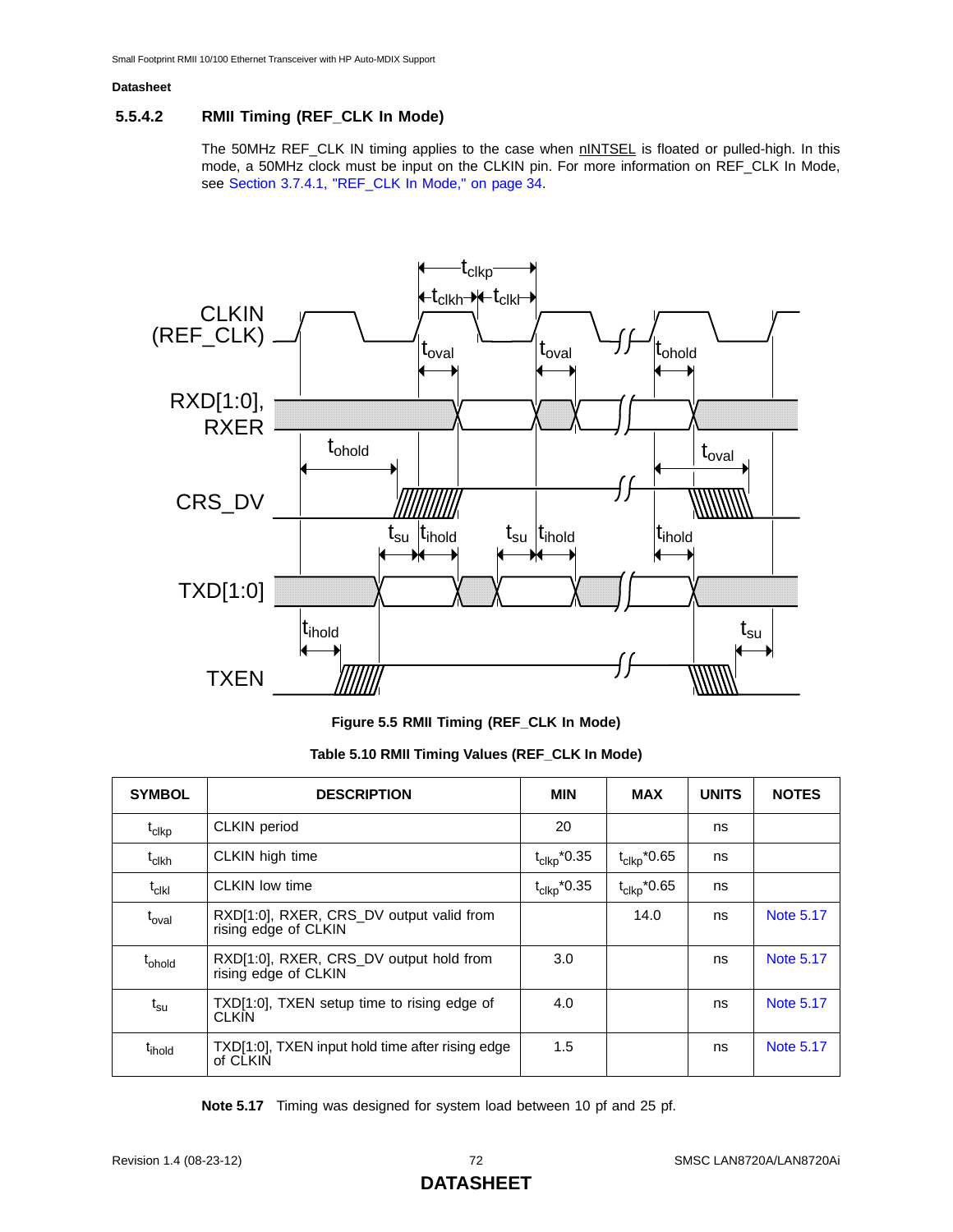# **5.5.4.3 RMII CLKIN Requirements**

| <b>PARAMETER</b>             | <b>MIN</b> | <b>TYP</b> | <b>MAX</b> | <b>UNITS</b> | <b>NOTES</b>    |
|------------------------------|------------|------------|------------|--------------|-----------------|
| <b>CLKIN</b> frequency       |            | 50         |            | MHz          |                 |
| <b>CLKIN Frequency Drift</b> |            |            | ± 50       | ppm          |                 |
| <b>CLKIN Duty Cycle</b>      | 40         |            | 60         | %            |                 |
| <b>CLKIN Jitter</b>          |            |            | 150        | psec         | $p-p$ – not RMS |

# **Table 5.11 RMII CLKIN (REF\_CLK) Timing Values**

# **5.5.5 SMI Timing**

This section specifies the SMI timing of the device. Please refer to [Section 3.5, "Serial Management](#page-27-0) [Interface \(SMI\)," on page 28](#page-27-0) for additional details.



## **Figure 5.6 SMI Timing**

**Table 5.12 SMI Timing Values**

| <b>SYMBOL</b>          | <b>DESCRIPTION</b>                                              | <b>MIN</b> | <b>MAX</b> | <b>UNITS</b> | <b>NOTES</b> |
|------------------------|-----------------------------------------------------------------|------------|------------|--------------|--------------|
| $t_{\text{clkp}}$      | MDC period                                                      | 400        |            | ns           |              |
| $t_{\text{Clkh}}$      | MDC high time                                                   | 160 (80%)  |            | ns           |              |
| $t_{c}$ <sub>Ikl</sub> | MDC low time                                                    | 160 (80%)  |            | ns           |              |
| t <sub>val</sub>       | MDIO (read from PHY) output valid from rising<br>edge of MDC    |            | 300        | ns           |              |
| t <sub>ohold</sub>     | MDIO (read from PHY) output hold from rising<br>edge of MDC     | $\Omega$   |            | ns           |              |
| $t_{\rm su}$           | MDIO (write to PHY) setup time to rising edge<br>of MDC         | 10         |            | ns           |              |
| t <sub>ihold</sub>     | MDIO (write to PHY) input hold time after rising<br>edge of MDC | 10         |            | ns           |              |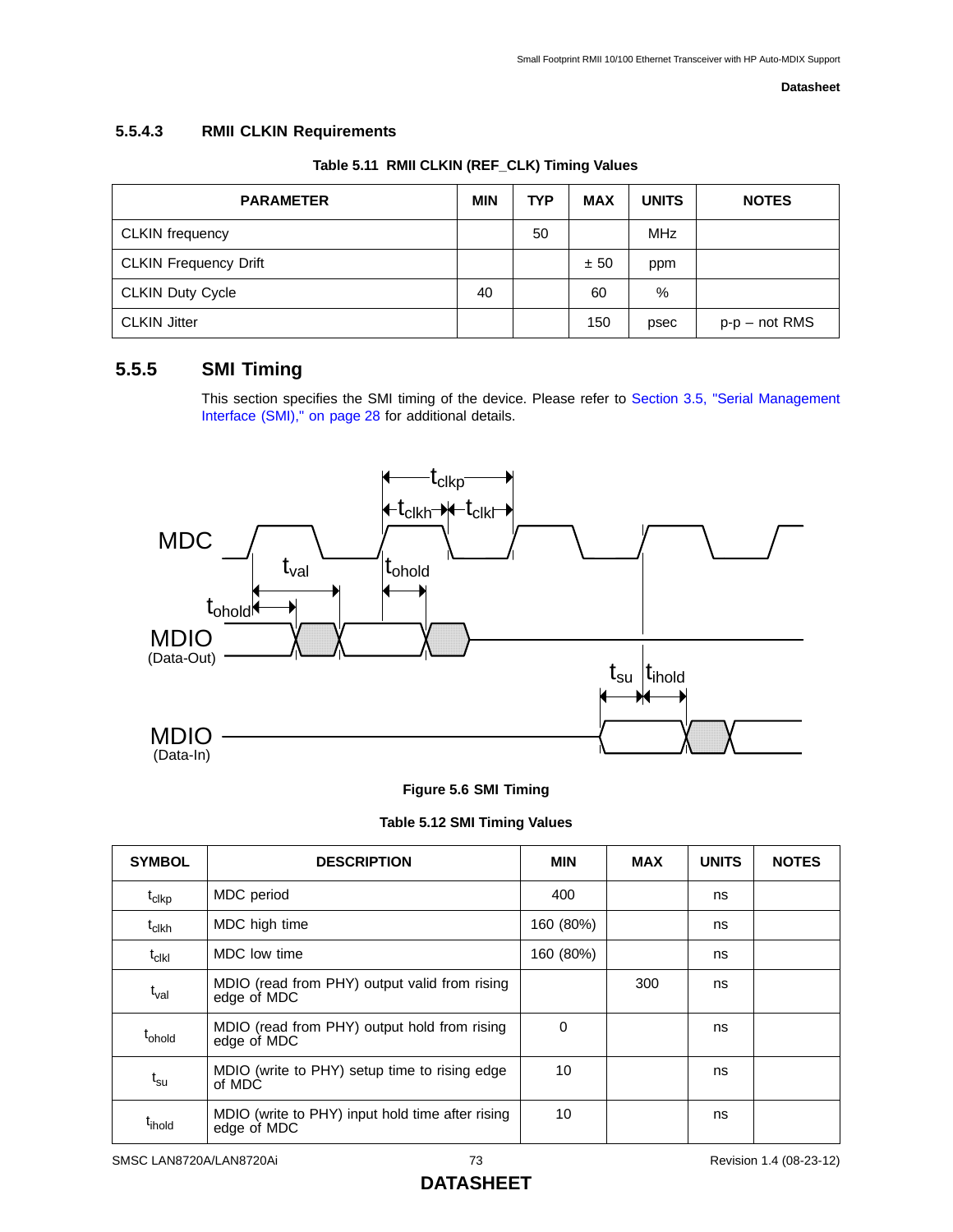# **5.6 Clock Circuit**

The device can accept either a 25MHz crystal or a 25MHz single-ended clock oscillator (±50ppm) input. If the single-ended clock oscillator method is implemented, XTAL2 should be left unconnected and XTAL1/CLKIN should be driven with a nominal 0-3.3V clock signal. See [Table 5.13](#page-73-0) for the recommended crystal specifications.

<span id="page-73-0"></span>

| <b>PARAMETER</b>                    | <b>SYMBOL</b>             | <b>MIN</b>       | <b>NOM</b>              | <b>MAX</b>               | <b>UNITS</b> | <b>NOTES</b>     |
|-------------------------------------|---------------------------|------------------|-------------------------|--------------------------|--------------|------------------|
| Crystal Cut                         |                           |                  | AT, typ                 |                          |              |                  |
| <b>Crystal Oscillation Mode</b>     |                           |                  | <b>Fundamental Mode</b> |                          |              |                  |
| <b>Crystal Calibration Mode</b>     |                           |                  | Parallel Resonant Mode  |                          |              |                  |
| Frequency                           | $F_{fund}$                |                  | 25,000                  | $\blacksquare$           | <b>MHz</b>   |                  |
| Frequency Tolerance @ 25°C          | $F_{tol}$                 | ۰                |                         | ±50                      | <b>PPM</b>   | <b>Note 5.18</b> |
| Frequency Stability Over Temp       | $F_{temp}$                | ٠                |                         | ±50                      | <b>PPM</b>   | <b>Note 5.18</b> |
| Frequency Deviation Over Time       | $\mathsf{F}_\mathsf{age}$ | -                | $+/-3$ to 5             |                          | <b>PPM</b>   | <b>Note 5.19</b> |
| Total Allowable PPM Budget          |                           | ٠                |                         | ±50                      | <b>PPM</b>   | <b>Note 5.20</b> |
| Shunt Capacitance                   | $C_{\rm O}$               | ۰                | 7 typ                   | $\overline{\phantom{a}}$ | рF           |                  |
| Load Capacitance                    | $C_L$                     | ٠                | 20 typ                  | $\blacksquare$           | pF           |                  |
| Drive Level                         | $P_W$                     | 300              |                         |                          | uW           |                  |
| <b>Equivalent Series Resistance</b> | $R_1$                     | ۰                |                         | 30                       | Ohm          |                  |
| <b>Operating Temperature Range</b>  |                           | <b>Note 5.21</b> | $\blacksquare$          | $+85$                    | °C           |                  |
| XTAL1/CLKIN Pin Capacitance         |                           |                  | 3 typ                   |                          | pF           | <b>Note 5.22</b> |
| XTAL2 Pin Capacitance               |                           | ٠                | 3 typ                   |                          | pF           | <b>Note 5.22</b> |

#### **Table 5.13 Crystal Specifications**

- <span id="page-73-1"></span>**Note 5.18** The maximum allowable values for Frequency Tolerance and Frequency Stability are application dependant. Since any particular application must meet the IEEE  $\pm$ 50 PPM Total PPM Budget, the combination of these two values must be approximately  $\pm$ 45 PPM (allowing for aging).
- <span id="page-73-2"></span>**Note 5.19** Frequency Deviation Over Time is also referred to as Aging.
- <span id="page-73-3"></span>**Note 5.20** The total deviation for the Transmitter Clock Frequency is specified by IEEE 802.3u as ±100 PPM.
- <span id="page-73-5"></span>**Note 5.21** 0<sup>o</sup>C for extended commercial version, -40<sup>o</sup>C for industrial version.
- <span id="page-73-4"></span>**Note 5.22** This number includes the pad, the bond wire and the lead frame. PCB capacitance is not included in this value. The XTAL1/CLKIN pin, XTAL2 pin and PCB capacitance values are required to accurately calculate the value of the two external load capacitors. The total load capacitance must be equivalent to what the crystal expects to see in the circuit so that the crystal oscillator will operate at 25.000 MHz.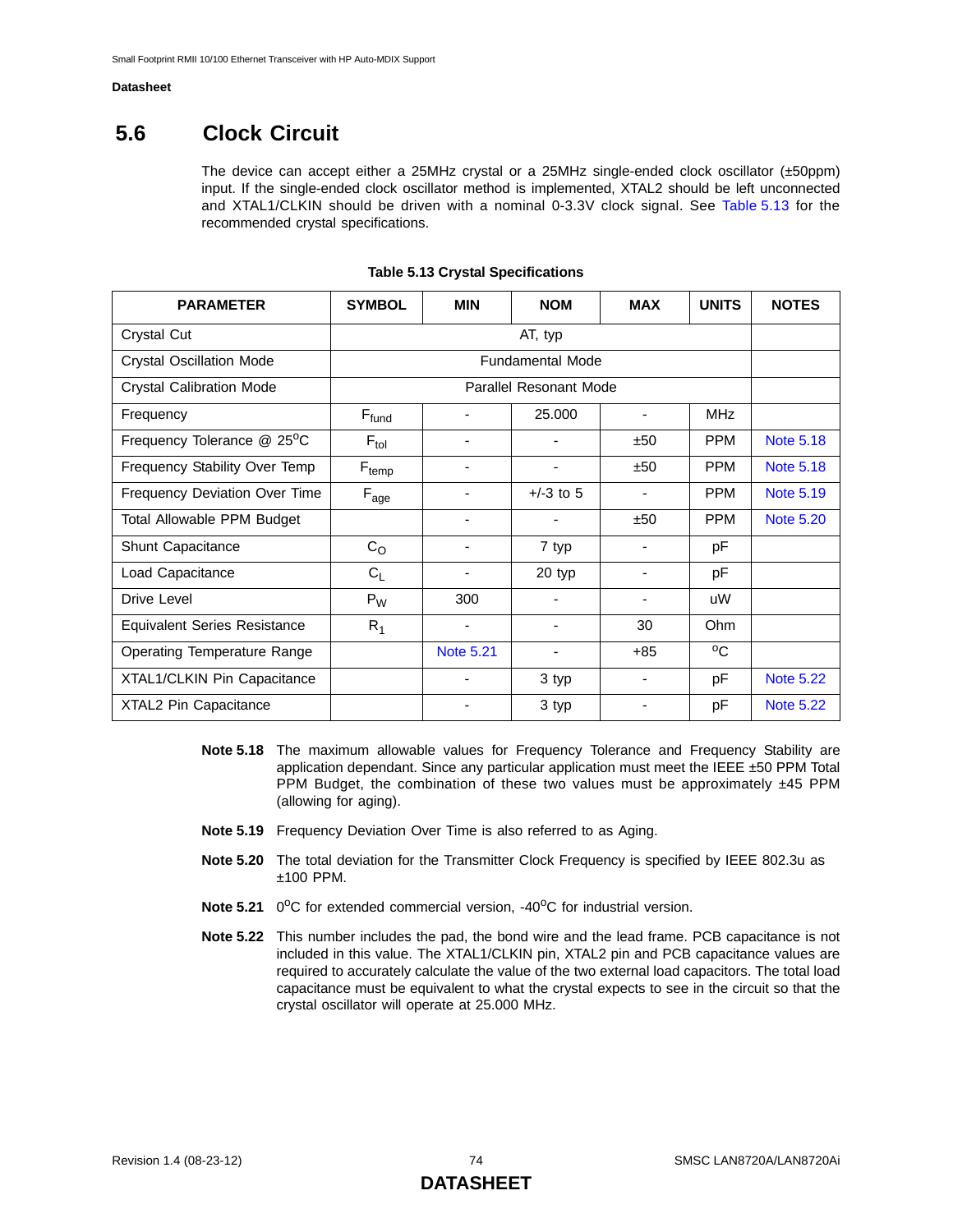# **Chapter 6 Package Outline**



# SIDE VIEW

3-D VIEWS

|       | <b>MIN</b> | <b>NOMINAL</b> | <b>MAX</b>     | <b>REMARKS</b>                    |
|-------|------------|----------------|----------------|-----------------------------------|
|       | 0.70       | 0.85           | 1.00           | <b>Overall Package Height</b>     |
| A1    |            | 0.02           | 0.05           | Standoff                          |
| A2    |            |                | 0.90           | Mold Cap Thickness                |
| D/E   | 3.90       | 4.00           | 4.10           | X/Y Body Size                     |
| D1/E1 | 3.55       | 3.75           | 3.95           | X/Y Mold Cap Size                 |
| D2/E2 | 2.40       | 2.50           | 2.60           | X/Y Exposed Pad Size              |
|       | 0.30       | 0.40           | 0.50           | <b>Terminal Length</b>            |
|       | 0.18       | 0.25           | 0.30           | Terminal Width                    |
|       | 0.25       | ۰.             |                | Terminal to Exposed Pad Clearance |
| е     | 0.50 BSC   |                | Terminal Pitch |                                   |

## **Notes:**

- 1. All dimensions are in millimeters unless otherwise noted.
- 2. Dimension "b" applies to plated terminals and is measured between 0.15 and 0.30 mm from the terminal tip.
- 3. The pin 1 identifier may vary, but is always located within the zone indicated.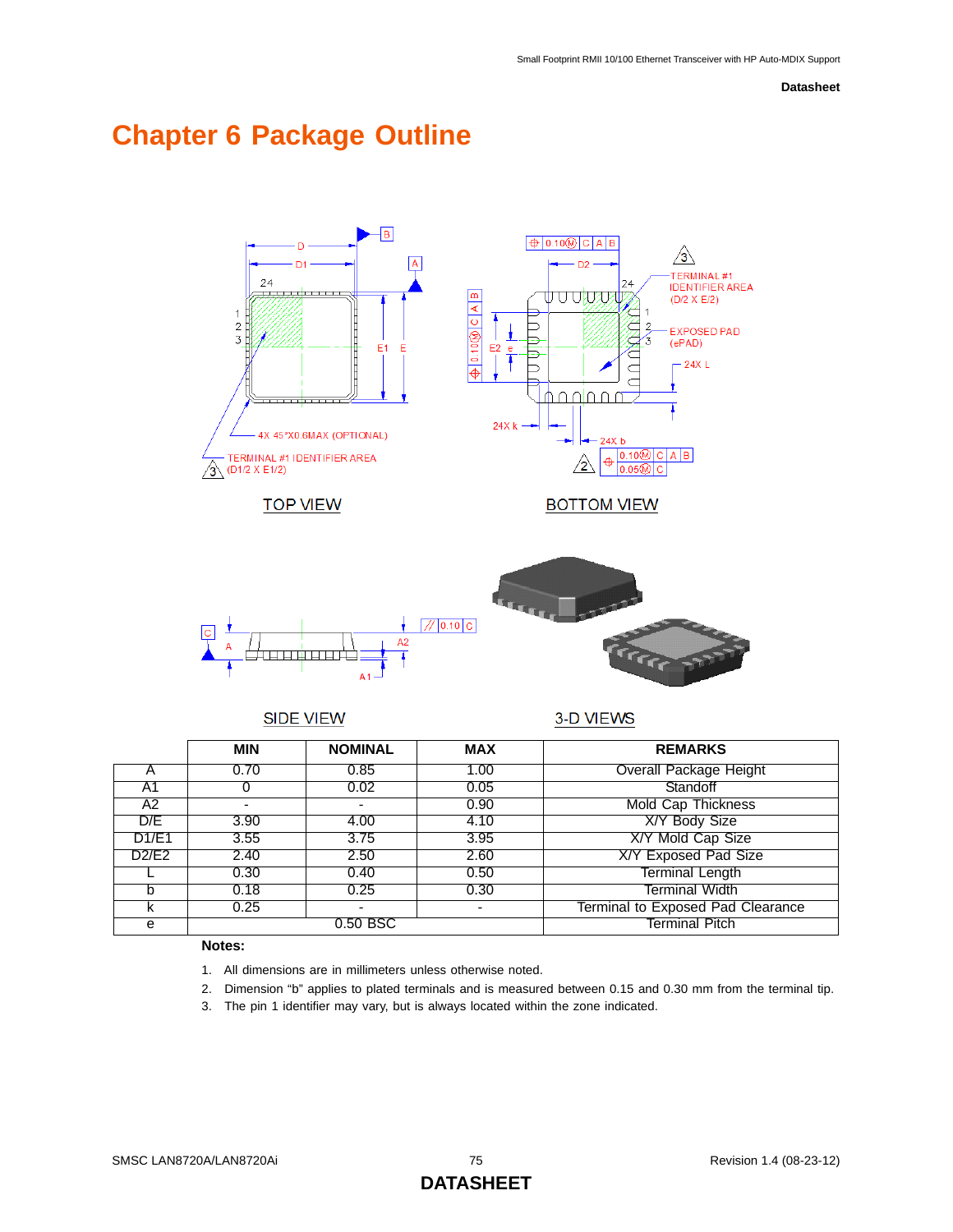



| LAND PATTERN DIMENSIONS |                                        |      |      |  |  |
|-------------------------|----------------------------------------|------|------|--|--|
| <b>SYMBOL</b>           | <b>NOM</b><br><b>MAX</b><br><b>MIN</b> |      |      |  |  |
| GD/GE                   | 3.05                                   |      | 3.10 |  |  |
| D2'/E2'                 |                                        | 2.50 | 2.50 |  |  |
| Pad: X                  |                                        | 0.28 | 0.28 |  |  |
| Pad: Y                  | 0.69<br>0.69                           |      |      |  |  |
| е                       | 0.50                                   |      |      |  |  |

#### **NOTES:**

- 1. THE USER MAY MODIFY THE PCB LAND PATTERN DESIGN AND DIMENSIONS BASED ON THEIR EXPERIENCE AND/OR PROCESS CAPABILITY
- 2. EXPOSED SOLDERABLE COPPER AREA OF THE CENTER PAD CAN BE EITHER SOLID OR SEGMENTED
- 3. MAXIMUM THERMAL AND ELECTRICAL PACKAGE PERFORMANCE IS ACHIEVED WHEN AN ARRAY OF SOLID VIAS IS INCORPORATED IN THE CENTER LAND **PATTERN**

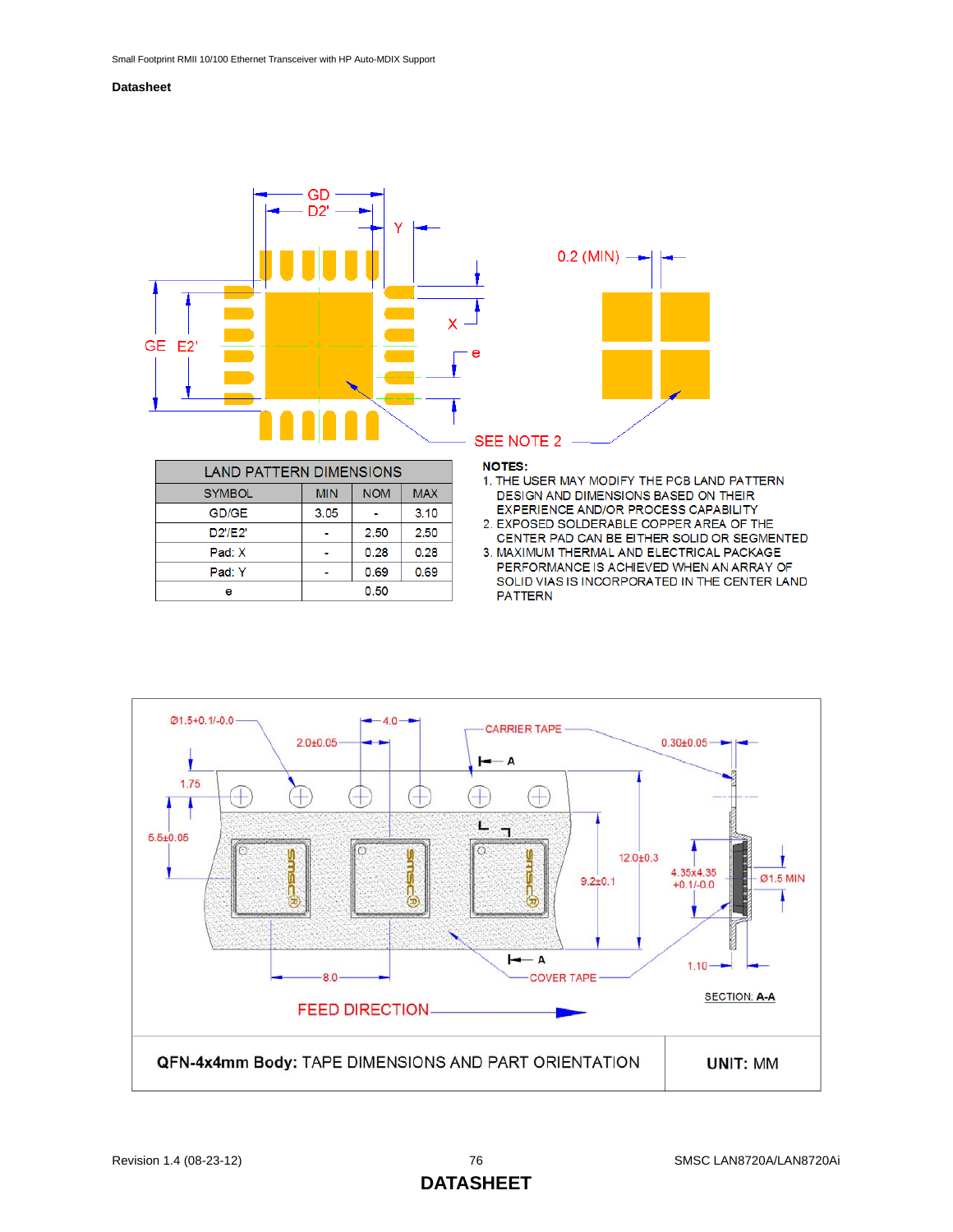



| RFFL DIMs for 12mm CARRIFR TAPF                          |                                         |                |                     |  |  |
|----------------------------------------------------------|-----------------------------------------|----------------|---------------------|--|--|
| SIZE (mm)<br><b>SYM</b><br><b>PART</b><br><b>FEATURE</b> |                                         |                |                     |  |  |
|                                                          | <b>DIAMETER</b>                         | D              | $330 (+0.25/-4.00)$ |  |  |
| <b>FLANGE</b>                                            | <b>SPACE between FLANGES</b>            | W <sub>1</sub> | $12.4 (+2.0/-0.0)$  |  |  |
|                                                          | <b>OVERALL WITH</b>                     | W <sub>2</sub> | 18.4 (MAX)          |  |  |
|                                                          | MIN SPACE "W1" AT FLANGE<br><b>FDGF</b> | W <sub>3</sub> | $12.3$ (MIN)        |  |  |
|                                                          | <b>OUTER DIAMETER</b>                   | D <sub>1</sub> | <b>177 8 RFF</b>    |  |  |
| <b>HUB</b>                                               | <b>KEY SLIT DIAMETER</b>                | D <sub>2</sub> | 20.2 (MIN)          |  |  |
|                                                          | ARBOR HOLE DIAMETER                     | D <sub>3</sub> | $13.0 (+0.5/-0.2)$  |  |  |
|                                                          | <b>KEY SLIT WIDTH</b>                   | в              | $2.0$ ( $\pm$ 0.5)  |  |  |



**Note:** Standard reel size is 4000 pieces per reel.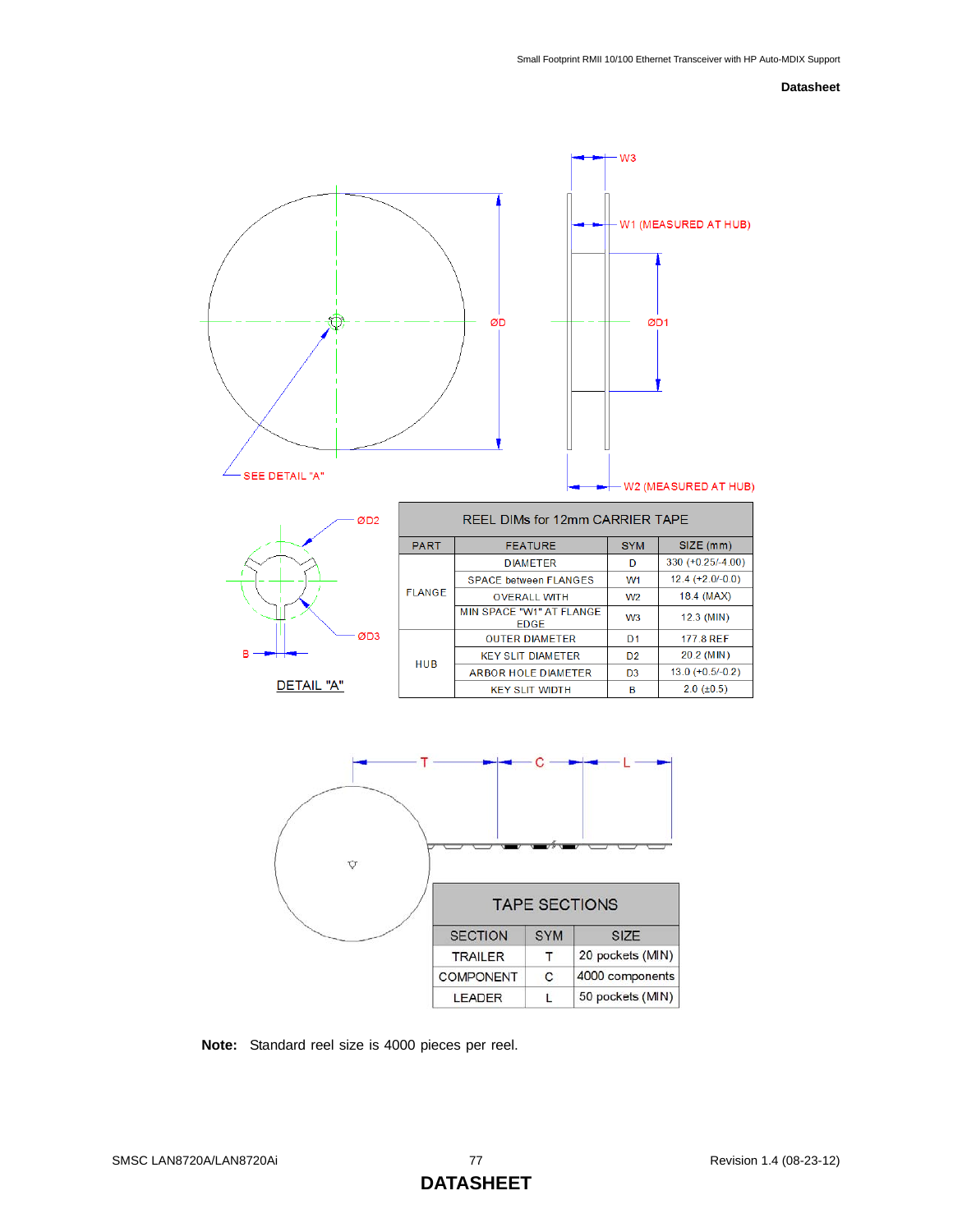# **Chapter 7 Datasheet Revision History**

| <b>REVISION LEVEL &amp; DATE</b> | <b>SECTION/FIGURE/ENTRY</b>                                                                                                                                                               | <b>CORRECTION</b>                                                                                                                                                                                                                             |
|----------------------------------|-------------------------------------------------------------------------------------------------------------------------------------------------------------------------------------------|-----------------------------------------------------------------------------------------------------------------------------------------------------------------------------------------------------------------------------------------------|
| Rev. 1.4<br>$(08-23-12)$         | Section 4.2.2, "Basic Status<br>Register," on page 50                                                                                                                                     | Updated definitions of bits 10:8.                                                                                                                                                                                                             |
|                                  | Section 4.2.11, "Special<br><b>Control/Status Indications</b><br>Register," on page 59                                                                                                    | Updated bit 11 definition.                                                                                                                                                                                                                    |
| Rev. 1.3<br>$(03-12-12)$         | Company disclaimer on<br>page 2                                                                                                                                                           | Removed company address and phone numbers.                                                                                                                                                                                                    |
| Rev. 1.3<br>$(04-20-11)$         | Table 5.9, "RMII Timing<br>Values (REF_CLK Out<br>Mode)," on page 71                                                                                                                      | Updated $t_{\text{oval}}$ maximum value from 10.0ns to<br>5.0ns.                                                                                                                                                                              |
|                                  | Table 2.7, "Power Pins," on<br>page 14                                                                                                                                                    | Updated VDDCR pin note to include requirement<br>of 1uF and 470pF decoupling capacitors in parallel<br>to ground on the VDDCR pin.                                                                                                            |
|                                  | Figure 3.16 Power Supply<br>Diagram (1.2V Supplied by<br>Internal Regulator) on<br>page 43 and Figure 3.16<br>Power Supply Diagram<br>(1.2V Supplied by Internal<br>Regulator) on page 43 | Updated diagrams to include 1uF and 470pF<br>decoupling capacitors on the VDDCR pin.                                                                                                                                                          |
| Rev. 1.2 (11-10-10)              | Section 5.5.4, "RMII<br>Interface Timing," on<br>page 71                                                                                                                                  | Updated diagrams and tables to include RXER.                                                                                                                                                                                                  |
|                                  | Section 3.7.4.2, "REF_CLK<br>Out Mode," on page 34                                                                                                                                        | Added timing note in Section 3.7.4.2, "REF_CLK<br><b>Out Mode"</b>                                                                                                                                                                            |
|                                  | Section 5.5.4, "RMII<br>Interface Timing," on<br>page 71                                                                                                                                  | Corrected signal names on RMII timing diagrams<br>and tables. Updated Table 5.9 t <sub>oval</sub> , t <sub>ohold</sub> , t <sub>su</sub> , and<br>$t_{\text{ihold}}$ with 10 ns, 1.4 ns, 7.0 ns, and 2.0 ns,<br>respectively.                 |
|                                  | Table 5.8, "Power-On nRST<br>& Configuration Strap<br>Timing Values," on page 70                                                                                                          | Updated t <sub>odad</sub> description: "Output drive after<br>nRST deassertion"                                                                                                                                                               |
| Rev. 1.1 (04-09-10)              | Section 5.1, "Absolute<br>Maximum Ratings*"                                                                                                                                               | Modified "HBM ESD Performance by adding "per<br>JEDEC JESD22-A114" and changed "+/-5kV" to<br>"Class 3A"                                                                                                                                      |
|                                  | Section 5.3, "Power<br>Consumption," on page 64                                                                                                                                           | Corrected typo in the current consumption table<br>row title: "100BASE-TX /W TRAFFIC"                                                                                                                                                         |
|                                  | Section 5.3, "Power<br>Consumption," on page 64                                                                                                                                           | Corrected typo in note regarding Ethernet<br>component current:<br>"The Ethernet component current is typically 41mA<br>in 100BASE-TX mode and 100mA in 10BASE-T<br>mode, independent of the 2.5V or 3.3V supply rail<br>of the transformer." |

## **Table 7.1 Customer Revision History**